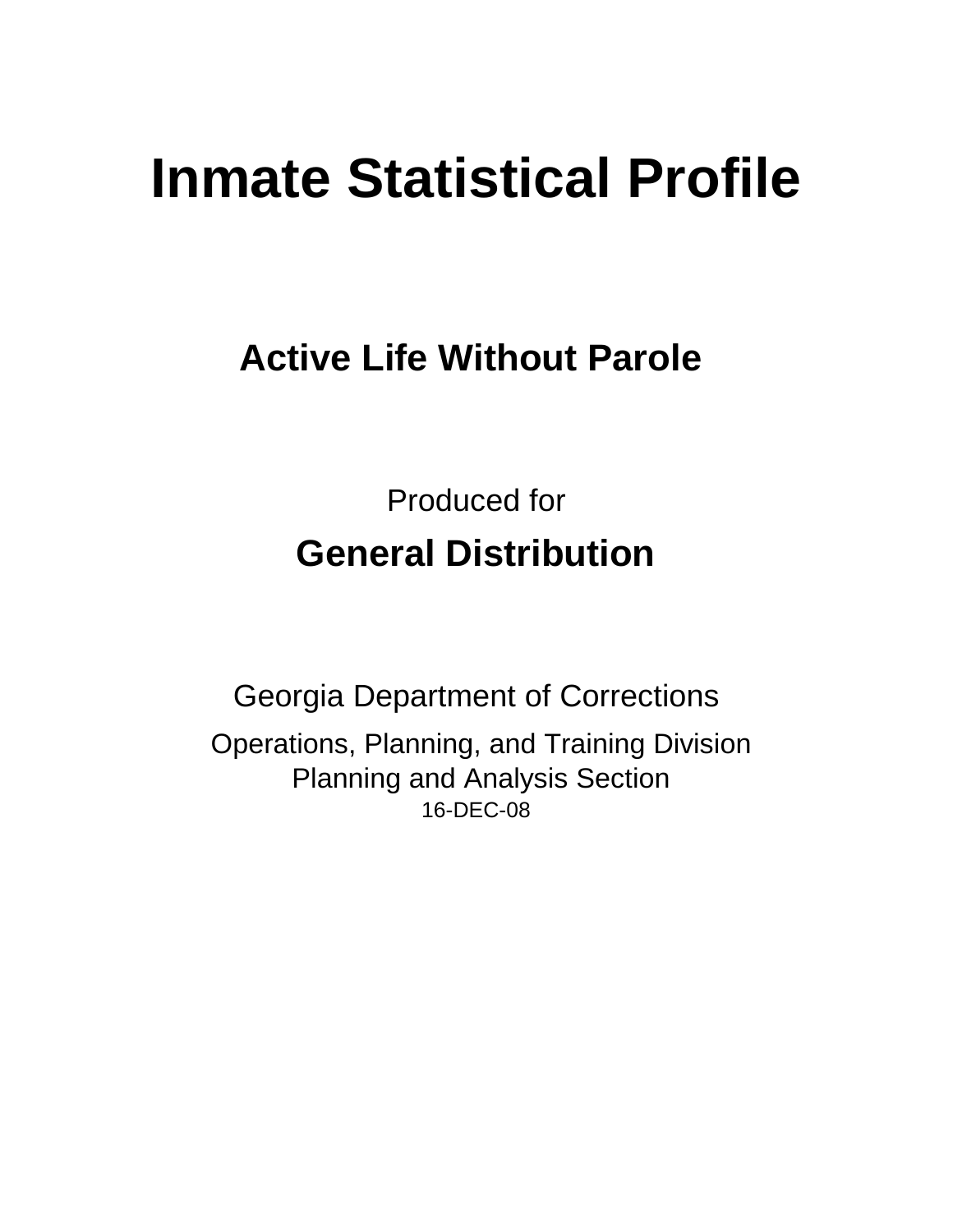**Contents** 

**Active Life Without Parole** 

Produced for **General Distribution**

## Table of Contents

| <b>Demographic information</b>                                       |
|----------------------------------------------------------------------|
| 5 Current age, broken out in ten year age groups                     |
| 6 Race group                                                         |
| 7 Hispanic Origin                                                    |
| 8 Marital status, self-reported at entry to prison                   |
| 9 Number of children, self-reported at entry to prison               |
| 10 Religious affiliation, self-reported at entry to prison           |
| 11 Home county - self-reported at entry to prison                    |
| 14 Socioeconomic class, self-reported at entry to prison             |
| 15 Environment to age 16, self-reported at entry to prison           |
| 16 Guardian status to age 16, self-reported at entry to prison       |
| 17 Employment status before prison, self-reported at entry to prison |
| 18 Age at admission                                                  |
| 20 Age at release                                                    |
| 21 Height, measured at entry to prison                               |
| 22 Weight, measured at entry to prison                               |
| 23 Military service                                                  |
| <b>Correctional information</b>                                      |
| 24 Type of admission to prison                                       |
| 25 Current / last security status                                    |
| 26 Current / last institution type                                   |
| 27 Institution type - transitional centers                           |
| 28 Institution type - mental hospitals                               |
| 29 Institution type - county prisons                                 |
| 30 Institution type - state prisons                                  |
| 31 Institution type - private prisons                                |
| 32 Institution type - prison annexes                                 |
| 33 Institution type - pre-release centers                            |
| 34 Institution type - inmate boot camp                               |
| 35 Number of disciplinary reports                                    |
| 36 Number of transfers                                               |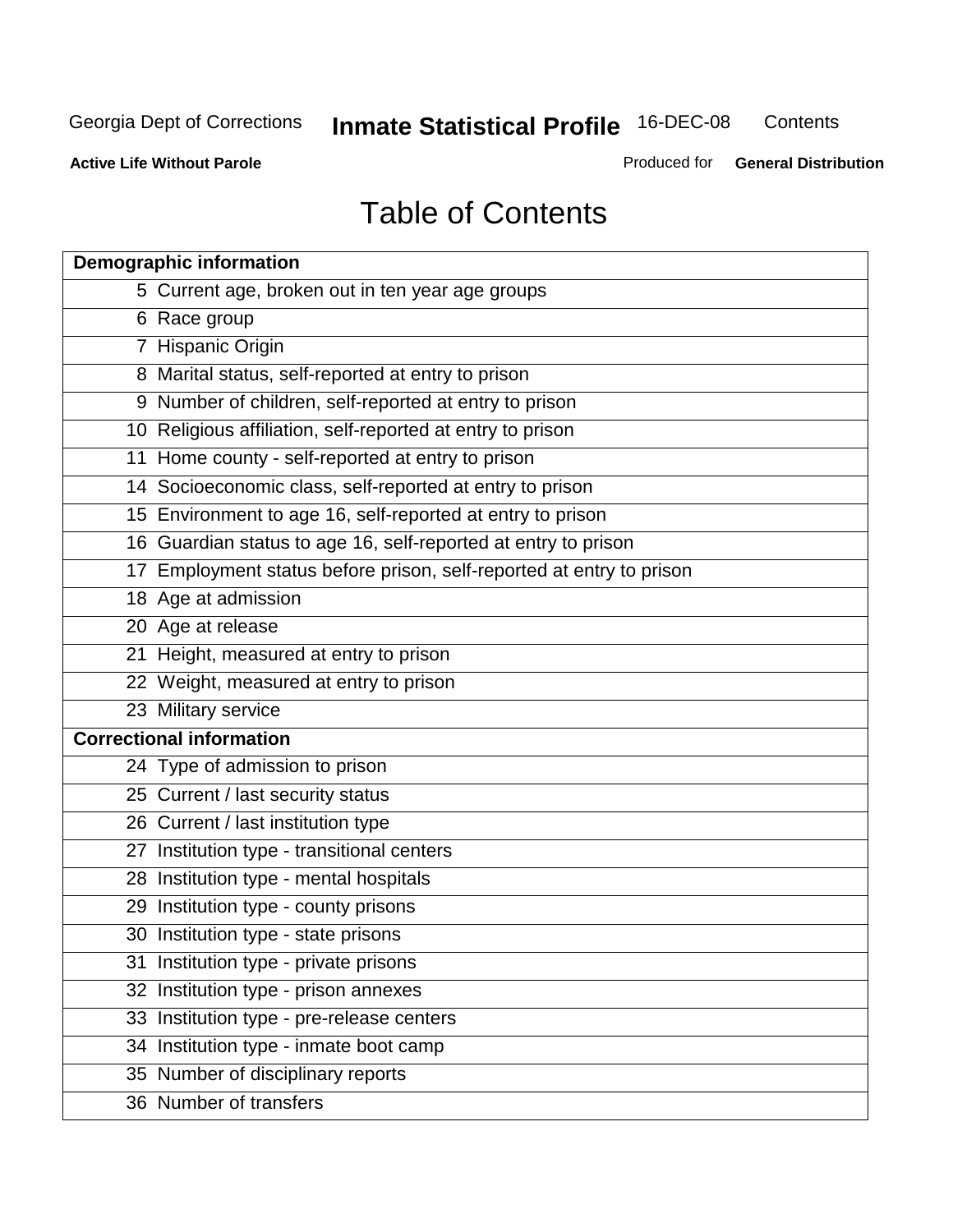**Contents** 

**Active Life Without Parole** 

Produced for **General Distribution**

## Table of Contents

| <b>Correctional information</b>                                  |
|------------------------------------------------------------------|
| 37 Number of escapes                                             |
| 38 Actual release type                                           |
| 39 Time served in current (or last) institution                  |
| <b>Educational, psychological and physical information</b>       |
| 40 Highest grade level attained                                  |
| 41 Culture fair IQ scores                                        |
| 42 Wide Range Achievement Test (WRAT) reading score              |
| 43 Wide Range Achievement Test (WRAT) math score                 |
| 44 Wide Range Achievement Test (WRAT) spelling score             |
| 45 Scope of substance abuse - summary                            |
| 46 Scope of substance abuse - detail                             |
| 47 Current / last mental health treatment level                  |
| 48 PULHESDWIT medical scale - 'P' overall condition ('P'hysical) |
| 49 PULHESDWIT medical scale - 'U' upper body                     |
| 50 PULHESDWIT medical scale - 'L' lower body                     |
| 51 PULHESDWIT medical scale - 'H' hearing                        |
| 52 PULHESDWIT medical scale - 'E' vision                         |
| 53 PULHESDWIT medical scale -'S' psychiatric                     |
| 54 PULHESDWIT medical scale - 'D' dental                         |
| 55 PULHESDWIT medical scale - 'W' work ability                   |
| 56 PULHESDWIT medical scale - 'I' impairment                     |
| 57 PULHESDWIT medical scale - 'T' transportability               |
| 58 Criminality in family, self-reported                          |
| 59 Alcoholism in family, self-reported                           |
| 60 Drug abuse in family, self-reported                           |
| Subjected to frequent beatings, self-reported<br>61              |
| 62 Father absent during inmate's childhood                       |
| 63 Mother absent during inmate's childhood                       |
| <b>Crimes and criminal history information</b>                   |
| 64 Number of prior Georgia incarcerations                        |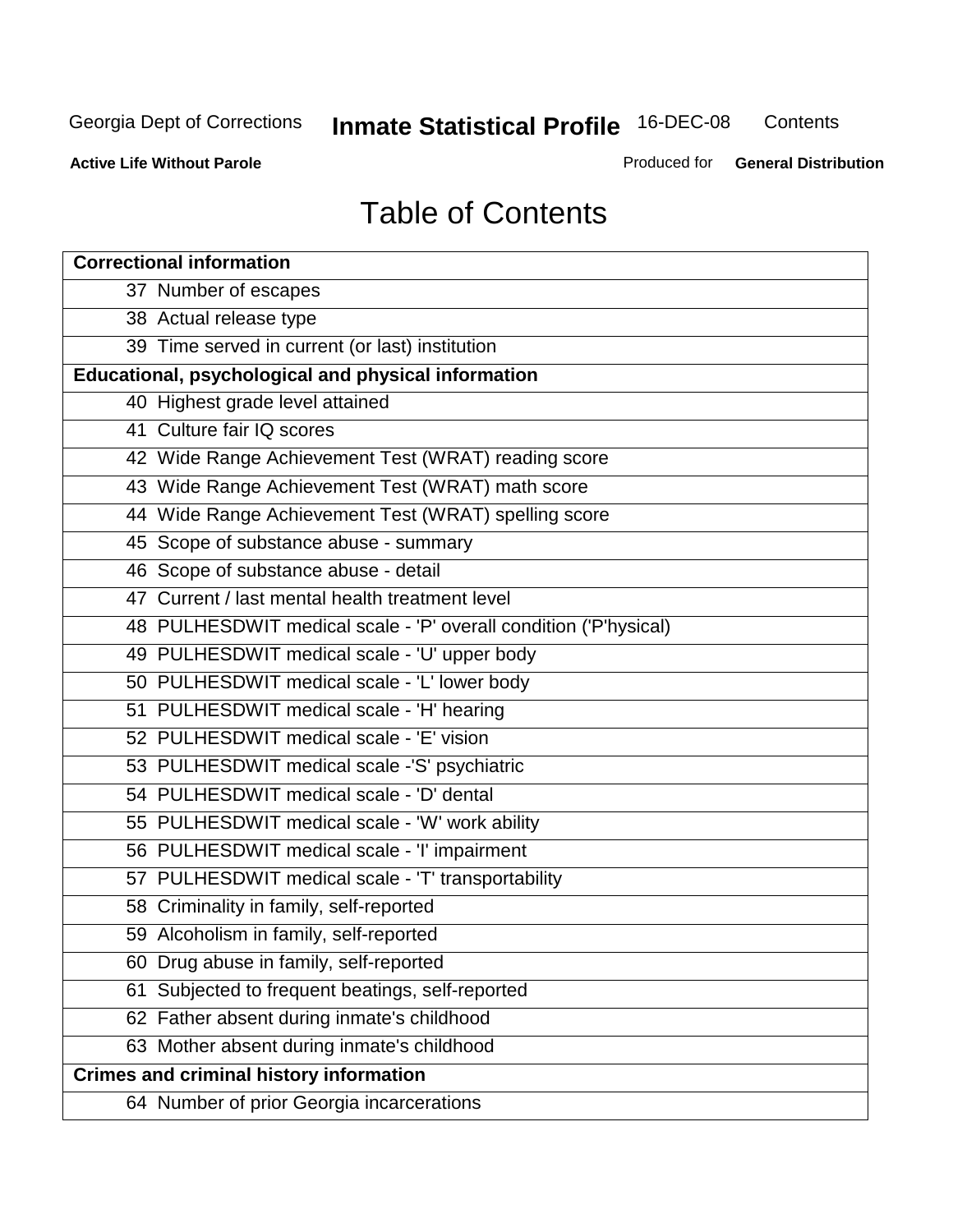**Contents** 

**Active Life Without Parole** 

Produced for **General Distribution**

## Table of Contents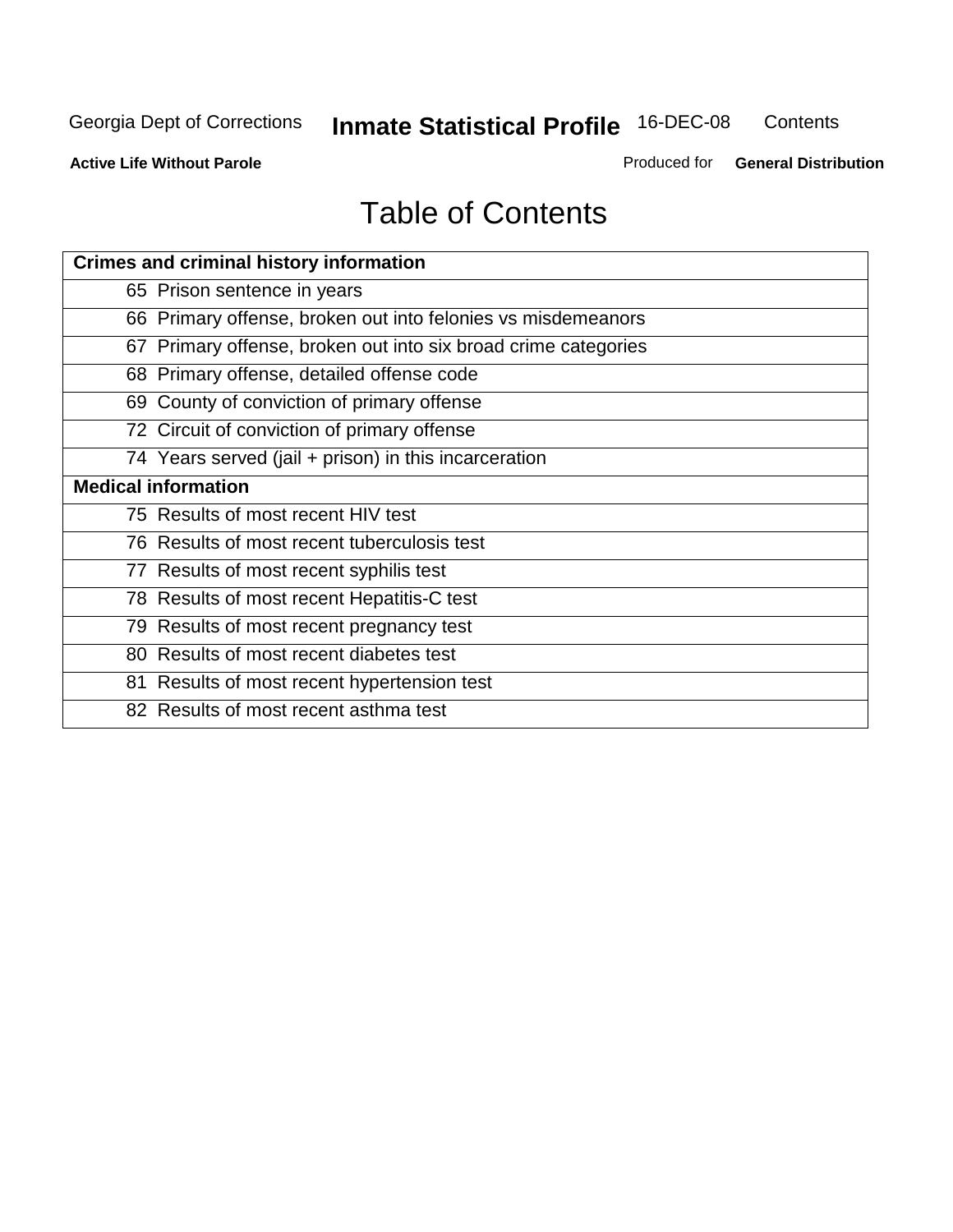#### **Active Life Without Parole**

#### Produced for **General Distribution**

#### Current age, broken out in ten-year age groups

|                          |              | <b>Male</b> |         |              | <b>Female</b> |       | <b>Total</b> |            |
|--------------------------|--------------|-------------|---------|--------------|---------------|-------|--------------|------------|
| <b>Current Age</b>       | <b>Count</b> | Col %       | Row %   | <b>Count</b> | Col %         | Row % | <b>Total</b> | Col %      |
| <b>Twenties (20-29)</b>  | 45           | $9.16\%$    | 95.74%  |              | 22.22%        | 4.26% | 47           | 9.40%      |
| <b>Thirties (30-39)</b>  | 173          | 35.23%      | 99.43%  |              | 11.11%        | 0.57% |              | 174 34.80% |
| <b>Forties (40-49)</b>   | 159          | 32.38%      | 97.55%  | 4            | 44.44%        | 2.45% |              | 163 32.60% |
| <b>Fifties (50-59)</b>   | 83           | 16.90%      | 97.65%  | 2            | 22.22%        | 2.35% | 85 I         | 17.00%     |
| <b>Sixties (60-69)</b>   | 231          | 4.68%       | 100.00% |              |               |       | 23           | 4.60%      |
| Seventy + (70 and above) | 8            | 1.63%       | 100.00% |              |               |       | 8            | 1.60%      |
| <b>Total Reported</b>    | 491          | 100%        | 98.20%  | 9            | 100%          | 1.80% | 500          | 100%       |

| <b>Not Reported</b>              |           |     |
|----------------------------------|-----------|-----|
| <b>Total</b><br>$\mathbf{v}$ and | ∕۵۵<br>᠇ᢦ | 500 |

| Mean<br>(average)              | 42.30 | 40.33 | 42.26 |
|--------------------------------|-------|-------|-------|
| Median (middle)                |       |       |       |
| <b>Mode</b><br>(most frequent) | 40    |       | -40   |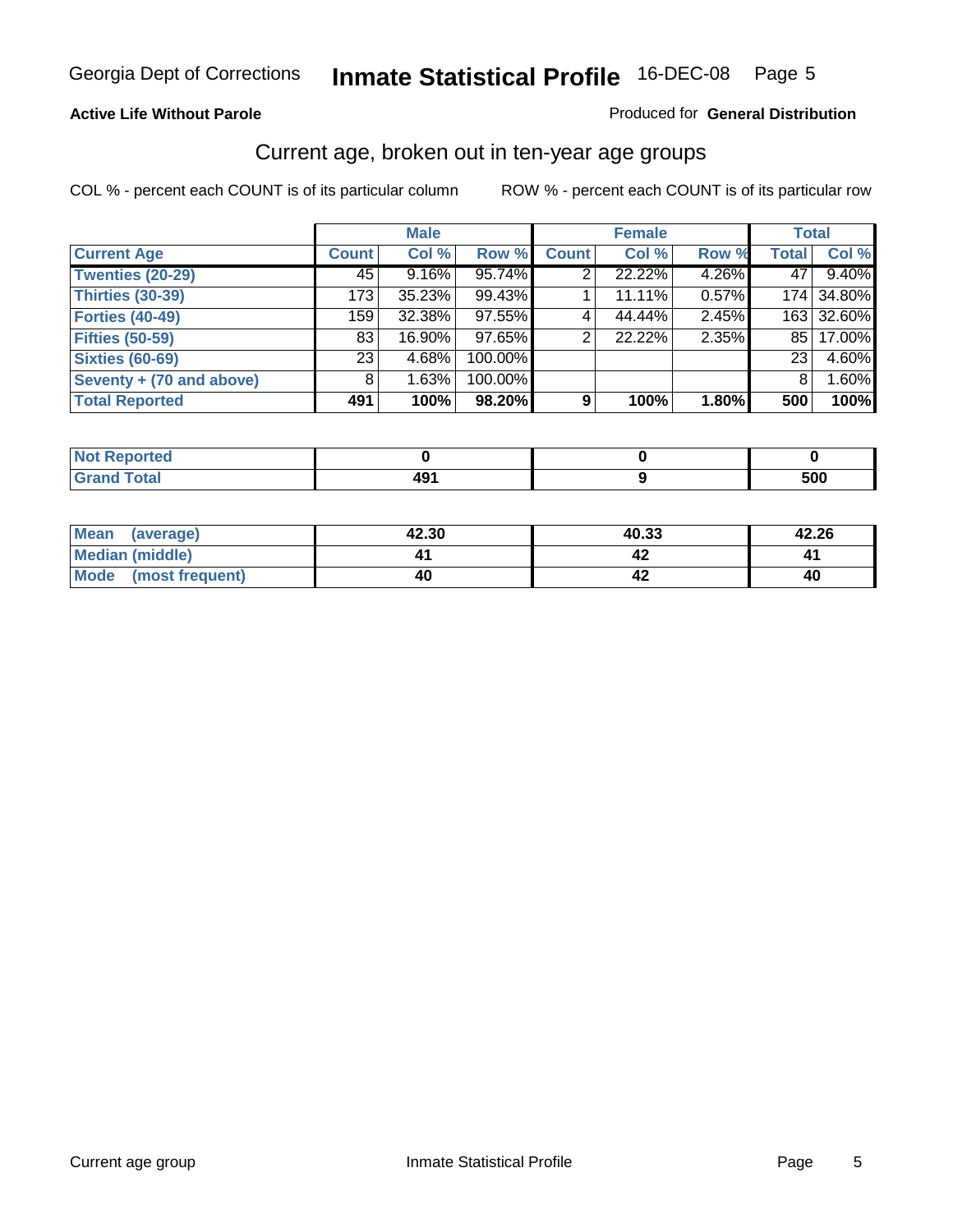**Active Life Without Parole** 

Produced for **General Distribution**

### Race group

|                       |              | <b>Male</b> |                    |   | <b>Female</b> |                        |       | <b>Total</b> |
|-----------------------|--------------|-------------|--------------------|---|---------------|------------------------|-------|--------------|
| <b>Race Group</b>     | <b>Count</b> | Col %       | <b>Row % Count</b> |   | Col %         | Row %                  | Total | Col %        |
| <b>White</b>          | 123          | 25.10%      | 95.35%             | 6 | 66.67%        | $4.65\%$               | 129   | 25.85%       |
| <b>Black</b>          | 367          | 74.90%      | 99.19%             | ◠ | $33.33\%$     | .81%                   | 370   | 74.15%       |
| <b>Total Reported</b> | 490          | 100%        | 98.2%              |   | 100%          | $1.8\%$ $\blacksquare$ | 499   | 100%         |

| <b>Reported</b><br>$\sim$ |             |     |
|---------------------------|-------------|-----|
| <b>Total</b>              | 101<br>4J I | 500 |

| $^1$ Mo. | Rlack | White | 3lack |
|----------|-------|-------|-------|
| .        |       |       |       |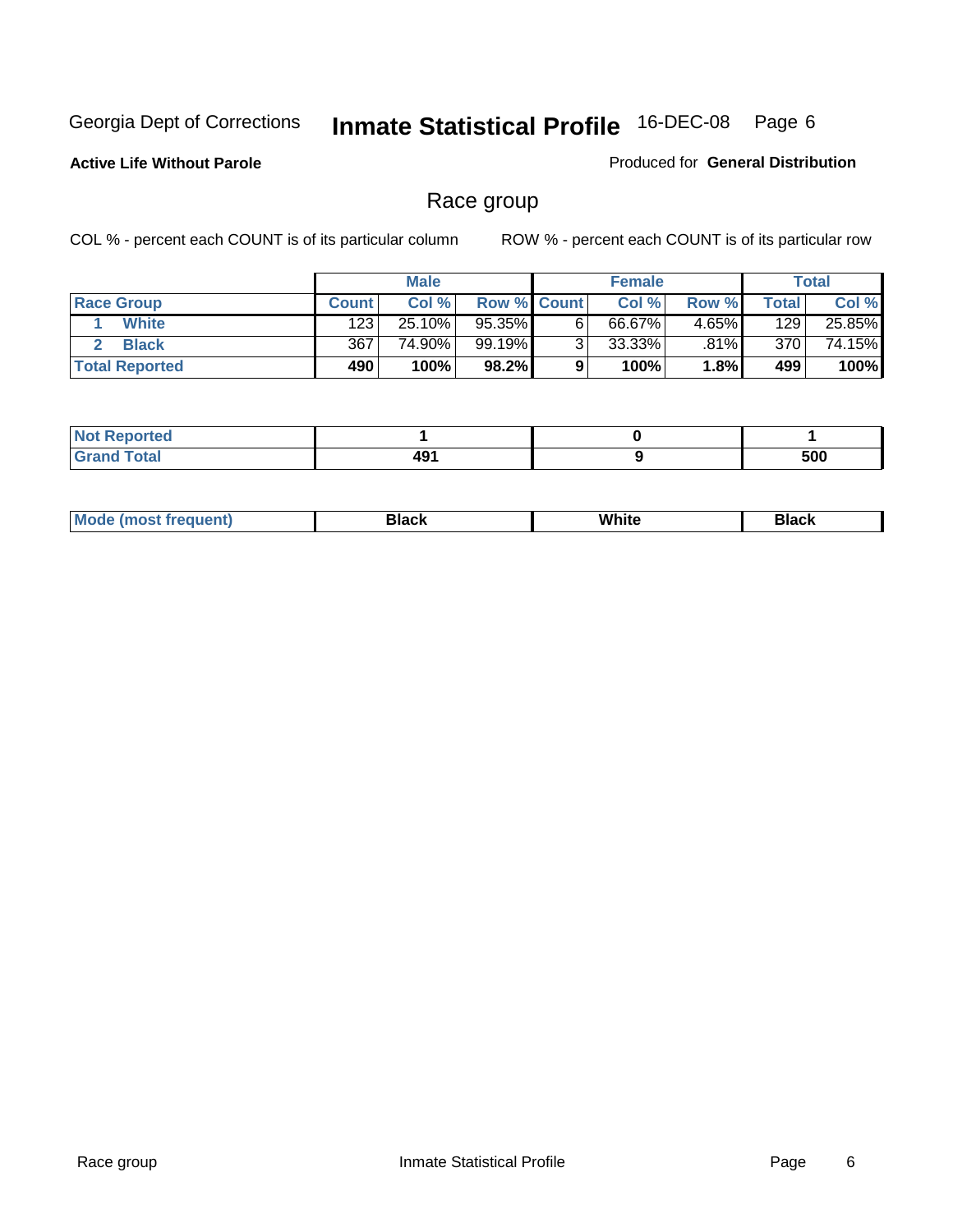**Active Life Without Parole** 

Produced for **General Distribution**

#### Hispanic Origin

COL % - percent each COUNT is of its particular column ROW % - percent each COUNT is of its particular row

|                        |              | <b>Male</b> |                    |   | <b>Female</b> |       |              | <b>Total</b> |
|------------------------|--------------|-------------|--------------------|---|---------------|-------|--------------|--------------|
| <b>Hispanic Origin</b> | <b>Count</b> | Col %       | <b>Row % Count</b> |   | Col %         | Row % | <b>Total</b> | Col %        |
| <b>Non Hispanic</b>    | 484          | 98.57%      | 98.17%             | 9 | $100.00\%$    | 1.83% | 493          | 98.60%       |
| <b>Hispanic</b>        |              | 1.43%       | 100.00%            |   |               |       |              | 1.40%        |
| <b>Total Reported</b>  | 491          | 100%        | 98.2%              | 9 | 100%          | 1.8%  | 500          | 100%         |

**An inmate is counted as Hispanic if** 

**(a) he self-reported as Hispanic during the diagnostic process, or** 

**(b) his primary language is Spanish, or** 

**(c) he claimed birth or citizenship in Spain or a Latin American country, or** 

**(d) he had a common Spanish surname such as Lopez or Garcia**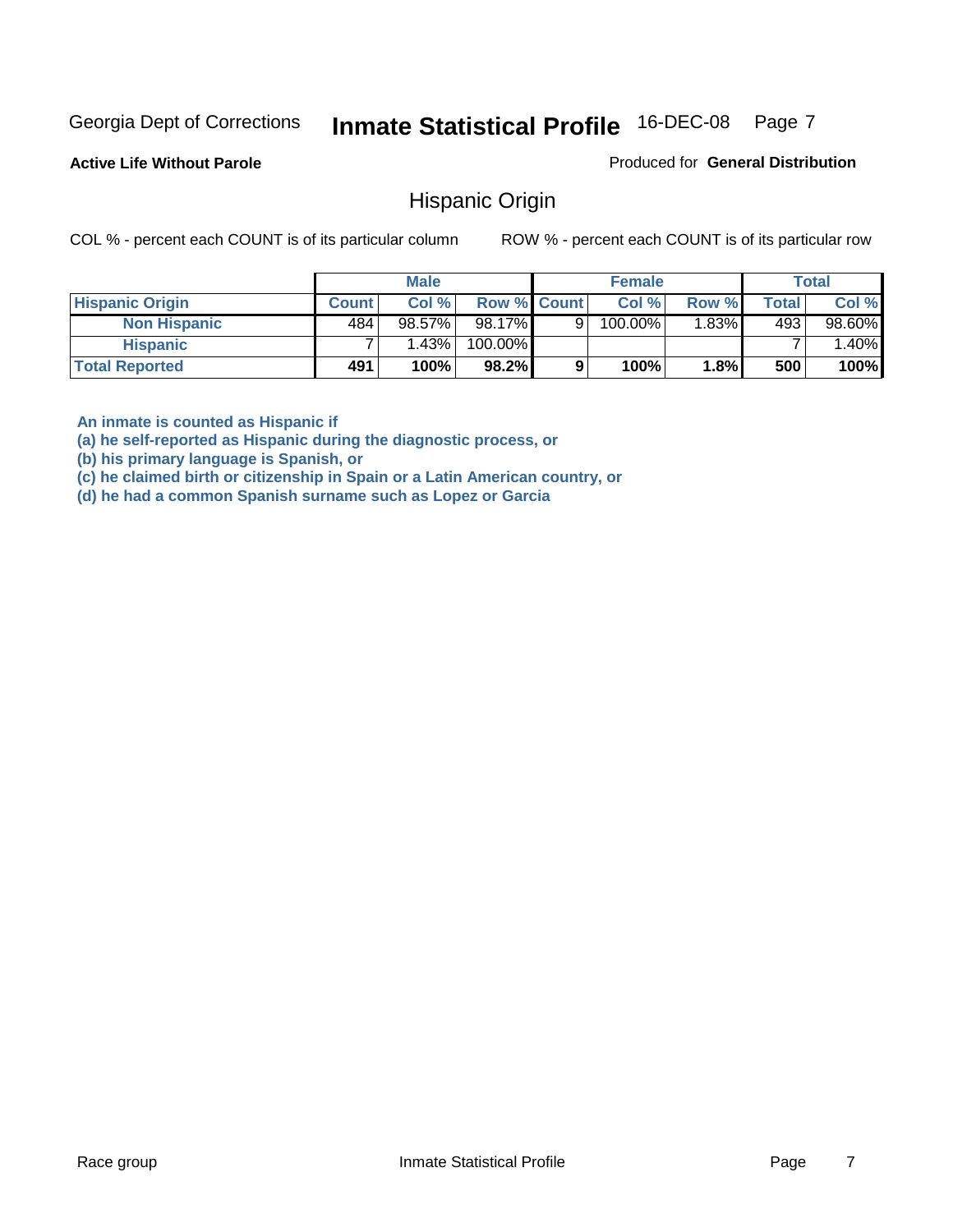#### **Active Life Without Parole**

#### Produced for **General Distribution**

### Marital status, self-reported at entry to prison

|                                | <b>Male</b>  |          |         | <b>Female</b>  |        |        | <b>Total</b> |        |
|--------------------------------|--------------|----------|---------|----------------|--------|--------|--------------|--------|
| <b>Marital Status</b>          | <b>Count</b> | Col %    | Row %   | <b>Count</b>   | Col %  | Row %  | <b>Total</b> | Col %  |
| <b>Single</b>                  | 280          | 58.70%   | 98.25%  | $\overline{5}$ | 55.56% | 1.75%  | 285          | 58.64% |
| <b>Married</b><br>$\mathbf{2}$ | 64           | 13.42%   | 98.46%  |                | 11.11% | 1.54%  | 65           | 13.37% |
| <b>Separated</b><br>3          | 19           | 3.98%    | 100.00% |                |        |        | 19           | 3.91%  |
| <b>Divorced</b><br>4           | 55           | 11.53%   | 98.21%  |                | 11.11% | 1.79%  | 56           | 11.52% |
| <b>Widowed</b><br>5            | 17           | $3.56\%$ | 89.47%  | 2              | 22.22% | 10.53% | 19           | 3.91%  |
| <b>Common Law</b><br>6         | 42           | 8.81%    | 100.00% |                |        |        | 42           | 8.64%  |
| <b>Total Reported</b>          | 477          | 100%     | 98.15%  | 9              | 100%   | 1.85%  | 486          | 100%   |

|    |                  | 14   |
|----|------------------|------|
| -- | 10.<br>т.<br>___ | - 22 |

| <b>Mode (most frequent)</b><br>sınale | Sinale | Single |
|---------------------------------------|--------|--------|
|---------------------------------------|--------|--------|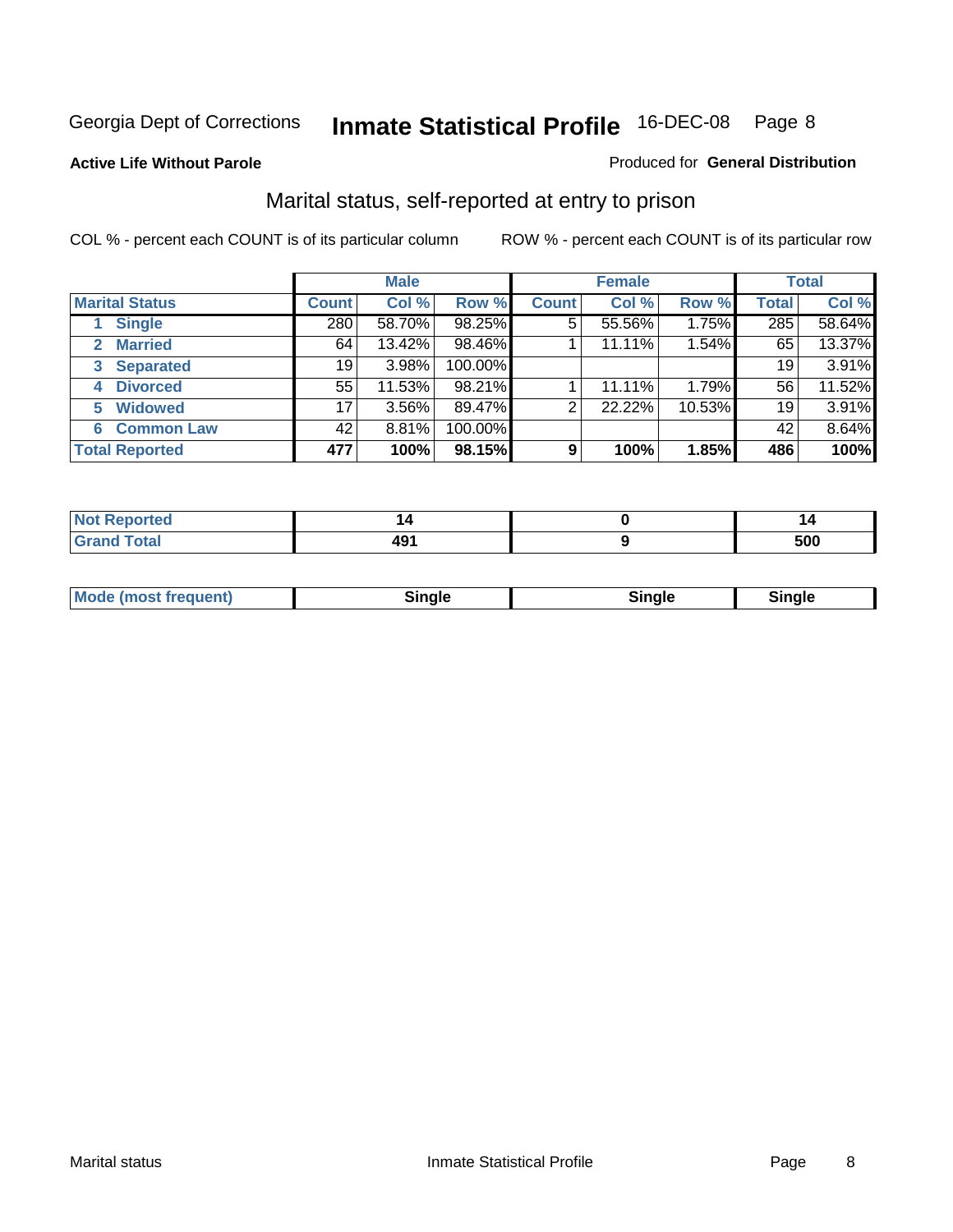#### **Active Life Without Parole**

#### Produced for **General Distribution**

### Number of children, self reported at entry to prison

|                           |              | <b>Male</b> |         |                | <b>Female</b> |       | <b>Total</b> |        |
|---------------------------|--------------|-------------|---------|----------------|---------------|-------|--------------|--------|
| <b>Number of Children</b> | <b>Count</b> | Col %       | Row %   | <b>Count</b>   | Col %         | Row % | <b>Total</b> | Col %  |
| $\bf{0}$                  | 181          | 37.01%      | 98.91%  | 2              | 22.22%        | 1.09% | 183          | 36.75% |
|                           | 129          | 26.38%      | 96.99%  | 4              | 44.44%        | 3.01% | 133          | 26.71% |
| $\overline{2}$            | 81           | 16.56%      | 97.59%  | $\overline{2}$ | 22.22%        | 2.41% | 83           | 16.67% |
| 3                         | 49           | 10.02%      | 100.00% |                |               |       | 49           | 9.84%  |
| 4                         | 24           | 4.91%       | 96.00%  |                | 11.11%        | 4.00% | 25           | 5.02%  |
| 5                         | 14           | 2.86%       | 100.00% |                |               |       | 14           | 2.81%  |
| $6\phantom{a}$            | 2            | 0.41%       | 100.00% |                |               |       | 2            | 0.40%  |
|                           | 2            | 0.41%       | 100.00% |                |               |       | 2            | 0.40%  |
| 8                         |              | 0.20%       | 100.00% |                |               |       |              | 0.20%  |
| 9                         | 2            | 0.41%       | 100.00% |                |               |       | 2            | 0.40%  |
| 10                        |              | 0.20%       | 100.00% |                |               |       |              | 0.20%  |
| Over 10                   | 3            | 0.61%       | 100.00% |                |               |       | 3            | 0.60%  |
| <b>Total Reported</b>     | 489          | 100%        | 98.19%  | 9              | 100%          | 1.81% | 498          | 100%   |

| nrteu<br>$\sim$                 |            |     |
|---------------------------------|------------|-----|
| <b>otal</b><br>$\mathbf{v}$ and | ג הו<br>-- | 500 |

| Mean<br>(average)       | ∣.43 | 33. ا | 1.43 |
|-------------------------|------|-------|------|
| Median (middle)         |      |       |      |
| Mode<br>(most frequent) |      |       |      |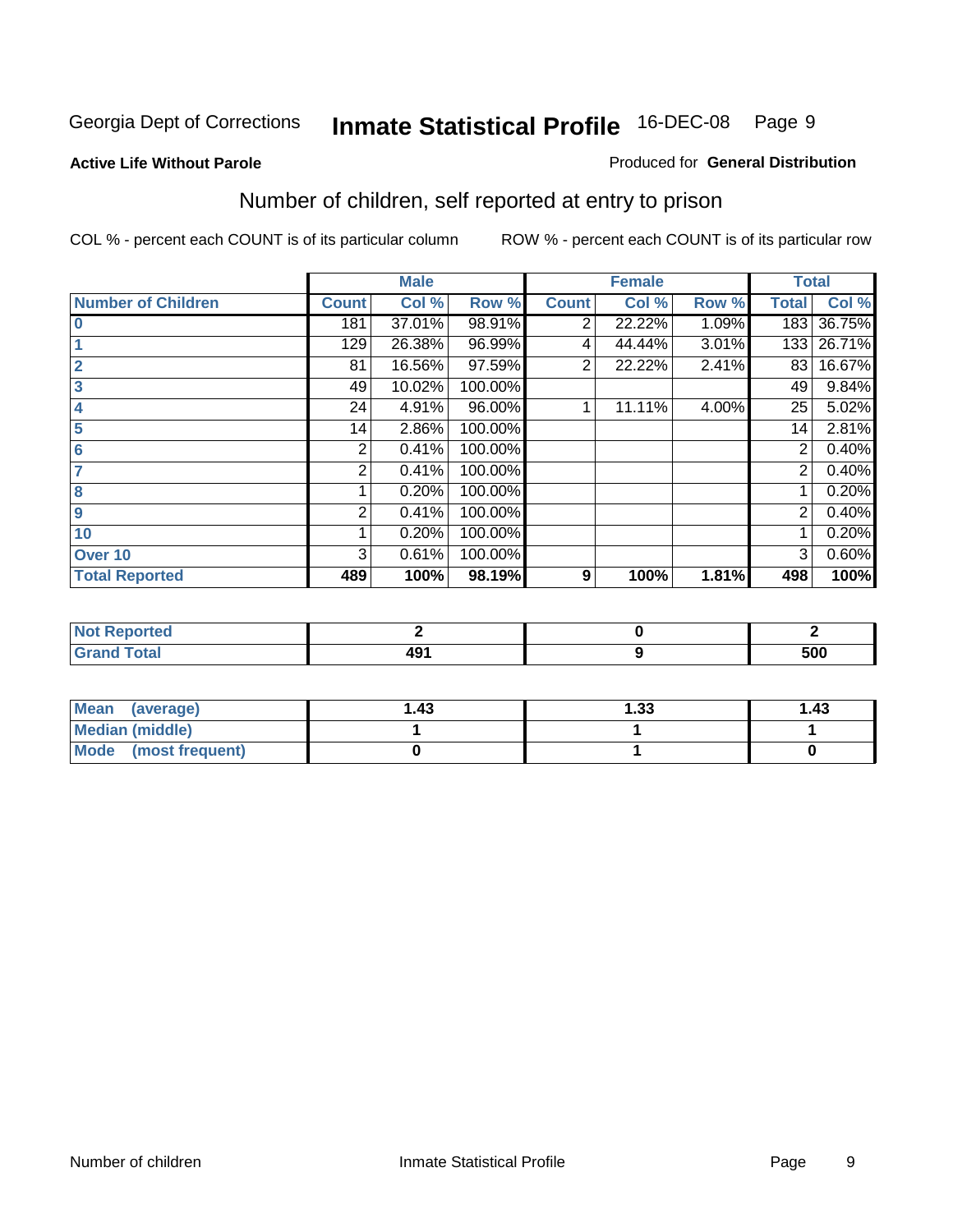#### **Active Life Without Parole**

#### Produced for **General Distribution**

### Religious affiliation, self-reported at entry to prison

|              |                              |              | <b>Male</b> |         |                | <b>Female</b> |       |              | <b>Total</b> |
|--------------|------------------------------|--------------|-------------|---------|----------------|---------------|-------|--------------|--------------|
|              | <b>Religious Affiliation</b> | <b>Count</b> | Col %       | Row %   | <b>Count</b>   | Col %         | Row % | <b>Total</b> | Col %        |
|              | <b>Islam</b>                 | 28           | 6.62%       | 100.00% |                |               |       | 28           | 6.48%        |
| $\mathbf{2}$ | <b>Catholic</b>              | 13           | 3.07%       | 100.00% |                |               |       | 13           | 3.01%        |
| 3            | <b>Baptist</b>               | 187          | 44.21%      | 96.89%  | 6              | 66.67%        | 3.11% | 193          | 44.68%       |
| 4            | <b>Methodist</b>             | 6            | 1.42%       | 100.00% |                |               |       | 6            | 1.39%        |
| 7            | <b>Chc Of God</b>            |              | .24%        | 100.00% |                |               |       |              | .23%         |
| 8            | <b>Holiness</b>              | 13           | 3.07%       | 92.86%  |                | 11.11%        | 7.14% | 14           | 3.24%        |
| 9            | <b>Jewish</b>                |              | .24%        | 100.00% |                |               |       |              | .23%         |
| 12           | <b>Hindu</b>                 |              | .24%        | 100.00% |                |               |       |              | .23%         |
| 16           | <b>Seven D Ad</b>            | 4            | .95%        | 100.00% |                |               |       | 4            | .93%         |
| 17           | <b>Jehovah Wt</b>            | 8            | 1.89%       | 100.00% |                |               |       | 8            | 1.85%        |
| 18           | <b>Latr Day S</b>            |              | .24%        | 100.00% |                |               |       |              | .23%         |
| 20           | <b>Other Prot</b>            | 59           | 13.95%      | 96.72%  | $\overline{2}$ | 22.22%        | 3.28% | 61           | 14.12%       |
| 96           | <b>None</b>                  | 101          | 23.88%      | 100.00% |                |               |       | 101          | 23.38%       |
|              | <b>Total Reported</b>        | 423          | 100%        | 97.92%  | 9              | 100%          | 2.08% | 432          | 100%         |

| . Reported   | r o |     |
|--------------|-----|-----|
| <b>NOT</b>   | oo  | oo  |
| <b>Total</b> | 491 | 500 |

| <b>Mode (most frequent)</b> | Baptist | Baptist | Baptist |
|-----------------------------|---------|---------|---------|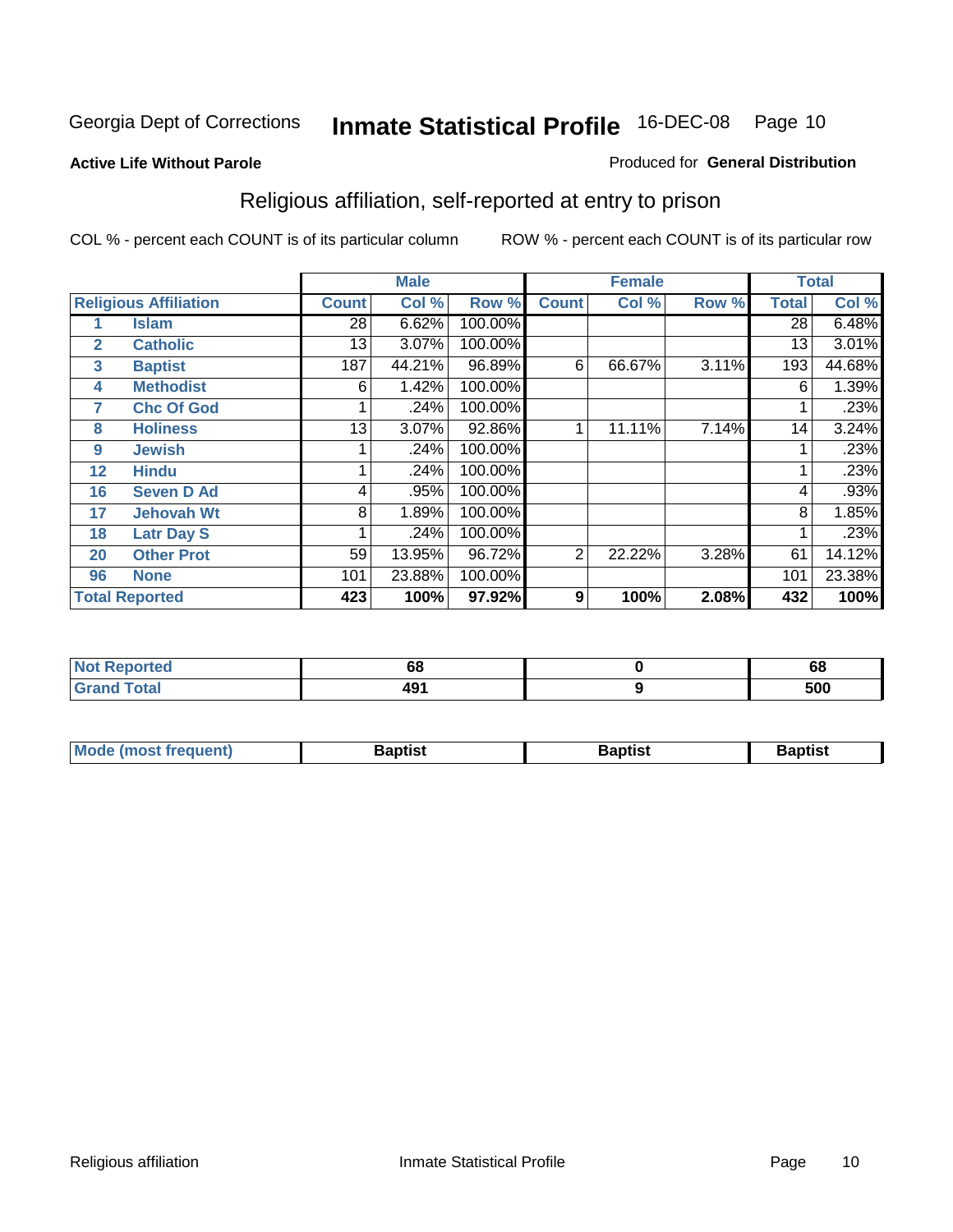Produced for **General Distribution**

#### **Active Life Without Parole**

### Home county, self-reported at entry to prison

|                  |                      |                 | <b>Male</b> |         |              | <b>Female</b> |         | <b>Total</b>              |       |
|------------------|----------------------|-----------------|-------------|---------|--------------|---------------|---------|---------------------------|-------|
|                  | <b>Home County</b>   | <b>Count</b>    | Col %       | Row %   | <b>Count</b> | Col %         | Row %   | <b>Total</b>              | Col % |
| $\overline{1}$   | <b>Appling</b>       | $\overline{2}$  | .43%        | 100.00% |              |               |         | $\overline{2}$            | .42%  |
| $\overline{2}$   | <b>Atkinson</b>      | 1               | .22%        | 100.00% |              |               |         | 1                         | .21%  |
| 5                | <b>Baldwin</b>       | 4               | .87%        | 100.00% |              |               |         | 4                         | .85%  |
| 7                | <b>Barrow</b>        | 3               | .65%        | 100.00% |              |               |         | $\overline{3}$            | .64%  |
| 8                | <b>Bartow</b>        | 4               | .87%        | 100.00% |              |               |         | 4                         | .85%  |
| $\boldsymbol{9}$ | <b>Ben Hill</b>      | 3               | .65%        | 100.00% |              |               |         | $\overline{3}$            | .64%  |
| 10               | <b>Berrien</b>       | 1               | .22%        | 100.00% |              |               |         | 1                         | .21%  |
| 11               | <b>Bibb</b>          | 8               | 1.73%       | 100.00% |              |               |         | 8                         | 1.70% |
| 12               | <b>Bleckley</b>      | $\overline{3}$  | .65%        | 100.00% |              |               |         | $\overline{3}$            | .64%  |
| 14               | <b>Brooks</b>        | 1               | .22%        | 100.00% |              |               |         | 1                         | .21%  |
| 16               | <b>Bulloch</b>       | $\overline{3}$  | .65%        | 75.00%  | 1            | 11.11%        | 25.00%  | 4                         | .85%  |
| 17               | <b>Burke</b>         | 4               | .87%        | 100.00% |              |               |         | 4                         | .85%  |
| 18               | <b>Butts</b>         | 1               | .22%        | 100.00% |              |               |         | 1                         | .21%  |
| 20               | <b>Camden</b>        | 4               | .87%        | 100.00% |              |               |         | 4                         | .85%  |
| 22               | <b>Carroll</b>       | $\overline{2}$  | .43%        | 100.00% |              |               |         | $\overline{2}$            | .42%  |
| 25               | <b>Chatham</b>       | $\overline{28}$ | 6.06%       | 100.00% |              |               |         | $\overline{28}$           | 5.94% |
| 26               | <b>Chattahoochee</b> | 1               | .22%        | 100.00% |              |               |         | 1                         | .21%  |
| 28               | <b>Cherokee</b>      | 2               | .43%        | 100.00% |              |               |         | $\overline{2}$            | .42%  |
| 29               | <b>Clarke</b>        | $\overline{9}$  | 1.95%       | 100.00% |              |               |         | $\overline{9}$            | 1.91% |
| 31               | <b>Clayton</b>       | 14              | 3.03%       | 93.33%  | 1            | 11.11%        | 6.67%   | $\overline{15}$           | 3.18% |
| 33               | <b>Cobb</b>          | $\overline{17}$ | 3.68%       | 100.00% |              |               |         | $\overline{17}$           | 3.61% |
| 34               | <b>Coffee</b>        | 3               | .65%        | 100.00% |              |               |         | 3                         | .64%  |
| 35               | <b>Colquitt</b>      | $\overline{2}$  | .43%        | 100.00% |              |               |         | $\overline{2}$            | .42%  |
| 36               | <b>Columbia</b>      | $\overline{3}$  | .65%        | 100.00% |              |               |         | $\overline{3}$            | .64%  |
| 37               | <b>Cook</b>          | $\overline{2}$  | .43%        | 100.00% |              |               |         | $\overline{2}$            | .42%  |
| 38               | <b>Coweta</b>        | 1               | .22%        | 100.00% |              |               |         | 1                         | .21%  |
| 40               | <b>Crisp</b>         | $\overline{2}$  | .43%        | 100.00% |              |               |         | $\overline{2}$            | .42%  |
| 43               | <b>Decatur</b>       | 1               | .22%        | 100.00% |              |               |         | 1                         | .21%  |
| 44               | <b>Dekalb</b>        | $\overline{32}$ | 6.93%       | 100.00% |              |               |         | $\overline{32}$           | 6.79% |
| 46               | <b>Dooly</b>         | 1               | .22%        | 100.00% |              |               |         | 1                         | .21%  |
| 47               | <b>Dougherty</b>     | $\overline{17}$ | 3.68%       | 100.00% |              |               |         | $\overline{17}$           | 3.61% |
| 48               | <b>Douglas</b>       | 6               | 1.30%       | 85.71%  | 1            | 11.11%        | 14.29%  | 7                         | 1.49% |
| 51               | <b>Effingham</b>     | $\mathbf{1}$    | .22%        | 100.00% |              |               |         | 1                         | .21%  |
| 52               | <b>Elbert</b>        | $\overline{2}$  | .43%        | 100.00% |              |               |         | $\overline{2}$            | .42%  |
| 56               | <b>Fayette</b>       | $\overline{3}$  | .65%        | 100.00% |              |               |         | $\overline{\overline{3}}$ | .64%  |
| 57               | <b>Floyd</b>         | $\overline{3}$  | .65%        | 100.00% |              |               |         | $\overline{3}$            | .64%  |
| 58               | <b>Forsyth</b>       |                 |             |         | 1            | 11.11%        | 100.00% | 1                         | .21%  |
| 59               | <b>Franklin</b>      | $\overline{3}$  | .65%        | 100.00% |              |               |         | $\overline{3}$            | .64%  |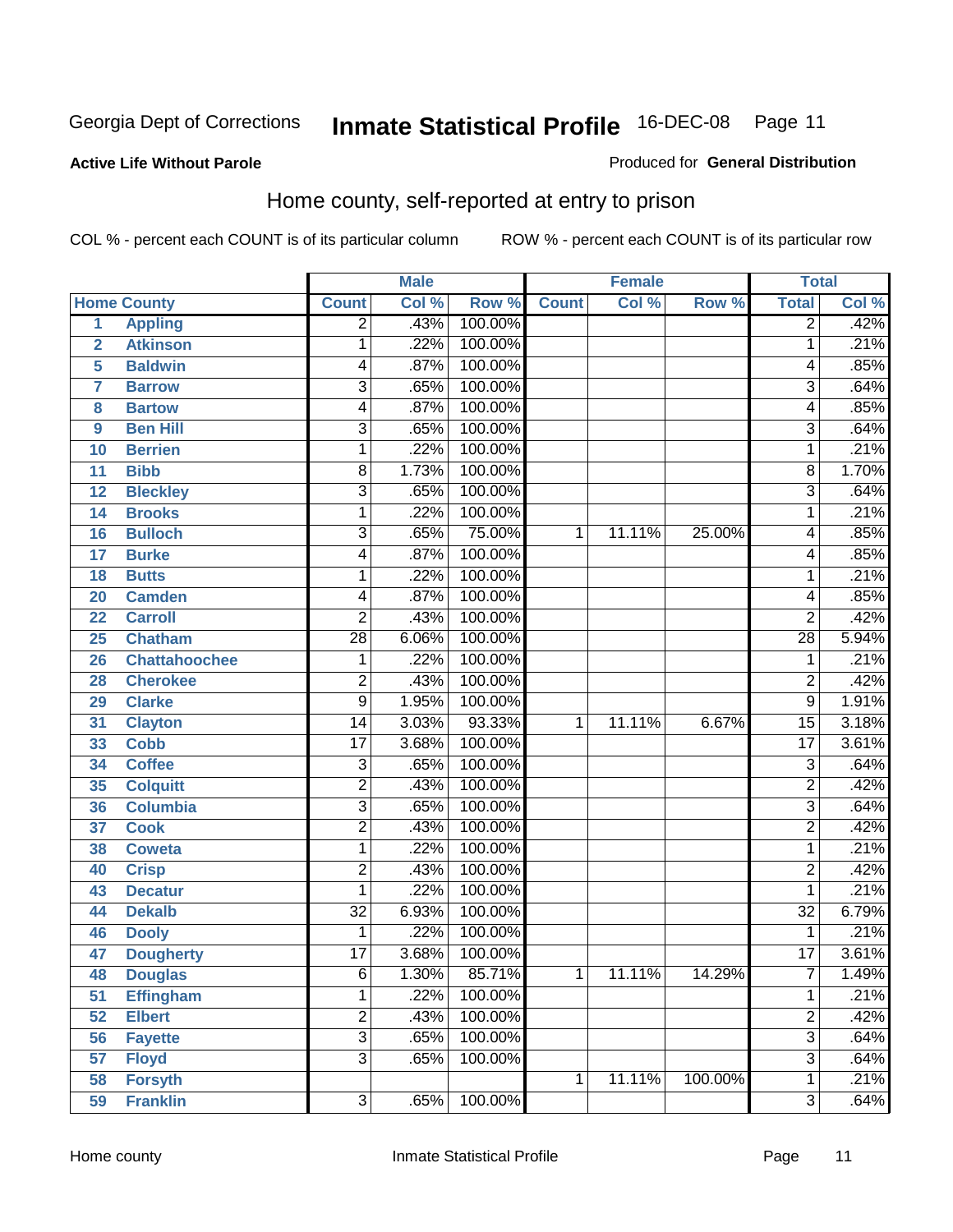#### **Active Life Without Parole**

#### Produced for **General Distribution**

### Home county, self-reported at entry to prison

|     |                    |                 | <b>Male</b> |         |              | <b>Female</b> |        | <b>Total</b>    |        |
|-----|--------------------|-----------------|-------------|---------|--------------|---------------|--------|-----------------|--------|
|     | <b>Home County</b> | <b>Count</b>    | Col %       | Row %   | <b>Count</b> | Col %         | Row %  | <b>Total</b>    | Col %  |
| 60  | <b>Fulton</b>      | $\overline{55}$ | 11.90%      | 98.21%  | 1            | 11.11%        | 1.79%  | $\overline{56}$ | 11.89% |
| 61  | <b>Gilmer</b>      | 1               | .22%        | 100.00% |              |               |        | 1               | .21%   |
| 63  | <b>Glynn</b>       | $\overline{8}$  | 1.73%       | 100.00% |              |               |        | 8               | 1.70%  |
| 66  | <b>Greene</b>      | 1               | .22%        | 100.00% |              |               |        | 1               | .21%   |
| 67  | <b>Gwinnett</b>    | $\overline{8}$  | 1.73%       | 100.00% |              |               |        | 8               | 1.70%  |
| 68  | <b>Habersham</b>   | 1               | .22%        | 100.00% |              |               |        | 1               | .21%   |
| 69  | <b>Hall</b>        | 7               | 1.52%       | 100.00% |              |               |        | 7               | 1.49%  |
| 70  | <b>Hancock</b>     | $\overline{2}$  | .43%        | 100.00% |              |               |        | $\overline{2}$  | .42%   |
| 71  | <b>Haralson</b>    | 1               | .22%        | 100.00% |              |               |        | 1               | .21%   |
| 72  | <b>Harris</b>      | 1               | .22%        | 100.00% |              |               |        | 1               | .21%   |
| 73  | <b>Hart</b>        | 2               | .43%        | 100.00% |              |               |        | $\overline{2}$  | .42%   |
| 75  | <b>Henry</b>       | $\overline{3}$  | .65%        | 100.00% |              |               |        | $\overline{3}$  | .64%   |
| 76  | <b>Houston</b>     | 6               | 1.30%       | 100.00% |              |               |        | 6               | 1.27%  |
| 78  | <b>Jackson</b>     | $\overline{3}$  | .65%        | 100.00% |              |               |        | $\overline{3}$  | .64%   |
| 80  | <b>Jeff Davis</b>  | 1               | .22%        | 100.00% |              |               |        | 1               | .21%   |
| 81  | <b>Jefferson</b>   | 1               | .22%        | 100.00% |              |               |        | 1               | .21%   |
| 82  | <b>Jenkins</b>     | $\overline{2}$  | .43%        | 100.00% |              |               |        | 2               | .42%   |
| 87  | <b>Laurens</b>     | $\overline{3}$  | .65%        | 100.00% |              |               |        | $\overline{3}$  | .64%   |
| 89  | <b>Liberty</b>     | 4               | .87%        | 100.00% |              |               |        | 4               | .85%   |
| 90  | <b>Lincoln</b>     | 1               | .22%        | 100.00% |              |               |        | 1               | .21%   |
| 91  | Long               | $\mathbf{1}$    | .22%        | 100.00% |              |               |        | 1               | .21%   |
| 92  | <b>Lowndes</b>     | 4               | .87%        | 100.00% |              |               |        | 4               | .85%   |
| 96  | <b>Marion</b>      | 1               | .22%        | 100.00% |              |               |        | 1               | .21%   |
| 97  | <b>Mcduffie</b>    | 1               | .22%        | 100.00% |              |               |        | 1               | .21%   |
| 98  | <b>Mcintosh</b>    | $\overline{2}$  | .43%        | 100.00% |              |               |        | 2               | .42%   |
| 100 | <b>Miller</b>      | 1               | .22%        | 100.00% |              |               |        | 1               | .21%   |
| 101 | <b>Mitchell</b>    | 1               | .22%        | 100.00% |              |               |        | 1               | .21%   |
| 102 | <b>Monroe</b>      | 1               | .22%        | 100.00% |              |               |        | 1               | .21%   |
| 104 | <b>Morgan</b>      | 1               | .22%        | 100.00% |              |               |        | 1               | .21%   |
| 106 | <b>Muscogee</b>    | $\overline{13}$ | 2.81%       | 100.00% |              |               |        | $\overline{13}$ | 2.76%  |
| 107 | <b>Newton</b>      | $\overline{2}$  | .43%        | 66.67%  | $\mathbf{1}$ | 11.11%        | 33.33% | $\overline{3}$  | .64%   |
| 109 | <b>Oglethorpe</b>  | 2               | .43%        | 100.00% |              |               |        | $\overline{c}$  | .42%   |
| 110 | <b>Paulding</b>    | $\mathbf{1}$    | .22%        | 100.00% |              |               |        | 1               | .21%   |
| 113 | <b>Pierce</b>      | 1               | .22%        | 100.00% |              |               |        | 1               | .21%   |
| 114 | <b>Pike</b>        | $\overline{2}$  | .43%        | 66.67%  | 1            | 11.11%        | 33.33% | $\overline{3}$  | .64%   |
| 115 | <b>Polk</b>        | 1               | .22%        | 100.00% |              |               |        | 1               | .21%   |
| 117 | <b>Putnam</b>      | $\overline{2}$  | .43%        | 100.00% |              |               |        | $\overline{2}$  | .42%   |
| 119 | <b>Rabun</b>       | 1               | .22%        | 100.00% |              |               |        | 1               | .21%   |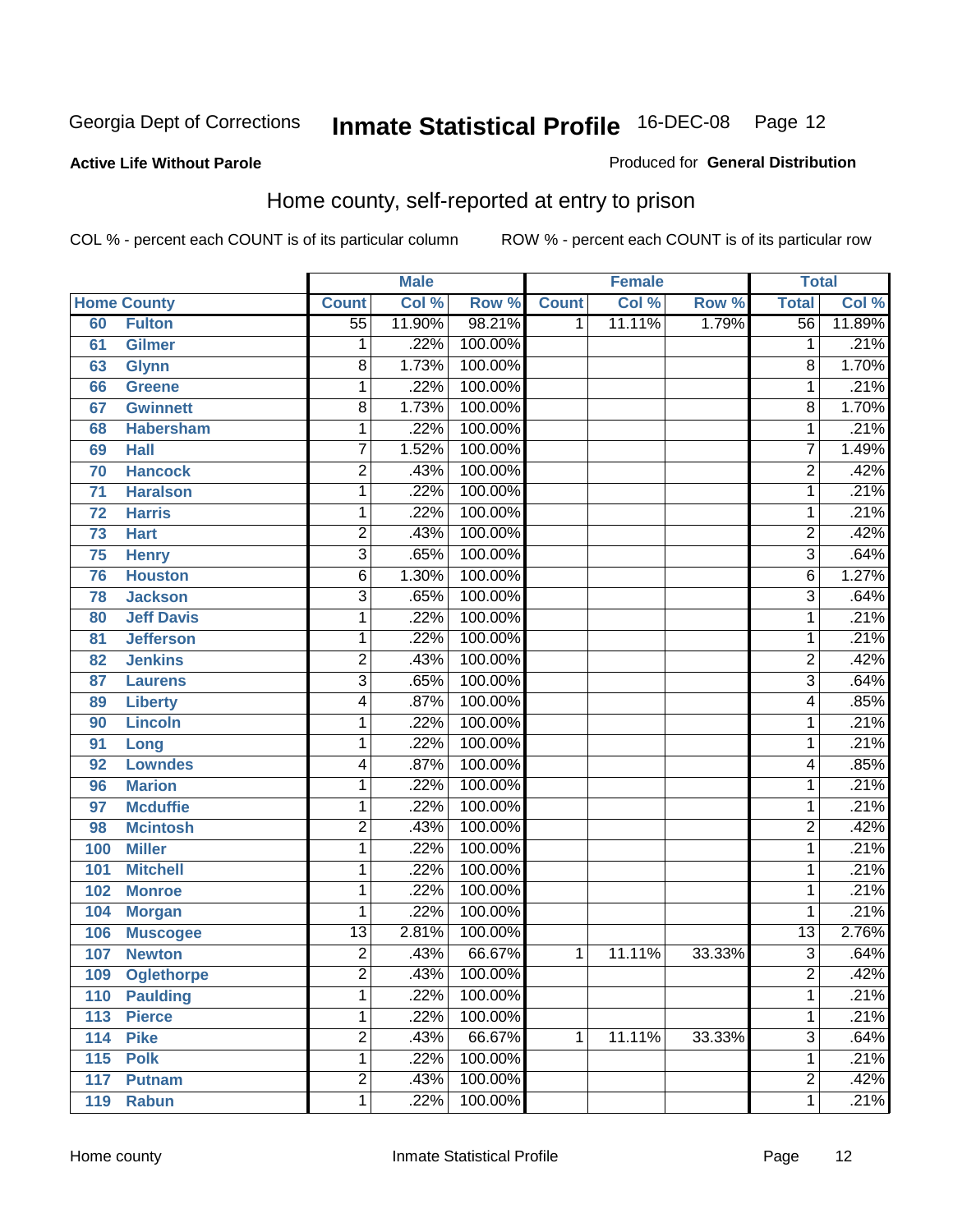#### **Active Life Without Parole**

#### Produced for **General Distribution**

### Home county, self-reported at entry to prison

|                      |                   |                 | <b>Male</b> |         |              | <b>Female</b> |        | <b>Total</b>    |       |
|----------------------|-------------------|-----------------|-------------|---------|--------------|---------------|--------|-----------------|-------|
| <b>Home County</b>   |                   | <b>Count</b>    | Col %       | Row %   | <b>Count</b> | Col %         | Row %  | <b>Total</b>    | Col % |
| 120                  | <b>Randolph</b>   | 2               | .43%        | 100.00% |              |               |        | $\overline{2}$  | .42%  |
| 121                  | <b>Richmond</b>   | $\overline{18}$ | 3.90%       | 94.74%  | 1            | 11.11%        | 5.26%  | $\overline{19}$ | 4.03% |
| 122                  | <b>Rockdale</b>   | 1               | .22%        | 100.00% |              |               |        | 1               | .21%  |
| 125                  | <b>Seminole</b>   | 1               | .22%        | 100.00% |              |               |        |                 | .21%  |
| 126                  | <b>Spalding</b>   | $\overline{5}$  | 1.08%       | 100.00% |              |               |        | $\overline{5}$  | 1.06% |
| 127                  | <b>Stephens</b>   | 2               | .43%        | 100.00% |              |               |        | $\overline{c}$  | .42%  |
| 129                  | <b>Sumter</b>     | 1               | .22%        | 100.00% |              |               |        | 1               | .21%  |
| 132                  | <b>Tattnall</b>   | 1               | .22%        | 100.00% |              |               |        | 1               | .21%  |
| 134                  | <b>Telfair</b>    | 1               | .22%        | 100.00% |              |               |        | 1               | .21%  |
| 136                  | <b>Thomas</b>     | 3               | .65%        | 100.00% |              |               |        | 3               | .64%  |
| <b>Tift</b><br>137   |                   | $\overline{3}$  | .65%        | 100.00% |              |               |        | 3               | .64%  |
| 138                  | <b>Toombs</b>     | 4               | .87%        | 100.00% |              |               |        | 4               | .85%  |
| 141                  | <b>Troup</b>      | 1               | .22%        | 100.00% |              |               |        | 1               | .21%  |
| 142                  | <b>Turner</b>     | 1               | .22%        | 100.00% |              |               |        | 1               | .21%  |
| 144                  | <b>Union</b>      | 1               | .22%        | 100.00% |              |               |        | 1               | .21%  |
| 145                  | <b>Upson</b>      | $\overline{2}$  | .43%        | 100.00% |              |               |        | $\overline{2}$  | .42%  |
| 146                  | <b>Walker</b>     | $\overline{3}$  | .65%        | 75.00%  | 1            | 11.11%        | 25.00% | 4               | .85%  |
| 147                  | <b>Walton</b>     | $\overline{3}$  | .65%        | 100.00% |              |               |        | $\overline{3}$  | .64%  |
| 148<br><b>Ware</b>   |                   | 6               | 1.30%       | 100.00% |              |               |        | 6               | 1.27% |
| 150                  | <b>Washington</b> | $\overline{3}$  | .65%        | 100.00% |              |               |        | 3               | .64%  |
| 151                  | <b>Wayne</b>      | $\overline{3}$  | .65%        | 100.00% |              |               |        | 3               | .64%  |
| 155                  | <b>Whitfield</b>  | $\overline{3}$  | .65%        | 100.00% |              |               |        | 3               | .64%  |
| 158                  | <b>Wilkinson</b>  | 1               | .22%        | 100.00% |              |               |        | 1               | .21%  |
| 160                  | <b>Unknown</b>    | 47              | 10.17%      | 100.00% |              |               |        | 47              | 9.98% |
| <b>Total Rported</b> |                   | 462             | 100%        | 98.09%  | 9            | 100%          | 1.91%  | 471             | 100%  |

| <b>keported</b> | ~<br>⊷      | - -<br>nr.<br>23 |
|-----------------|-------------|------------------|
| <b>otal</b>     | 8 M A<br>-- | 500              |

| Mode | <b>ulton</b> | Walker | ulton |
|------|--------------|--------|-------|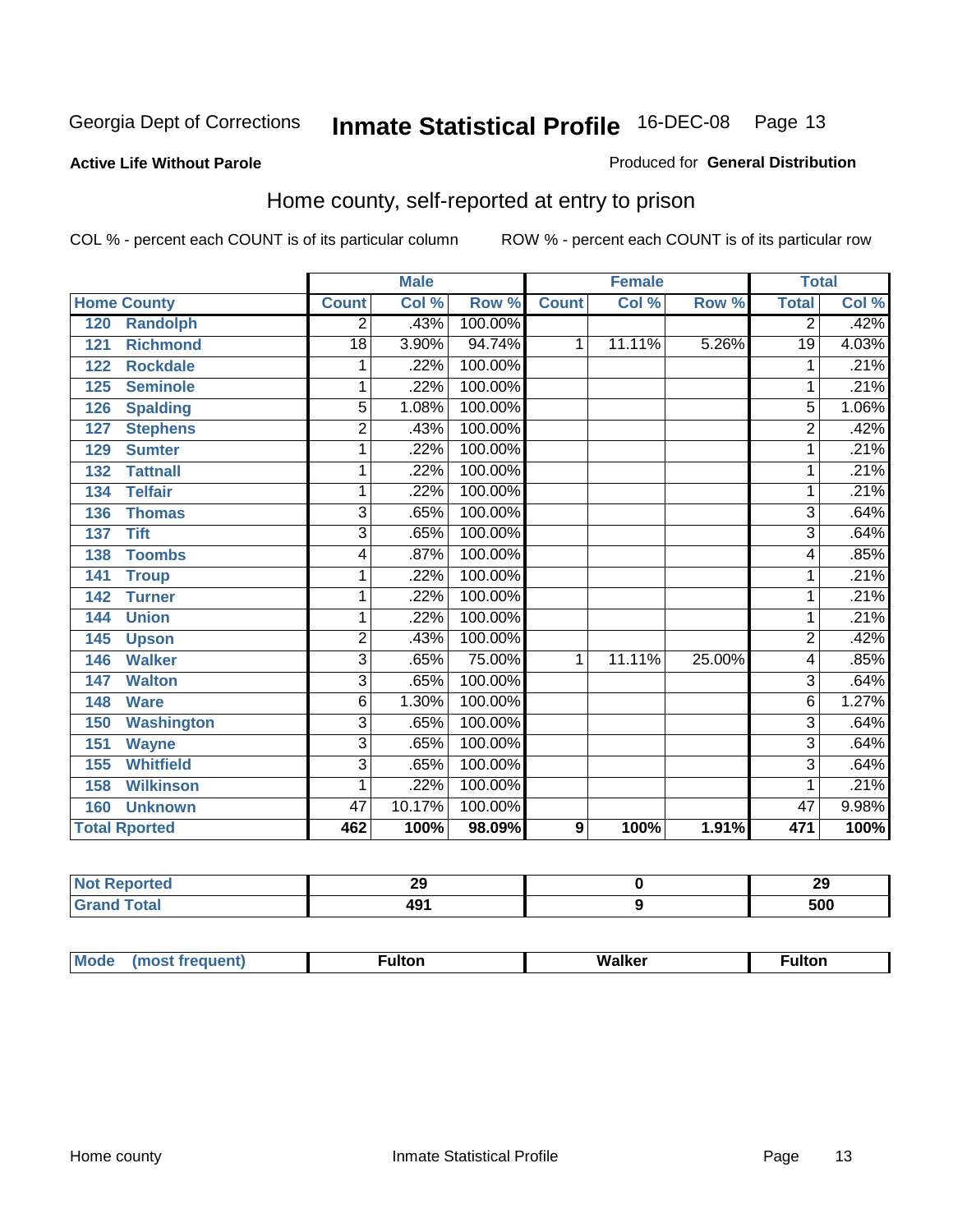#### **Active Life Without Parole**

#### Produced for **General Distribution**

### Socioeconomic class, self-reported at entry to prison

|                            | <b>Male</b>  |        | <b>Female</b> |              |        | <b>Total</b> |              |        |
|----------------------------|--------------|--------|---------------|--------------|--------|--------------|--------------|--------|
| <b>Socioeconomic Class</b> | <b>Count</b> | Col %  | Row %         | <b>Count</b> | Col %  | Row %        | <b>Total</b> | Col %  |
| <b>Welfare</b>             | 27           | 5.86%  | 100.00%       |              |        |              | 27           | 5.76%  |
| <b>Occ Employ</b>          | 23           | 4.99%  | $100.00\%$    |              |        |              | 23           | 4.90%  |
| <b>Minimum Std</b>         | 242          | 52.49% | 99.59%        |              | 12.50% | .41%         | 243          | 51.81% |
| <b>Middle</b>              | 169          | 36.66% | $96.02\%$     |              | 87.50% | 3.98%        | 176          | 37.53% |
| <b>Total Reported</b>      | 461          | 100%   | 98.29%        |              | 100%   | 1.71%        | 469          | 100%   |

| тео      | $\sim$<br>IJι |            |
|----------|---------------|------------|
| $\sim$ . |               | r 00<br>טע |

| .<br>___ |
|----------|
|----------|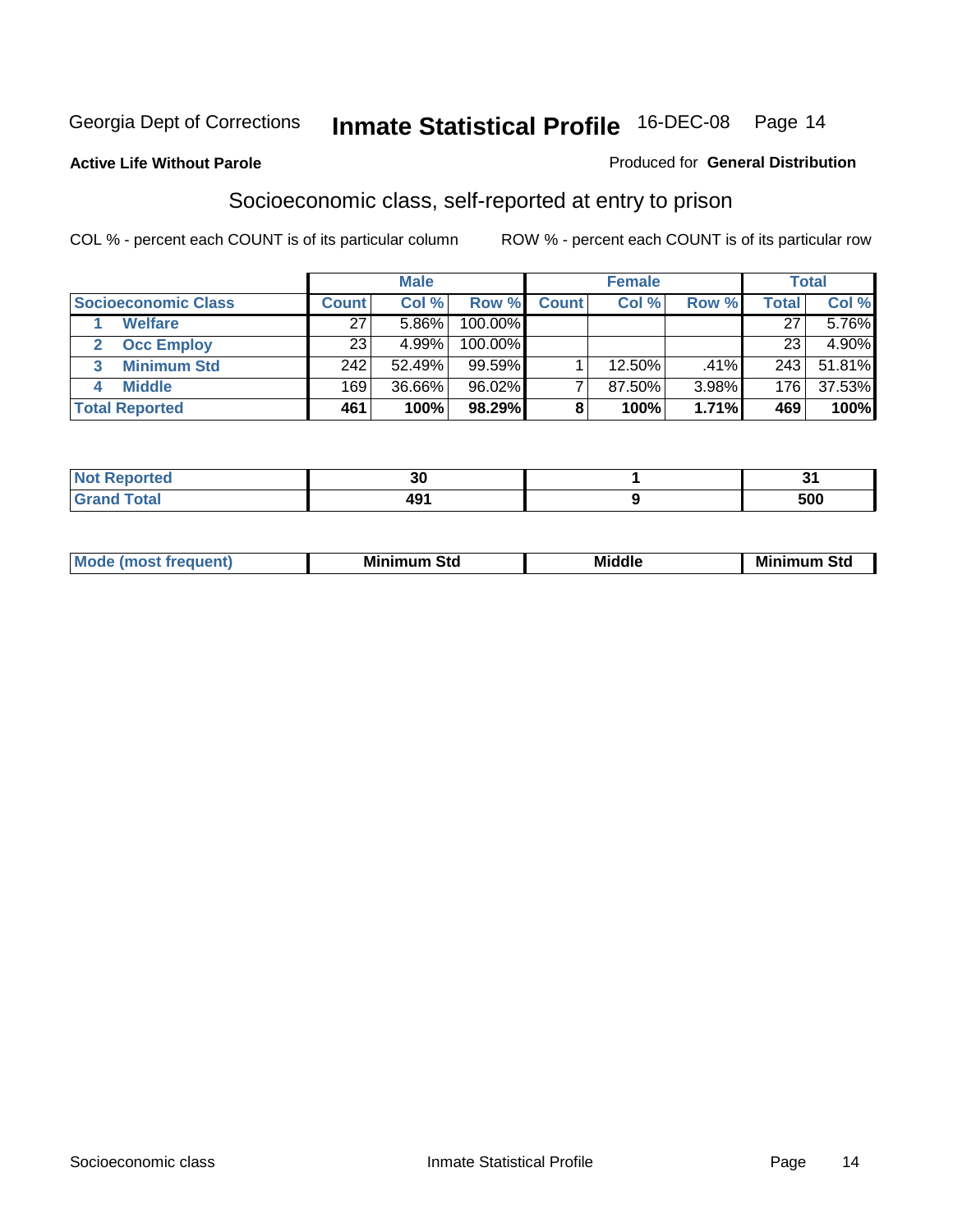Produced for **General Distribution**

#### **Active Life Without Parole**

### Environment to age 16, self-reported at entry to prison

|                                      | <b>Male</b>      |        | <b>Female</b> |              |        | <b>Total</b> |                  |        |
|--------------------------------------|------------------|--------|---------------|--------------|--------|--------------|------------------|--------|
| <b>Environment to age 16</b>         | <b>Count</b>     | Col %  | Row %         | <b>Count</b> | Col %  | Row %        | <b>Total</b>     | Col %  |
| <b>Rural/Farm</b>                    | 9                | 1.91%  | 100.00%       |              |        |              |                  | 1.88%  |
| <b>Rural/Nfarm</b><br>$\overline{2}$ | 21               | 4.46%  | 84.00%        |              | 44.44% | 16.00%       | 25               | 5.21%  |
| <b>S.M.S.A</b><br>3                  | 197              | 41.83% | 99.49%        |              | 11.11% | $.51\%$      | 198              | 41.25% |
| <b>Urban</b><br>4                    | 97               | 20.59% | 97.98%        |              | 22.22% | 2.02%        | 99               | 20.63% |
| <b>Small Town</b><br>5.              | 147 <sub>1</sub> | 31.21% | 98.66%        | ົ            | 22.22% | 1.34%        | 149 <sub>1</sub> | 31.04% |
| <b>Total Reported</b>                | 471              | 100%   | 98.13%        | 9            | 100%   | 1.88%        | 480              | 100%   |

| <b>rted</b>           | ZV          | $\sim$<br>ZU |
|-----------------------|-------------|--------------|
| <b>Total</b><br>Grand | ۸۵۰<br>4J I | 500          |

| Mo<br>זחנ | M<br>.<br>_____ | $1.3.14 \times 10^{18}$<br>. Ifara<br>arm | -<br>M<br>______ |
|-----------|-----------------|-------------------------------------------|------------------|
|           |                 |                                           |                  |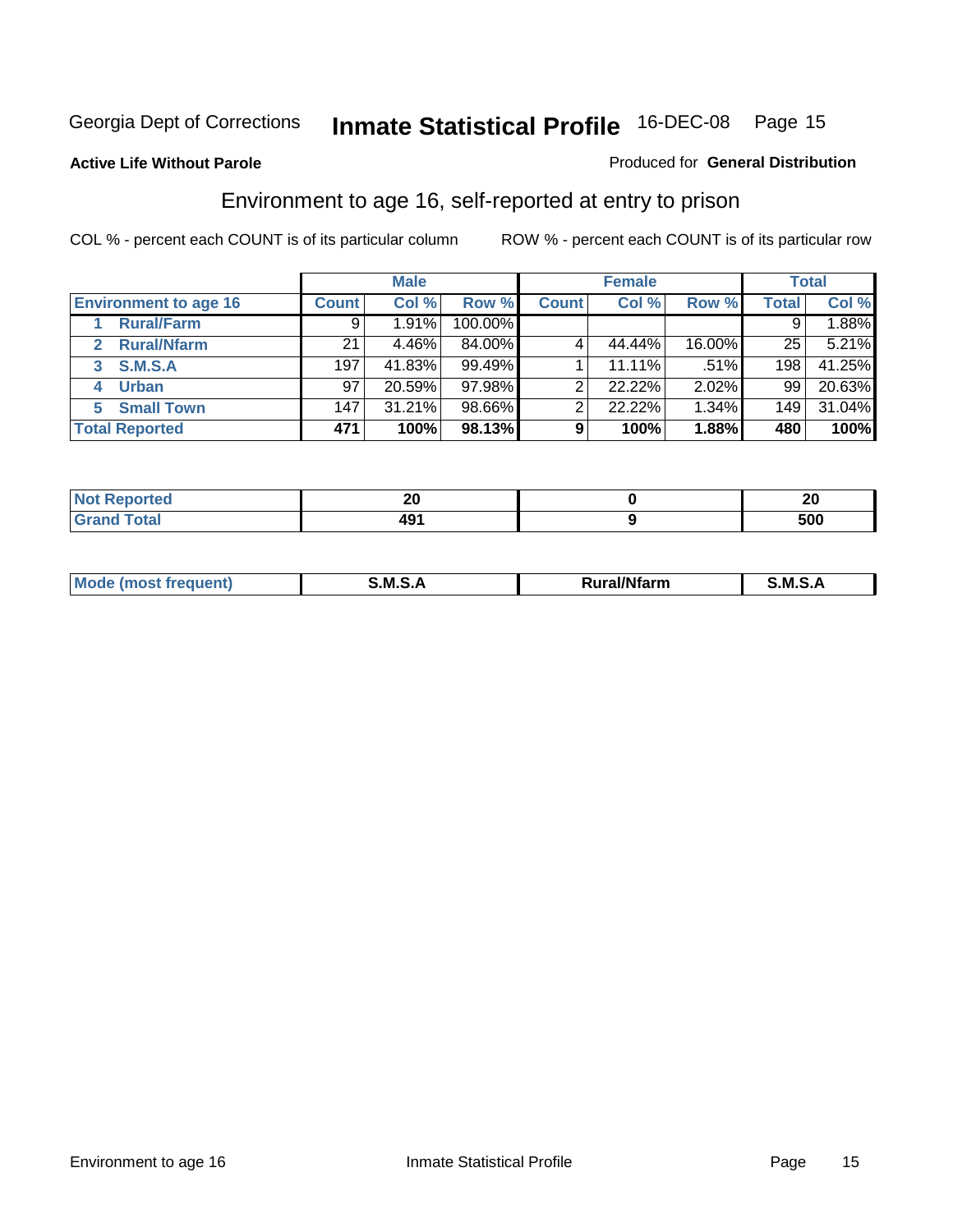#### **Active Life Without Parole**

#### Produced for **General Distribution**

### Guardian status to age 16, self-reported at entry to prison

|                                  |              | <b>Male</b> |         |              | <b>Female</b> |       |              | <b>Total</b> |
|----------------------------------|--------------|-------------|---------|--------------|---------------|-------|--------------|--------------|
| <b>Guardian Status To Age 16</b> | <b>Count</b> | Col %       | Row %   | <b>Count</b> | Col %         | Row % | <b>Total</b> | Col %        |
| 2 Father Only                    | 9            | 2.23%       | 100.00% |              |               |       | 9            | 2.19%        |
| <b>3 Both Parents</b>            | 169          | 41.83%      | 97.13%  | 5            | 71.43%        | 2.87% | 174          | 42.34%       |
| <b>4 Mother Only</b>             | 164          | 40.59%      | 99.39%  |              | 14.29%        | .61%  | 165          | 40.15%       |
| <b>6 Oth Female</b>              | 13           | 3.22%       | 100.00% |              |               |       | 13           | 3.16%        |
| <b>7 Oth Male</b>                | 3            | .74%        | 100.00% |              |               |       | 3            | .73%         |
| 8 Step-Parents                   | 11           | 2.72%       | 100.00% |              |               |       | 11           | 2.68%        |
| 9 Foster Home                    | 9            | 2.23%       | 100.00% |              |               |       | 9            | 2.19%        |
| <b>10 Grand Parents</b>          | 26           | 6.44%       | 96.30%  |              | 14.29%        | 3.70% | 27           | 6.57%        |
| <b>Total Reported</b>            | 404          | 100%        | 98.3%   | ⇁            | 100%          | 1.7%  | 411          | 100%         |

| --  | 89  |
|-----|-----|
| - 0 | 500 |

| Mode (most frequent) | <b>Both Parents</b> | <b>Both Parents</b> | <b>IBoth Parents</b> |
|----------------------|---------------------|---------------------|----------------------|
|                      |                     |                     |                      |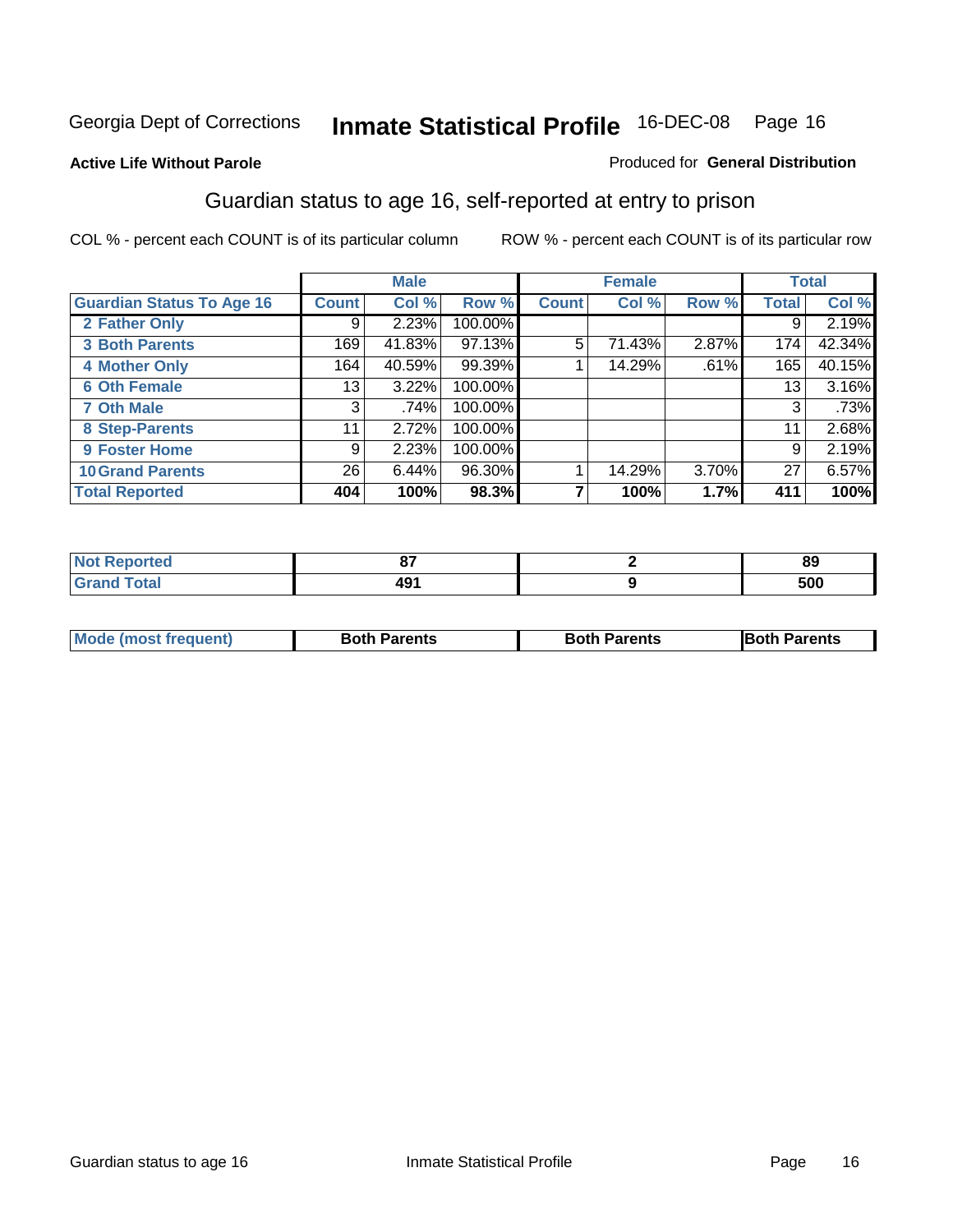#### **Active Life Without Parole**

#### Produced for **General Distribution**

### Employment status before prison, self-reported at entry to prison

|                                  |                    |              | <b>Male</b> |         |              | <b>Female</b> |       |       | <b>Total</b> |
|----------------------------------|--------------------|--------------|-------------|---------|--------------|---------------|-------|-------|--------------|
| <b>Employment Status</b>         |                    | <b>Count</b> | Col %       | Row %   | <b>Count</b> | Col %         | Row % | Total | Col %        |
| <b>Full Time</b>                 |                    | 239          | 56.10%      | 97.95%  | 5            | 71.43%        | 2.05% | 244   | 56.35%       |
| <b>Part Time</b><br>$\mathbf{2}$ |                    | 23           | 5.40%       | 100.00% |              |               |       | 23    | 5.31%        |
| 3                                | Unempl $<$ 6m      | 42           | 9.86%       | 97.67%  |              | 14.29%        | 2.33% | 43    | 9.93%        |
| 4                                | Unempl > 6m        | 72           | 16.90%      | 98.63%  |              | 14.29%        | 1.37% | 73    | 16.86%       |
| 5                                | <b>Never Workd</b> | 30           | 7.04%       | 100.00% |              |               |       | 30    | 6.93%        |
| <b>Student</b><br>6              |                    | 2            | .47%        | 100.00% |              |               |       | 2     | .46%         |
| <b>Incapable</b>                 |                    | 18           | 4.23%       | 100.00% |              |               |       | 18    | 4.16%        |
| <b>Total Reported</b>            |                    | 426          | 100%        | 98.38%  |              | 100%          | 1.62% | 433   | 100%         |

| -тес                     | - -<br>uu        | $\sim$<br>v. |
|--------------------------|------------------|--------------|
| <b>Coto</b> "<br>_______ | ה ו<br>$\cdot$ . | 500          |

| <b>M</b> ດ | the contract of the contract of the contract of the contract of the contract of the contract of the contract of | , ull i<br>ıme | ïme<br>uı<br>$\sim$ $\sim$ $\sim$ $\sim$ $\sim$ |
|------------|-----------------------------------------------------------------------------------------------------------------|----------------|-------------------------------------------------|
|            |                                                                                                                 |                |                                                 |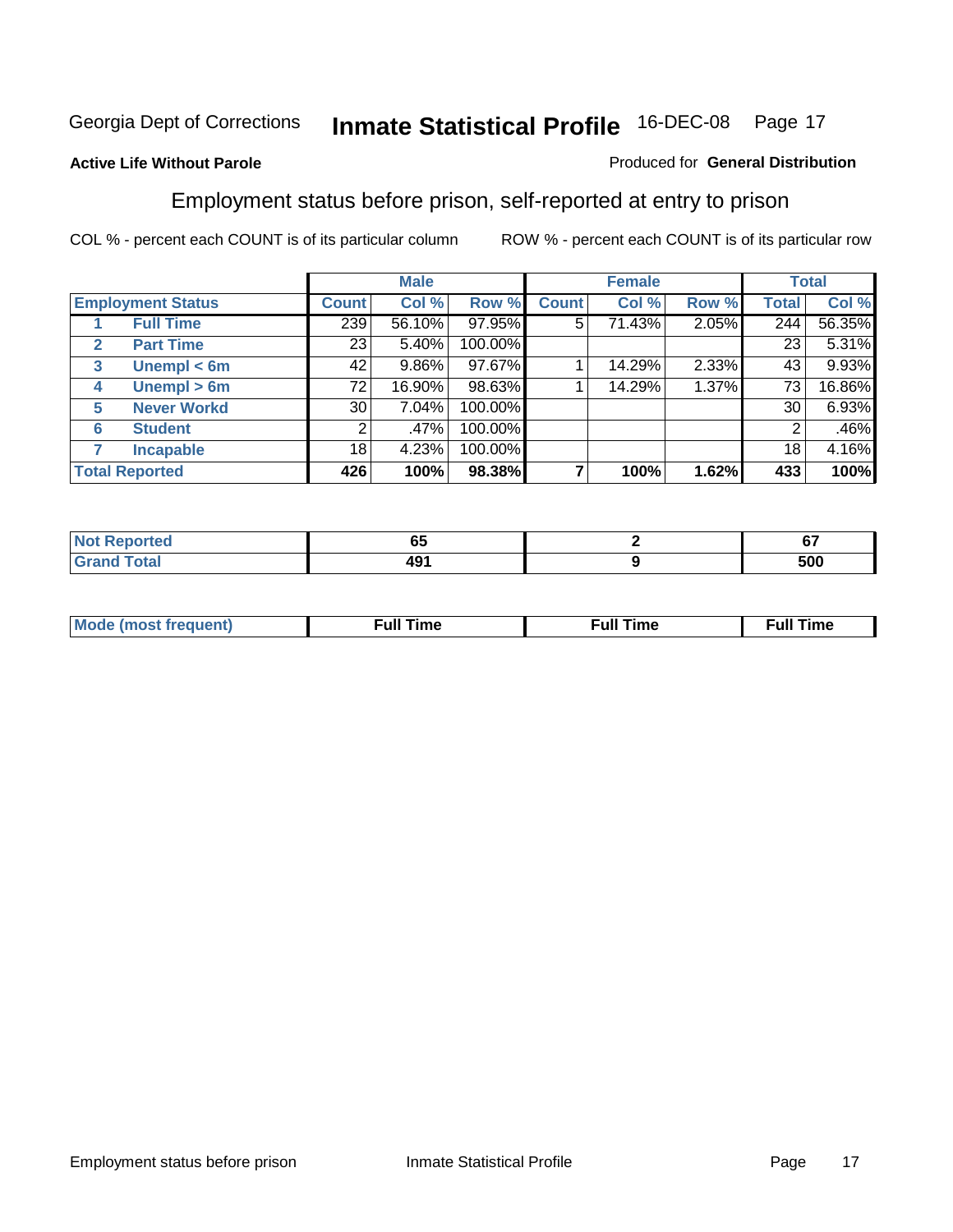#### **Active Life Without Parole**

Produced for **General Distribution**

### Age at admission

|                         |                 | <b>Male</b> |         |                | <b>Female</b> |        |                 | <b>Total</b> |
|-------------------------|-----------------|-------------|---------|----------------|---------------|--------|-----------------|--------------|
| <b>Age At Admission</b> | <b>Count</b>    | Col %       | Row %   | <b>Count</b>   | Col %         | Row %  | <b>Total</b>    | Col %        |
| 15                      | 1               | 0.20%       | 100.00% |                |               |        | 1               | 0.20%        |
| 16                      | 1               | 0.20%       | 100.00% |                |               |        | 1               | 0.20%        |
| $\overline{17}$         | $\overline{c}$  | 0.41%       | 100.00% |                |               |        | 2               | 0.40%        |
| 18                      | $\overline{3}$  | 0.61%       | 100.00% |                |               |        | $\overline{3}$  | 0.60%        |
| 19                      | 11              | 2.24%       | 100.00% |                |               |        | 11              | 2.20%        |
| 20                      | $\overline{6}$  | 1.22%       | 85.71%  | 1              | 11.11%        | 14.29% | $\overline{7}$  | 1.40%        |
| 21                      | 16              | 3.26%       | 100.00% |                |               |        | 16              | 3.20%        |
| 22                      | 25              | 5.09%       | 100.00% |                |               |        | $\overline{25}$ | 5.00%        |
| 23                      | $\overline{17}$ | 3.46%       | 94.44%  | 1              | 11.11%        | 5.56%  | 18              | 3.60%        |
| 24                      | $\overline{16}$ | 3.26%       | 100.00% |                |               |        | 16              | 3.20%        |
| 25                      | $\overline{17}$ | 3.46%       | 94.44%  | 1              | 11.11%        | 5.56%  | $\overline{18}$ | 3.60%        |
| 26                      | $\overline{20}$ | 4.07%       | 100.00% |                |               |        | $\overline{20}$ | 4.00%        |
| 27                      | $\overline{15}$ | 3.05%       | 100.00% |                |               |        | $\overline{15}$ | 3.00%        |
| 28                      | $\overline{19}$ | 3.87%       | 100.00% |                |               |        | 19              | 3.80%        |
| 29                      | $\overline{19}$ | 3.87%       | 100.00% |                |               |        | $\overline{19}$ | 3.80%        |
| 30                      | 14              | 2.85%       | 100.00% |                |               |        | 14              | 2.80%        |
| 31                      | 14              | 2.85%       | 100.00% |                |               |        | 14              | 2.80%        |
| 32                      | 18              | 3.67%       | 94.74%  | 1              | 11.11%        | 5.26%  | 19              | 3.80%        |
| 33                      | $\overline{14}$ | 2.85%       | 100.00% |                |               |        | $\overline{14}$ | 2.80%        |
| 34                      | 11              | 2.24%       | 100.00% |                |               |        | 11              | 2.20%        |
| 35                      | $\overline{15}$ | 3.05%       | 93.75%  | 1              | 11.11%        | 6.25%  | $\overline{16}$ | 3.20%        |
| 36                      | $\overline{24}$ | 4.89%       | 100.00% |                |               |        | $\overline{24}$ | 4.80%        |
| 37                      | 19              | 3.87%       | 100.00% |                |               |        | $\overline{19}$ | 3.80%        |
| 38                      | $\overline{13}$ | 2.65%       | 100.00% |                |               |        | 13              | 2.60%        |
| 39                      | 15              | 3.05%       | 100.00% |                |               |        | 15              | 3.00%        |
| 40                      | $\overline{9}$  | 1.83%       | 100.00% |                |               |        | 9               | 1.80%        |
| 41                      | $\overline{17}$ | 3.46%       | 100.00% |                |               |        | $\overline{17}$ | 3.40%        |
| 42                      | 14              | 2.85%       | 100.00% |                |               |        | 14              | 2.80%        |
| 43                      | $\overline{12}$ | 2.44%       | 100.00% |                |               |        | $\overline{12}$ | 2.40%        |
| 44                      | $\overline{9}$  | 1.83%       | 90.00%  | 1              | 11.11%        | 10.00% | 10              | 2.00%        |
| 45                      | 14              | 2.85%       | 100.00% |                |               |        | $\overline{14}$ | 2.80%        |
| 46                      | 10              | 2.04%       | 83.33%  | 2              | 22.22%        | 16.67% | 12              | 2.40%        |
| 47                      | $\overline{9}$  | 1.83%       | 100.00% |                |               |        | $\overline{9}$  | 1.80%        |
| 48                      | $\overline{9}$  | 1.83%       | 90.00%  | $\overline{1}$ | 11.11%        | 10.00% | 10              | 2.00%        |
| 49                      | $\overline{9}$  | 1.83%       | 100.00% |                |               |        | 9               | 1.80%        |
| 50                      | 3               | 0.61%       | 100.00% |                |               |        | 3               | 0.60%        |
| 51                      | $\overline{3}$  | 0.61%       | 100.00% |                |               |        | $\overline{3}$  | 0.60%        |
| 52                      | $\overline{6}$  | 1.22%       | 100.00% |                |               |        | 6               | 1.20%        |
| 54                      | 1               | 0.20%       | 100.00% |                |               |        | 1               | 0.20%        |
| 55                      | 1               | 0.20%       | 100.00% |                |               |        | 1               | 0.20%        |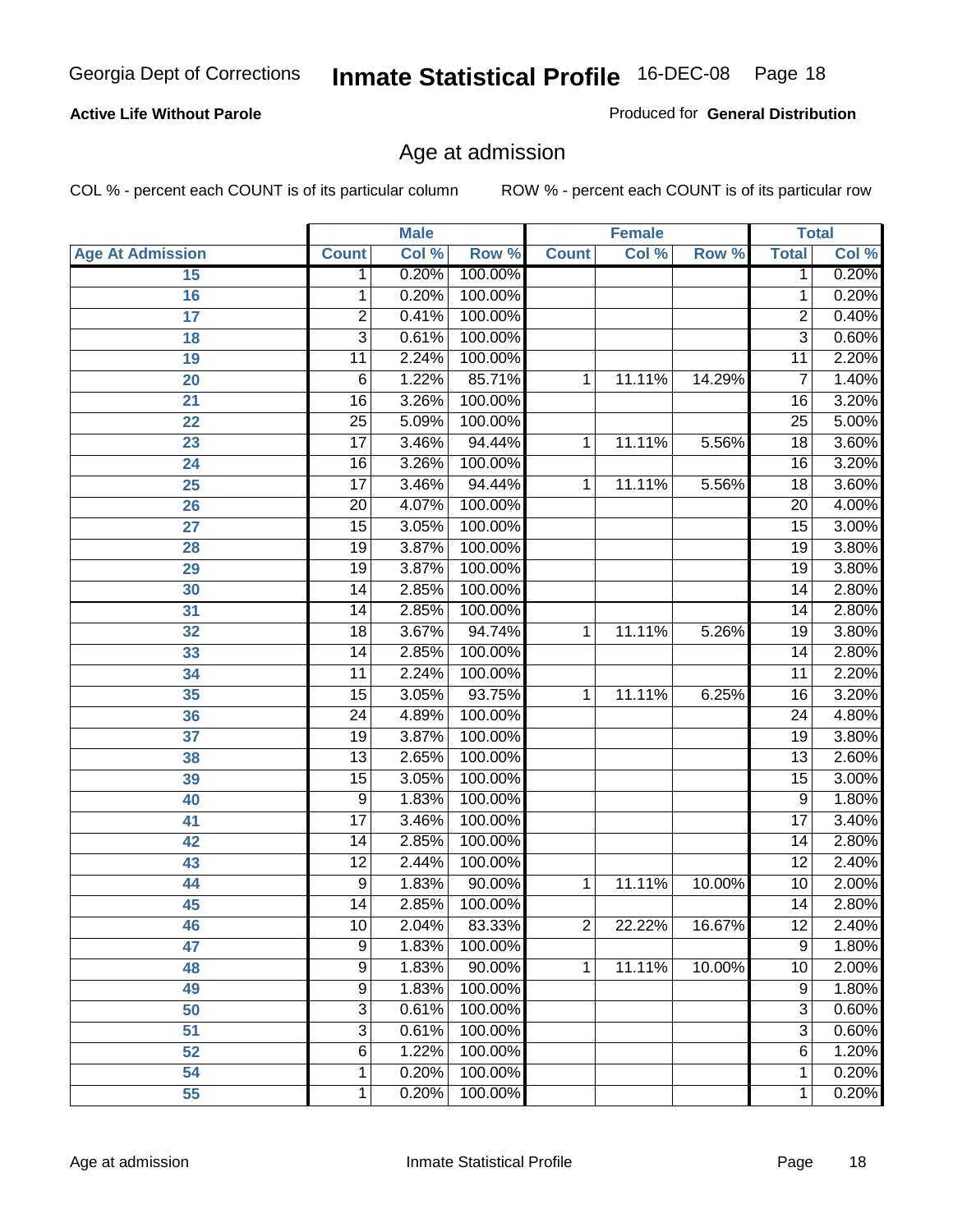#### **Active Life Without Parole**

Produced for **General Distribution**

### Age at admission

|                         |              | <b>Male</b> |         |              | <b>Female</b> |       |              | <b>Total</b> |
|-------------------------|--------------|-------------|---------|--------------|---------------|-------|--------------|--------------|
| <b>Age At Admission</b> | <b>Count</b> | Col %       | Row %   | <b>Count</b> | Col %         | Row % | <b>Total</b> | Col %        |
| 56                      | 3            | 0.61%       | 100.00% |              |               |       | 3            | 0.60%        |
| 57                      | 4            | 0.81%       | 100.00% |              |               |       | 4            | 0.80%        |
| 58                      | 2            | 0.41%       | 100.00% |              |               |       | 2            | 0.40%        |
| 60                      |              | 0.20%       | 100.00% |              |               |       |              | 0.20%        |
| 62                      |              | 0.20%       | 100.00% |              |               |       |              | 0.20%        |
| 63                      |              | 0.20%       | 100.00% |              |               |       |              | 0.20%        |
| 64                      | 3            | 0.61%       | 100.00% |              |               |       | 3            | 0.60%        |
| 65                      |              | 0.20%       | 100.00% |              |               |       |              | 0.20%        |
| 66                      |              | 0.20%       | 100.00% |              |               |       |              | 0.20%        |
| 67                      |              | 0.20%       | 100.00% |              |               |       |              | 0.20%        |
| 69                      |              | 0.20%       | 100.00% |              |               |       |              | 0.20%        |
| 71                      |              | 0.20%       | 100.00% |              |               |       |              | 0.20%        |
| <b>Total Reported</b>   | 491          | 100%        | 98.20%  | 9            | 100%          | 1.80% | 500          | 100%         |

| <b>rted</b>        |            |     |
|--------------------|------------|-----|
| $\sim$ 40<br>_____ | 491<br>$-$ | 500 |

| <b>Mean</b><br>(average)       | 34.36 | 35.44 | 34.38    |
|--------------------------------|-------|-------|----------|
| <b>Median (middle)</b>         |       | 35    | າາ<br>ند |
| <b>Mode</b><br>(most frequent) | --    | 46    | n,<br>LL |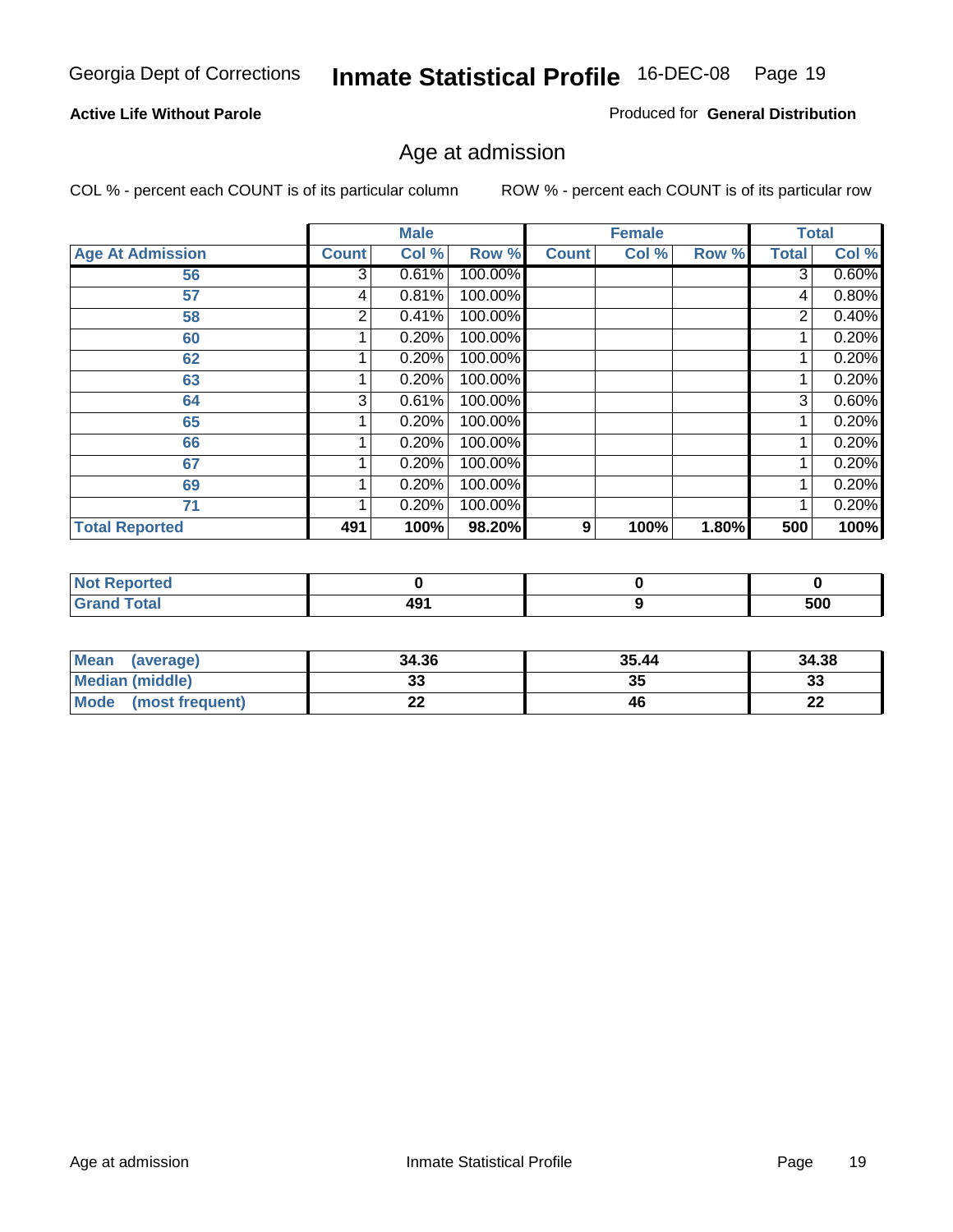#### **Active Life Without Parole**

Produced for **General Distribution**

### Age at release

|                       |              | <b>Male</b> |       |              | <b>Female</b> |       | <b>Total</b> |       |
|-----------------------|--------------|-------------|-------|--------------|---------------|-------|--------------|-------|
| <b>Age At Release</b> | <b>Count</b> | Col%        | Row % | <b>Count</b> | Col %         | Row % | <b>Total</b> | Col % |
| <b>Total Reported</b> |              |             |       |              |               |       |              |       |

| <b>Still Active</b> | 491 | 500 |
|---------------------|-----|-----|
| <b>Not Reported</b> |     |     |
| <b>Grand Total</b>  | 491 | 500 |

| <b>Mean</b><br>(average) | N/A | N/A | N/A |
|--------------------------|-----|-----|-----|
| Median (middle)          | N/A | N/A | N/A |
| Mode<br>(most frequent)  | N/A | N/A | N/A |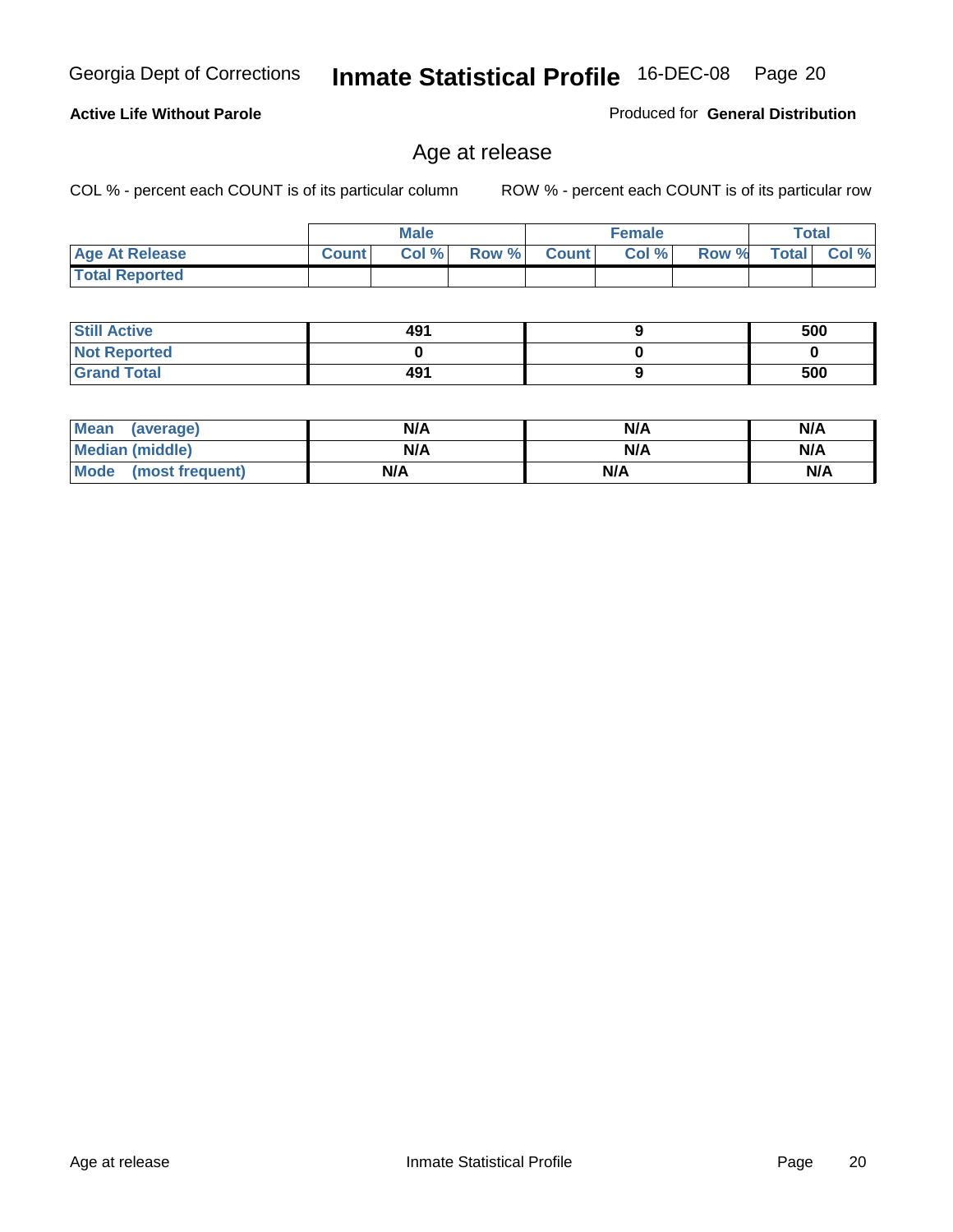#### **Active Life Without Parole**

#### Produced for **General Distribution**

### Height, measured at entry to prison

|                       |                | <b>Male</b> |         |                | <b>Female</b> |        | <b>Total</b>    |        |
|-----------------------|----------------|-------------|---------|----------------|---------------|--------|-----------------|--------|
| <b>Height</b>         | <b>Count</b>   | Col %       | Row %   | <b>Count</b>   | Col %         | Row %  | <b>Total</b>    | Col %  |
| 5'01''                | 2              | 0.41%       | 100.00% |                |               |        | $\overline{2}$  | 0.40%  |
| 5'02"                 | 1              | 0.20%       | 100.00% |                |               |        | 1               | 0.20%  |
| 5'03"                 | 2              | 0.41%       | 50.00%  | $\overline{c}$ | 22.22%        | 50.00% | 4               | 0.80%  |
| 5'04"                 | 3              | 0.61%       | 60.00%  | $\overline{2}$ | 22.22%        | 40.00% | 5               | 1.00%  |
| 5'05"                 | 19             | 3.88%       | 90.48%  | $\overline{2}$ | 22.22%        | 9.52%  | 21              | 4.21%  |
| 5'06"                 | 35             | 7.14%       | 100.00% |                |               |        | $\overline{35}$ | 7.01%  |
| 5'07''                | 32             | 6.53%       | 94.12%  | $\overline{2}$ | 22.22%        | 5.88%  | 34              | 6.81%  |
| 5'08"                 | 45             | 9.18%       | 97.83%  | 1              | 11.11%        | 2.17%  | 46              | 9.22%  |
| <b>5'09"</b>          | 63             | 12.86%      | 100.00% |                |               |        | 63              | 12.63% |
| 5'10''                | 69             | 14.08%      | 100.00% |                |               |        | 69              | 13.83% |
| 5'11''                | 68             | 13.88%      | 100.00% |                |               |        | 68              | 13.63% |
| 6'00"                 | 56             | 11.43%      | 100.00% |                |               |        | 56              | 11.22% |
| 6'01''                | 35             | 7.14%       | 100.00% |                |               |        | 35              | 7.01%  |
| 6'02''                | 24             | 4.90%       | 100.00% |                |               |        | 24              | 4.81%  |
| 6'03"                 | 18             | 3.67%       | 100.00% |                |               |        | 18              | 3.61%  |
| 6'04"                 | 11             | 2.24%       | 100.00% |                |               |        | 11              | 2.20%  |
| 6'05"                 | 5              | 1.02%       | 100.00% |                |               |        | 5               | 1.00%  |
| 6'06"                 | $\overline{2}$ | 0.41%       | 100.00% |                |               |        | $\overline{2}$  | 0.40%  |
| <b>Total Reported</b> | 490            | 100%        | 98.20%  | 9              | 100%          | 1.80%  | 499             | 100%   |

| oorted<br>NG             |             |     |
|--------------------------|-------------|-----|
| $int^{\bullet}$<br>_____ | ۵۰،<br>4J I | 500 |

| <b>Mean</b><br>(average)       | 5'10" | 5'05" | 5'10" |
|--------------------------------|-------|-------|-------|
| Median (middle)                | 5'10" | 5'05" | 5'10" |
| <b>Mode</b><br>(most frequent) | 5'10" | 5'04" | 5'10" |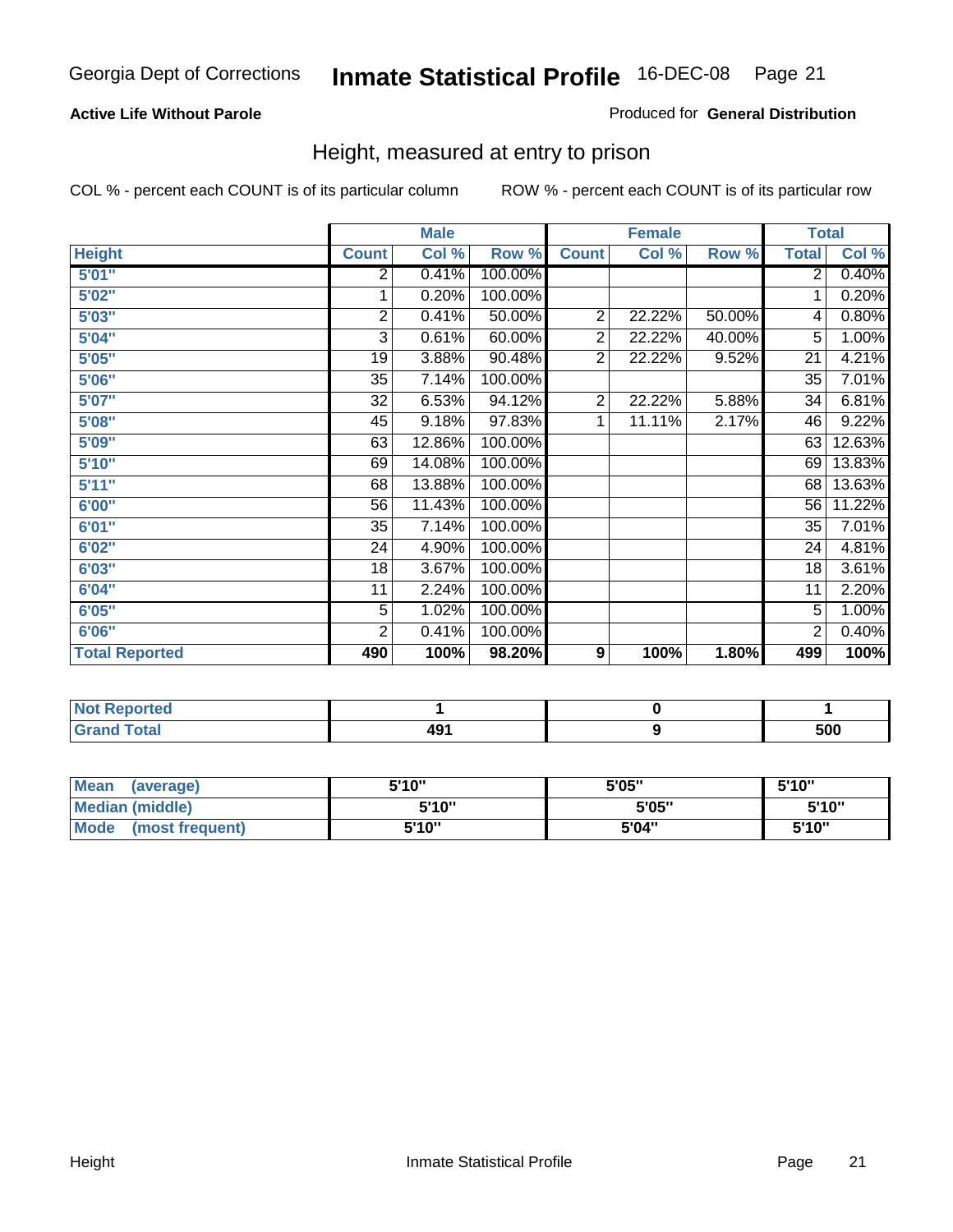#### **Active Life Without Parole**

#### Produced for **General Distribution**

### Weight, measured at entry to prison

|                       |                 | <b>Male</b> |         |                  | <b>Female</b> |         | <b>Total</b>    |        |
|-----------------------|-----------------|-------------|---------|------------------|---------------|---------|-----------------|--------|
| Weight                | <b>Count</b>    | Col %       | Row %   | <b>Count</b>     | Col %         | Row %   | <b>Total</b>    | Col %  |
| 110 - 119 pounds      |                 |             |         | 1.               | 11.11%        | 100.00% | $\mathbf 1$     | 0.20%  |
| 120 - 129 pounds      | 3               | 0.61%       | 100.00% |                  |               |         | 3               | 0.60%  |
| 130 - 139 pounds      | 13              | 2.65%       | 92.86%  | 1                | 11.11%        | 7.14%   | 14              | 2.81%  |
| 140 - 149 pounds      | 28              | 5.71%       | 96.55%  | 1                | 11.11%        | 3.45%   | 29              | 5.81%  |
| 150 - 159 pounds      | 41              | 8.37%       | 97.62%  | 1                | 11.11%        | 2.38%   | 42              | 8.42%  |
| 160 - 169 pounds      | 68              | 13.88%      | 98.55%  | 1                | 11.11%        | 1.45%   | 69              | 13.83% |
| 170 - 179 pounds      | 67              | 13.67%      | 97.10%  | $\overline{2}$   | 22.22%        | 2.90%   | 69              | 13.83% |
| 180 - 189 pounds      | $\overline{74}$ | 15.10%      | 100.00% |                  |               |         | $\overline{74}$ | 14.83% |
| 190 - 199 pounds      | 39              | 7.96%       | 100.00% |                  |               |         | 39              | 7.82%  |
| 200 - 209 pounds      | 31              | 6.33%       | 96.88%  | 1                | 11.11%        | 3.13%   | 32              | 6.41%  |
| 210 - 219 pounds      | 35              | 7.14%       | 100.00% |                  |               |         | 35              | 7.01%  |
| 220 - 229 pounds      | 28              | 5.71%       | 100.00% |                  |               |         | $\overline{28}$ | 5.61%  |
| 230 - 239 pounds      | $\overline{27}$ | 5.51%       | 100.00% |                  |               |         | $\overline{27}$ | 5.41%  |
| 240 - 249 pounds      | 9               | 1.84%       | 100.00% |                  |               |         | $\overline{9}$  | 1.80%  |
| 250 - 259 pounds      | $\overline{10}$ | 2.04%       | 100.00% |                  |               |         | 10              | 2.00%  |
| 260 - 269 pounds      | $\overline{6}$  | 1.22%       | 85.71%  | 1                | 11.11%        | 14.29%  | 7               | 1.40%  |
| 270 - 279 pounds      | $\overline{2}$  | 0.41%       | 100.00% |                  |               |         | $\overline{2}$  | 0.40%  |
| 280 - 289 pounds      | 5               | 1.02%       | 100.00% |                  |               |         | $\overline{5}$  | 1.00%  |
| 290 - 299 pounds      | 1               | 0.20%       | 100.00% |                  |               |         | 1               | 0.20%  |
| 320 - 329 pounds      | 1               | 0.20%       | 100.00% |                  |               |         | 1               | 0.20%  |
| 330 - 339 pounds      | 1               | 0.20%       | 100.00% |                  |               |         | 1               | 0.20%  |
| 400 pounds and over   | 1               | 0.20%       | 100.00% |                  |               |         | 1               | 0.20%  |
| <b>Total Reported</b> | 490             | 100%        | 98.20%  | $\boldsymbol{9}$ | 100%          | 1.80%   | 499             | 100%   |

| Reported<br>NO.                  |             |     |
|----------------------------------|-------------|-----|
| <b>Total</b><br>$\mathbf{v}$ and | 104<br>4J I | 500 |

| <b>Mean</b><br>(average)       | 189 | 169 | 189 |
|--------------------------------|-----|-----|-----|
| <b>Median (middle)</b>         | 183 | 164 | 182 |
| <b>Mode</b><br>(most frequent) | 170 | 164 | 170 |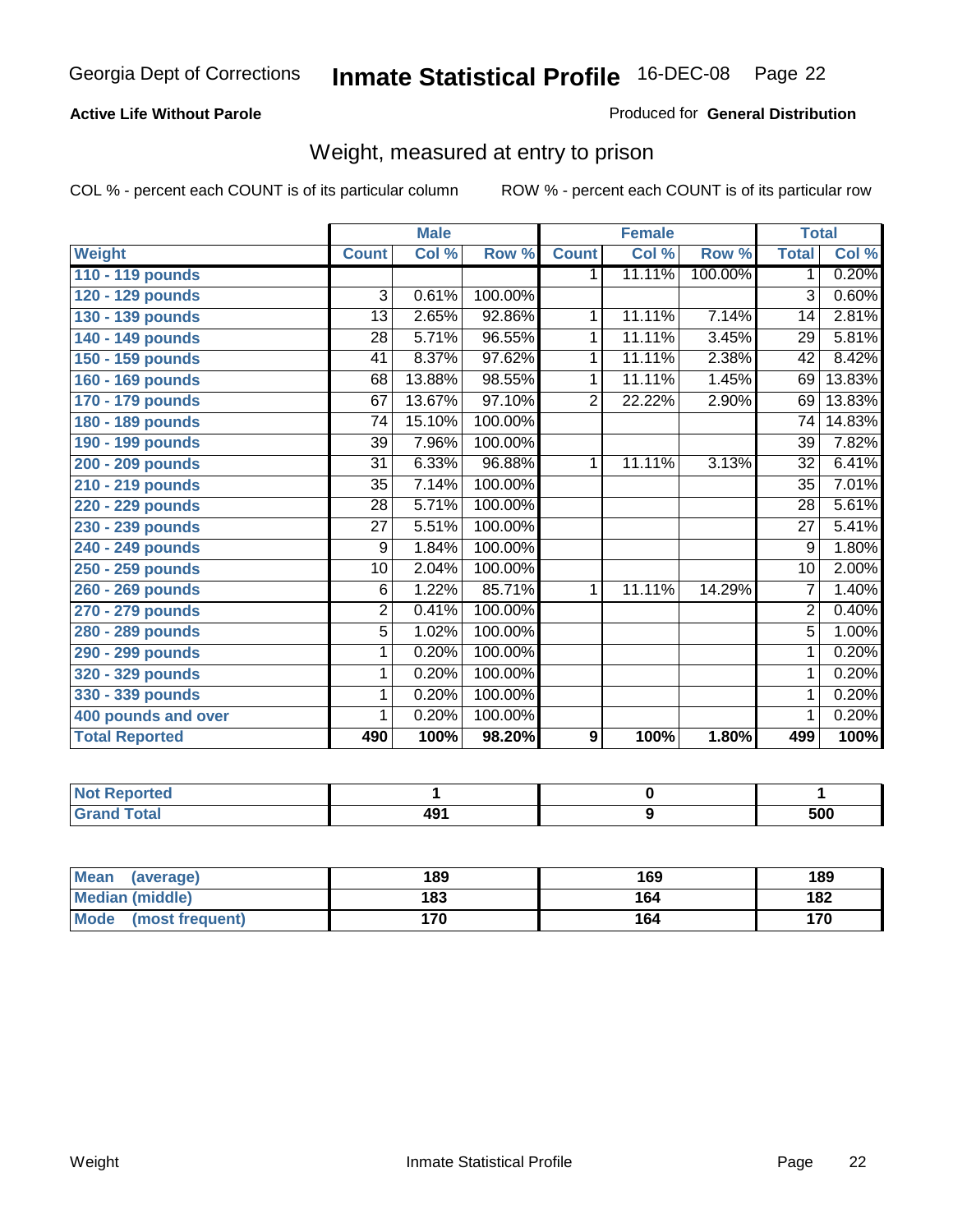Produced for **General Distribution**

#### **Active Life Without Parole**

### Military service

|                             |              | <b>Male</b> |             |   | <b>Female</b> |       |       | <b>Total</b> |
|-----------------------------|--------------|-------------|-------------|---|---------------|-------|-------|--------------|
| <b>Military service</b>     | <b>Count</b> | Col %       | Row % Count |   | Col %         | Row % | Total | Col %        |
| <b>Air Force</b>            | 6'           | $1.84\%$    | 100.00%     |   |               |       | 6     | 1.79%        |
| <b>Army</b><br>$\mathbf{2}$ | 32           | $9.82\%$    | 100.00%     |   |               |       | 32    | 9.55%        |
| <b>Navy</b><br>3            |              | .92%        | 100.00%     |   |               |       | 3     | .90%         |
| <b>Marines</b><br>4         | 3            | $.92\%$     | 100.00%     |   |               |       | 3     | .90%         |
| 96 None                     | 282          | 86.50%      | 96.91%      | 9 | 100.00%       | 3.09% | 291   | 86.87%       |
| <b>Total Reported</b>       | 326          | 100%        | 97.31%      | 9 | 100%          | 2.69% | 335   | 100%         |

| <b>Infed</b> | 1 C C<br>⊍ט<br>__     | 165<br>- - |
|--------------|-----------------------|------------|
| Coto!        | 10 <sup>1</sup><br>43 | 500        |

| M<br><b>IVUII</b><br>.<br>. |
|-----------------------------|
|-----------------------------|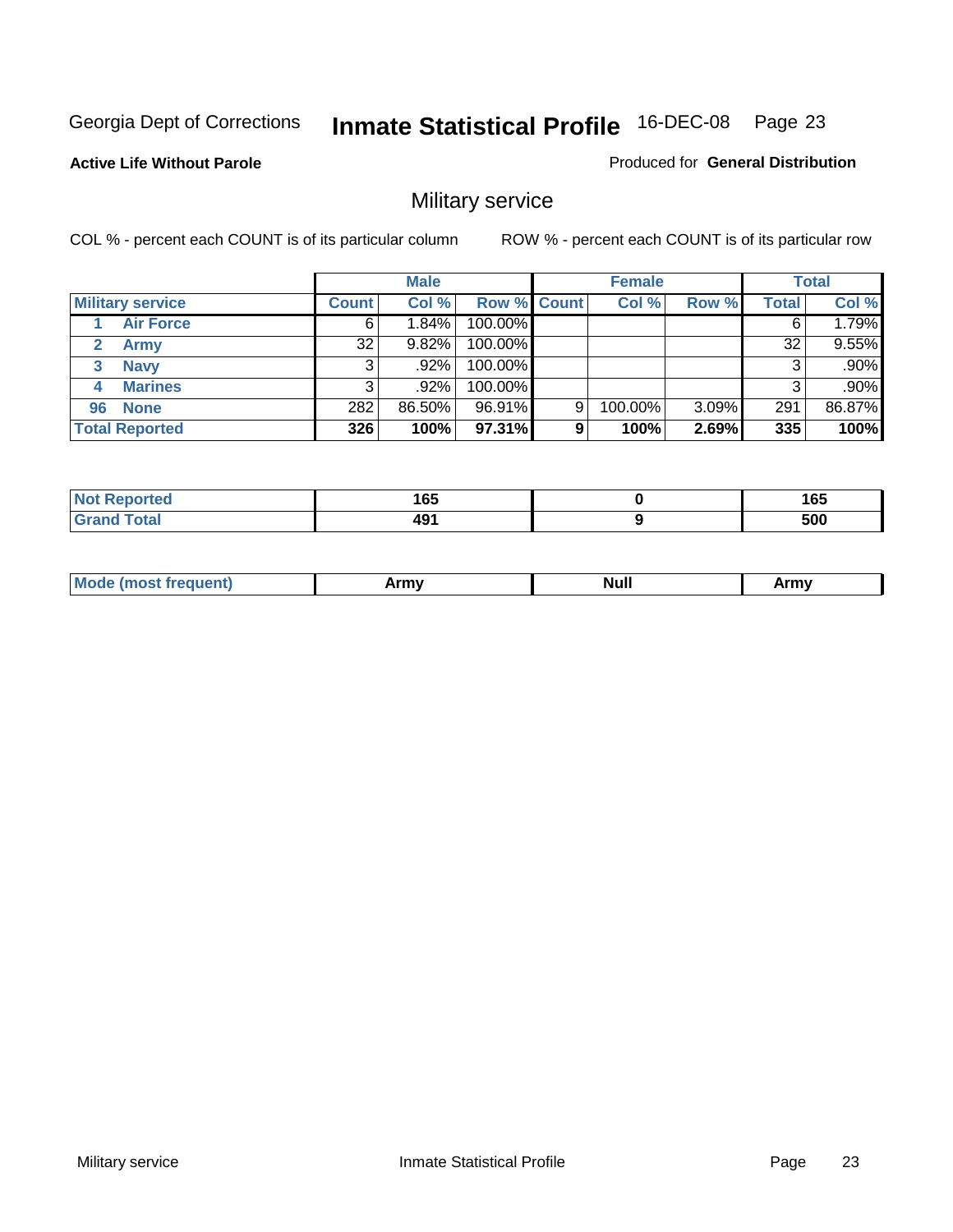#### **Active Life Without Parole**

#### Produced for **General Distribution**

### Type of admission to prison

|    |                             |                 | <b>Male</b> |                    |   | <b>Female</b> |       |              | <b>Total</b> |
|----|-----------------------------|-----------------|-------------|--------------------|---|---------------|-------|--------------|--------------|
|    | <b>Type of Admission</b>    | <b>Count</b>    | Col %       | <b>Row % Count</b> |   | Col %         | Row % | <b>Total</b> | Col %        |
|    | <b>Committed From Court</b> | 142             | 28.92%      | 97.26%             |   | 44.44%        | 2.74% | 146          | 29.20%       |
| 3  | <b>Parole Rev/New Sent</b>  | 37 <sup>1</sup> | 7.54%       | 100.00%            |   |               |       | 37           | 7.40%        |
| 4  | <b>Par Rev/No New Sent</b>  | 8               | 1.63%       | 100.00%            |   |               |       | 8            | 1.60%        |
| 6  | <b>Prob Viol/Partial</b>    | 6               | 1.22%       | 100.00%            |   |               |       | 6            | 1.20%        |
| 9  | <b>Prob Rev/Remainder</b>   | 11              | 2.24%       | 100.00%            |   |               |       | 11           | 2.20%        |
| 10 | <b>New Sent/Par Rev Pnd</b> |                 | .20%        | 100.00%            |   |               |       |              | .20%         |
| 11 | <b>Life W/O Parole</b>      | 285             | 58.04%      | 98.28%             | 5 | 55.56%        | 1.72% | 290          | 58.00%       |
| 30 | <b>Par Rev/Rsn Unknown</b>  |                 | .20%        | 100.00%            |   |               |       |              | .20%         |
|    | <b>Total Reported</b>       | 491             | 100%        | 98.2%              | 9 | 100%          | 1.8%  | 500          | 100%         |

| <b>eported</b>                                  |   |     |
|-------------------------------------------------|---|-----|
| <b>Total</b><br><b>C.A.A</b><br><b>UI di Iu</b> | . | 500 |

| <b>Mode (most frequent)</b> | <b>W/O Par</b> | <b>W/O Par</b> | W/O Par |
|-----------------------------|----------------|----------------|---------|
|                             |                |                |         |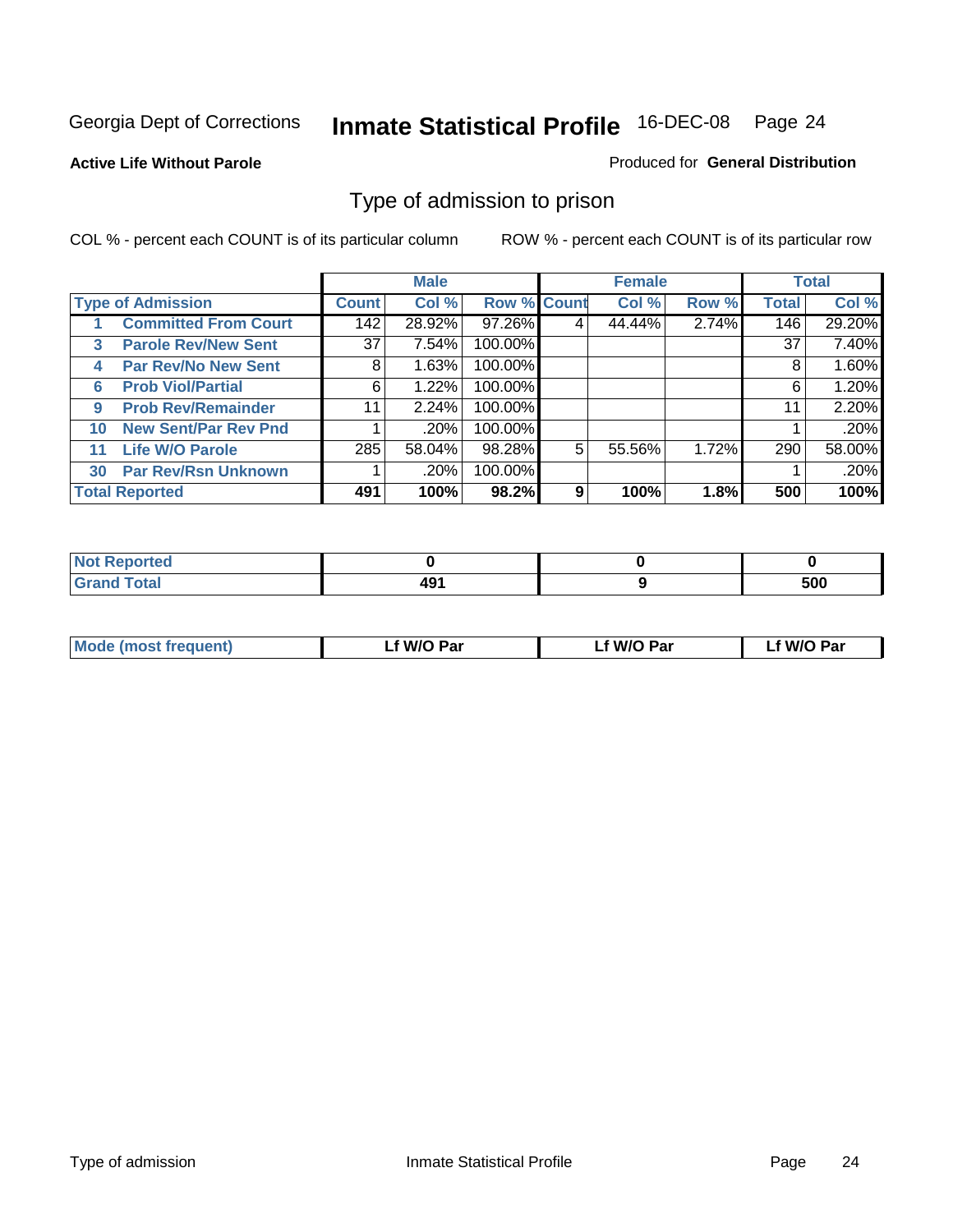**Active Life Without Parole** 

Produced for **General Distribution**

### Current / last security status

|                        |              | <b>Male</b> |                    |   | <b>Female</b> |       |         | <b>Total</b> |
|------------------------|--------------|-------------|--------------------|---|---------------|-------|---------|--------------|
| <b>Security Status</b> | <b>Count</b> | Col %       | <b>Row % Count</b> |   | Col %         | Row % | Total . | Col %        |
| 3 Minimum              |              | 1.23%       | $100.00\%$         |   | .00%          |       |         | 1.21%        |
| 4 Medium               | 68           | 13.93%      | $100.00\%$         |   | .00%          |       | 68      | 13.68%       |
| 5 Close                | 413          | 84.63%      | $97.87\%$          | 9 | 100.00%       | 2.13% | 422     | 84.91%       |
| 6 Maximum              |              | $.20\%$     | 100.00%            |   | .00%          |       |         | $.20\%$      |
| <b>Total Reported</b>  | 488          | 100%        | 98.19%             | 9 | 100%          | 1.81% | 497     | 100%         |

| <b>Still being diagnosed</b> |     |     |
|------------------------------|-----|-----|
| <b>Not Reported</b>          |     |     |
| <b>Grand Total</b>           | 491 | 500 |

| <b>Mode</b><br><b>OSE</b><br>∵lose<br>(most frequent)<br>oseث<br>- - - -<br>- - - -<br>- - - - |  |
|------------------------------------------------------------------------------------------------|--|
|------------------------------------------------------------------------------------------------|--|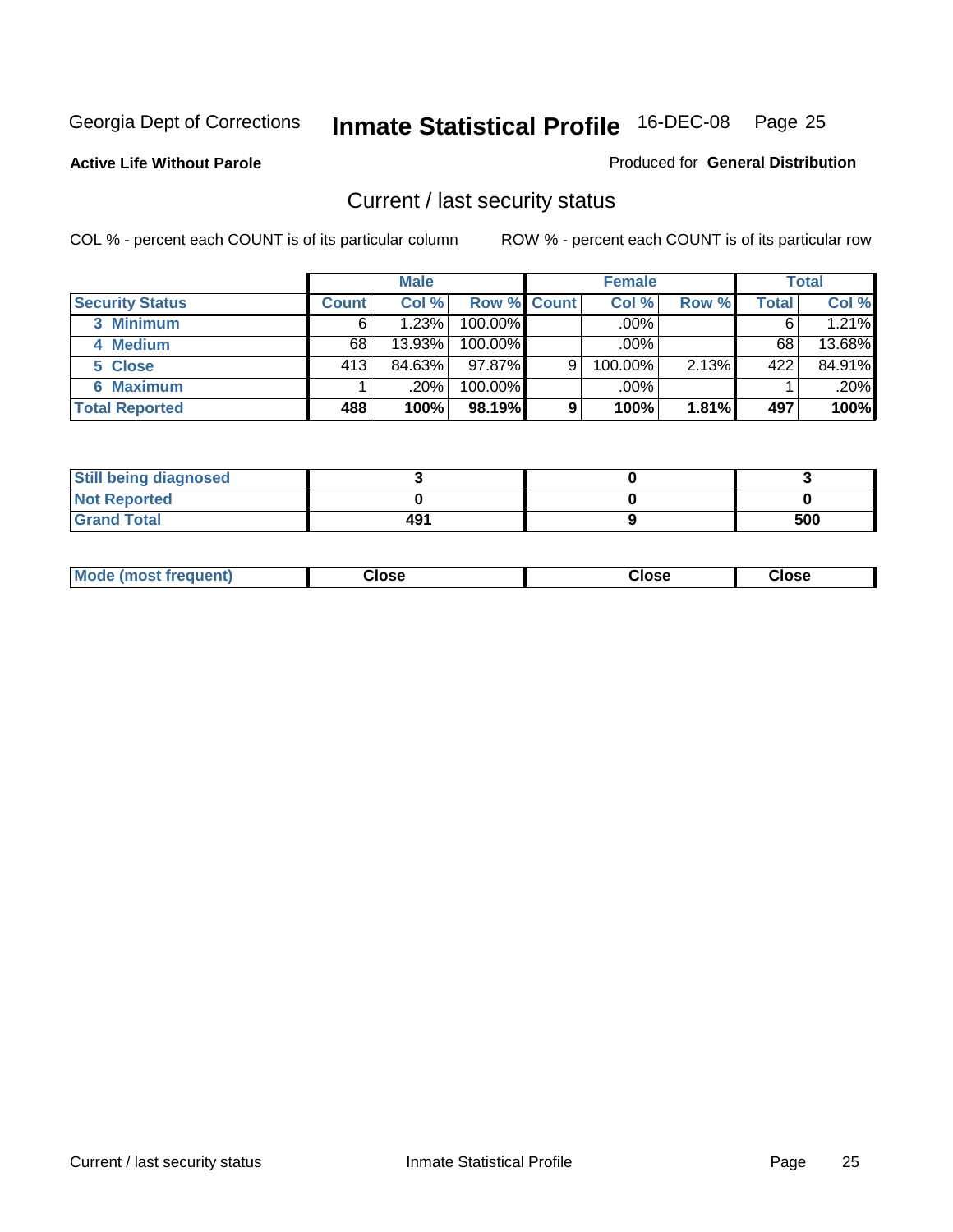**Active Life Without Parole** 

Produced for **General Distribution**

### Current / last type of institution

|                            |              | <b>Male</b> |                    |   | <b>Female</b> |         |       | <b>Total</b> |
|----------------------------|--------------|-------------|--------------------|---|---------------|---------|-------|--------------|
| <b>Type of Institution</b> | <b>Count</b> | Col%        | <b>Row % Count</b> |   | Col %         | Row %   | Total | Col %        |
| <b>State Prison</b>        | 490          | $99.80\%$   | 98.20%             | Q | 100.00%       | $.80\%$ | 499   | 99.80%       |
| <b>Private Prison</b>      |              | 20%         | 100.00%            |   |               |         |       | .20%         |
| <b>Total Reported</b>      | 491          | 100%        | 98.2%              |   | 100%          | 1.8%    | 500   | 100%         |

| rtea                 |            |     |
|----------------------|------------|-----|
| <b>otal</b><br>----- | ∕۵۵<br>49. | 500 |

| <b>Mode (most frequent)</b> | <b>State Prison</b> | <b>State Prison</b> | <b>State Prison</b> |
|-----------------------------|---------------------|---------------------|---------------------|
|                             |                     |                     |                     |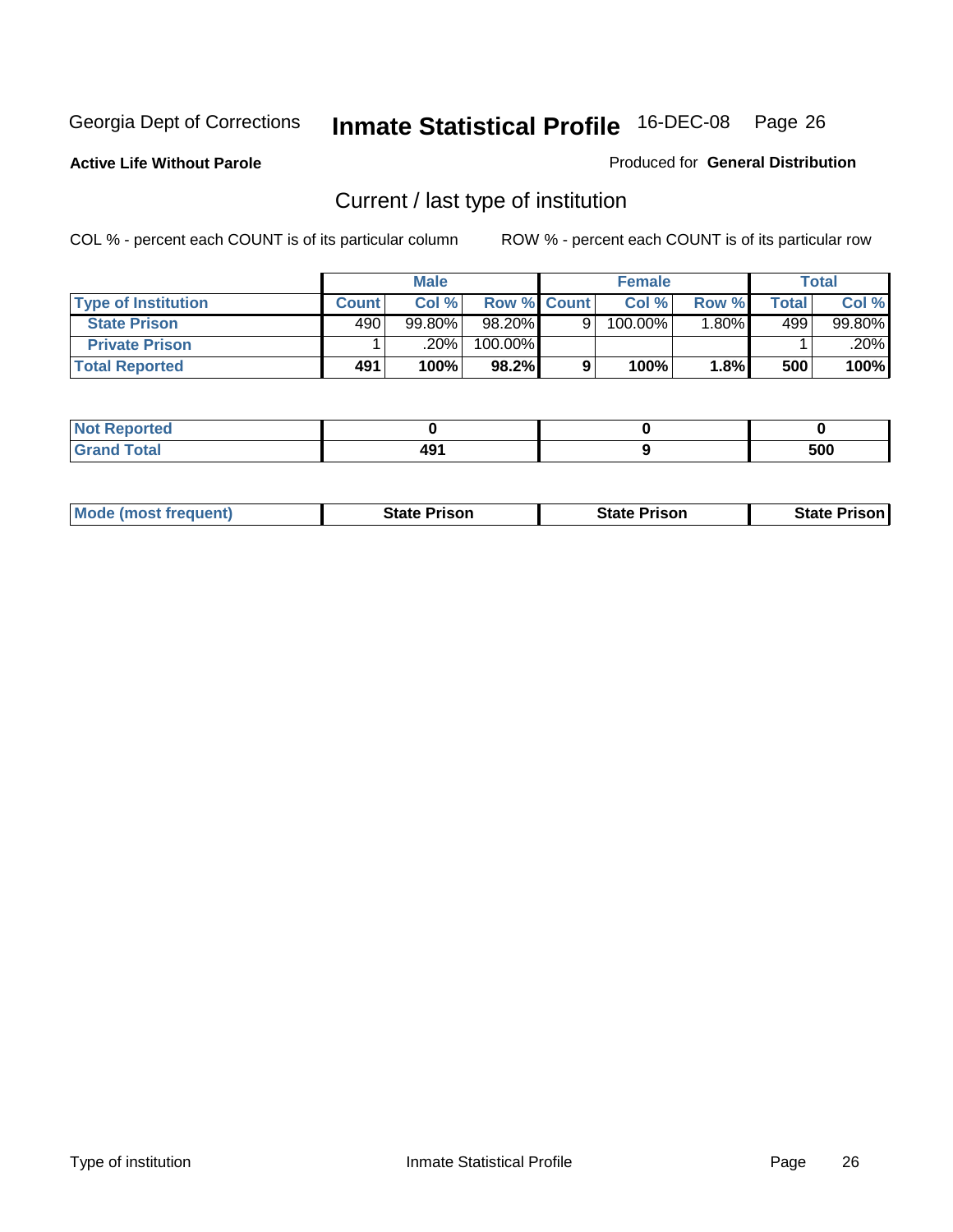**Active Life Without Parole** 

Produced for **General Distribution**

### Institution type - transitional centers

|                                          |              | <b>Male</b> |                    | <b>Female</b> |             | Total |
|------------------------------------------|--------------|-------------|--------------------|---------------|-------------|-------|
| <b>Institution Type - Trans. Centers</b> | <b>Count</b> | Col %       | <b>Row % Count</b> | Col %         | Row % Total | Col % |
| <b>Total Reported</b>                    |              |             |                    |               |             |       |

| rtea<br>20 NGL 2<br>  |  |  |
|-----------------------|--|--|
| into!<br>---<br>_____ |  |  |

| Mode (most frequent) | <b>Null</b> | <b>Null</b> | <b>Null</b> |
|----------------------|-------------|-------------|-------------|
|                      |             |             |             |
|                      |             |             |             |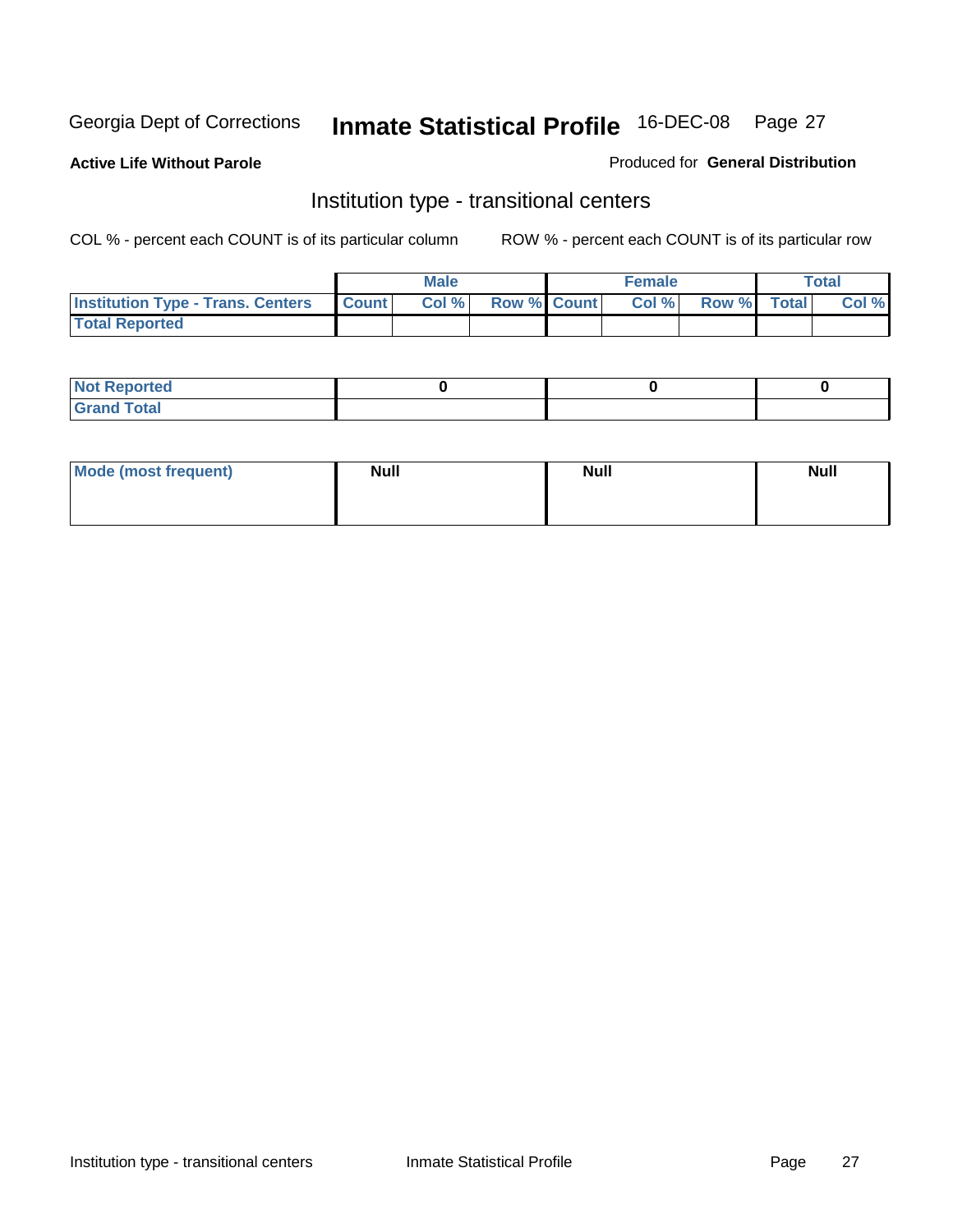Produced for **General Distribution**

**Active Life Without Parole** 

### Institution type - mental hospitals

|                                                    | Male |                    | <b>Female</b> |                    | <b>Total</b> |
|----------------------------------------------------|------|--------------------|---------------|--------------------|--------------|
| <b>Institution Type - Mental Hospitals Count  </b> | Col% | <b>Row % Count</b> | Col%          | <b>Row % Total</b> | Col %        |
| <b>Total Reported</b>                              |      |                    |               |                    |              |

| <b>Not Reported</b>  |  |  |
|----------------------|--|--|
| <b>Fotal</b><br>Croy |  |  |

| Mode (most frequent) | <b>Null</b> | <b>Null</b> | <b>Null</b> |
|----------------------|-------------|-------------|-------------|
|                      |             |             |             |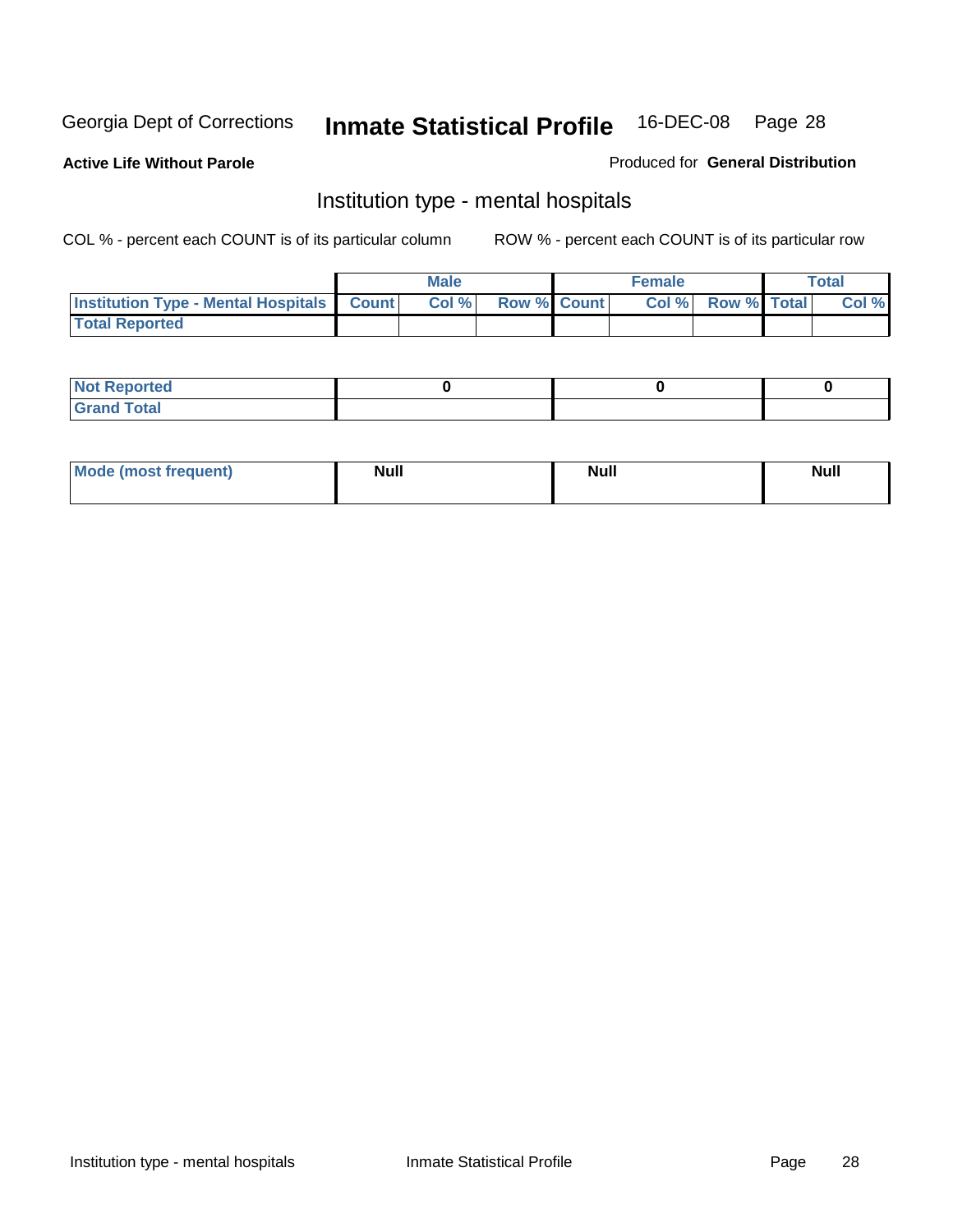**Active Life Without Parole** 

Produced for **General Distribution**

### Institution type - county prisons

|                                                    | <b>Male</b> |                          | <b>Female</b> |       |              | Total |
|----------------------------------------------------|-------------|--------------------------|---------------|-------|--------------|-------|
| <b>Institution Type - County Prisons   Count  </b> | Col %       | <b>Row % Count Col %</b> |               | Row % | <b>Total</b> | Col % |
| <b>Total Reported</b>                              |             |                          |               |       |              |       |

| <b>Not Reported</b>        |  |  |
|----------------------------|--|--|
| <b>Total</b><br>.Grar<br>_ |  |  |

| <b>Mo</b><br>frequent) | NI. . II<br>1u 11 | <b>Moll</b> | <b>Null</b> |
|------------------------|-------------------|-------------|-------------|
|                        |                   |             |             |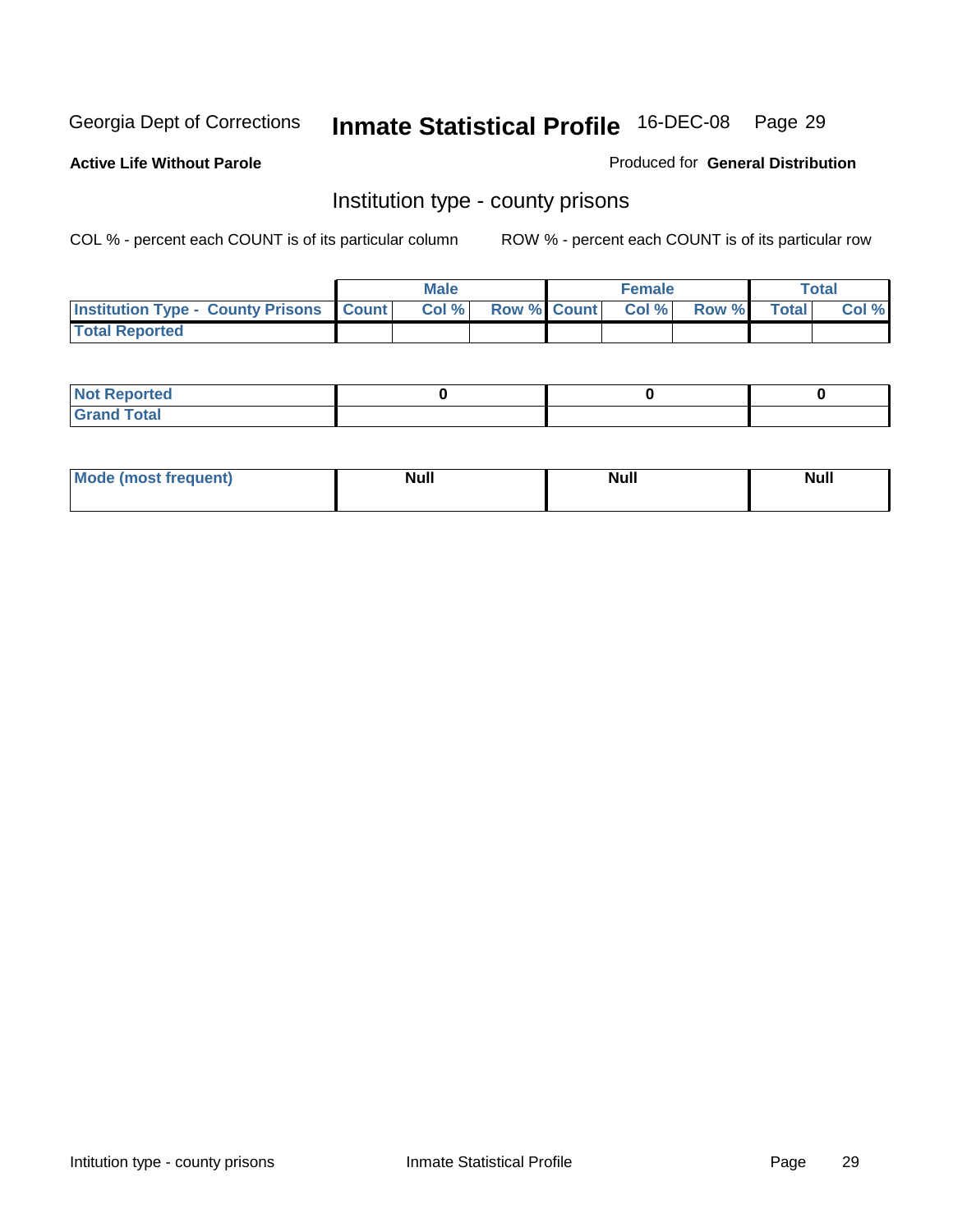#### **Active Life Without Parole**

#### Produced for **General Distribution**

### Institution type - state prisons

|     |                                         | <b>Male</b>    |        | <b>Female</b> |                |        | <b>Total</b> |                 |        |
|-----|-----------------------------------------|----------------|--------|---------------|----------------|--------|--------------|-----------------|--------|
|     | <b>Institution Type - State Prisons</b> | <b>Count</b>   | Col %  | Row %         | <b>Count</b>   | Col %  | Row %        | <b>Total</b>    | Col %  |
|     | 532 Augusta State Med.                  | 26             | 5.31%  | 100.00%       |                |        |              | $\overline{26}$ | 5.21%  |
|     | <b>Prison</b>                           |                |        |               |                |        |              |                 |        |
| 553 | <b>Baldwin State Prison</b>             | 15             | 3.06%  | 100.00%       |                |        |              | 15              | 3.01%  |
| 547 | <b>Calhoun State Prison</b>             | 4              | .82%   | 100.00%       |                |        |              | 4               | .80%   |
| 523 | <b>Coastal State Prison</b>             | $\overline{2}$ | .41%   | 100.00%       |                |        |              | 2               | .40%   |
| 503 | <b>Dodge State Prison</b>               | 1              | .20%   | 100.00%       |                |        |              |                 | .20%   |
| 521 | <b>Ga Diag &amp; Class Pris</b>         | 3              | .61%   | 100.00%       |                |        |              | 3               | .60%   |
| 522 | <b>Ga Diag &amp; Class Pris-</b>        | 14             | 2.86%  | 100.00%       |                |        |              | 14              | 2.81%  |
|     | <b>Perm</b>                             |                |        |               |                |        |              |                 |        |
| 517 | <b>Ga State Prison</b>                  | 20             | 4.08%  | 100.00%       |                |        |              | 20              | 4.01%  |
| 541 | <b>Hancock State Prison</b>             | 57             | 11.63% | 100.00%       |                |        |              | 57              | 11.42% |
| 540 | <b>Hays State Prison</b>                | 49             | 10.00% | 100.00%       |                |        |              | 49              | 9.82%  |
| 549 | <b>Macon State Prison</b>               | 76             | 15.51% | 100.00%       |                |        |              | 76              | 15.23% |
| 519 | <b>Men'S State Prison</b>               | 4              | .82%   | 100.00%       |                |        |              | 4               | .80%   |
| 554 | <b>Metro State Prison (W)</b>           |                |        |               | $\overline{7}$ | 77.78% | 100.00%      | 7               | 1.40%  |
| 505 | <b>Phillips State Prison</b>            | 19             | 3.88%  | 100.00%       |                |        |              | 19              | 3.81%  |
| 557 | <b>Pulaski State Prison (W)</b>         |                |        |               | $\overline{2}$ | 22.22% | 100.00%      | 2               | .40%   |
| 550 | <b>Smith State Prison</b>               | 39             | 7.96%  | 100.00%       |                |        |              | 39              | 7.82%  |
| 542 | <b>Telfair State Prison</b>             | 67             | 13.67% | 100.00%       |                |        |              | 67              | 13.43% |
| 537 | <b>Valdosta State Prison</b>            | 50             | 10.20% | 100.00%       |                |        |              | 50              | 10.02% |
| 501 | <b>Ware State Prison</b>                | 39             | 7.96%  | 100.00%       |                |        |              | 39              | 7.82%  |
| 552 | <b>Washington Sp</b>                    | 5              | 1.02%  | 100.00%       |                |        |              | 5               | 1.00%  |
|     | <b>Total Reported</b>                   | 490            | 100%   | 98.2%         | 9              | 100%   | 1.8%         | 499             | 100%   |

| <b>ported</b><br>N<br>      |     |            |
|-----------------------------|-----|------------|
| <b>Total</b><br><b>CHAM</b> | 490 | 100<br>499 |

| Mode (most frequent) | 1549 Macon State Prison | 554 Metro State Prison (W) | 549 Macon State<br>Prison |
|----------------------|-------------------------|----------------------------|---------------------------|
|----------------------|-------------------------|----------------------------|---------------------------|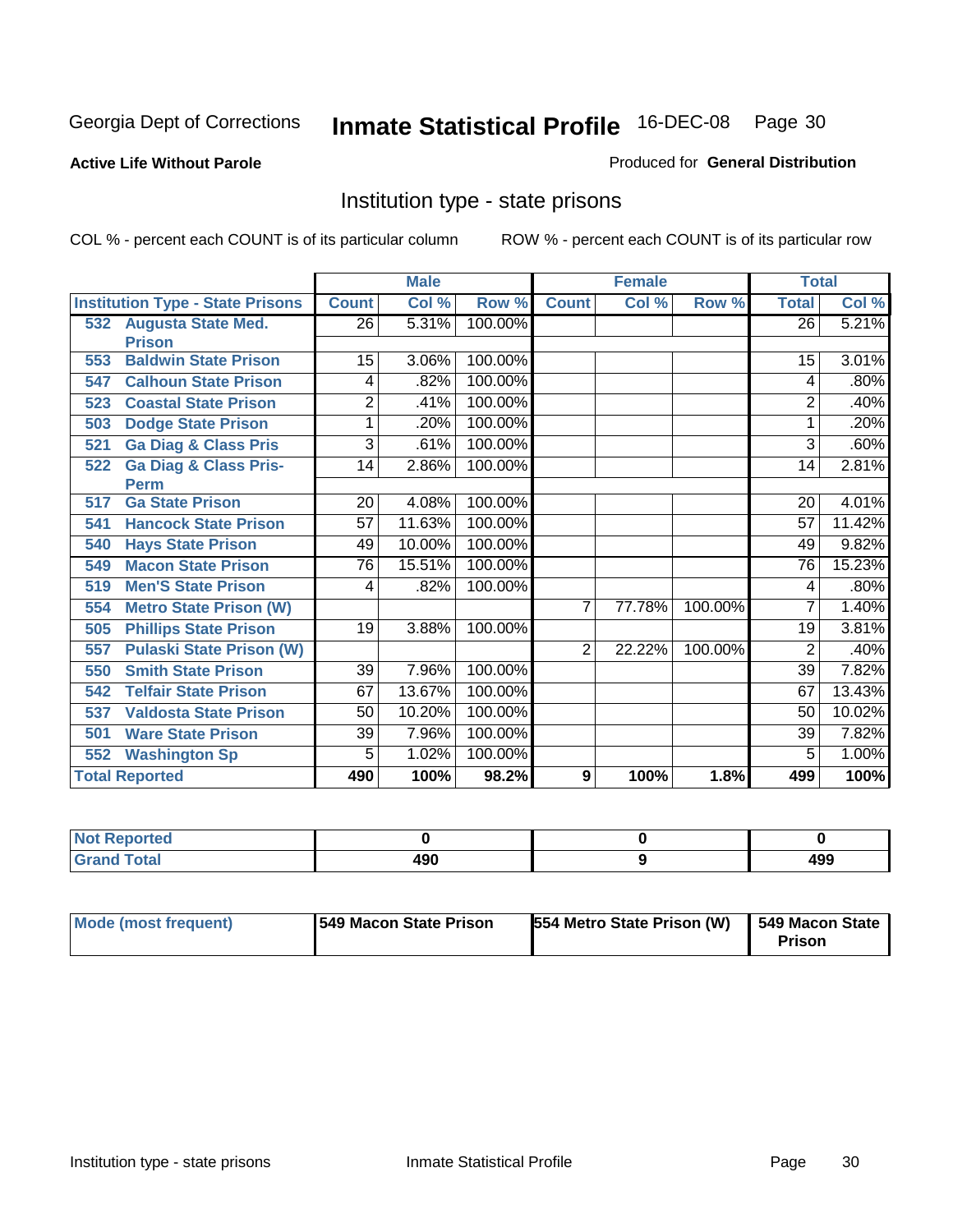**Active Life Without Parole** 

Produced for **General Distribution**

### Institution type - private prisons

|                                           |              | <b>Male</b> |                    | <b>Female</b> |              |       | Total   |
|-------------------------------------------|--------------|-------------|--------------------|---------------|--------------|-------|---------|
| <b>Institution Type - Private Prisons</b> | <b>Count</b> | Col %       | <b>Row % Count</b> | Col%          | <b>Row</b> % | Total | Col %   |
| 567 D Ray James Corr Fac                  |              | 100.00%     | $100.00\%$         |               |              |       | 100.00% |
| <b>Total Reported</b>                     |              | 100%        | 100%               |               | %            |       | 100%    |

| <b>Not Reported</b>             |  |  |
|---------------------------------|--|--|
| <b>Total</b><br>Gr2<br>$\sim$ . |  |  |

| Mode (most frequent) | 567 D Ray James Corr Fac | <b>Null</b> | <b>567 D Ray James</b><br><b>Corr Fac</b> |
|----------------------|--------------------------|-------------|-------------------------------------------|
|----------------------|--------------------------|-------------|-------------------------------------------|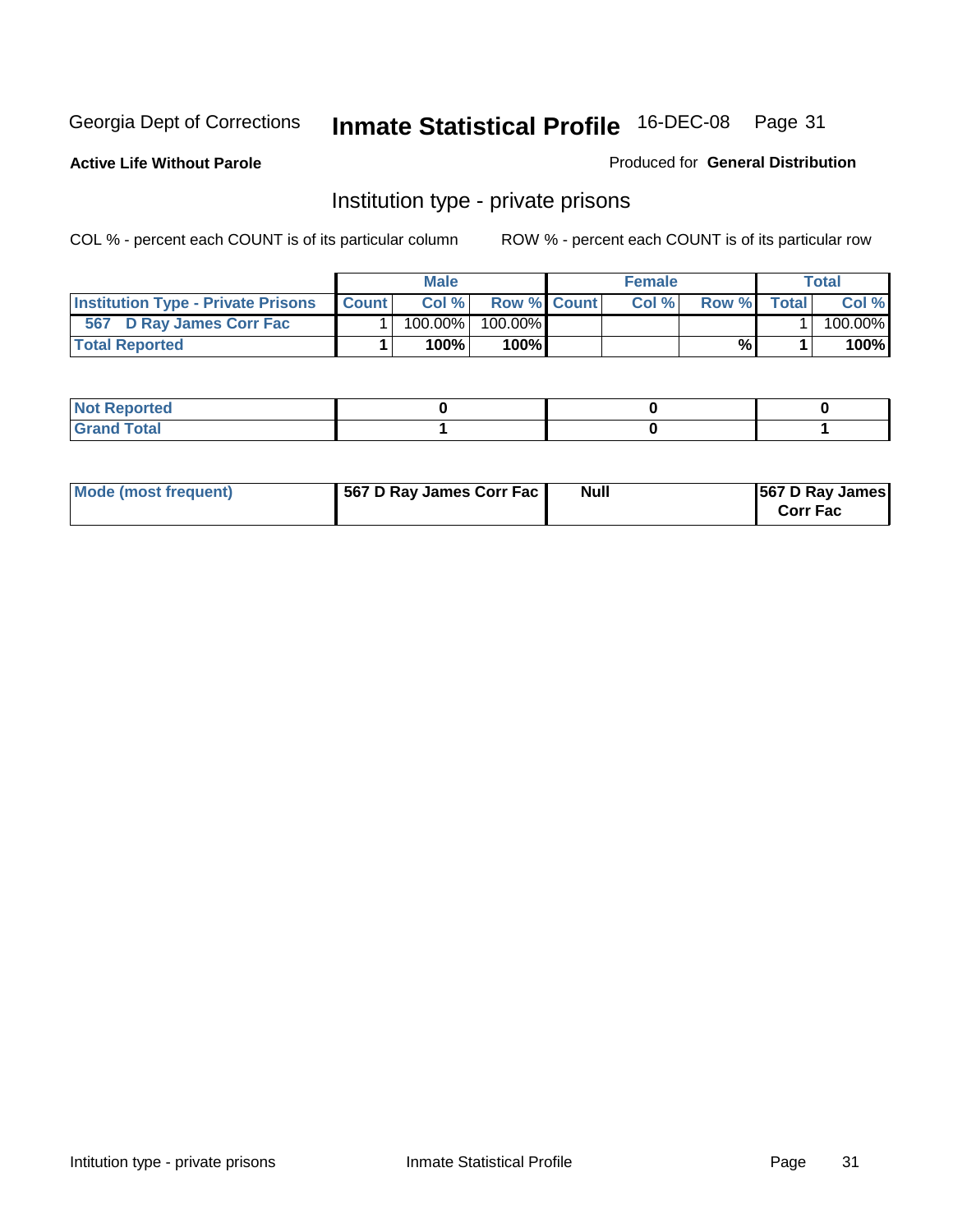**Active Life Without Parole** 

Produced for **General Distribution**

### Institution type - prison annexes

|                                                  | <b>Male</b> |             | <b>Female</b> |             | Total |
|--------------------------------------------------|-------------|-------------|---------------|-------------|-------|
| <b>Institution Type - Prison Annexes Count  </b> | Col %       | Row % Count | Col %         | Row % Total | Col % |
| <b>Total Reported</b>                            |             |             |               |             |       |

| <b>Not Reported</b>        |  |  |
|----------------------------|--|--|
| <b>Total</b><br>-<br>_____ |  |  |

| Mode (most frequent) | <b>Null</b> | <b>Null</b> | <b>Null</b> |
|----------------------|-------------|-------------|-------------|
|                      |             |             |             |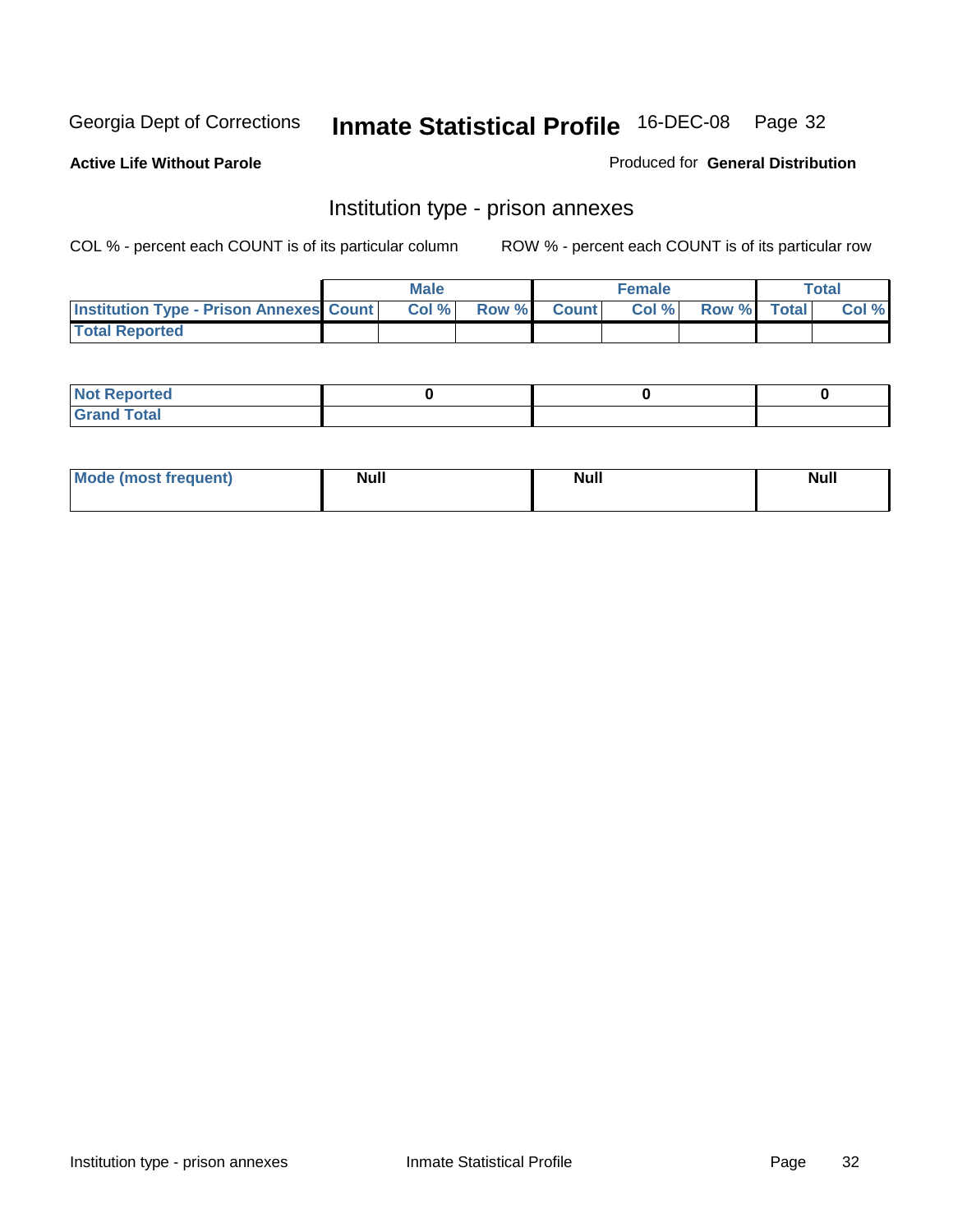**Active Life Without Parole** 

Produced for **General Distribution**

#### Institution type - pre-release centers

|                                                | <b>Male</b> |             | <b>Female</b> |             | <b>Total</b> |
|------------------------------------------------|-------------|-------------|---------------|-------------|--------------|
| <b>Institution Type - Prison Annexes Count</b> | Col %       | Row % Count | Col%          | Row % Total | Col %        |
| <b>Total Reported</b>                          |             |             |               |             |              |

| <b>Not Reported</b>            |  |  |
|--------------------------------|--|--|
| <b>Total</b><br>Croi<br>$\sim$ |  |  |

| Mode (most frequent) | <b>Null</b> | <b>Null</b> | <b>Null</b> |
|----------------------|-------------|-------------|-------------|
|                      |             |             |             |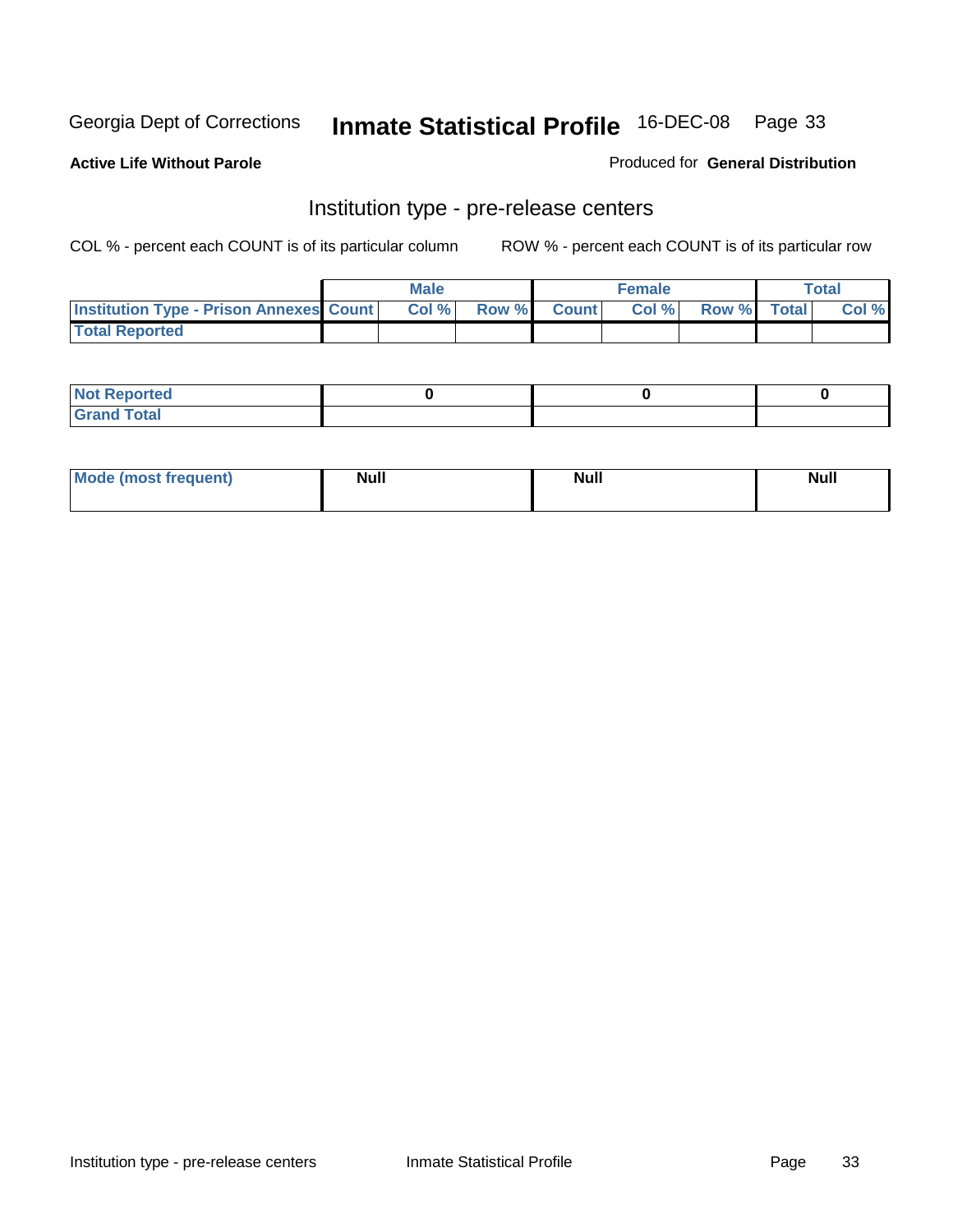**Active Life Without Parole** 

Produced for **General Distribution**

### Institution type - inmate boot camp

|                                      |              | Male  |             | <b>Female</b> |             | <b>Total</b> |
|--------------------------------------|--------------|-------|-------------|---------------|-------------|--------------|
| <b>Institution Type - Boot Camps</b> | <b>Count</b> | Col % | Row % Count | Col%          | Row % Total | Col %        |
| <b>Total Rported</b>                 |              |       |             |               |             |              |

| <b>Not Reported</b>  |  |  |
|----------------------|--|--|
| <b>Total</b><br>Croy |  |  |

| Mode (most frequent) | <b>Null</b> | <b>Null</b> | <b>Null</b> |
|----------------------|-------------|-------------|-------------|
|                      |             |             |             |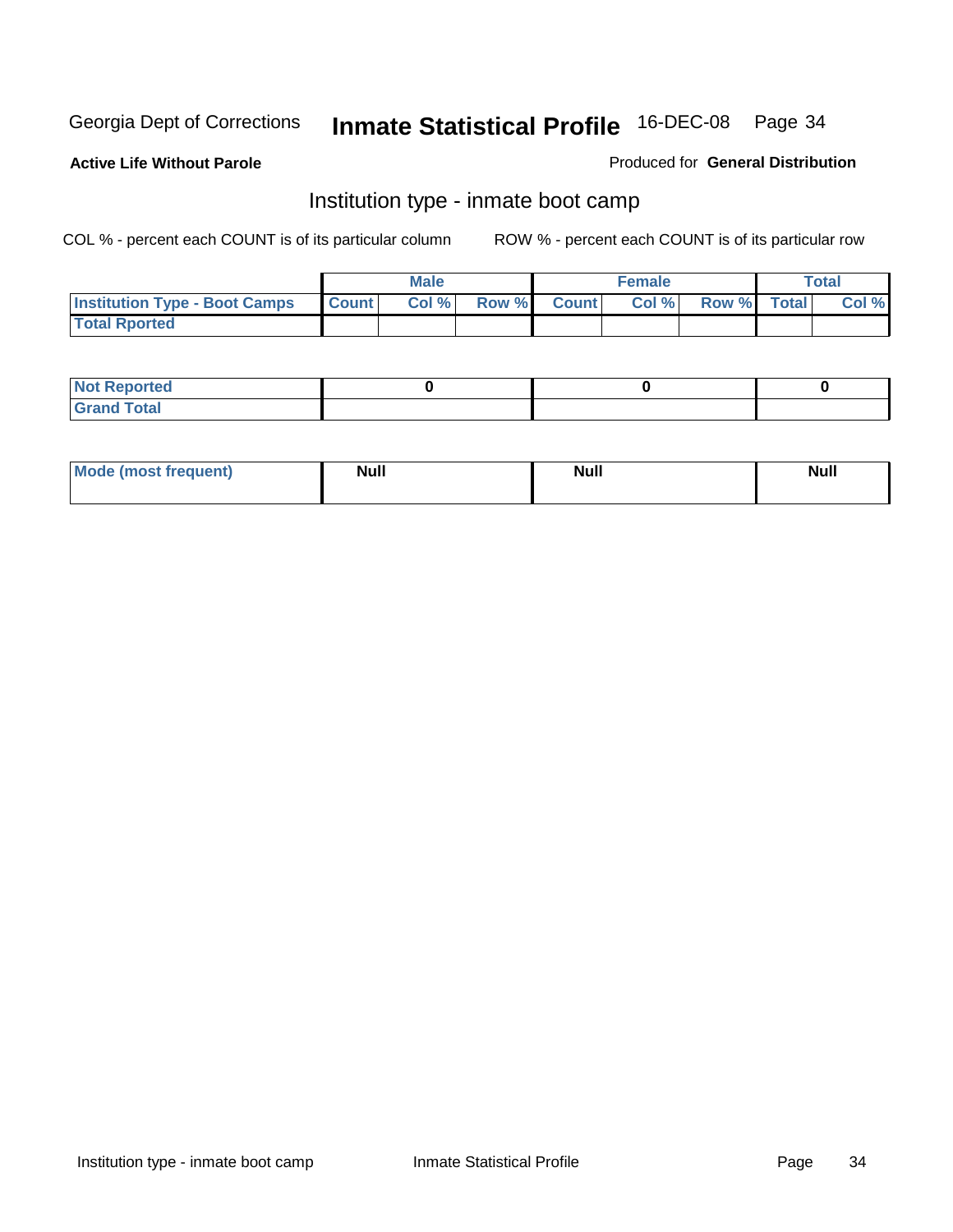#### **Active Life Without Parole**

#### Produced for **General Distribution**

### Number of disciplinary reports

|                                       |                 | <b>Male</b> |             |   | <b>Female</b> |       |              | <b>Total</b> |
|---------------------------------------|-----------------|-------------|-------------|---|---------------|-------|--------------|--------------|
| <b>Number of Disciplinary Reports</b> | <b>Count</b>    | Col %       | Row % Count |   | Col %         | Row % | <b>Total</b> | Col %        |
|                                       | 107             | 21.79%      | 95.54%      | 5 | 55.56%        | 4.46% | 112          | 22.40%       |
|                                       | 60              | 12.22%      | 100.00%     |   |               |       | 60           | 12.00%       |
|                                       | 40              | 8.15%       | 97.56%      |   | 11.11%        | 2.44% | 41           | 8.20%        |
| 3                                     | 40              | 8.15%       | 97.56%      |   | 11.11%        | 2.44% | 41           | 8.20%        |
|                                       | 28 <sup>1</sup> | 5.70%       | 100.00%     |   |               |       | 28           | 5.60%        |
|                                       | 24              | 4.89%       | 100.00%     |   |               |       | 24           | 4.80%        |
| <b>More Than 5</b>                    | 192             | 39.10%      | 98.97%      | 2 | 22.22%        | 1.03% | 194          | 38.80%       |
| <b>Total Reported</b>                 | 491             | 100%        | 98.20%      | 9 | 100%          | 1.80% | 500          | 100%         |

| وبواري والمرارات<br>N<br>нео |                                              |     |
|------------------------------|----------------------------------------------|-----|
| $T_{\Delta}$ fol $T$         | $\overline{\phantom{0}}$<br>-<br>r v<br>$ -$ | 500 |

| Mean (average)       | 7.96 | 6.44 | 7.93 |
|----------------------|------|------|------|
| Median (middle)      |      |      |      |
| Mode (most frequent) |      |      |      |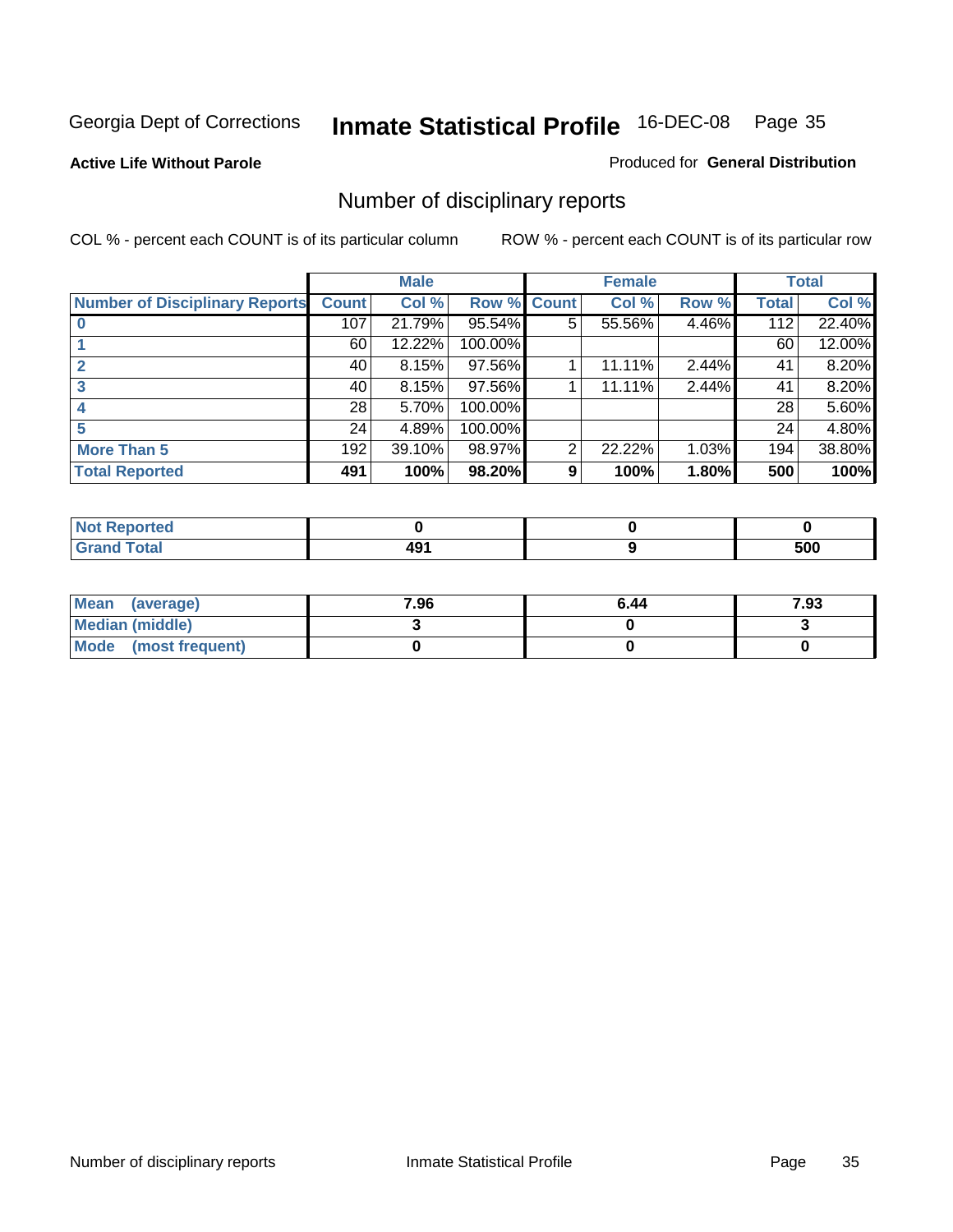#### **Active Life Without Parole**

#### Produced for **General Distribution**

#### Number of transfers

|                            |              | <b>Male</b> |             |                | <b>Female</b> |        |              | <b>Total</b> |
|----------------------------|--------------|-------------|-------------|----------------|---------------|--------|--------------|--------------|
| <b>Number of Transfers</b> | <b>Count</b> | Col %       | Row % Count |                | Col %         | Row %  | <b>Total</b> | Col %        |
|                            | 5            | 1.02%       | 71.43%      | 2              | 22.22%        | 28.57% |              | 1.40%        |
|                            | 110          | 22.40%      | 98.21%      | 2              | 22.22%        | 1.79%  | 112          | 22.40%       |
|                            | 118          | 24.03%      | 98.33%      | $\overline{2}$ | 22.22%        | 1.67%  | 120          | 24.00%       |
|                            | 94           | 19.14%      | 96.91%      | 3              | 33.33%        | 3.09%  | 97           | 19.40%       |
|                            | 56           | 11.41%      | 100.00%     |                |               |        | 56           | 11.20%       |
|                            | 37           | 7.54%       | 100.00%     |                |               |        | 37           | 7.40%        |
| <b>More Than 5</b>         | 71           | 14.46%      | 100.00%     |                |               |        | 71           | 14.20%       |
| <b>Total Reported</b>      | 491          | 100%        | 98.20%      | 9              | 100%          | 1.80%  | 500          | 100%         |

| وبواري والمرارات<br>N<br>нео |                                              |     |
|------------------------------|----------------------------------------------|-----|
| $T_{\Delta}$ fol $T$         | $\overline{\phantom{0}}$<br>-<br>r v<br>$ -$ | 500 |

| Mean (average)       | 3.26 | l .67 | 3.24 |
|----------------------|------|-------|------|
| Median (middle)      |      |       |      |
| Mode (most frequent) |      |       |      |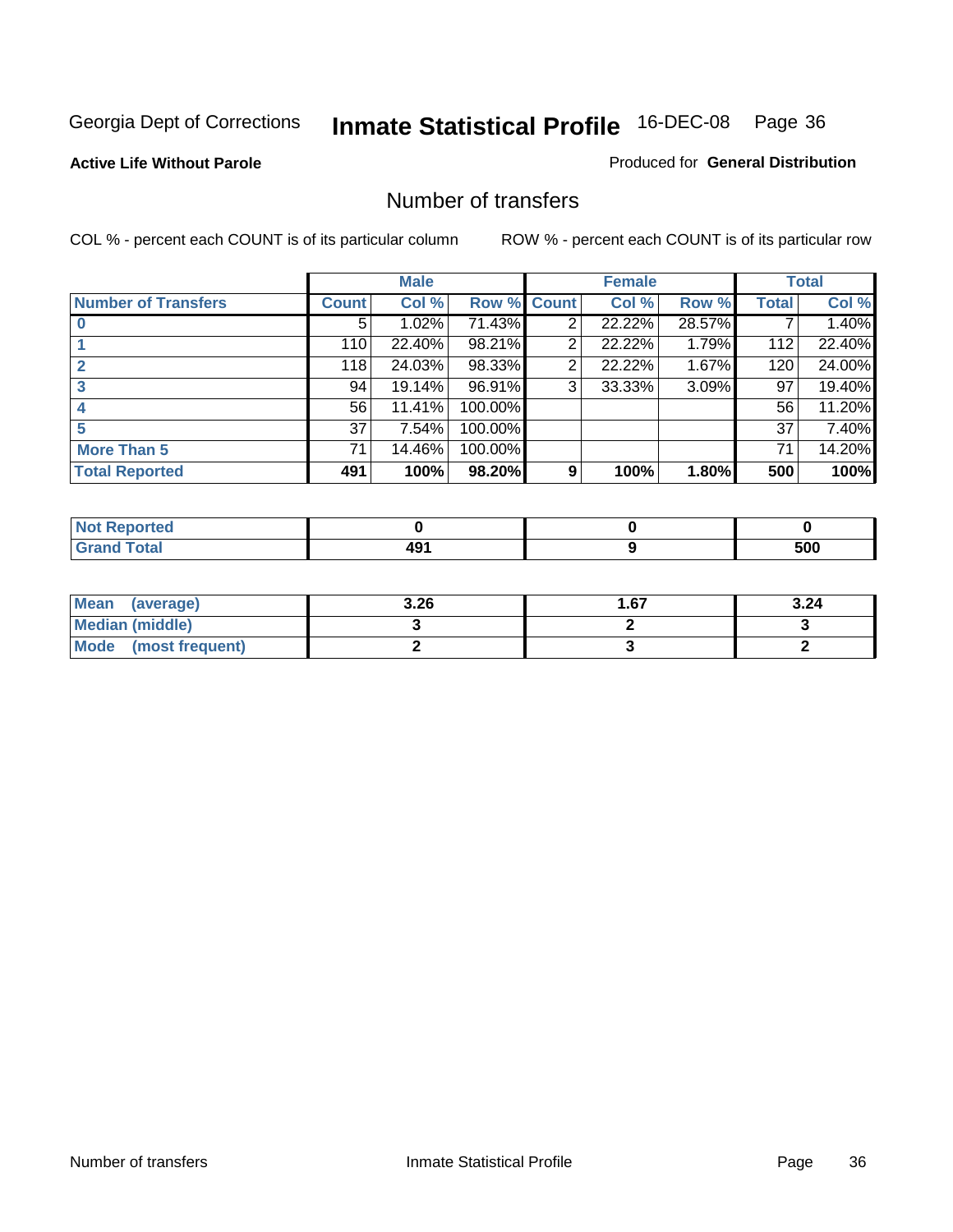**Active Life Without Parole** 

Produced for **General Distribution**

## Number of escapes

|                          |              | <b>Male</b> |                    |   | <b>Female</b> |          |       | <b>Total</b> |
|--------------------------|--------------|-------------|--------------------|---|---------------|----------|-------|--------------|
| <b>Number of Escapes</b> | <b>Count</b> | Col %       | <b>Row % Count</b> |   | Col %         | Row %    | Total | Col %        |
|                          | 490          | $99.80\%$   | 98.20%             | 9 | $100.00\%$    | $1.80\%$ | 499   | 99.80%       |
|                          |              | 0.20%       | 100.00%            |   |               |          |       | 0.20%        |
| <b>Total Reported</b>    | 491          | 100%        | 98.20%             | 9 | 100%          | 1.80%    | 500   | 100%         |

| neo                             |          |     |
|---------------------------------|----------|-----|
| <b>otal</b><br>$\mathbf{v}$ and | "^<br>≖∾ | 500 |

| Mean (average)       |  |  |
|----------------------|--|--|
| Median (middle)      |  |  |
| Mode (most frequent) |  |  |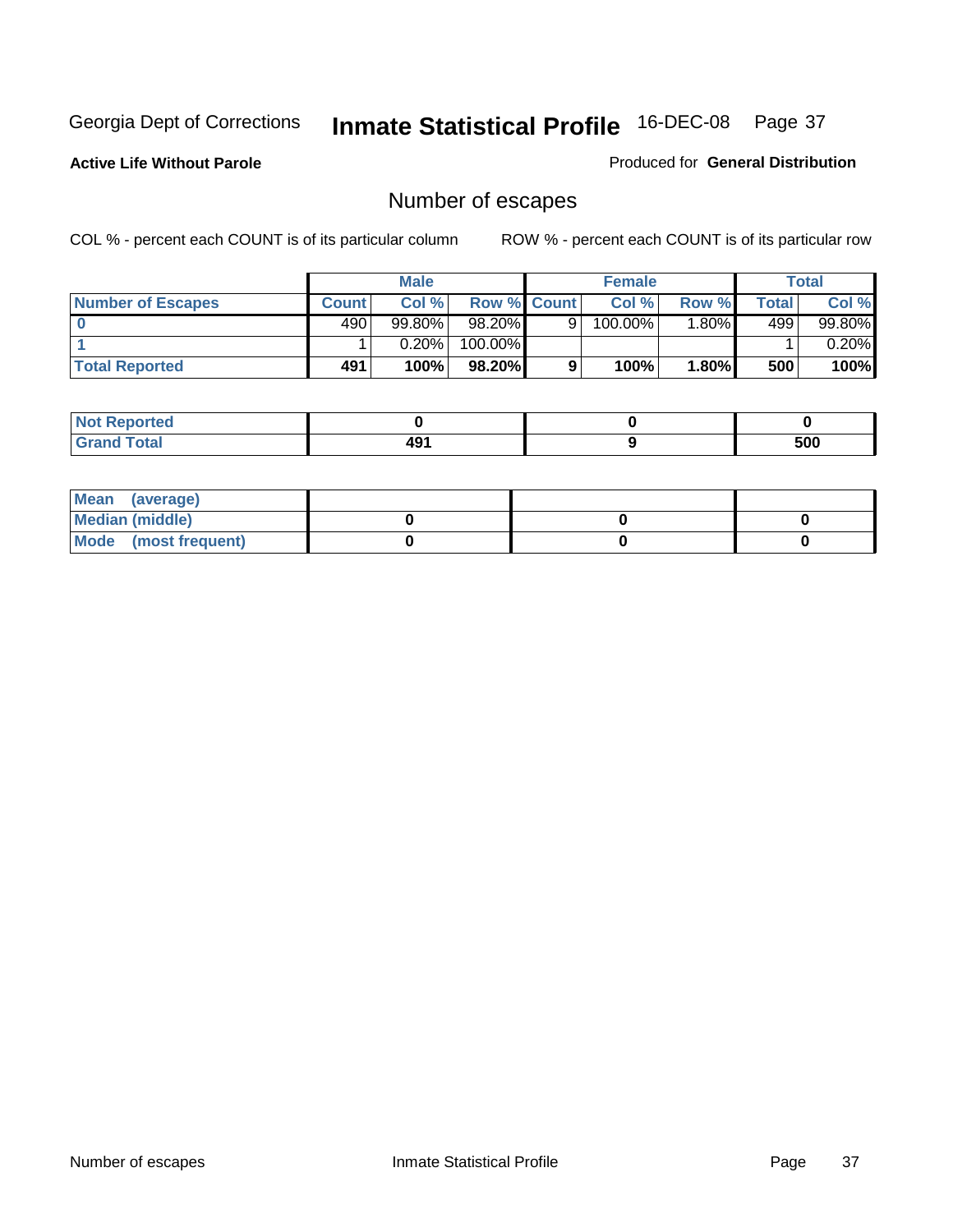**Active Life Without Parole** 

Produced for **General Distribution**

## Actual release type

|                            |              | <b>Male</b> |                    | <b>Female</b> |       |              | Total |
|----------------------------|--------------|-------------|--------------------|---------------|-------|--------------|-------|
| <b>Actual Release Type</b> | <b>Count</b> | Col %       | <b>Row % Count</b> | Col %         | Row % | <b>Total</b> | Col % |
| <b>Total Reported</b>      |              | $\%$        | %                  | %             | %     |              | %     |

| <b>Still Active</b> | 491 | 500 |
|---------------------|-----|-----|
| <b>Not Reported</b> |     |     |
| <b>Grand Total</b>  | 491 | 500 |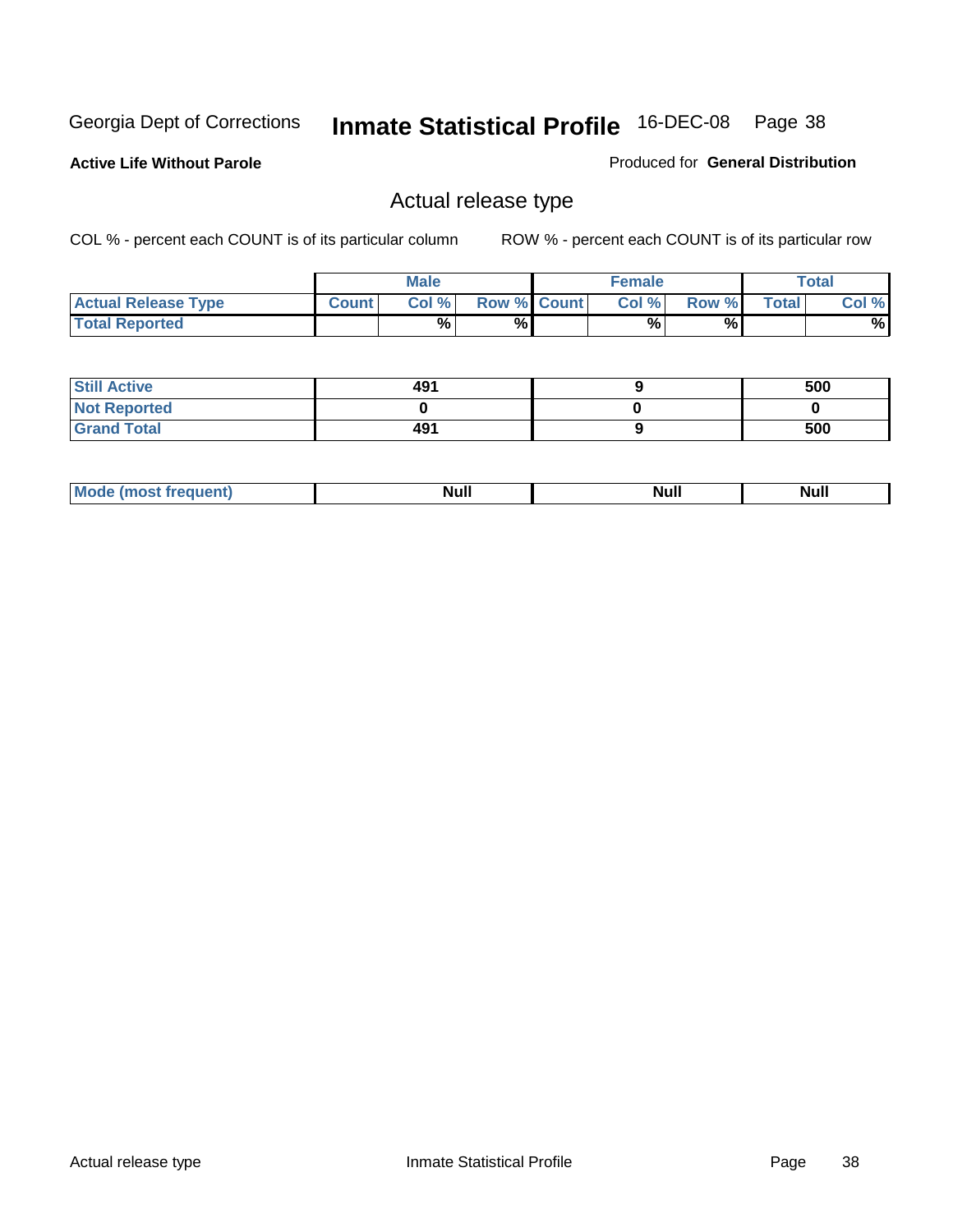### **Active Life Without Parole**

### Produced for **General Distribution**

## Time served in current (or last) institution

|                            |              | <b>Male</b> |         |              | <b>Female</b> |        |                 | <b>Total</b> |
|----------------------------|--------------|-------------|---------|--------------|---------------|--------|-----------------|--------------|
| <b>Time In Institution</b> | <b>Count</b> | Col %       | Row %   | <b>Count</b> | Col %         | Row %  | <b>Total</b>    | Col %        |
| 0 to 3 months              | 55           | 11.20%      | 100.00% |              |               |        | $\overline{55}$ | 11.00%       |
| 3.01 to 6 months           | 34           | 6.92%       | 82.93%  | 7            | 77.78%        | 17.07% | 41              | 8.20%        |
| 6.01 to 9 months           | 50           | 10.18%      | 100.00% |              |               |        | 50              | 10.00%       |
| 9.01 to 12 months          | 30           | 6.11%       | 100.00% |              |               |        | 30              | 6.00%        |
| 12.01 to 18 months         | 52           | 10.59%      | 100.00% |              |               |        | 52              | 10.40%       |
| 18.01 to 24 months         | 36           | 7.33%       | 100.00% |              |               |        | 36              | 7.20%        |
| 2.01 to 3 years            | 64           | 13.03%      | 100.00% |              |               |        | 64              | 12.80%       |
| 3.01 to 4 years            | 46           | 9.37%       | 97.87%  | 1            | 11.11%        | 2.13%  | 47              | 9.40%        |
| 4.01 to 5 years            | 24           | 4.89%       | 96.00%  | 1            | 11.11%        | 4.00%  | 25              | 5.00%        |
| $5.01$ to 6 years          | 26           | 5.30%       | 100.00% |              |               |        | 26              | 5.20%        |
| 6.01 to 7 years            | 28           | 5.70%       | 100.00% |              |               |        | 28              | 5.60%        |
| $7.01$ to 8 years          | 17           | 3.46%       | 100.00% |              |               |        | 17              | 3.40%        |
| 8.01 to 9 years            | 11           | 2.24%       | 100.00% |              |               |        | 11              | 2.20%        |
| 9.01 to 10 years           | 6            | 1.22%       | 100.00% |              |               |        | 6               | 1.20%        |
| Over 10 years              | 12           | 2.44%       | 100.00% |              |               |        | 12              | 2.40%        |
| <b>Total Reported</b>      | 491          | 100%        | 98.20%  | 9            | 100%          | 1.80%  | 500             | 100%         |

| <b>Not Reported</b> |     |     |
|---------------------|-----|-----|
| <b>Total</b>        | 491 | 500 |

| <b>Mean</b><br>(average) | 34 months | 15 months | 33 months |
|--------------------------|-----------|-----------|-----------|
| Median (middle)          | 22 months | 5 months  | 22 months |
| Mode (most frequent)     | 9 months  | ∣ months  | months    |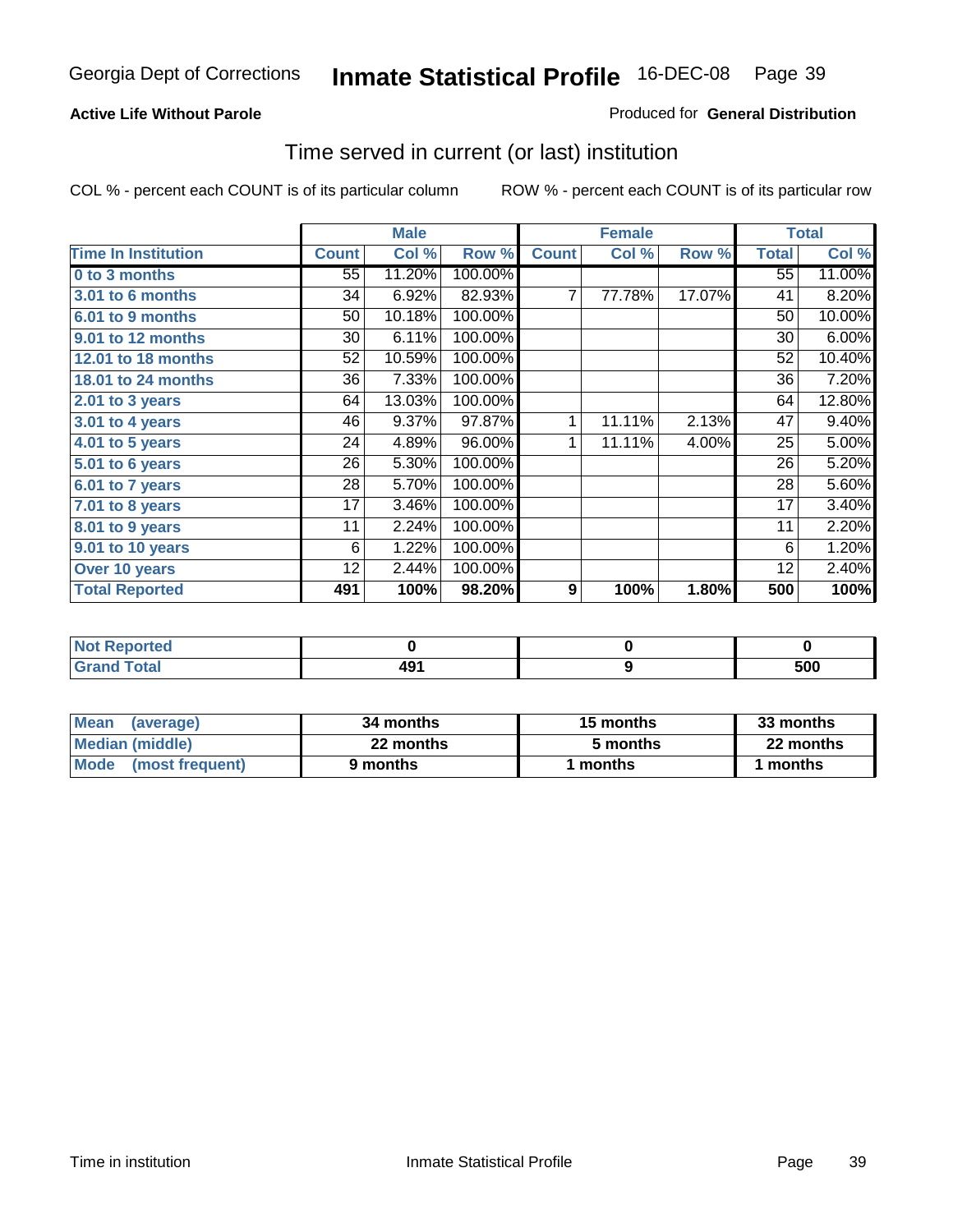### **Active Life Without Parole**

### Produced for **General Distribution**

## Highest grade level attained

|                              |                | <b>Male</b> |         |                | <b>Female</b> |       |                | <b>Total</b> |
|------------------------------|----------------|-------------|---------|----------------|---------------|-------|----------------|--------------|
| <b>Grade Level</b>           | <b>Count</b>   | Col %       | Row %   | <b>Count</b>   | Col %         | Row % | <b>Total</b>   | Col %        |
| <b>Grade 1</b>               | 1              | 0.21%       | 100.00% |                |               |       | 1              | 0.21%        |
| <b>Grade 4</b>               | 3              | 0.63%       | 100.00% |                |               |       | $\overline{3}$ | 0.62%        |
| Grade 5                      | 4              | 0.84%       | 100.00% |                |               |       | 4              | 0.82%        |
| Grade 6                      | 7              | 1.47%       | 100.00% |                |               |       | $\overline{7}$ | 1.44%        |
| <b>Grade 7</b>               | 19             | 3.99%       | 100.00% |                |               |       | 19             | 3.92%        |
| <b>Grade 8</b>               | 48             | 10.08%      | 100.00% |                |               |       | 48             | 9.90%        |
| <b>Grade 9</b>               | 62             | 13.03%      | 98.41%  | 1              | 11.11%        | 1.59% | 63             | 12.99%       |
| Grade 10                     | 100            | 21.01%      | 98.04%  | $\overline{2}$ | 22.22%        | 1.96% | 102            | 21.03%       |
| Grade 11                     | 68             | 14.29%      | 97.14%  | $\overline{2}$ | 22.22%        | 2.86% | 70             | 14.43%       |
| <b>Grade 12 or GED</b>       | 79             | 16.60%      | 97.53%  | 2              | 22.22%        | 2.47% | 81             | 16.70%       |
| <b>Some tech school</b>      | 12             | 2.52%       | 100.00% |                |               |       | 12             | 2.47%        |
| <b>Completed tech school</b> | 13             | 2.73%       | 100.00% |                |               |       | 13             | 2.68%        |
| College, 1 year              | 16             | 3.36%       | 100.00% |                |               |       | 16             | 3.30%        |
| College, 2 year              | 19             | 3.99%       | 90.48%  | $\overline{2}$ | 22.22%        | 9.52% | 21             | 4.33%        |
| College, 3 year              | 8              | 1.68%       | 100.00% |                |               |       | 8              | 1.65%        |
| <b>Bachelor's degree</b>     | 10             | 2.10%       | 100.00% |                |               |       | 10             | 2.06%        |
| <b>Master's degree</b>       | 4              | 0.84%       | 100.00% |                |               |       | 4              | 0.82%        |
| Ph.D. degree                 | 1              | 0.21%       | 100.00% |                |               |       | 1              | 0.21%        |
| Law degree                   | $\overline{2}$ | 0.42%       | 100.00% |                |               |       | $\overline{2}$ | 0.41%        |
| <b>Total Reported</b>        | 476            | 100%        | 98.14%  | 9              | 100%          | 1.86% | 485            | 100%         |

| الدرجية.<br>rtea<br>NI.<br>. | . .        | יי         |
|------------------------------|------------|------------|
| <b>Coto</b> "                | 101<br>- 3 | ENN<br>งบบ |

| <b>Mean</b><br>(average)       | 10.65    | 11.44    | 10.67    |
|--------------------------------|----------|----------|----------|
| Median (middle)                | Grade 10 | Grade 11 | Grade 10 |
| <b>Mode</b><br>(most frequent) | Grade 10 | Grade 11 | Grade 10 |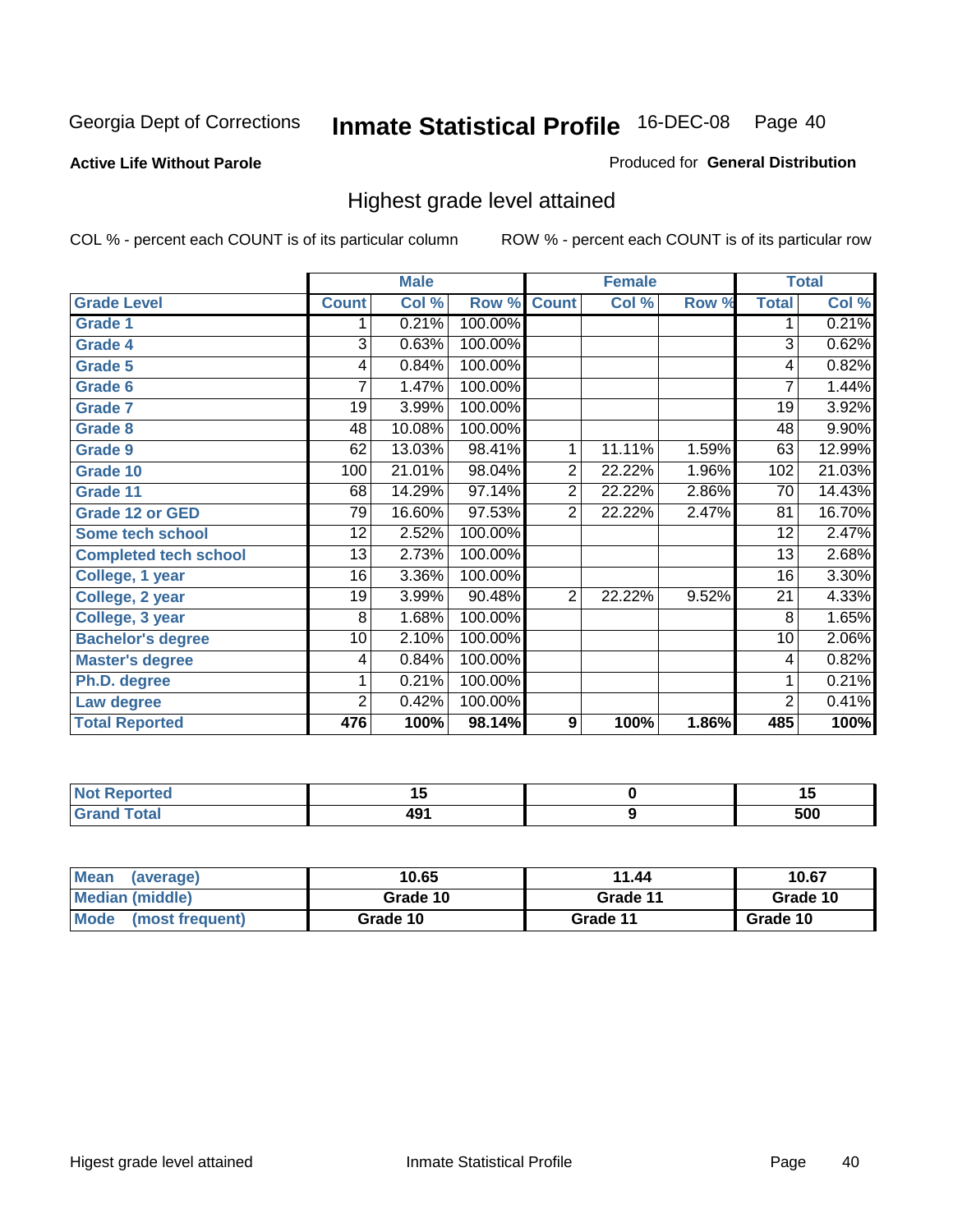### **Active Life Without Parole**

### Produced for **General Distribution**

## Culture fair IQ scores

|                       |              | <b>Male</b> |             |                | <b>Female</b> |          |              | <b>Total</b> |
|-----------------------|--------------|-------------|-------------|----------------|---------------|----------|--------------|--------------|
| <b>IQ Scores</b>      | <b>Count</b> | Col %       | Row % Count |                | Col %         | Row %    | <b>Total</b> | Col %        |
| $60 - 69$             | 18           | 4.16%       | 100.00%     |                |               |          | 18           | 4.07%        |
| $70 - 79$             | 32           | 7.39%       | 100.00%     |                |               |          | 32           | 7.24%        |
| $80 - 89$             | 72           | 16.63%      | 97.30%      | $\overline{2}$ | 22.22%        | 2.70%    | 74           | 16.74%       |
| $90 - 99$             | 71           | 16.40%      | 97.26%      | 2              | 22.22%        | 2.74%    | 73           | 16.52%       |
| $100 - 109$           | 121          | 27.94%      | 99.18%      | 4              | 11.11%        | 0.82%    | 122          | 27.60%       |
| $110 - 119$           | 98           | 22.63%      | 98.00%      | 2              | 22.22%        | $2.00\%$ | 100          | 22.62%       |
| $120 - 129$           | 21           | 4.85%       | 95.45%      |                | 11.11%        | 4.55%    | 22           | 4.98%        |
| $130 - 139$           |              |             |             | 4              | 11.11%        | 100.00%  |              | 0.23%        |
| <b>Total Reported</b> | 433          | 100%        | 97.96%      | 9              | 100%          | 2.04%    | 442          | 100%         |

| <b>Not Reported</b>  | 55  | 55  |
|----------------------|-----|-----|
| Not Valid (under 60) |     |     |
| <b>Grand Total</b>   | 491 | 500 |

| <b>Mean</b><br>(average) | 99  | 108 | 99  |
|--------------------------|-----|-----|-----|
| <b>Median (middle)</b>   | 101 | 102 | 101 |
| Mode (most frequent)     | 110 | 96  | 110 |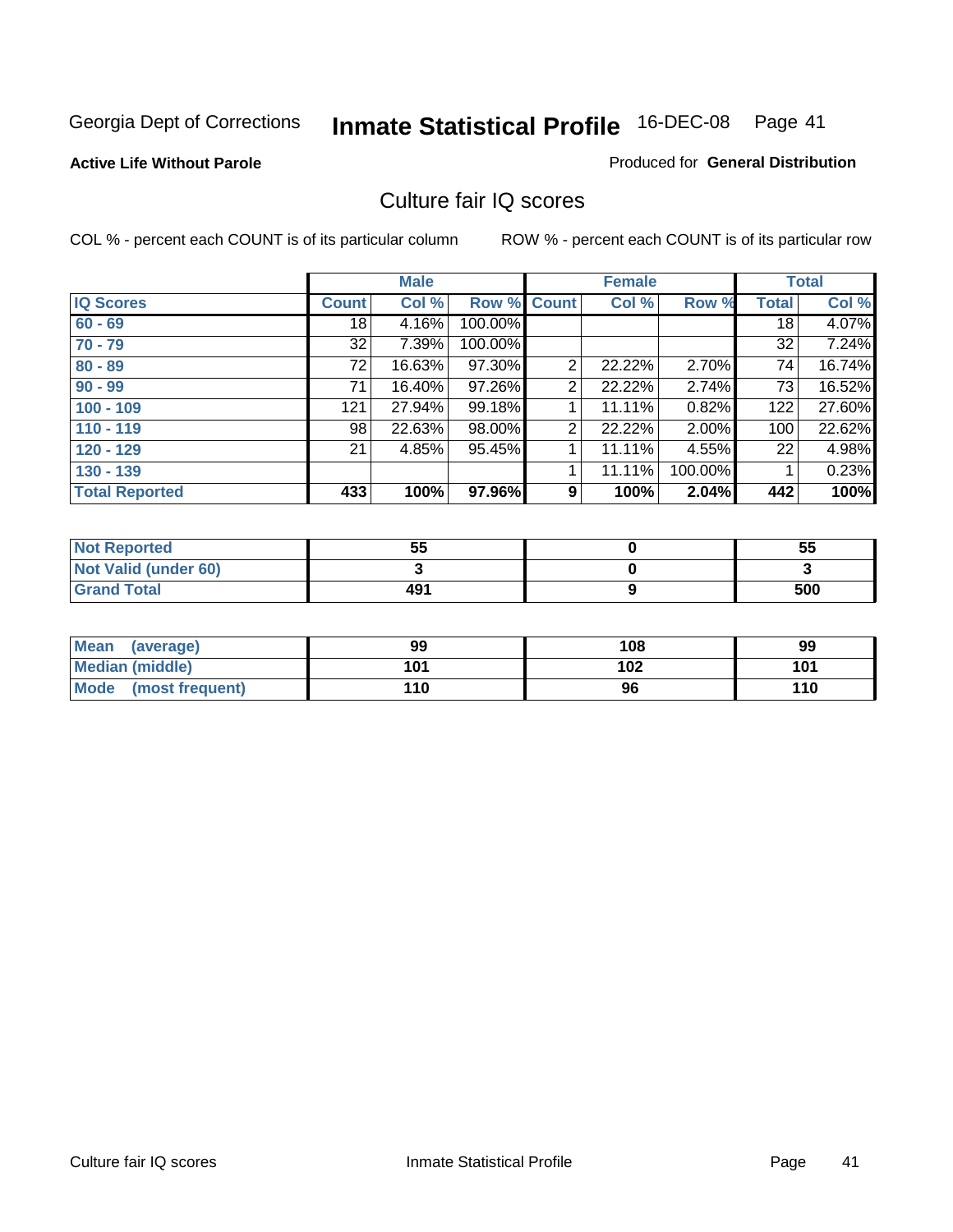### **Active Life Without Parole**

### Produced for **General Distribution**

## Wide Range Achievement Test (WRAT) reading score

COL % - percent each COUNT is of its particular column ROW % - percent each COUNT is of its particular row

 **9**

|                           |                 | <b>Male</b> |         |                | <b>Female</b> |       |              | <b>Total</b> |
|---------------------------|-----------------|-------------|---------|----------------|---------------|-------|--------------|--------------|
| <b>WRAT Reading Score</b> | <b>Count</b>    | Col %       | Row %   | <b>Count</b>   | Col %         | Row % | <b>Total</b> | Col %        |
| 0.1 to 0.9                | 9               | 2.04%       | 100.00% |                |               |       | 9            | 2.00%        |
| 1.0 to 1.9                | 13              | 2.95%       | 100.00% |                |               |       | 13           | 2.89%        |
| 2.0 to 2.9                | $\overline{27}$ | 6.12%       | 96.43%  | 1              | 11.11%        | 3.57% | 28           | 6.22%        |
| 3.0 to 3.9                | 23              | 5.22%       | 100.00% |                |               |       | 23           | 5.11%        |
| 4.0 to 4.9                | 35              | 7.94%       | 100.00% |                |               |       | 35           | 7.78%        |
| 5.0 to 5.9                | 44              | 9.98%       | 97.78%  | 1              | 11.11%        | 2.22% | 45           | 10.00%       |
| 6.0 to 6.9                | 36              | 8.16%       | 100.00% |                |               |       | 36           | 8.00%        |
| 7.0 to 7.9                | 17              | 3.85%       | 100.00% |                |               |       | 17           | 3.78%        |
| 8.0 to 8.9                | 32              | 7.26%       | 100.00% |                |               |       | 32           | 7.11%        |
| 9.0 to 9.9                | 40              | 9.07%       | 97.56%  | 1              | 11.11%        | 2.44% | 41           | 9.11%        |
| 10.0 to 10.9              | 11              | 2.49%       | 91.67%  | 1 <sub>1</sub> | 11.11%        | 8.33% | 12           | 2.67%        |
| 11.0 to 11.9              | 27              | 6.12%       | 100.00% |                |               |       | 27           | 6.00%        |
| 12.0 to 12.9              | 75              | 17.01%      | 98.68%  | 1              | 11.11%        | 1.32% | 76           | 16.89%       |
| 13                        | 52              | 11.79%      | 92.86%  | 4              | 44.44%        | 7.14% | 56           | 12.44%       |
| <b>Total Reported</b>     | 441             | 100%        | 98.00%  | 9              | 100%          | 2.00% | 450          | 100%         |
|                           |                 |             |         |                |               |       |              |              |
| <b>Not Reported</b>       |                 | 50          |         |                | $\mathbf 0$   |       |              | 50           |

| <b>Mean</b><br>(average)       | 8.23 | 10.31 | 0.27<br>0.Z1 |
|--------------------------------|------|-------|--------------|
| Median (middle)                | 8.5  | 12.9  | o.u          |
| <b>Mode</b><br>(most frequent) |      | IJ    |              |

 **491**

 **Grand Total**

 **500**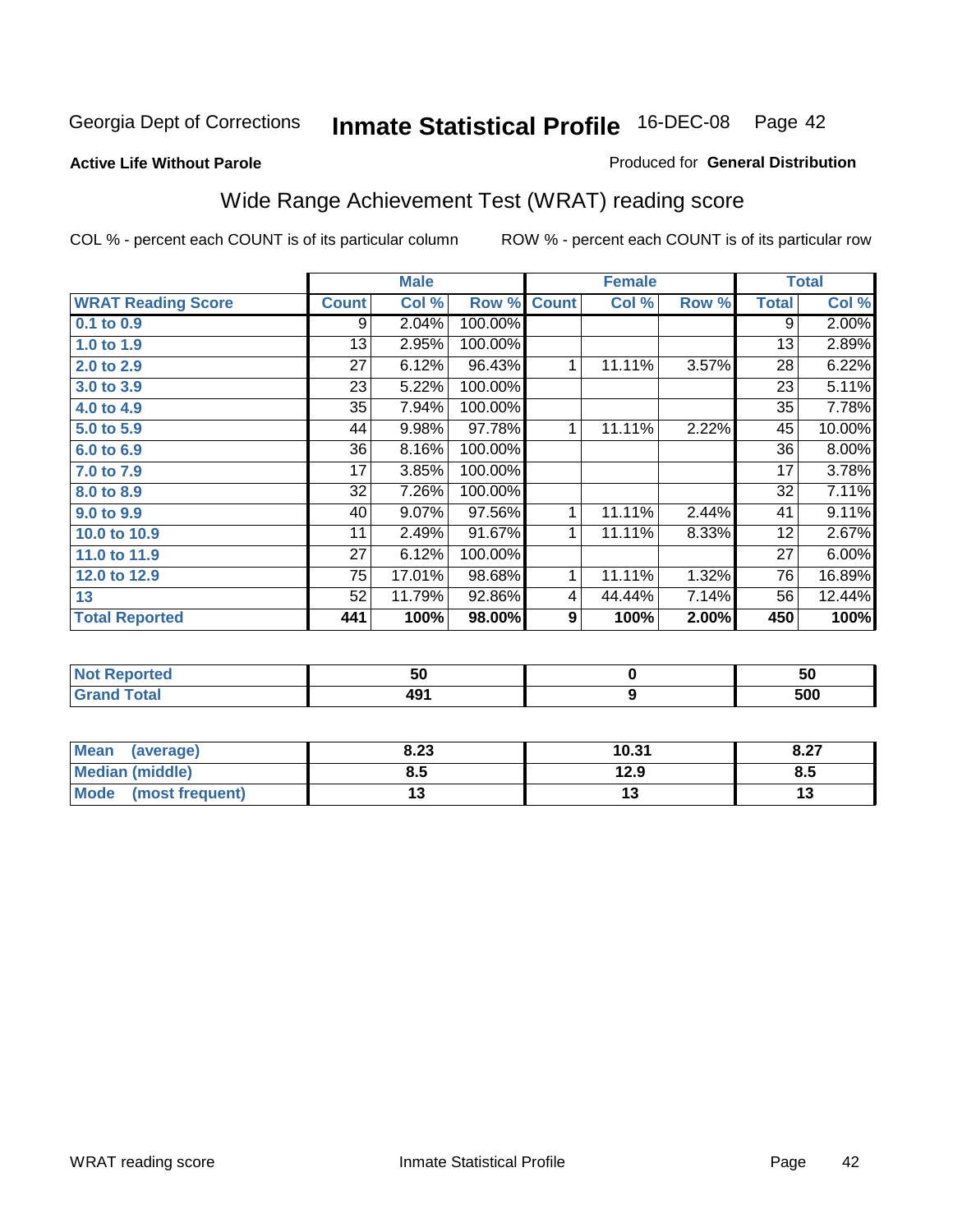**Active Life Without Parole** 

### Produced for **General Distribution**

## Wide Range Achievement Test (WRAT) math score

|                              |              | <b>Male</b> |         |                  | <b>Female</b> |        |              | <b>Total</b> |
|------------------------------|--------------|-------------|---------|------------------|---------------|--------|--------------|--------------|
| <b>WRAT Mathematic Score</b> | <b>Count</b> | Col %       | Row %   | <b>Count</b>     | Col %         | Row %  | <b>Total</b> | Col %        |
| $0.1$ to $0.9$               | 2            | 0.45%       | 100.00% |                  |               |        | 2            | 0.44%        |
| 1.0 to 1.9                   | 4            | 0.91%       | 100.00% |                  |               |        | 4            | 0.89%        |
| 2.0 to 2.9                   | 16           | 3.63%       | 100.00% |                  |               |        | 16           | 3.56%        |
| 3.0 to 3.9                   | 31           | 7.03%       | 100.00% |                  |               |        | 31           | 6.89%        |
| 4.0 to 4.9                   | 44           | 9.98%       | 97.78%  | 1                | 11.11%        | 2.22%  | 45           | 10.00%       |
| 5.0 to 5.9                   | 55           | 12.47%      | 100.00% |                  |               |        | 55           | 12.22%       |
| 6.0 to 6.9                   | 97           | 22.00%      | 98.98%  | 1                | 11.11%        | 1.02%  | 98           | 21.78%       |
| 7.0 to 7.9                   | 59           | 13.38%      | 98.33%  | 1                | 11.11%        | 1.67%  | 60           | 13.33%       |
| 8.0 to 8.9                   | 28           | 6.35%       | 96.55%  | 1                | 11.11%        | 3.45%  | 29           | 6.44%        |
| 9.0 to 9.9                   | 44           | 9.98%       | 95.65%  | $\overline{2}$   | 22.22%        | 4.35%  | 46           | 10.22%       |
| 10.0 to 10.9                 | 26           | 5.90%       | 96.30%  | 1                | 11.11%        | 3.70%  | 27           | 6.00%        |
| 11.0 to 11.9                 | 14           | 3.17%       | 100.00% |                  |               |        | 14           | 3.11%        |
| 12,0 to 12.9                 | 13           | 2.95%       | 92.86%  | 1                | 11.11%        | 7.14%  | 14           | 3.11%        |
| 13                           | 8            | 1.81%       | 88.89%  | 1                | 11.11%        | 11.11% | 9            | 2.00%        |
| <b>Total Reported</b>        | 441          | 100%        | 98.00%  | $\boldsymbol{9}$ | 100%          | 2.00%  | 450          | 100%         |

| <b>Not Reported</b> | 50 | 50         |
|---------------------|----|------------|
| <b>Grand Total</b>  | 49 | cnn<br>งบบ |

| Mean (average)       | 7.03 | 9.16 | 7.07 |
|----------------------|------|------|------|
| Median (middle)      | 6.9  | J.Z  | 6.9  |
| Mode (most frequent) | 6.9  | .o   | 6.9  |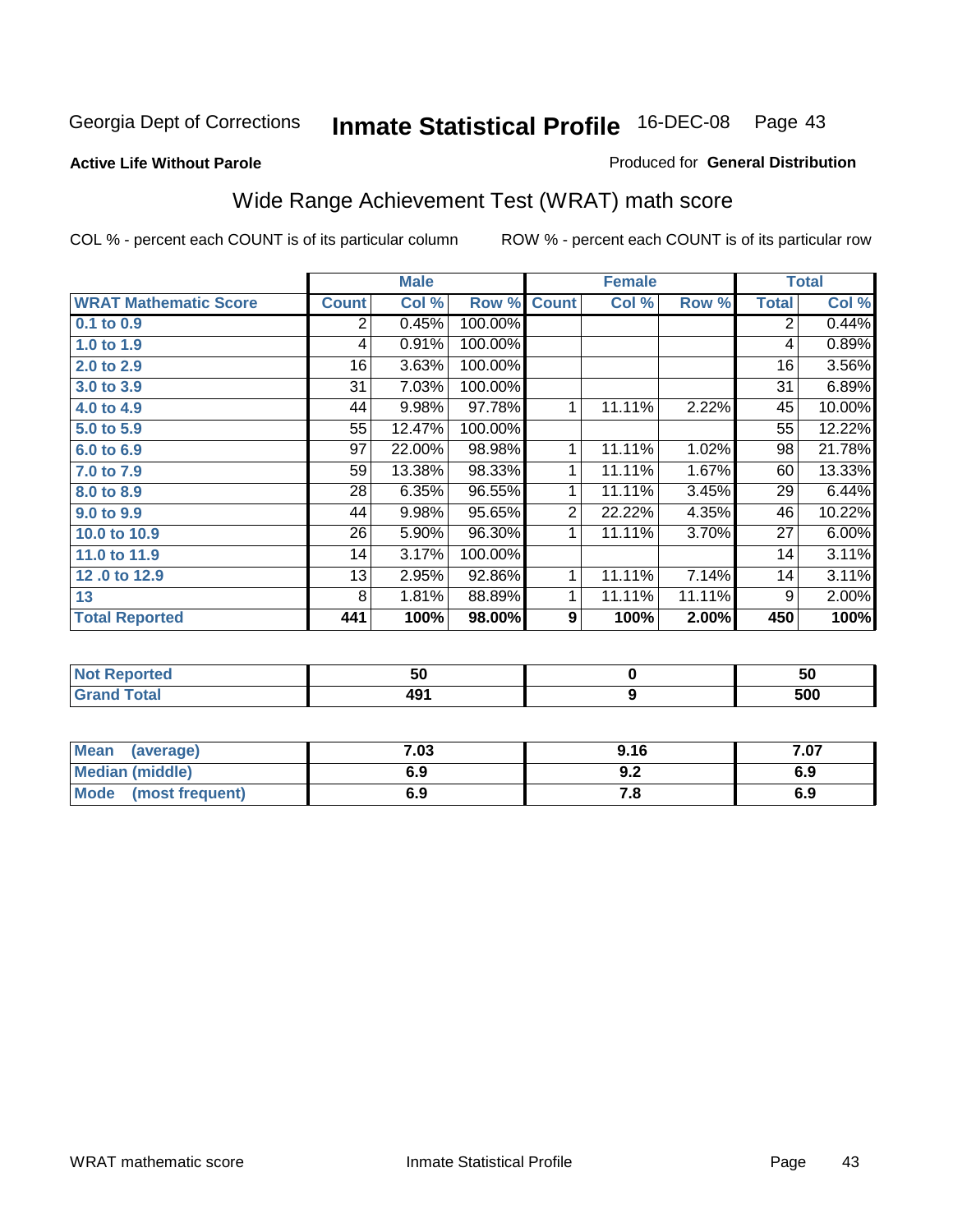### **Active Life Without Parole**

### Produced for **General Distribution**

## Wide Range Achievement Test (WRAT) spelling score

|                            |              | <b>Male</b> |                      |                | <b>Female</b> |       |              | <b>Total</b> |
|----------------------------|--------------|-------------|----------------------|----------------|---------------|-------|--------------|--------------|
| <b>WRAT Spelling Score</b> | <b>Count</b> | Col %       | Row %                | <b>Count</b>   | Col %         | Row % | <b>Total</b> | Col %        |
| 0.1 to 0.9                 | 4            | 0.91%       | 100.00%              |                |               |       | 4            | 0.89%        |
| 1.0 to 1.9                 | 18           | 4.09%       | 100.00%              |                |               |       | 18           | 4.01%        |
| 2.0 to 2.9                 | 36           | 8.18%       | 100.00%              |                |               |       | 36           | 8.02%        |
| 3.0 to 3.9                 | 26           | 5.91%       | 100.00%              |                |               |       | 26           | 5.79%        |
| 4.0 to 4.9                 | 41           | 9.32%       | $\overline{97.62\%}$ | 1              | 11.11%        | 2.38% | 42           | 9.35%        |
| 5.0 to 5.9                 | 40           | 9.09%       | 100.00%              |                |               |       | 40           | 8.91%        |
| 6.0 to 6.9                 | 50           | 11.36%      | 98.04%               | 1              | 11.11%        | 1.96% | 51           | 11.36%       |
| 7.0 to 7.9                 | 37           | 8.41%       | 100.00%              |                |               |       | 37           | 8.24%        |
| 8.0 to 8.9                 | 34           | 7.73%       | 100.00%              |                |               |       | 34           | 7.57%        |
| 9.0 to 9.9                 | 38           | 8.64%       | 100.00%              |                |               |       | 38           | 8.46%        |
| 10.0 to 10.9               | 29           | 6.59%       | 96.67%               | 1              | 11.11%        | 3.33% | 30           | 6.68%        |
| 11.0 to 11.9               | 25           | 5.68%       | 92.59%               | $\overline{2}$ | 22.22%        | 7.41% | 27           | 6.01%        |
| 12.0 to 12.9               | 37           | 8.41%       | 92.50%               | $\overline{3}$ | 33.33%        | 7.50% | 40           | 8.91%        |
| 13                         | 25           | 5.68%       | 96.15%               | 1              | 11.11%        | 3.85% | 26           | 5.79%        |
| <b>Total Reported</b>      | 440          | 100%        | 98.00%               | 9              | 100%          | 2.00% | 449          | 100%         |
|                            |              |             |                      |                |               |       |              |              |
| <b>Not Reported</b>        |              | 51          |                      |                | $\pmb{0}$     |       |              | 51           |
| <b>Grand Total</b>         |              | 491         |                      |                | 9             |       |              | 500          |

| <b>Mean</b><br>(average) | 7.36 | 10.42 | 7.42             |
|--------------------------|------|-------|------------------|
| Median (middle)          | ن.   | 11.3  | ن. د             |
| Mode<br>(most frequent)  | 8.5  | 12.3  | <b>QL</b><br>o.J |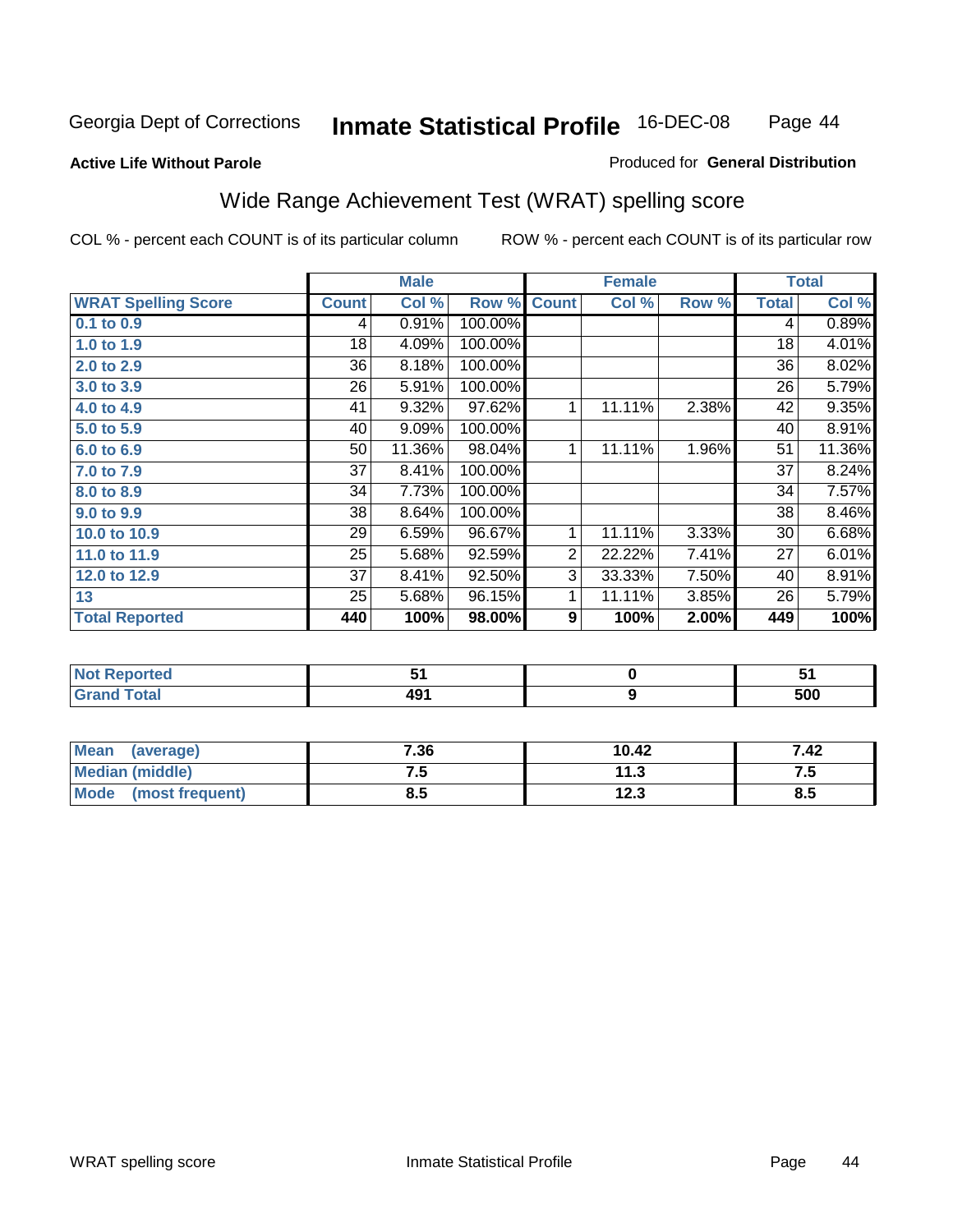### **Active Life Without Parole**

### Produced for **General Distribution**

## Scope of substance abuse - summary

|                        |              | <b>Male</b> |            |              | <b>Female</b> |          |       | Total  |
|------------------------|--------------|-------------|------------|--------------|---------------|----------|-------|--------|
| <b>Substance Abuse</b> | <b>Count</b> | Col %       | Row %      | <b>Count</b> | Col %         | Row %    | Total | Col %  |
| <b>None</b>            | 162          | 32.99%      | $97.59\%$  |              | 44.44%        | 2.41%    | 166   | 33.20% |
| <b>Drugs only</b>      | 187          | 38.09%      | $98.42\%$  |              | 33.33%        | $1.58\%$ | 190   | 38.00% |
| <b>Alcohol only</b>    | 34           | 6.92%       | $100.00\%$ |              |               |          | 34    | 6.80%  |
| Drugs and alcohol      | 108          | 22.00%      | $98.18\%$  |              | 22.22%        | 1.82%    | 110   | 22.00% |
| <b>Total Reported</b>  | 491          | 100%        | 98.20%     | 9            | 100%          | 1.80%    | 500   | 100%   |

| 4 - 1<br>Reported<br> |      |     |
|-----------------------|------|-----|
| Total<br>$\sim$       | $ -$ | 500 |

|  | Mode<br>ונוצוווי | Druas onlv | None | only<br>Pruas . |
|--|------------------|------------|------|-----------------|
|--|------------------|------------|------|-----------------|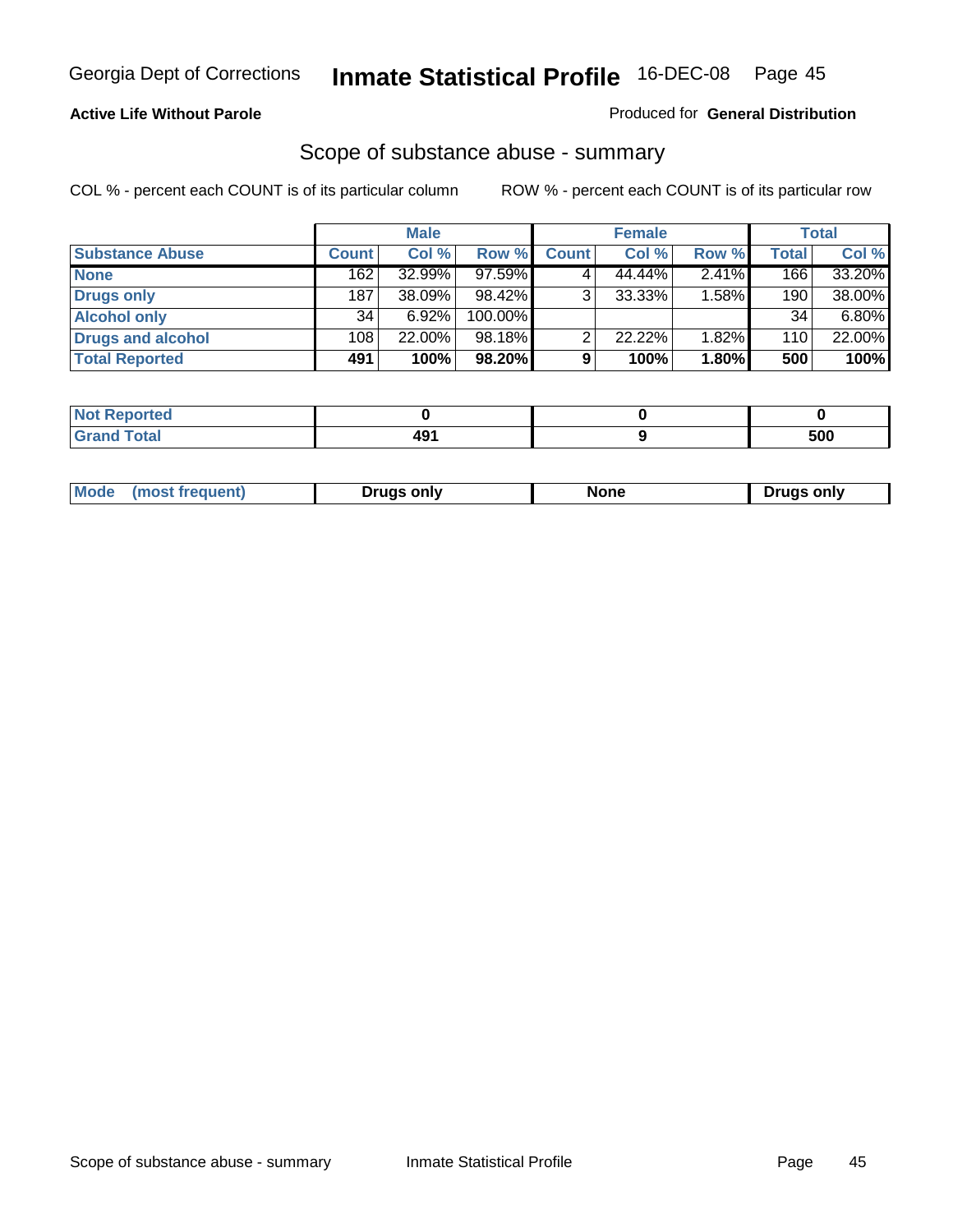### **Active Life Without Parole**

### Produced for **General Distribution**

## Scope of substance abuse - detail

|                                         |              | <b>Male</b> |         |              | <b>Female</b> |       |              | <b>Total</b> |
|-----------------------------------------|--------------|-------------|---------|--------------|---------------|-------|--------------|--------------|
| <b>Substance Abuse</b>                  | <b>Count</b> | Col %       | Row %   | <b>Count</b> | Col %         | Row % | <b>Total</b> | Col %        |
| No drug or alcohol problems             | 162          | 32.99%      | 97.59%  | 4            | 44.44%        | 2.41% | 166          | 33.20%       |
| Drug addiction but no alcohol           | 3            | 0.61%       | 100.00% |              |               |       | 3            | 0.60%        |
| <b>Drug addiction and alcohol</b>       | 3            | 0.61%       | 100.00% |              |               |       | 3            | 0.60%        |
| abuse                                   |              |             |         |              |               |       |              |              |
| <b>Drug addiction and alcoholism</b>    | 2            | 0.41%       | 100.00% |              |               |       | 2            | 0.40%        |
| No drug problem but alcohol             | 28           | 5.70%       | 100.00% |              |               |       | 28           | 5.60%        |
| abuse                                   |              |             |         |              |               |       |              |              |
| No drug problem but alcoholism          | 6            | 1.22%       | 100.00% |              |               |       | 6            | 1.20%        |
| Drug experiment but no alcohol          | 113          | 23.01%      | 99.12%  | 1            | 11.11%        | 0.88% | 114          | 22.80%       |
| <b>Drug experiment &amp; alcohol</b>    | 13           | 2.65%       | 100.00% |              |               |       | 13           | 2.60%        |
| abuse                                   |              |             |         |              |               |       |              |              |
| <b>Drug experiment &amp; alcoholism</b> | 9            | 1.83%       | 100.00% |              |               |       | 9            | 1.80%        |
| Drug abuse but no alcohol               | 71           | 14.46%      | 97.26%  | 2            | 22.22%        | 2.74% | 73           | 14.60%       |
| Drug abuse and alcohol abuse            | 67           | 13.65%      | 98.53%  |              | 11.11%        | 1.47% | 68           | 13.60%       |
| <b>Drug abuse and alcoholism</b>        | 14           | 2.85%       | 93.33%  |              | 11.11%        | 6.67% | 15           | $3.00\%$     |
| <b>Total Reported</b>                   | 491          | 100%        | 98.20%  | 9            | 100%          | 1.80% | 500          | 100%         |

| $\vert$ Not Reported |     |     |
|----------------------|-----|-----|
| <b>Total</b>         | 491 | 500 |

| Mode (most frequent) | No drug or alcohol problems No drug or alcohol problems No drug or alcohol |          |
|----------------------|----------------------------------------------------------------------------|----------|
|                      |                                                                            | problems |
|                      |                                                                            |          |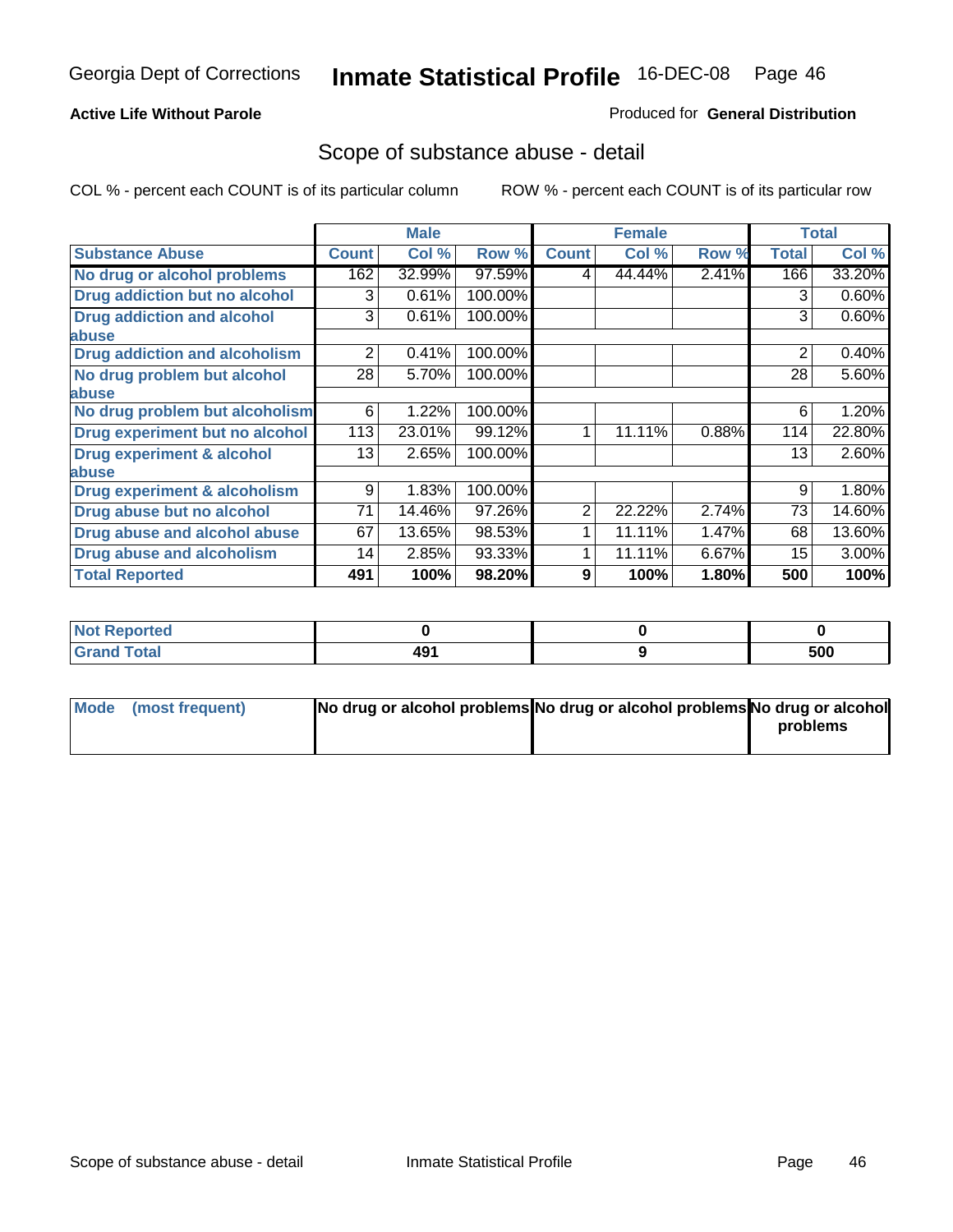**Active Life Without Parole** 

### Produced for **General Distribution**

## Current / last mental health treatment level

|                                    |                    | <b>Male</b> |         |              | <b>Female</b> |       |              | <b>Total</b> |
|------------------------------------|--------------------|-------------|---------|--------------|---------------|-------|--------------|--------------|
| <b>Mental Health Treatment Lev</b> | Count <sup>1</sup> | Col %       | Row %   | <b>Count</b> | Col %         | Row % | <b>Total</b> | Col %        |
| 1 No problem at current time       | 69                 | 38.33%      | 98.57%  |              | 16.67%        | 1.43% | 70           | 37.63%       |
| <b>2 Receiving outpatient</b>      | 79                 | 43.89%      | 94.05%  | 5            | 83.33%        | 5.95% | 84           | 45.16%       |
| treatment                          |                    |             |         |              |               |       |              |              |
| 3 Inpatient, moderate              | 28                 | 15.56%      | 100.00% |              |               |       | 28           | 15.05%       |
| treatment                          |                    |             |         |              |               |       |              |              |
| 4 Inpatient, intensive             | 4                  | $2.22\%$    | 100.00% |              |               |       | 4            | 2.15%        |
| treatment                          |                    |             |         |              |               |       |              |              |
| <b>Total Evaluated</b>             | 180                | 100%        | 96.77%  | 6            | 100%          | 3.23% | 186          | 100%         |

| Never had MH evaluation | ОИ. |     |
|-------------------------|-----|-----|
|                         |     | 500 |

| <b>Median (middle)</b>         | <b>Receiving outpatient</b><br>treatment | <b>Receiving outpatient</b><br>treatment | <b>Receiving</b><br>outpatient<br>treatment |
|--------------------------------|------------------------------------------|------------------------------------------|---------------------------------------------|
| <b>Mode</b><br>(most frequent) | <b>Receiving outpatient</b><br>treatment | <b>Receiving outpatient</b><br>treatment | Receiving<br>outpatient<br>treatment        |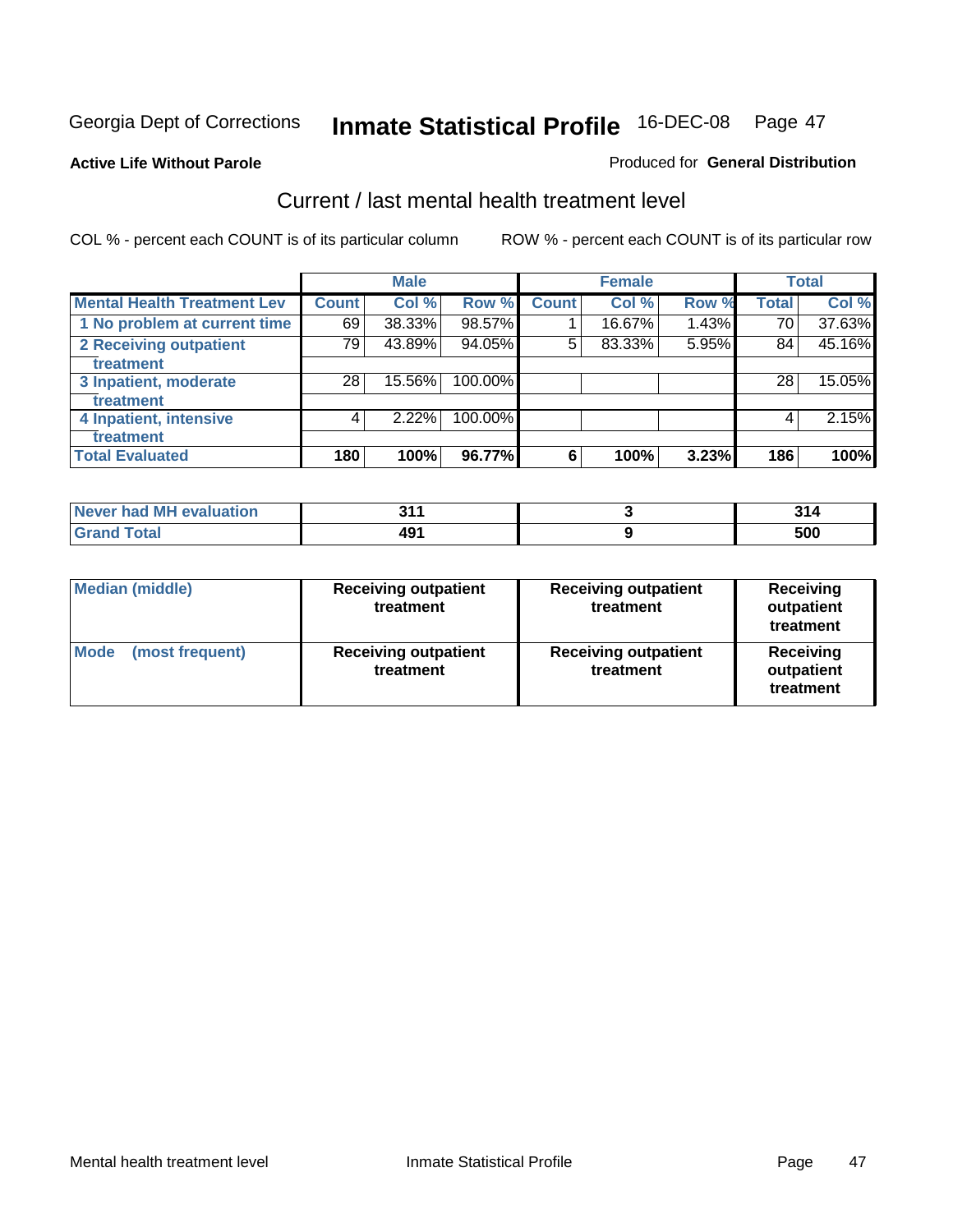### **Active Life Without Parole**

### Produced for **General Distribution**

## PULHESDWIT medical scale - 'P' overall condition ('P'hysical)

|                                   |              | <b>Male</b> |             |   | <b>Female</b> |       |              | <b>Total</b> |
|-----------------------------------|--------------|-------------|-------------|---|---------------|-------|--------------|--------------|
| 'P' Overall Condition             | <b>Count</b> | Col %       | Row % Count |   | Col %         | Row % | <b>Total</b> | Col %        |
| 1 No medical illness              | 331          | $67.69\%$   | 98.81%      |   | 44.44%        | 1.19% | 335          | 67.27%       |
| 2 Well-controlled chronic illness | 98           | $20.04\%$   | 95.15%      | 5 | 55.56%        | 4.85% | 103          | 20.68%       |
| 3 Poorly-controlled chronic       | 59           | 12.07%      | 100.00%     |   |               |       | 59           | 11.85%       |
| <b>illness</b>                    |              |             |             |   |               |       |              |              |
| 4 Significant problems requiring  |              | $0.20\%$    | 100.00%     |   |               |       |              | 0.20%        |
| special housing                   |              |             |             |   |               |       |              |              |
| <b>Total Reported</b>             | 489          | 100%        | 98.19%      | 9 | 100%          | 1.81% | 498          | 100%         |

| $Not$<br>Reported  |     |     |
|--------------------|-----|-----|
| <b>Grand Total</b> | 491 | 500 |

| <b>Mode</b> | (most frequent) | <sup>1</sup> No medical illness | 2 Well-controlled chronic<br>illness | 1 No medical<br>illness |
|-------------|-----------------|---------------------------------|--------------------------------------|-------------------------|
|             |                 |                                 |                                      |                         |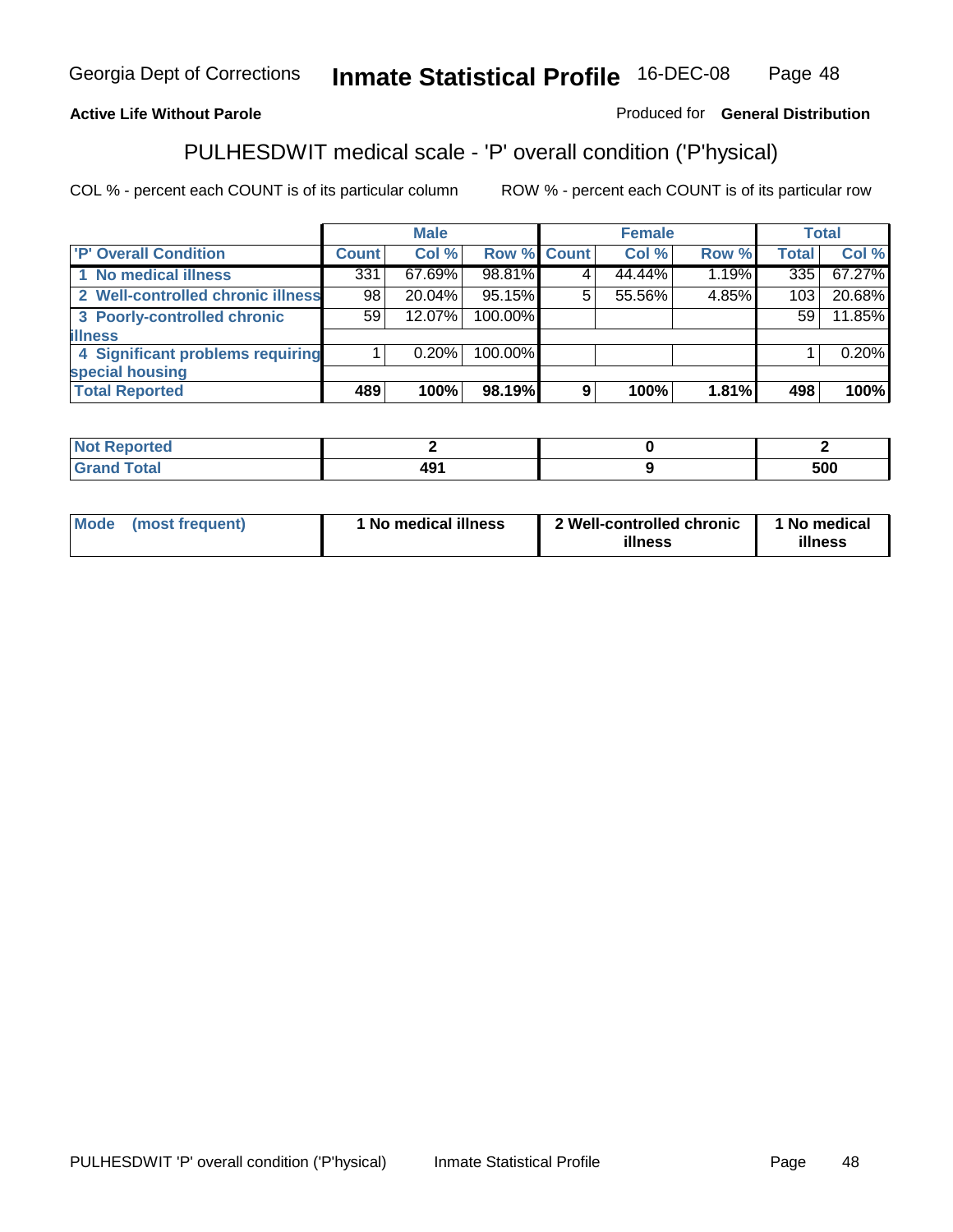### **Active Life Without Parole**

Produced for **General Distribution**

## PULHESDWIT medical scale - 'U' upper body

|                              |              | <b>Male</b> |         |              | <b>Female</b> |       |              | <b>Total</b> |
|------------------------------|--------------|-------------|---------|--------------|---------------|-------|--------------|--------------|
| <b>TU' Upper Body</b>        | <b>Count</b> | Col %       | Row %   | <b>Count</b> | Col %         | Row % | <b>Total</b> | Col %        |
| 1 Upper bones, joints,       | 472          | 96.52%      | 98.13%  | 9            | 100.00%       | 1.87% | 481          | 96.59%       |
| muscles all OK               |              |             |         |              |               |       |              |              |
| 2 One or both arms minimally | 9            | 1.84%       | 100.00% |              |               |       | 9            | 1.81%        |
| limited                      |              |             |         |              |               |       |              |              |
| 3 One or both arms           | 7            | 1.43%       | 100.00% |              |               |       |              | 1.41%        |
| moderately limited           |              |             |         |              |               |       |              |              |
| 4 One arm disabled,          |              | 0.20%       | 100.00% |              |               |       |              | 0.20%        |
| paralyzed, or amputated      |              |             |         |              |               |       |              |              |
| <b>Total Reported</b>        | 489          | 100%        | 98.19%  | 9            | 100%          | 1.81% | 498          | 100.0%       |

| and an anti-<br>rtea<br>NG<br>. |     |     |
|---------------------------------|-----|-----|
| Total<br>υιαι                   | 491 | 500 |

|  | Mode (most frequent) | 1 Upper bones, joints,<br>muscles all OK | 1 Upper bones, joints,<br>muscles all OK | 1 Upper bones,<br>joints, muscles all<br>OK |
|--|----------------------|------------------------------------------|------------------------------------------|---------------------------------------------|
|--|----------------------|------------------------------------------|------------------------------------------|---------------------------------------------|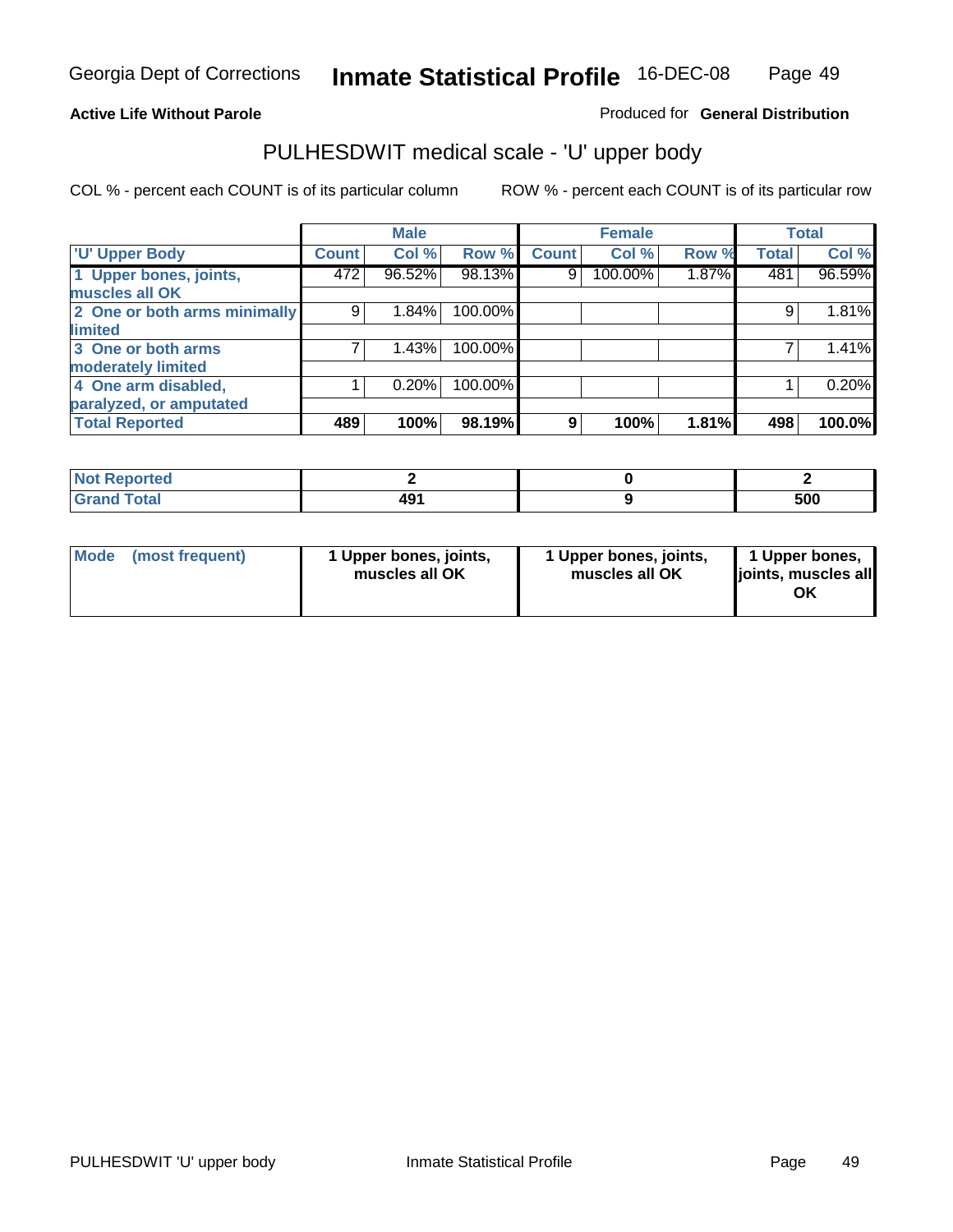### **Active Life Without Parole**

### Produced for **General Distribution**

## PULHESDWIT medical scale - 'L' lower body

|                                |              | <b>Male</b> |         |                | <b>Female</b> |       |              | <b>Total</b> |
|--------------------------------|--------------|-------------|---------|----------------|---------------|-------|--------------|--------------|
| <b>L' Lower Body</b>           | <b>Count</b> | Col %       | Row %   | <b>Count</b>   | Col %         | Row % | <b>Total</b> | Col %        |
| 1 Lower bones, joints,         | 443          | 90.59%      | 98.44%  |                | 77.78%        | 1.56% | 450          | 90.36%       |
| muscles all OK                 |              |             |         |                |               |       |              |              |
| 2 One or both legs minimally   | 36           | 7.36%       | 94.74%  | $\overline{2}$ | 22.22%        | 5.26% | 38           | 7.63%        |
| limited                        |              |             |         |                |               |       |              |              |
| 3 One or both legs             | 9            | 1.84%       | 100.00% |                |               |       | 9            | 1.81%        |
| moderately limited             |              |             |         |                |               |       |              |              |
| 4 One leg disabled, paralyzed, |              | 0.20%       | 100.00% |                |               |       |              | 0.20%        |
| or amputated                   |              |             |         |                |               |       |              |              |
| <b>Total Reported</b>          | 489          | 100%        | 98.19%  | 9              | 100%          | 1.81% | 498          | 100%         |

| <b>rted</b><br>N                           |           |     |
|--------------------------------------------|-----------|-----|
| $f$ $f$ $f$ $f$ $f$ $f$ $f$<br>l Ulai<br>. | 101<br>43 | 500 |

|  | Mode (most frequent) | 1 Lower bones, joints,<br>muscles all OK | 1 Lower bones, joints,<br>muscles all OK | 1 Lower bones,<br>joints, muscles all<br>OK |
|--|----------------------|------------------------------------------|------------------------------------------|---------------------------------------------|
|--|----------------------|------------------------------------------|------------------------------------------|---------------------------------------------|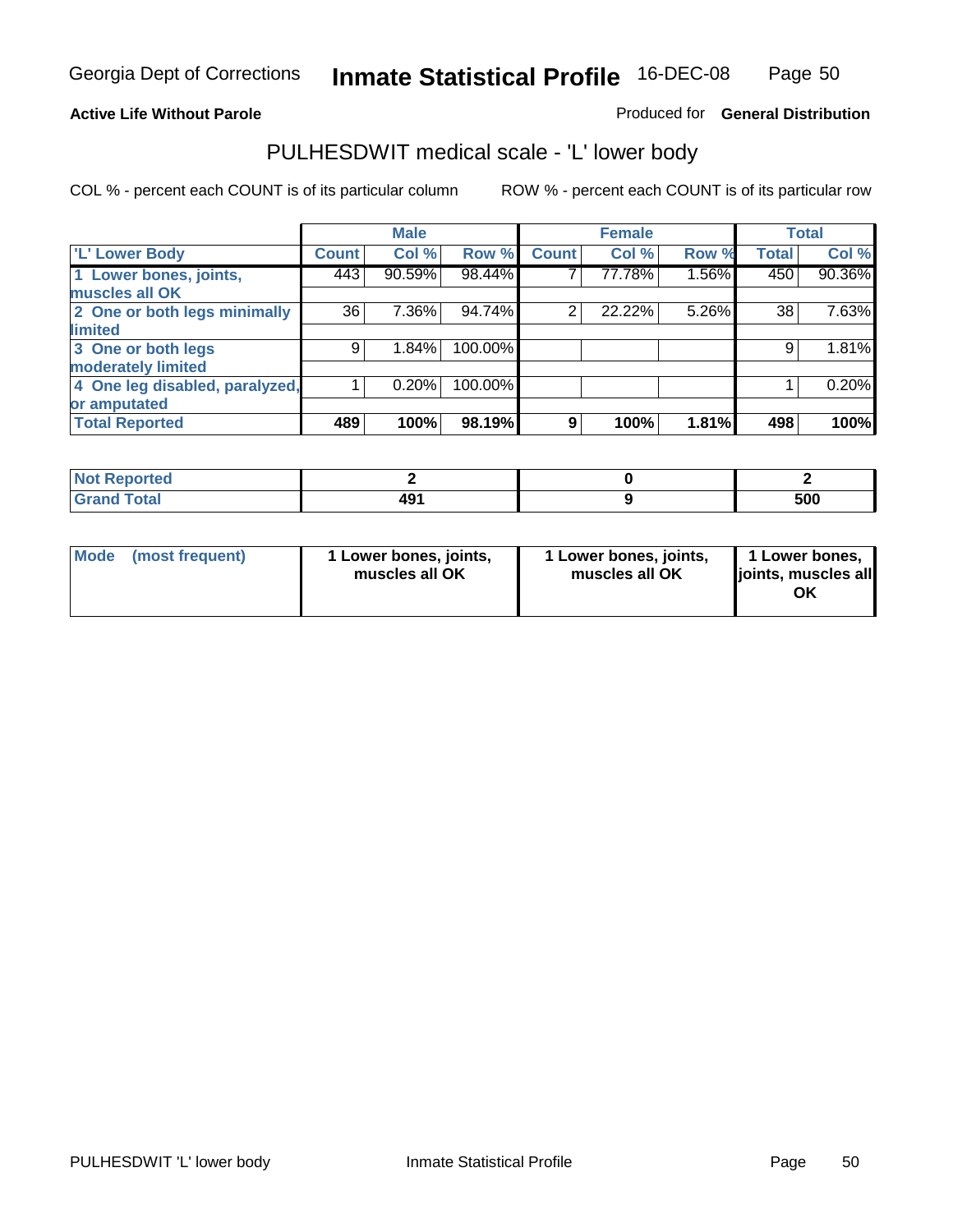**Active Life Without Parole** 

Produced for **General Distribution**

## PULHESDWIT medical scale - 'H' hearing

|                                |              | <b>Male</b> |             |   | <b>Female</b> |          | Total        |        |
|--------------------------------|--------------|-------------|-------------|---|---------------|----------|--------------|--------|
| <b>H'</b> Hearing              | <b>Count</b> | Col%        | Row % Count |   | Col%          | Row %    | <b>Total</b> | Col %  |
| 1 Normal hearing both ears     | 488          | $99.80\%$   | 98.19%      | 9 | $100.00\%$    | $1.81\%$ | 497          | 99.80% |
| 2 Some loss in one ear with    |              | $0.20\%$    | 100.00%     |   |               |          |              | 0.20%  |
| other OK, or mild loss in both |              |             |             |   |               |          |              |        |
| <b>Total Reported</b>          | 489          | 100%        | 98.19%      |   | 100%          | 1.81%    | 498          | 100%   |

| тео |      |              |
|-----|------|--------------|
| --- | ____ | - 20<br>่วบบ |

| Mode (most frequent) | 1 Normal hearing both ears 1 Normal hearing both ears 1 Normal hearing | both ears |
|----------------------|------------------------------------------------------------------------|-----------|
|                      |                                                                        |           |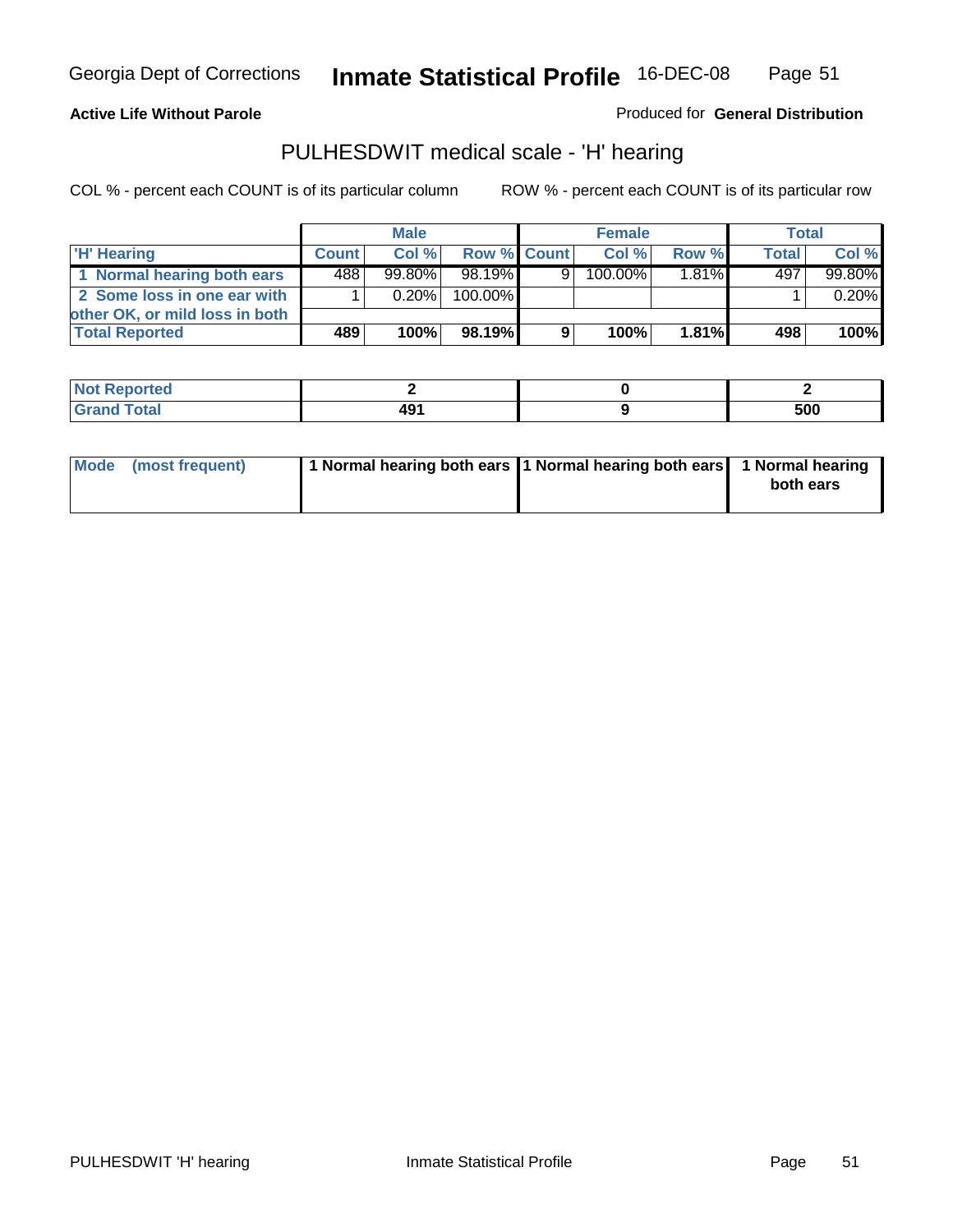### **Active Life Without Parole**

### Produced for **General Distribution**

## PULHESDWIT medical scale - 'E' vision

|                                |       | <b>Male</b> |             |   | <b>Female</b> |       |              | <b>Total</b> |
|--------------------------------|-------|-------------|-------------|---|---------------|-------|--------------|--------------|
| <b>E' Vision</b>               | Count | Col %       | Row % Count |   | Col %         | Row % | <b>Total</b> | Col %        |
| 1 Correctable to 20/40 in both | 413   | 84.46%      | 98.33%      |   | 77.78%        | 1.67% | 420          | 84.34%       |
| eyes                           |       |             |             |   |               |       |              |              |
| 2 Correctable to 20/70 in one  | 69    | 14.11%      | 97.18%      | 2 | 22.22%        | 2.82% | 71           | 14.26%       |
| eye, may be blind in other     |       |             |             |   |               |       |              |              |
| 3 Correctable to 20/200 in one | 6     | 1.23%       | 100.00%     |   |               |       | 6            | 1.20%        |
| eye, may be blind in other     |       |             |             |   |               |       |              |              |
| 4 One eye not correctable to   |       | 0.20%       | 100.00%     |   |               |       |              | 0.20%        |
| 20/200, other may be blind     |       |             |             |   |               |       |              |              |
| <b>Total Reported</b>          | 489   | 100%        | 98.19%      | 9 | 100%          | 1.81% | 498          | 100%         |

| <b>Not Reported</b> |            |     |
|---------------------|------------|-----|
| <b>Total</b><br>r   | 40.A<br>43 | 500 |

| Mode (most frequent) | 1 Correctable to 20/40 in<br>both eyes | 1 Correctable to 20/40 in   1 Correctable to<br>both eyes | 20/40 in both eyes |
|----------------------|----------------------------------------|-----------------------------------------------------------|--------------------|
|----------------------|----------------------------------------|-----------------------------------------------------------|--------------------|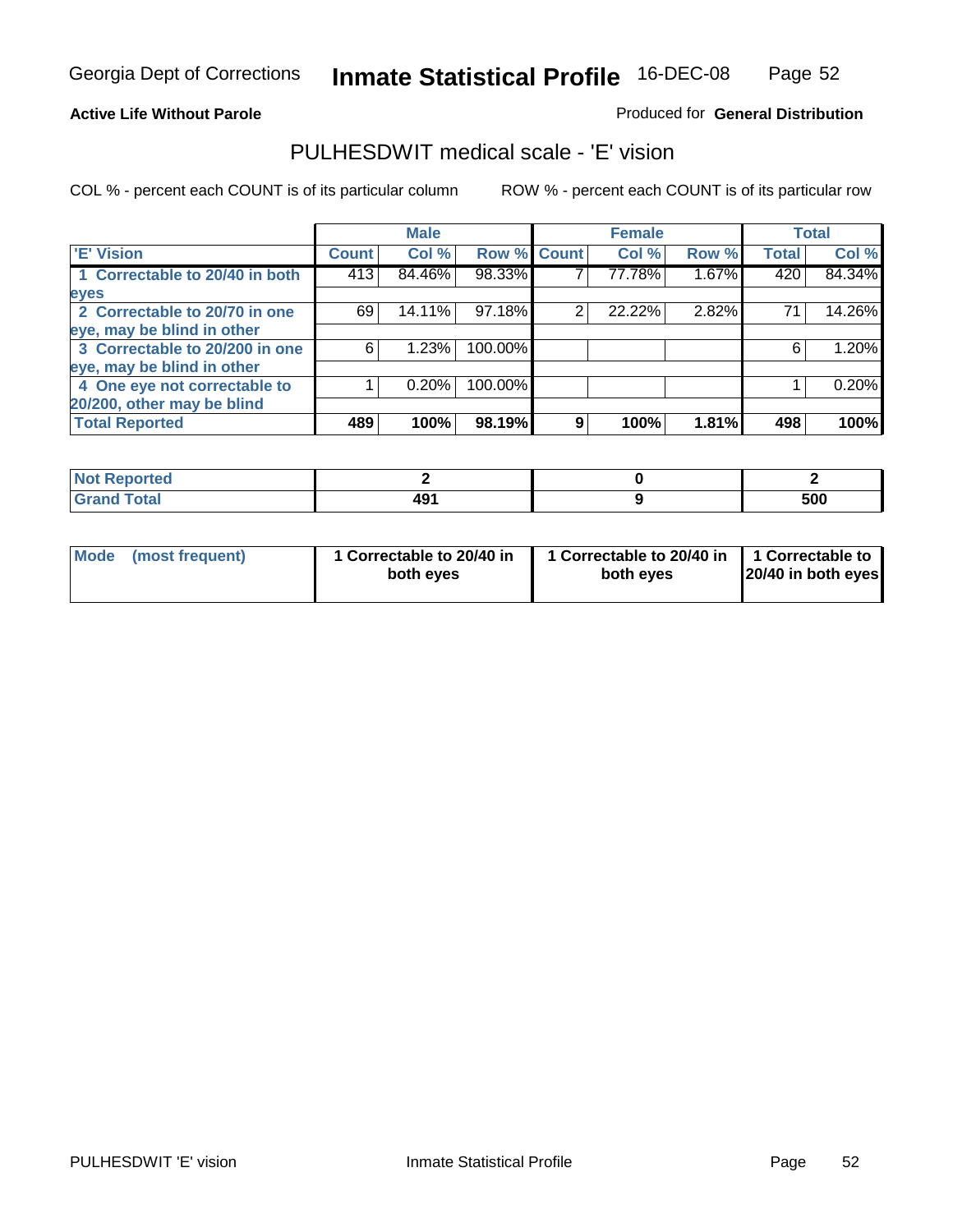### **Active Life Without Parole**

### Produced for **General Distribution**

## PULHESDWIT medical scale - 'S' pSychiatric

|                                |                 | <b>Male</b> |             |   | <b>Female</b> |       |              | <b>Total</b> |
|--------------------------------|-----------------|-------------|-------------|---|---------------|-------|--------------|--------------|
| 'S' pSychiatric                | <b>Count</b>    | Col %       | Row % Count |   | Col %         | Row % | <b>Total</b> | Col %        |
| 1 No impairment or disorders   | 385             | 80.04%      | 98.97%      |   | 44.44%        | 1.03% | 389          | 79.39%       |
| 2 Stable, or in remission, or  | 79              | 16.42%      | 94.05%      | 5 | 55.56%        | 5.95% | 84           | 17.14%       |
| mild impairment or retardation |                 |             |             |   |               |       |              |              |
| 3 Requires moderate inpatient  | 16 <sub>1</sub> | $3.33\%$    | 100.00%     |   |               |       | 16           | 3.27%        |
| <b>treatment</b>               |                 |             |             |   |               |       |              |              |
| 4 Requires intensive inpatient |                 | 0.21%       | 100.00%     |   |               |       |              | 0.20%        |
| treatment                      |                 |             |             |   |               |       |              |              |
| <b>Total Reported</b>          | 481             | 100%        | 98.16%      | 9 | 100%          | 1.84% | 490          | 100%         |

| Reported<br>. | ιı           | יי  |
|---------------|--------------|-----|
| <b>ota</b>    | 1 N 1<br>43. | 500 |

| Mode (most frequent) | 1 No impairment or disorders 2 Stable, or in remission, 11 No impairment or |                       |           |
|----------------------|-----------------------------------------------------------------------------|-----------------------|-----------|
|                      |                                                                             | or mild impairment or | disorders |
|                      |                                                                             | retardation           |           |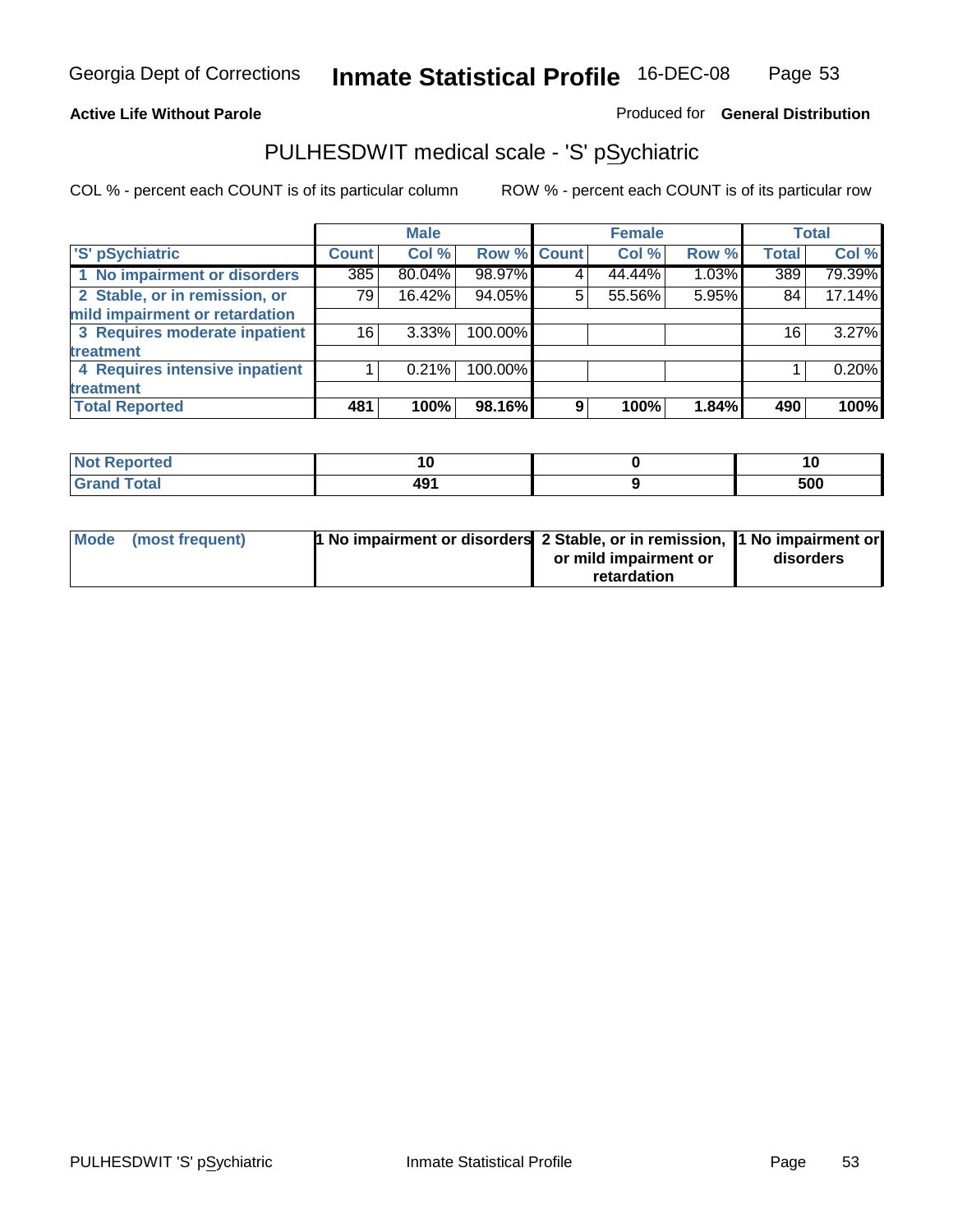### **Active Life Without Parole**

Produced for **General Distribution**

## PULHESDWIT medical scale - 'D' dental

|                                 |              | <b>Male</b> |             |   | <b>Female</b> |          |                  | <b>Total</b> |
|---------------------------------|--------------|-------------|-------------|---|---------------|----------|------------------|--------------|
| <b>D'</b> Dental                | <b>Count</b> | Col %       | Row % Count |   | Col %         | Row %    | <b>Total</b>     | Col %        |
| 1 Minimal routine dental health | 216          | 45.28%      | 97.30%      | 6 | 66.67%        | 2.70%    | $\overline{222}$ | 45.68%       |
| <b>needs</b>                    |              |             |             |   |               |          |                  |              |
| 2 Moderate cavities and/or      | 218          | 45.70%      | 98.64%      |   | 33.33%        | $1.36\%$ | 221              | 45.47%       |
| gum disease                     |              |             |             |   |               |          |                  |              |
| 3 Extensive gum disease         | 43           | $9.01\%$    | 100.00%     |   |               |          | 43               | 8.85%        |
| and/or widespread decay         |              |             |             |   |               |          |                  |              |
| <b>Total Reported</b>           | 477          | 100%        | 98.15%      | 9 | 100%          | 1.85%    | 486              | 100%         |

| neio                               |             | ''  |
|------------------------------------|-------------|-----|
| $\sim$ $\sim$ $\sim$ $\sim$ $\sim$ | ∗۵۸<br>4J I | 500 |

| Mode (most frequent) | 2 Moderate cavities and/or<br>qum disease | I Minimal routine dental<br>health needs | 1 Minimal routine<br>dental health<br>needs |
|----------------------|-------------------------------------------|------------------------------------------|---------------------------------------------|
|----------------------|-------------------------------------------|------------------------------------------|---------------------------------------------|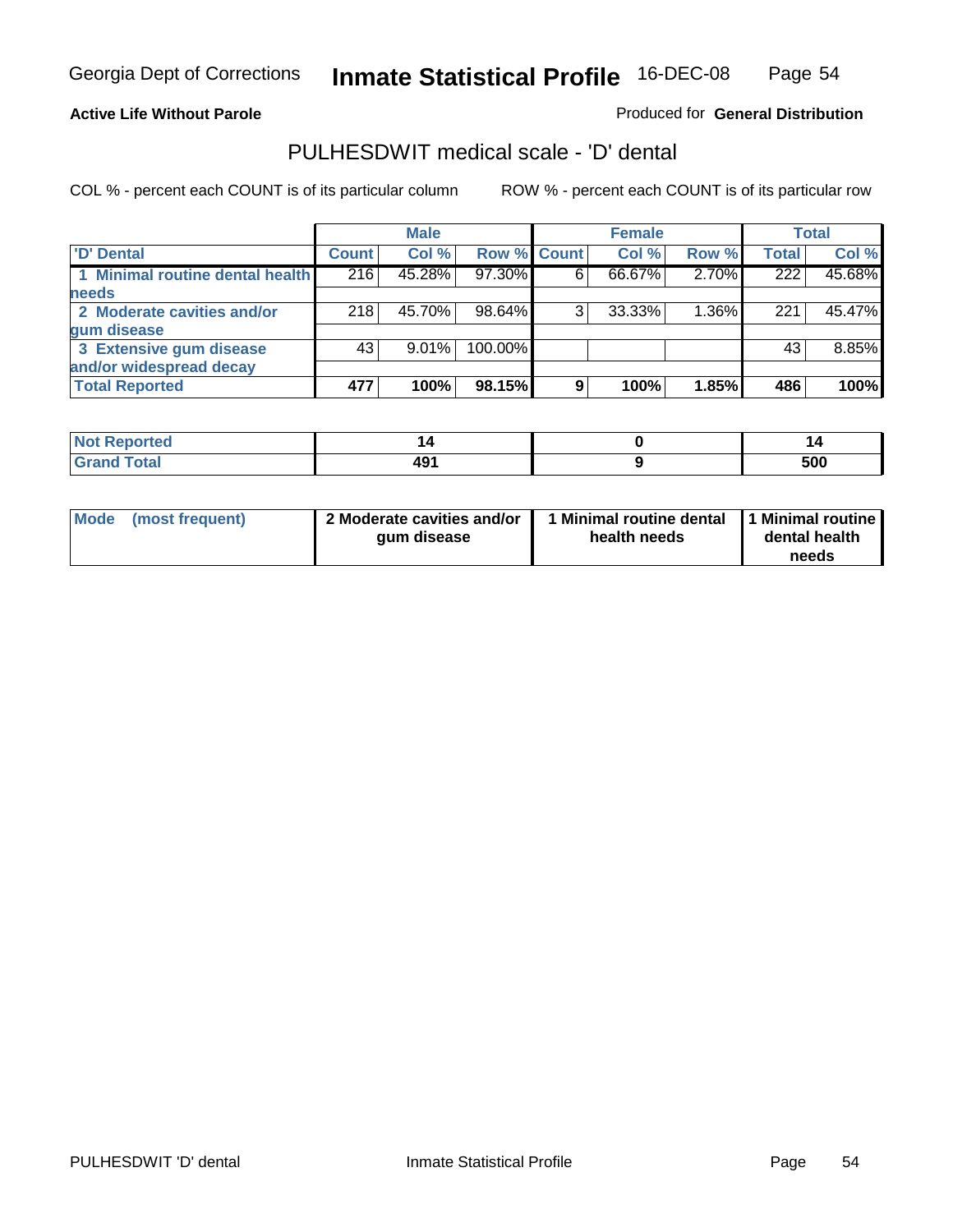### **Active Life Without Parole**

### Produced for **General Distribution**

## PULHESDWIT medical scale - 'W' work ability

|                                 |              | <b>Male</b> |             |   | <b>Female</b> |       |                 | <b>Total</b> |
|---------------------------------|--------------|-------------|-------------|---|---------------|-------|-----------------|--------------|
| <b>W' work ability</b>          | <b>Count</b> | Col %       | Row % Count |   | Col %         | Row % | <b>Total</b>    | Col %        |
| 1 Unrestricted work or activity | 391          | 79.96%      | 97.99%      | 8 | 88.89%        | 2.01% | 399             | 80.12%       |
| 2 Minor restrictions on type of | 75           | 15.34%      | 98.68%      |   | 11.11%        | 1.32% | 76              | 15.26%       |
| work                            |              |             |             |   |               |       |                 |              |
| 3 Moderate restrictions on type | 14           | $2.86\%$    | 100.00%     |   |               |       | 14 <sub>1</sub> | 2.81%        |
| of work                         |              |             |             |   |               |       |                 |              |
| 4 Major restrictions on type of | 9            | 1.84%       | 100.00%     |   |               |       | 9               | 1.81%        |
| <b>work</b>                     |              |             |             |   |               |       |                 |              |
| <b>Total Reported</b>           | 489          | 100%        | 98.19%      | 9 | 100%          | 1.81% | 498             | 100%         |

| orted<br><b>NOT</b><br>מונצ⊁ |     |     |
|------------------------------|-----|-----|
| <b>Total</b><br>-----        | 491 | 500 |

| Mode | (most frequent) | 1 Unrestricted work or<br>activity | 1 Unrestricted work or<br>activity | 1 Unrestricted<br>work or activity |
|------|-----------------|------------------------------------|------------------------------------|------------------------------------|
|      |                 |                                    |                                    |                                    |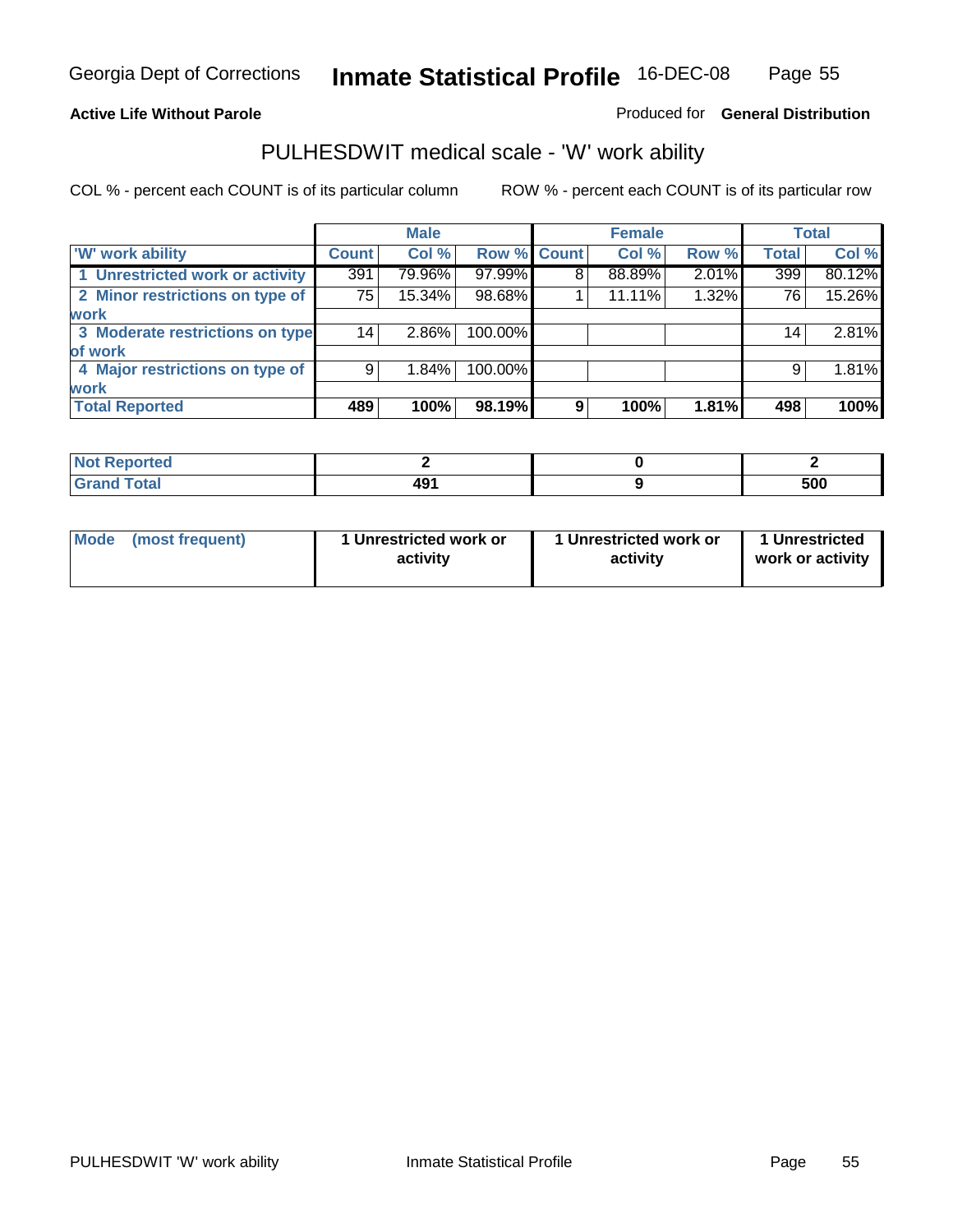### **Active Life Without Parole**

### Produced for **General Distribution**

## PULHESDWIT medical scale - 'I' impairment

|                                 |              | <b>Male</b> |                    |   | <b>Female</b> |       |              | <b>Total</b> |
|---------------------------------|--------------|-------------|--------------------|---|---------------|-------|--------------|--------------|
| <b>T' Impairment</b>            | <b>Count</b> | Col %       | <b>Row % Count</b> |   | Col %         | Row % | <b>Total</b> | Col %        |
| 1 No impairments or             | 484          | 98.98%      | 98.17%             | 9 | 100.00%       | 1.83% | 493          | 99.00%       |
| disabilities                    |              |             |                    |   |               |       |              |              |
| 2 Wheelchair-bound but          |              | 0.20%       | 100.00%            |   |               |       |              | 0.20%        |
| otherwise OK                    |              |             |                    |   |               |       |              |              |
| 4 Needs moderate Assisted       |              | 0.20%       | 100.00%            |   |               |       |              | 0.20%        |
| Living (level II)               |              |             |                    |   |               |       |              |              |
| <b>5 Needs maximal Assisted</b> | 3            | 0.61%       | 100.00%            |   |               |       |              | 0.60%        |
| <b>Living (level III)</b>       |              |             |                    |   |               |       |              |              |
| <b>Total Reported</b>           | 489          | 100%        | 98.19%             | 9 | 100%          | 1.81% | 498          | 100%l        |

| <b>Not Reported</b>          |     |     |
|------------------------------|-----|-----|
| <b>Total</b><br><b>Grand</b> | 491 | 500 |

| <b>Mode</b> | (most frequent) | 1 No impairments or<br>disabilities | 1 No impairments or<br>disabilities | 1 No impairments  <br>or disabilities |
|-------------|-----------------|-------------------------------------|-------------------------------------|---------------------------------------|
|-------------|-----------------|-------------------------------------|-------------------------------------|---------------------------------------|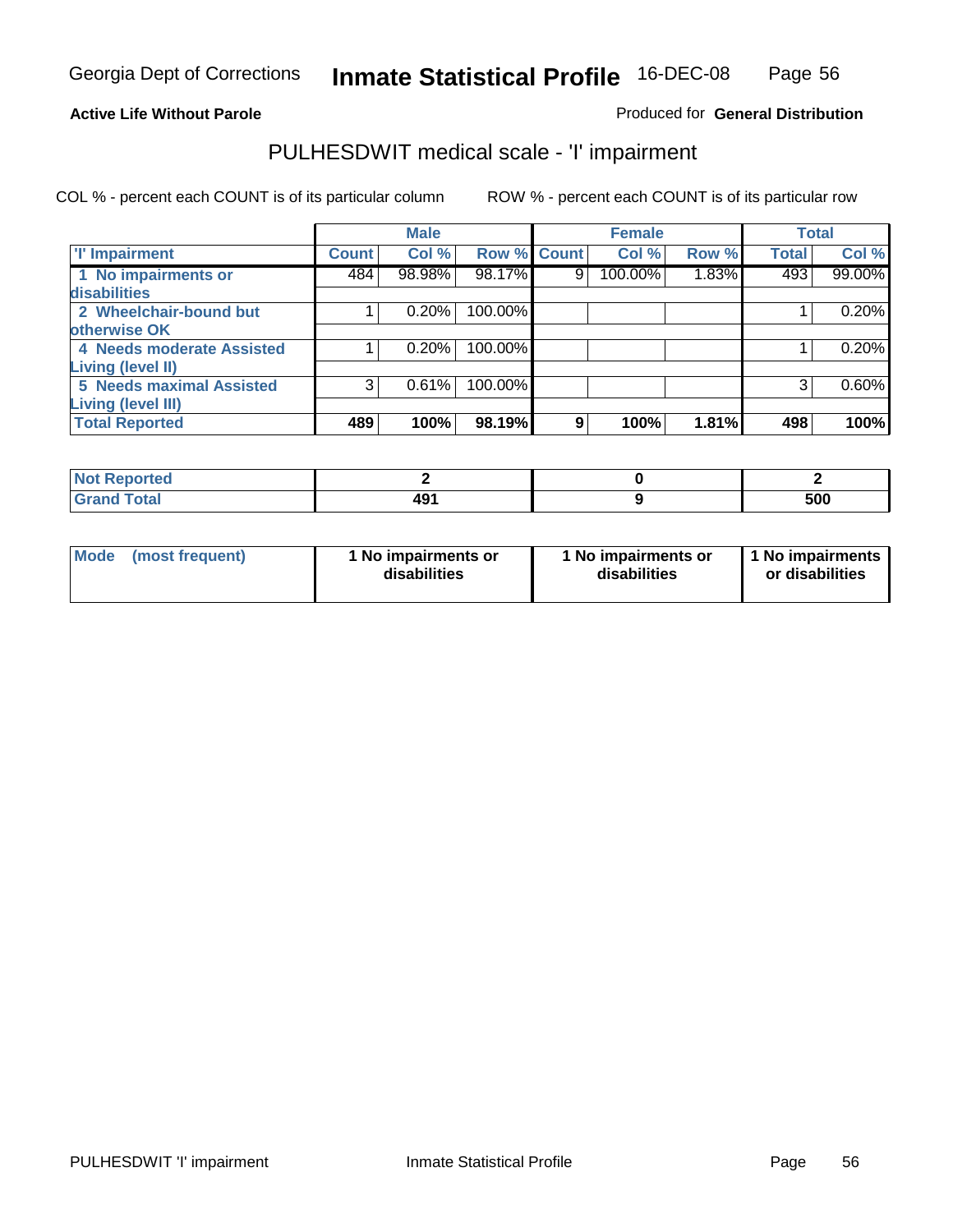#### **Inmate Statistical Profile** 16-DEC-08 Page Page 57

### **Active Life Without Parole Produced fo Seneral Distribution**

## PULHESDWIT medical scale - 'T' transportability

|                              |              | <b>Male</b> |             |   | <b>Female</b> |       |              | <b>Total</b> |
|------------------------------|--------------|-------------|-------------|---|---------------|-------|--------------|--------------|
| <b>T' Transportability</b>   | <b>Count</b> | Col %       | Row % Count |   | Col %         | Row % | <b>Total</b> | Col %        |
| 1 Can be transported in any  | 487          | 99.59%      | 98.19%      | 9 | 100.00%       | 1.81% | 496          | 99.60%       |
| ordinary approved vehicle    |              |             |             |   |               |       |              |              |
| 2 Wheelchair-bound, not      |              | 0.20%       | 100.00%     |   |               |       |              | 0.20%        |
| needing special vehicle      |              |             |             |   |               |       |              |              |
| 3 Wheelchair-bound, requires |              | 0.20%       | 100.00%     |   |               |       |              | 0.20%        |
| special vehicle              |              |             |             |   |               |       |              |              |
| <b>Total Reported</b>        | 489          | 100%        | 98.19%      | 9 | 100%          | 1.81% | 498          | 100%         |

| <b>Reported</b><br><b>NOT</b> |                      |     |
|-------------------------------|----------------------|-----|
| <b>Total</b>                  | $\sim$<br>–⊷<br>$ -$ | 500 |

| Mode (most frequent) | 1 Can be transported in any 1 Can be transported in any | ordinary approved vehicle   ordinary approved vehicle   transported in any | 1 Can be<br>  ordinary approved  <br>vehicle |
|----------------------|---------------------------------------------------------|----------------------------------------------------------------------------|----------------------------------------------|
|----------------------|---------------------------------------------------------|----------------------------------------------------------------------------|----------------------------------------------|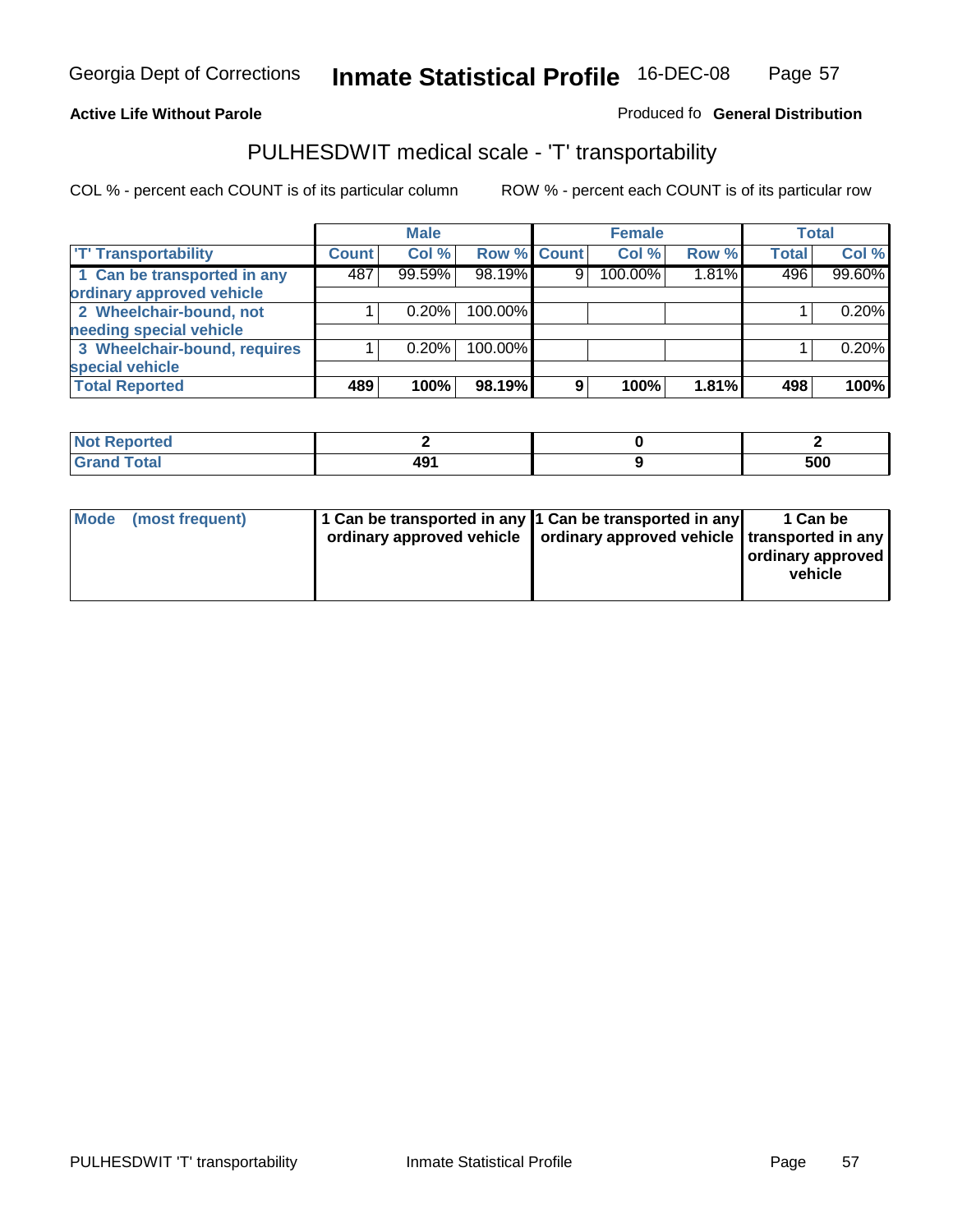### **Active Life Without Parole**

### Produced for **General Distribution**

## Criminality in family, self-reported

|                              |              | <b>Male</b> |        |              | <b>Female</b> |          |       | Total  |
|------------------------------|--------------|-------------|--------|--------------|---------------|----------|-------|--------|
| <b>Criminality In Family</b> | <b>Count</b> | Col %       | Row %  | <b>Count</b> | Col %         | Row %    | Total | Col %  |
| Yes, criminality in family   | 149          | 30.72%      | 96.75% | 5            | 55.56%        | $3.25\%$ | 154   | 31.17% |
| No criminality in family     | 3361         | 69.28%      | 98.82% | 4            | 44.44%        | $1.18\%$ | 340   | 68.83% |
| <b>Total Reported</b>        | 485          | 100%        | 98.18% | 9.           | 100%          | $1.82\%$ | 494   | 100%   |

| ported<br><b>NOT</b><br><b>IJCK</b> |                  |     |
|-------------------------------------|------------------|-----|
| $\sim$<br>Grar<br>$\sim$            | 101<br>--<br>___ | 500 |

| Mode (most frequent) | No criminality in family | Yes, criminality in family | No criminality in<br>family |
|----------------------|--------------------------|----------------------------|-----------------------------|
|----------------------|--------------------------|----------------------------|-----------------------------|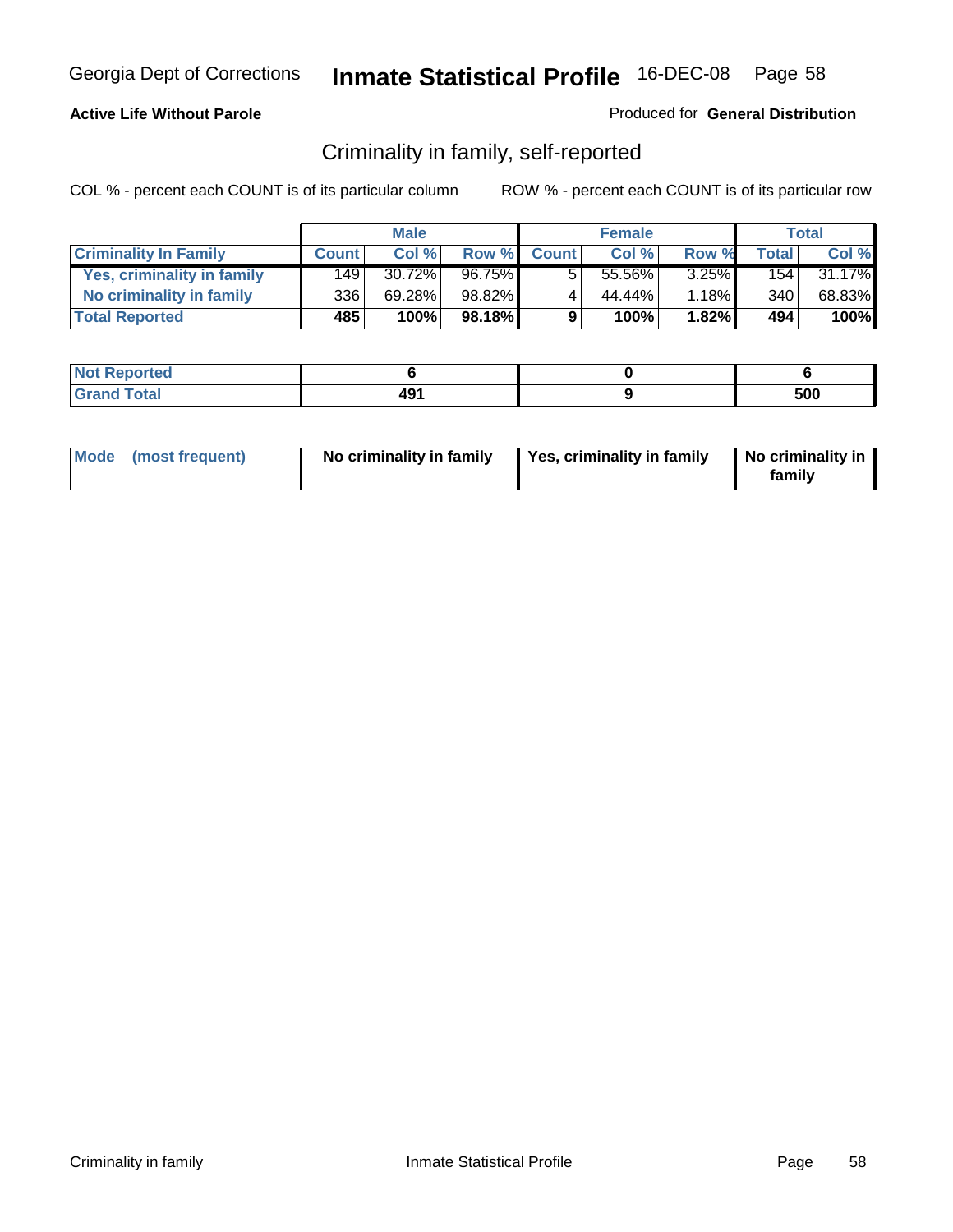### **Active Life Without Parole**

### Produced for **General Distribution**

## Alcoholism in family, self-reported

|                             |              | <b>Male</b> |        |              | <b>Female</b> |          |       | Total  |
|-----------------------------|--------------|-------------|--------|--------------|---------------|----------|-------|--------|
| <b>Alcoholism In Family</b> | <b>Count</b> | Col %       | Row %  | <b>Count</b> | Col %         | Row %    | Total | Col %  |
| Yes, alcoholism in family   | 97           | $20.00\%$   | 97.98% |              | 22.22%        | $2.02\%$ | 99    | 20.04% |
| No alcoholism in family     | 388          | 80.00%      | 98.23% |              | 77.78%        | $1.77\%$ | 395   | 79.96% |
| <b>Total Reported</b>       | 485          | 100%        | 98.18% | 9            | 100%          | $1.82\%$ | 494   | 100%   |

| oorted<br><b>NOT</b><br><b>IJGP</b> |     |             |
|-------------------------------------|-----|-------------|
| <b>c</b> otal<br>Gran<br>----       | 491 | - ^ ^<br>uu |

|  | Mode (most frequent) | No alcoholism in family | No alcoholism in family | No alcoholism in<br>familv |
|--|----------------------|-------------------------|-------------------------|----------------------------|
|--|----------------------|-------------------------|-------------------------|----------------------------|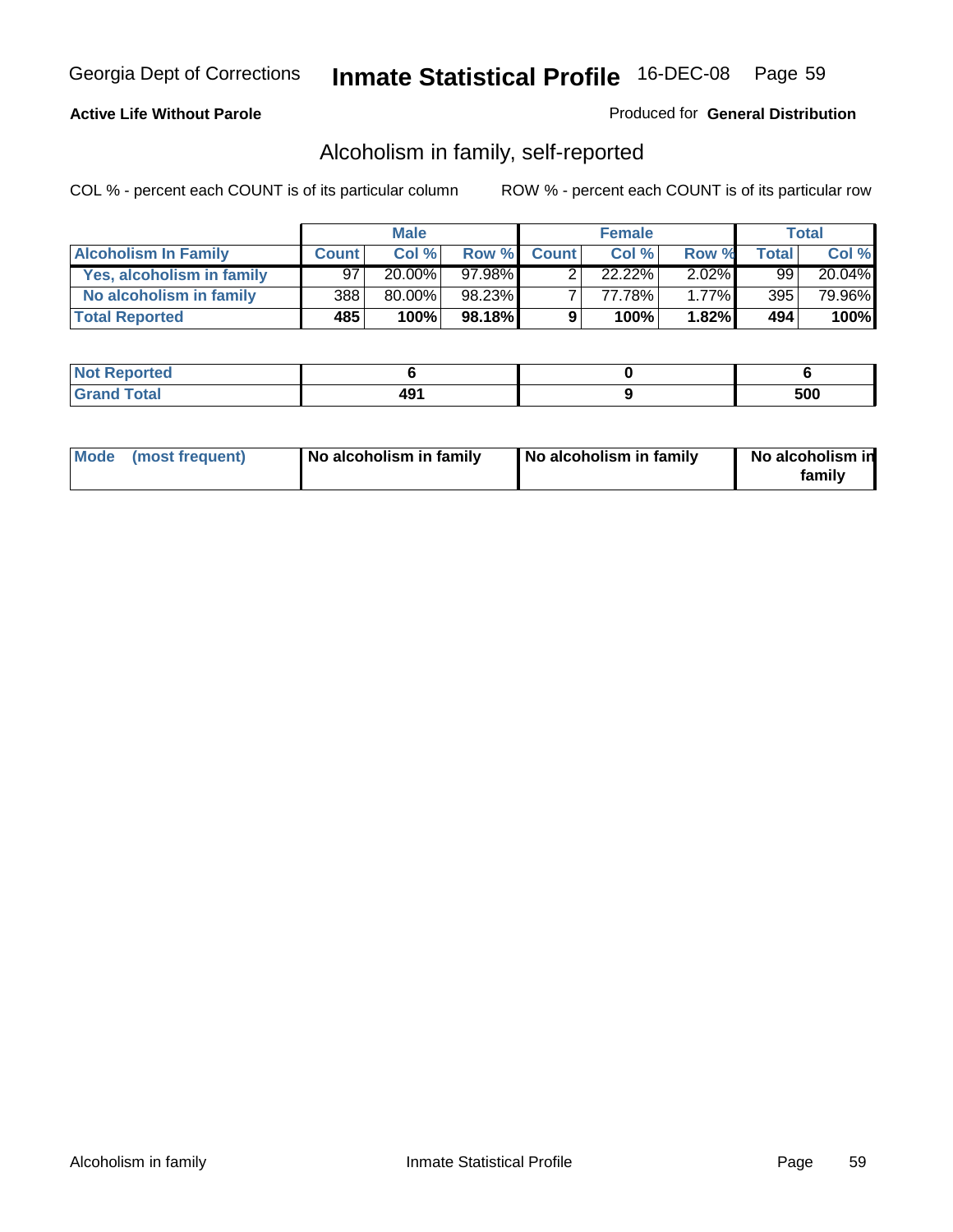### **Active Life Without Parole**

Produced for **General Distribution**

## Drug abuse in family, self-reported

|                           |              | <b>Male</b> |        |              | <b>Female</b> |          |                  | Total  |
|---------------------------|--------------|-------------|--------|--------------|---------------|----------|------------------|--------|
| Drug Abuse In Family      | <b>Count</b> | Col %       | Row %  | <b>Count</b> | Col %         | Row %    | <b>Total</b>     | Col %  |
| Yes, drug abuse in family | 57'          | 11.75%      | 96.61% |              | $22.22\%$     | $3.39\%$ | 59               | 11.94% |
| No drug abuse in family   | 428          | 88.25%      | 98.39% | ⇁            | 77.78%        | $1.61\%$ | 435 <sup>1</sup> | 88.06% |
| <b>Total Reported</b>     | 485          | 100%        | 98.18% | 9            | 100%          | $1.82\%$ | 494              | 100%   |

| oorted<br><b>NOT</b><br><b>IJGP</b> |     |             |
|-------------------------------------|-----|-------------|
| <b>c</b> otal<br>Gran<br>----       | 491 | - ^ ^<br>uu |

|  | Mode (most frequent) | No drug abuse in family | No drug abuse in family | No drug abuse in<br>family |
|--|----------------------|-------------------------|-------------------------|----------------------------|
|--|----------------------|-------------------------|-------------------------|----------------------------|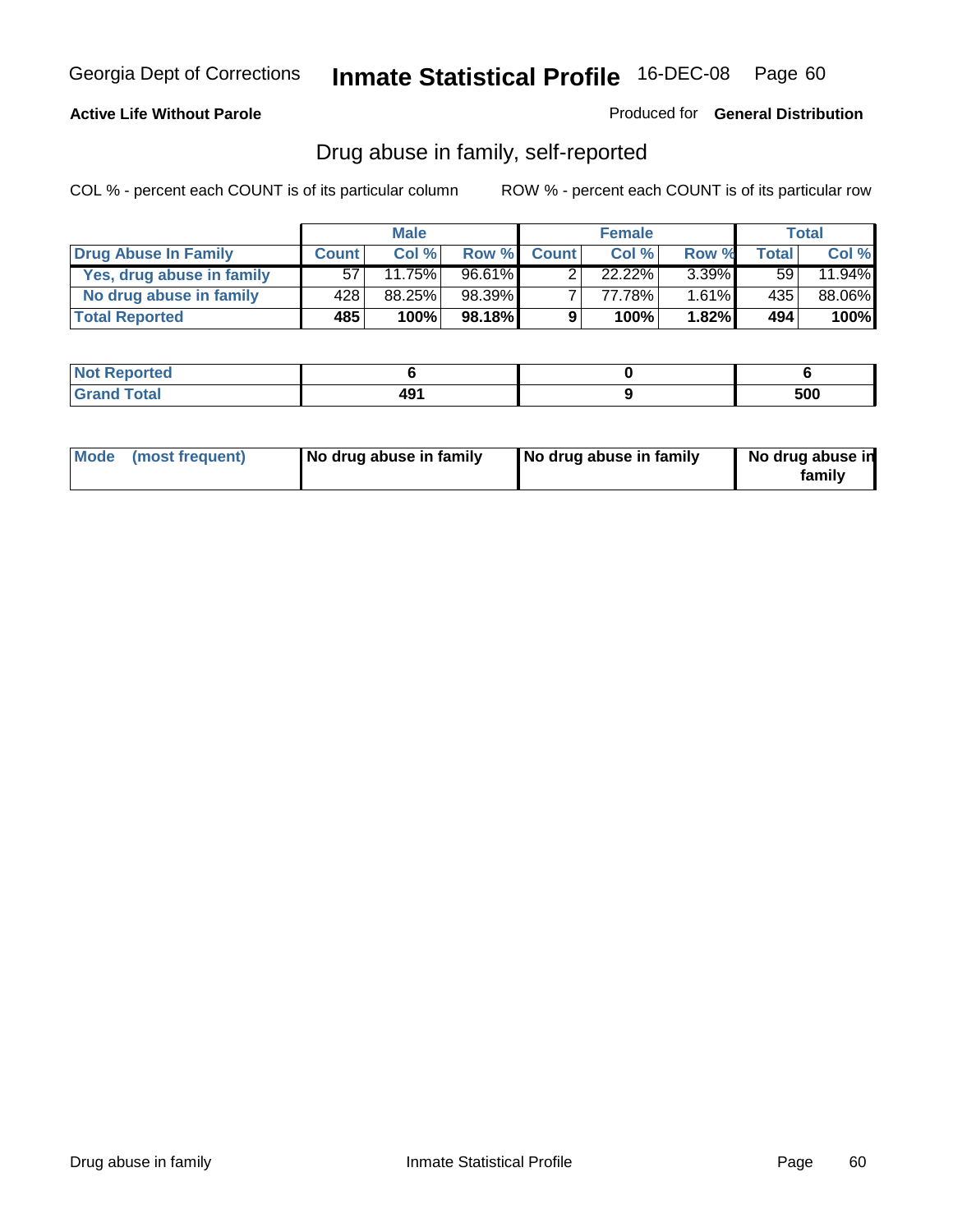### **Active Life Without Parole**

### Produced for **General Distribution**

## Subjected to frequent beatings, self-reported

|                            |              | <b>Male</b> |        |              | <b>Female</b> |          |       | <b>Total</b> |
|----------------------------|--------------|-------------|--------|--------------|---------------|----------|-------|--------------|
| <b>Frequent beatings</b>   | <b>Count</b> | Col%        | Row %  | <b>Count</b> | Col%          | Row %    | Total | Col %        |
| Yes, subjected to frequent | 29           | 5.98%       | 96.67% |              | $11.11\%$     | $3.33\%$ | 30    | 6.07%        |
| beatings                   |              |             |        |              |               |          |       |              |
| Not subjected to frequent  | 456          | 94.02%      | 98.28% | 8            | 88.89%        | 1.72%    | 464   | 93.93%       |
| beatings                   |              |             |        |              |               |          |       |              |
| <b>Total Reported</b>      | 485          | 100%        | 98.18% | 9            | 100%          | 1.82%    | 494   | 100%         |

| <b>Not Reported</b> |            |     |
|---------------------|------------|-----|
| Total<br>υιαι       | 404<br>. . | 500 |

| Mode<br>(most frequent) | beatings | Not subjected to frequent | Not subjected to frequent<br>beatings | Not subjected to<br><b>frequent beatings</b> |
|-------------------------|----------|---------------------------|---------------------------------------|----------------------------------------------|
|                         |          |                           |                                       |                                              |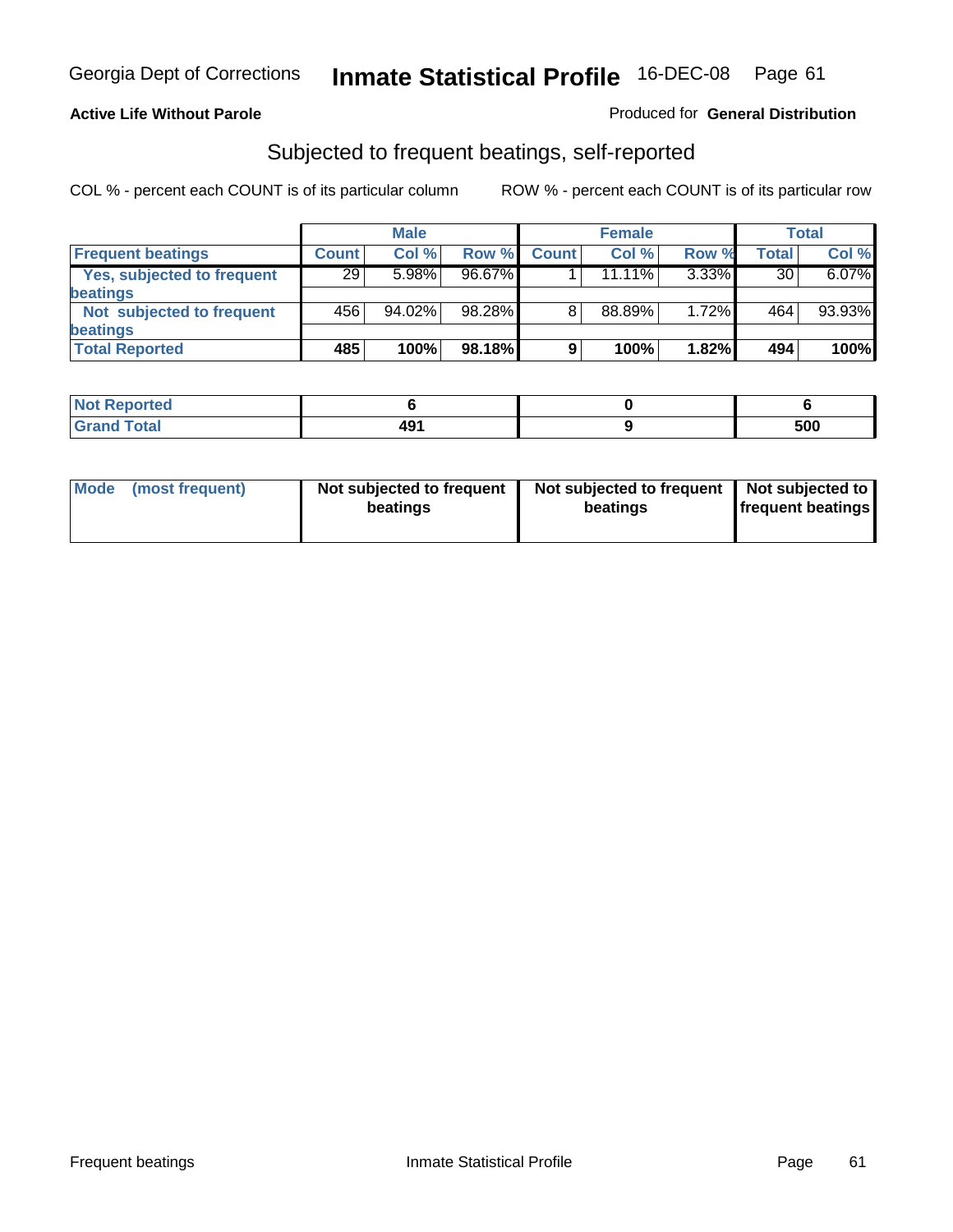### **Active Life Without Parole**

### Produced for **General Distribution**

## Father absent during inmate's childhood

|                           |              | <b>Male</b> |        |              | <b>Female</b> |          |       | Total  |
|---------------------------|--------------|-------------|--------|--------------|---------------|----------|-------|--------|
| <b>Father Absent</b>      | <b>Count</b> | Col %       | Row %  | <b>Count</b> | Col %         | Row %    | Total | Col %  |
| Yes, father was absent    | 241          | 49.69%      | 98.77% | 3.           | 33.33%        | 1.23%    | 244   | 49.39% |
| No, father was not absent | 244          | $50.31\%$   | 97.60% | 6            | 66.67%        | $2.40\%$ | 250   | 50.61% |
| <b>Total Reported</b>     | 485          | 100%        | 98.18% | 9            | 100%          | $1.82\%$ | 494   | 100%   |

| <b>Not Reported</b> |                 |     |
|---------------------|-----------------|-----|
| Total<br>Grano      | 101<br>т.<br>__ | 500 |

| Mode (most frequent) |  | 「No, father was not absent ┃No, father was not absent ┃No, father was not | absent |
|----------------------|--|---------------------------------------------------------------------------|--------|
|----------------------|--|---------------------------------------------------------------------------|--------|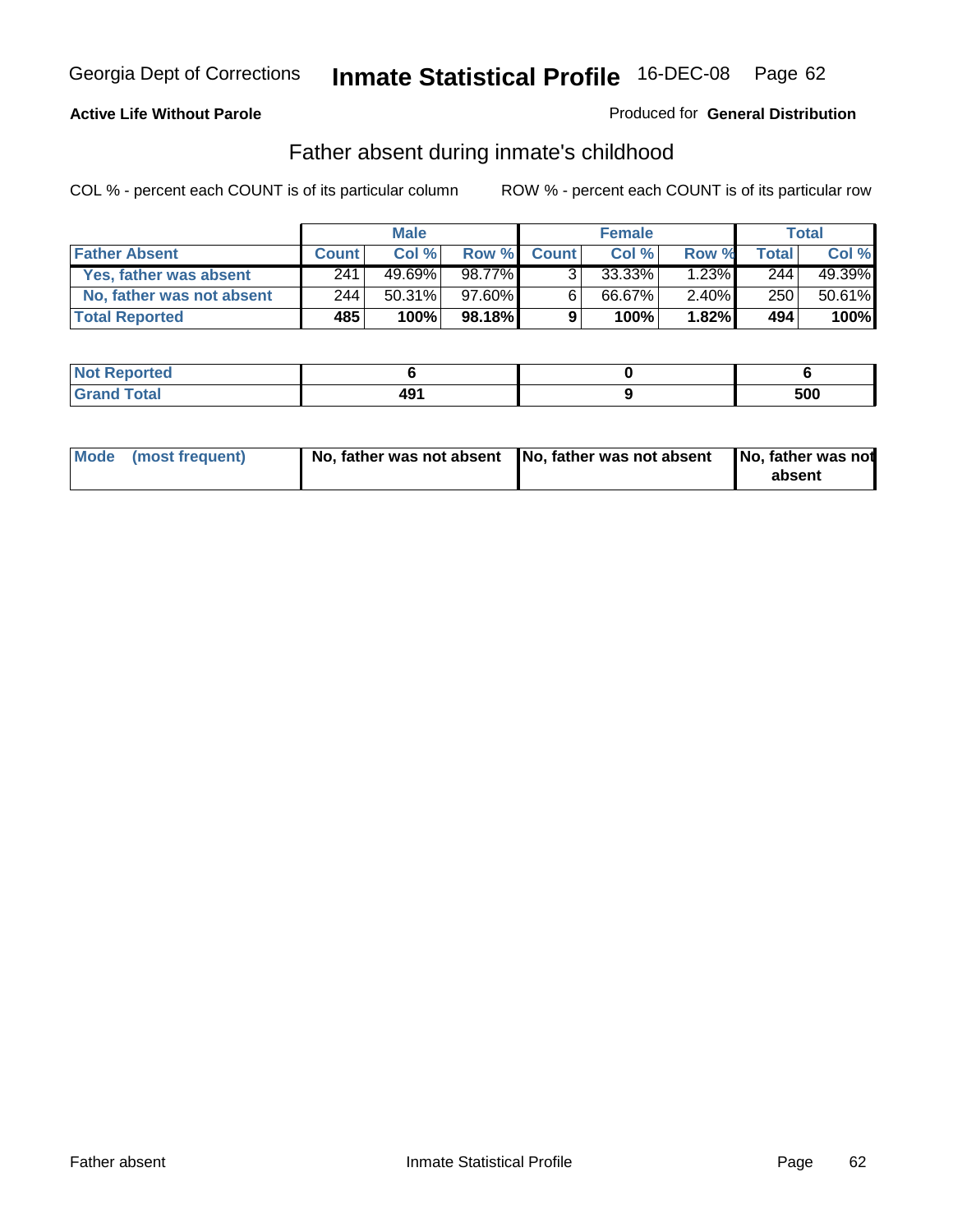### **Active Life Without Parole**

### Produced for **General Distribution**

# Mother absent during inmate's childhood

|                           |              | <b>Male</b> |           |              | <b>Female</b> |          |       | Total  |
|---------------------------|--------------|-------------|-----------|--------------|---------------|----------|-------|--------|
| <b>Mother Absent</b>      | <b>Count</b> | Col%        | Row %     | <b>Count</b> | Col %         | Row %    | Total | Col %  |
| Yes, mother was absent    | 69           | $14.23\%$   | 97.18%    |              | $22.22\%$     | $2.82\%$ | 71    | 14.37% |
| No, mother was not absent | 416'         | 85.77%      | 98.35%    |              | 77.78%        | $1.65\%$ | 423   | 85.63% |
| <b>Total Reported</b>     | 485          | 100%        | $98.18\%$ | 9            | 100%          | $1.82\%$ | 494   | 100%   |

| <b>Not Reported</b>   |     |            |
|-----------------------|-----|------------|
| <b>Total</b><br>Grand | 491 | cnn<br>งบบ |

| Mode (most frequent) | No, mother was not absent $\vert$ No, mother was not absent $\vert$ No, mother was | not absent |
|----------------------|------------------------------------------------------------------------------------|------------|
|                      |                                                                                    |            |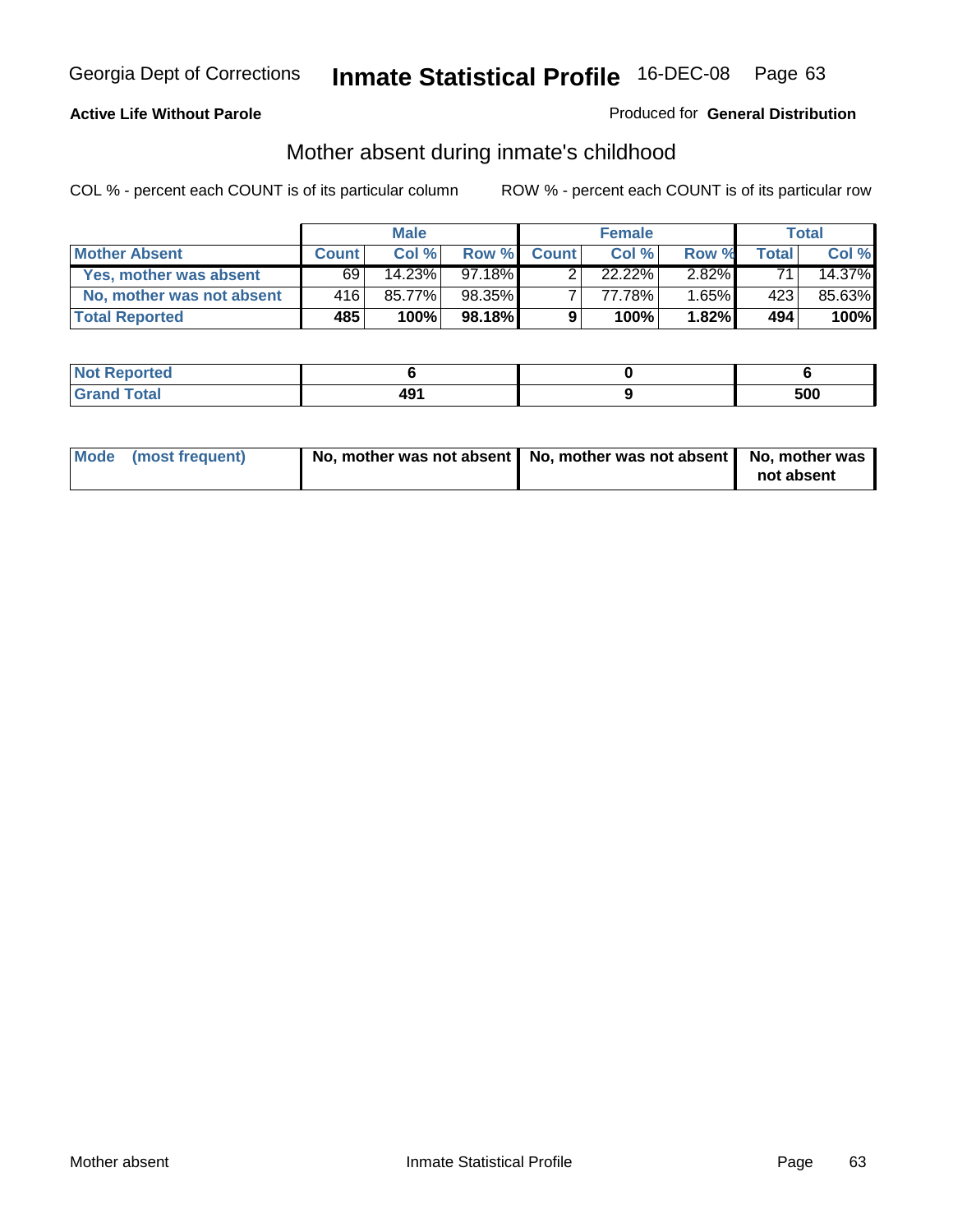**Active Life Without Parole** 

### Produced for **General Distribution**

## Number of prior Georgia incarcerations

|                                |                 | <b>Male</b> |                    |   | <b>Female</b> |       |       | <b>Total</b> |
|--------------------------------|-----------------|-------------|--------------------|---|---------------|-------|-------|--------------|
| Num of Prior GA Incarcerations | <b>Count</b>    | Col %       | <b>Row % Count</b> |   | Col %         | Row % | Total | Col %        |
|                                | 232             | 47.25%      | 96.67%             | 8 | 88.89%        | 3.33% | 240   | 48.00%       |
|                                | 100             | 20.37%      | 100.00%            |   |               |       | 100   | 20.00%       |
|                                | 59              | 12.02%      | 100.00%            |   |               |       | 59    | 11.80%       |
|                                | 50              | 10.18%      | 98.04%             |   | 11.11%        | 1.96% | 51    | 10.20%       |
|                                | 25              | 5.09%       | 100.00%            |   |               |       | 25    | 5.00%        |
|                                | 12 <sup>°</sup> | 2.44%       | 100.00%            |   |               |       | 12    | 2.40%        |
| <b>More Than 5</b>             | 13 <sub>1</sub> | 2.65%       | 100.00%            |   |               |       | 13    | 2.60%        |
| <b>Total Reported</b>          | 491             | 100%        | 98.20%             | 9 | 100%          | 1.80% | 500   | 100%         |

| <b>Not Reported</b> |     |     |
|---------------------|-----|-----|
| <b>otal</b>         | - - | 500 |

| Mean (average)       | 26.ا | . JJ | 1.24 |
|----------------------|------|------|------|
| Median (middle)      |      |      |      |
| Mode (most frequent) |      |      |      |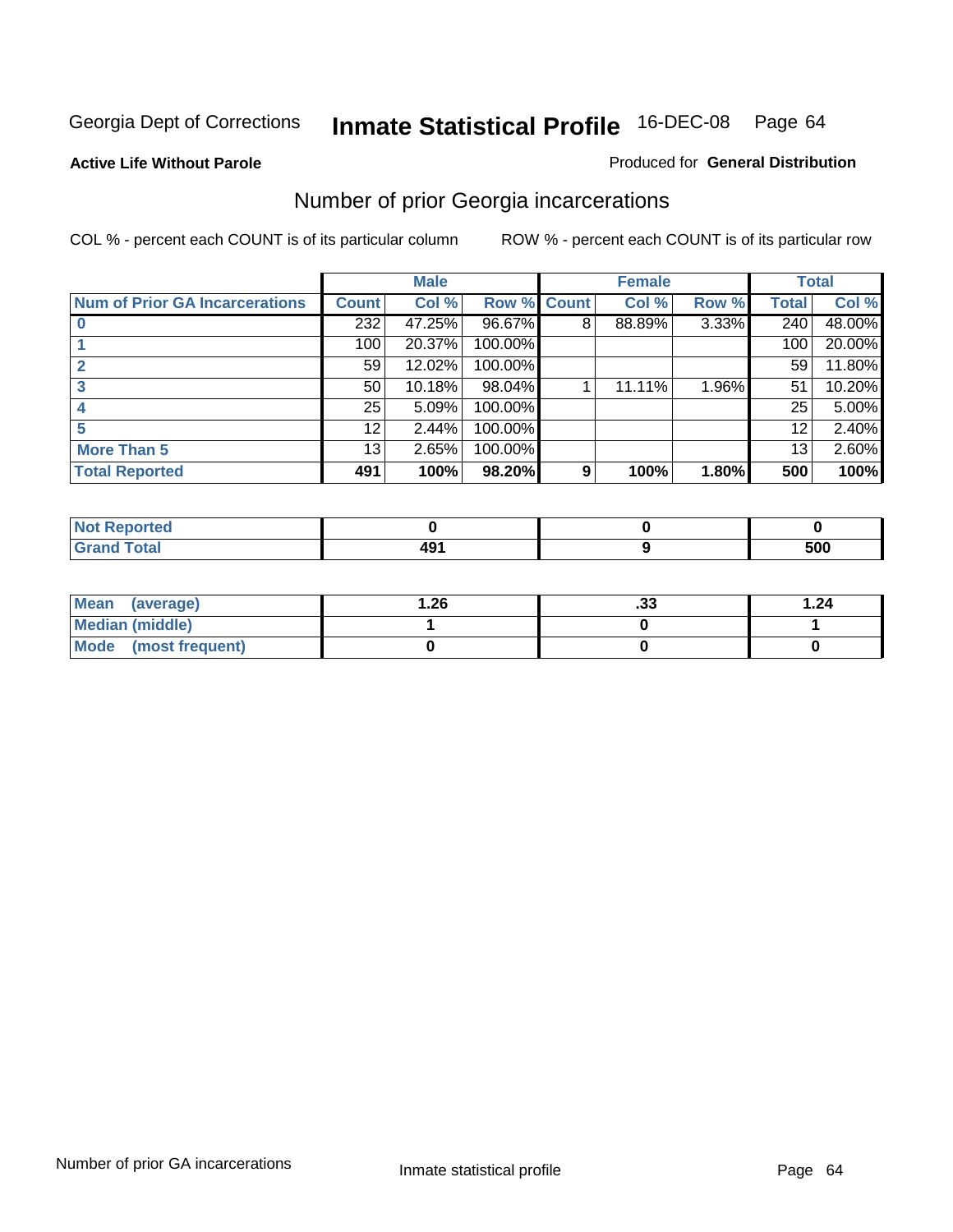**Active Life Without Parole** 

Produced for **General Distribution**

## Prison sentence in years

COL % - percent each COUNT is of its particular column ROW % - percent each COUNT is of its particular row

|                                 |         | <b>Male</b> |                    | <b>Female</b> |         |             | Total   |
|---------------------------------|---------|-------------|--------------------|---------------|---------|-------------|---------|
| <b>Prison Sentence In Years</b> | Count l | Col %       | <b>Row % Count</b> | Col %         | Row %   | $\tau$ otal | Col %   |
| <b>Life Without Parole</b>      | 491     | $100.00\%$  | 98.20%             | 100.00%       | $.80\%$ | 500         | 100.00% |
| <b>Total Reported</b>           | 491     | 100%        | 98.20%             | 100%          | 1.80%   | 500         | 100%    |

| Reported                     |             |     |
|------------------------------|-------------|-----|
| <b>Total</b><br>$\sim$ ı and | י הי<br>. J | 500 |

### **Determinate (numeric) sentences only**

|--|

**All sentences (including determinate), with life, life without parole, and death sentences figured at 45 years**

| Me           |             |        |              |
|--------------|-------------|--------|--------------|
| mе<br>.<br>. | ᠇<br>$\sim$ | $\sim$ | т.<br>$\sim$ |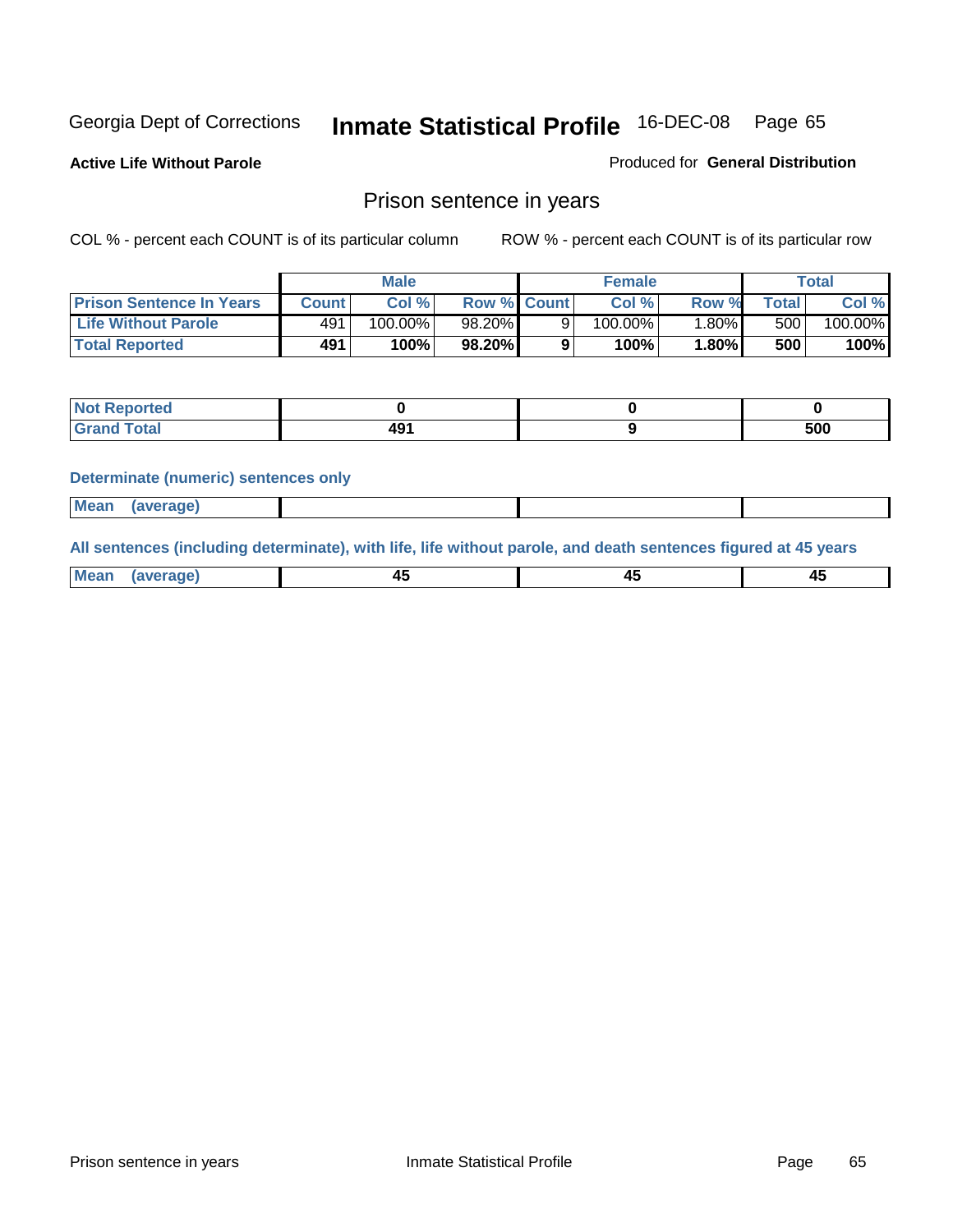### **Active Life Without Parole**

### Produced for **General Distribution**

## Primary offense, broken out into felonies vs misdemeanors

|                                  | <b>Male</b>  |         |                    | <b>Female</b> |            |         | Total |         |  |
|----------------------------------|--------------|---------|--------------------|---------------|------------|---------|-------|---------|--|
| <b>Felonies and Misdemeanors</b> | <b>Count</b> | Col %   | <b>Row % Count</b> |               | Col%       | Row %   | Total | Col %   |  |
| <b>Felonies</b>                  | 491          | 100.00% | $98.20\%$          |               | $100.00\%$ | $.80\%$ | 500   | 100.00% |  |
| <b>Total Reported</b>            | 491          | 100%    | 98.2%              |               | 100%       | 1.8%    | 500   | 100%    |  |

| ted<br>NO<br>$\sim$ |   |          |     |
|---------------------|---|----------|-----|
| --                  | . | ەە<br>᠇৺ | 500 |

| M <sub>0</sub><br>. | צאור<br>. | . |
|---------------------|-----------|---|
|---------------------|-----------|---|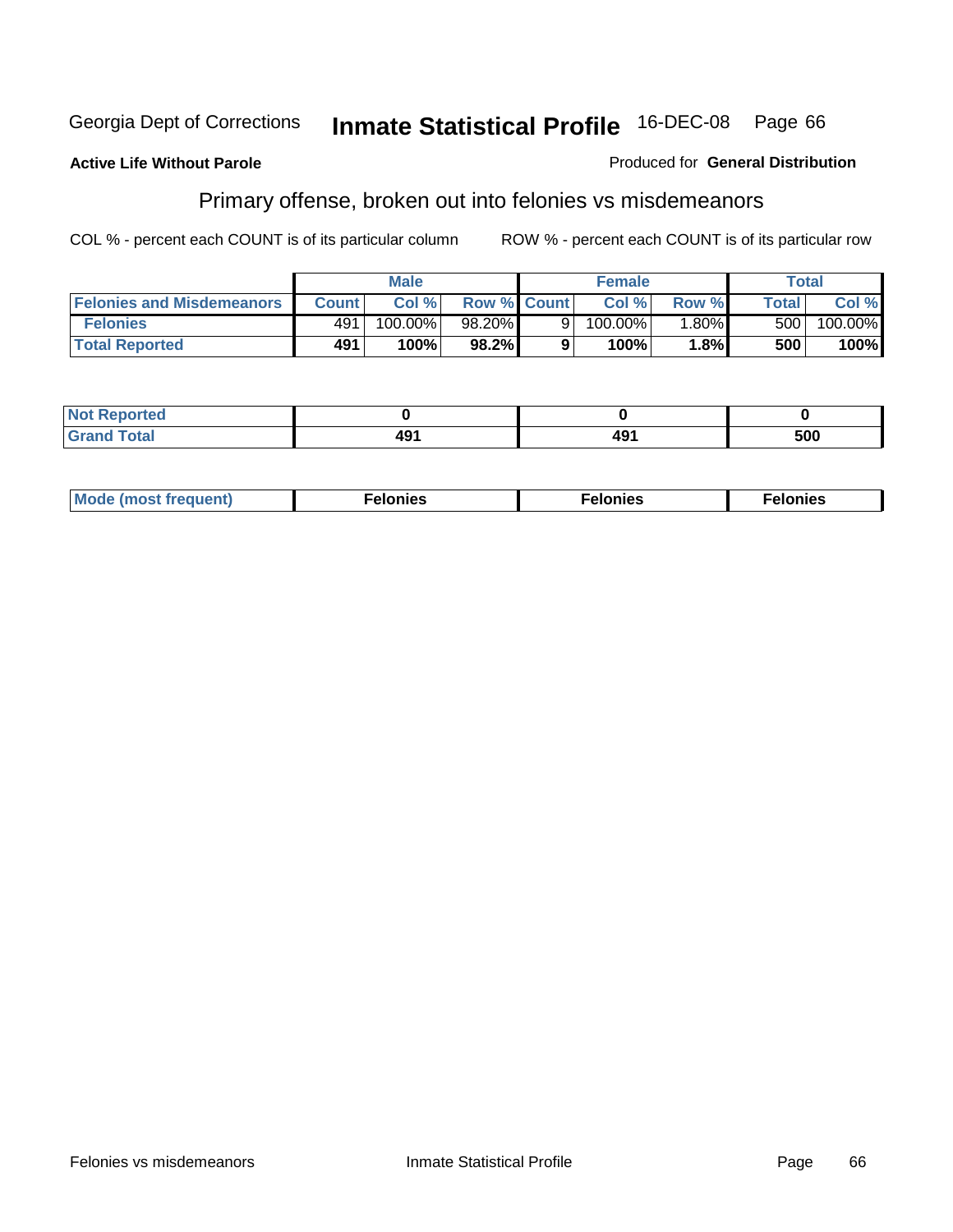### **Active Life Without Parole**

### Produced for **General Distribution**

## Primary offense, broken out into six broad crime categories

|                         | <b>Male</b>  |         |             | <b>Female</b> |         |       | <b>Total</b> |         |
|-------------------------|--------------|---------|-------------|---------------|---------|-------|--------------|---------|
| <b>Crime Categories</b> | <b>Count</b> | Col %   | Row % Count |               | Col %   | Row % | <b>Total</b> | Col %   |
| <b>Violent</b>          | 410          | 83.50%  | 97.85%      | 9             | 100.00% | 2.15% | 419          | 83.80%  |
| <b>Sex Crime</b>        | 68           | 13.85%  | 100.00%     |               | .00%    |       | 68           | 13.60%  |
| <b>Property</b><br>3    |              | $.41\%$ | 100.00%     |               | .00%    |       |              | $.40\%$ |
| <b>Drug</b><br>4        | 10           | 2.04%   | 100.00%     |               | .00%    |       | 10           | 2.00%   |
| <b>Other</b><br>6       |              | .20%    | 100.00%     |               | .00%    |       |              | .20%    |
| <b>Total Reported</b>   | 491          | 100%    | 98.2%       | 9             | 100%    | 1.8%  | 500          | 100%    |

| <b>Reported</b><br>$\sim$      |     |     |
|--------------------------------|-----|-----|
| <b>Total</b><br>$\blacksquare$ | 491 | 500 |

| Mc | - - | 'חםור |  |
|----|-----|-------|--|
|    |     |       |  |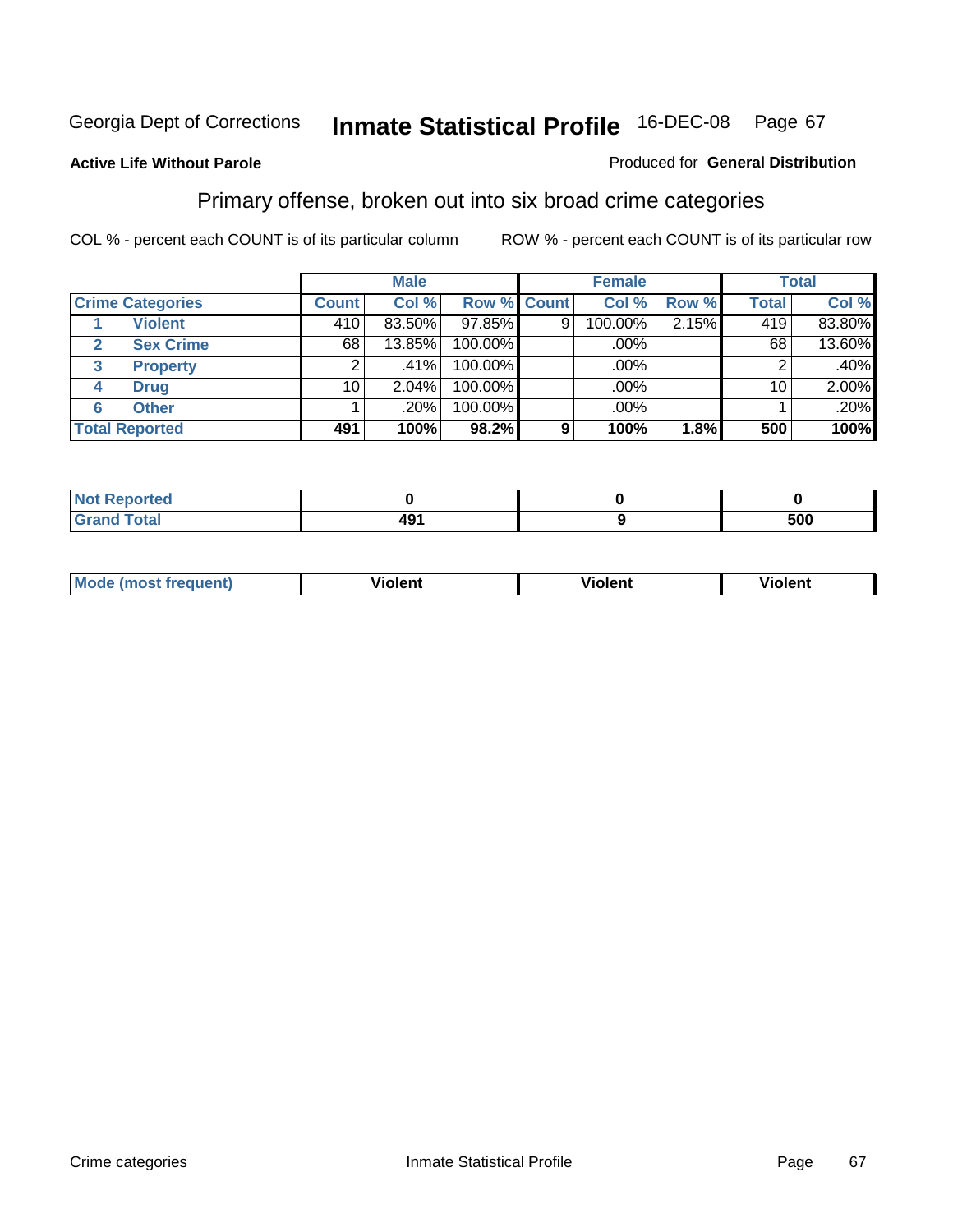### **Active Life Without Parole**

### Produced for **General Distribution**

## Primary offense, detailed offense code

|      |                                 |              | <b>Male</b> |         |              | <b>Female</b> |       |              | <b>Total</b> |
|------|---------------------------------|--------------|-------------|---------|--------------|---------------|-------|--------------|--------------|
|      | <b>Primary Offense</b>          | <b>Count</b> | Col %       | Row %   | <b>Count</b> | Col %         | Row % | <b>Total</b> | Col %        |
| 1101 | <b>Murder</b>                   | 285          | 58.04%      | 97.27%  | 8            | 88.89%        | 2.73% | 293          | 58.60%       |
| 1311 | <b>Kidnapping</b>               | 58           | 11.81%      | 100.00% |              |               |       | 58           | 11.60%       |
| 1601 | <b>Burglary</b>                 | 2            | .41%        | 100.00% |              |               |       | 2            | .40%         |
| 1902 | <b>Armed Robbery</b>            | 66           | 13.44%      | 98.51%  | 1            | 11.11%        | 1.49% | 67           | 13.40%       |
| 1911 | <b>Hijacking Motor Vehicle</b>  |              | .20%        | 100.00% |              |               |       |              | .20%         |
| 2001 | Rape                            | 48           | 9.78%       | 100.00% |              |               |       | 48           | 9.60%        |
| 2003 | <b>Aggrav Sodomy</b>            | 3            | .61%        | 100.00% |              |               |       | 3            | .60%         |
| 2009 | <b>Aggrav Sexual Battery</b>    | 5            | 1.02%       | 100.00% |              |               |       | 5            | 1.00%        |
| 2019 | <b>Child Molestation</b>        | 3            | .61%        | 100.00% |              |               |       | 3            | .60%         |
| 2021 | <b>Aggrav Child Molestation</b> | 9            | 1.83%       | 100.00% |              |               |       | 9            | 1.80%        |
| 2912 | <b>Poss Of Certain</b>          |              | .20%        | 100.00% |              |               |       |              | .20%         |
|      | <b>Weapons</b>                  |              |             |         |              |               |       |              |              |
| 4012 | <b>Viol Ga Cntrl Sbst Act</b>   |              | .20%        | 100.00% |              |               |       |              | .20%         |
| 4018 | <b>S/D Cont Sub School</b>      |              | .20%        | 100.00% |              |               |       |              | .20%         |
| 4021 | <b>S/D Cocaine</b>              | 3            | .61%        | 100.00% |              |               |       | 3            | .60%         |
| 4022 | <b>Poss Of Cocaine</b>          | 4            | .81%        | 100.00% |              |               |       | 4            | .80%         |
| 4134 | <b>Att/Consprcy Commt</b>       | 1            | .20%        | 100.00% |              |               |       |              | .20%         |
|      | C/S/Of                          |              |             |         |              |               |       |              |              |
|      | <b>Total Rported</b>            | 491          | 100%        | 98.2%   | 9            | 100%          | 1.8%  | 500          | 100%         |

| Reported<br><b>NOT</b>   |          |     |
|--------------------------|----------|-----|
| <b>Total</b><br>$\sim$ . | "<br>-45 | 500 |

| Mode (most frequent) | 1101 Murder | 1101 Murder | 1101 Murder |
|----------------------|-------------|-------------|-------------|
|----------------------|-------------|-------------|-------------|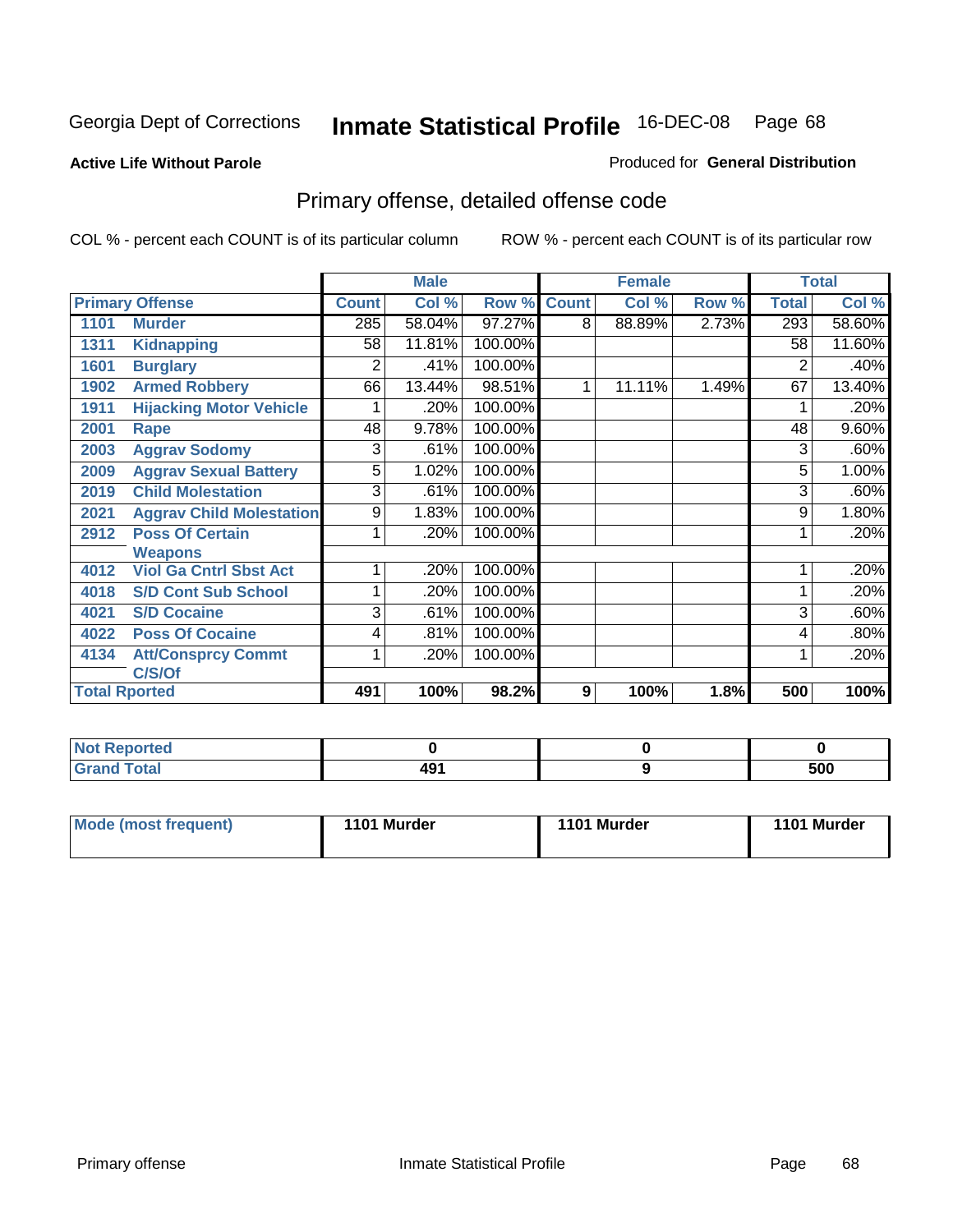Produced for **General Distribution**

### **Active Life Without Parole**

## County of conviction of primary offense

|                         |                             |                 | <b>Male</b> |         |              | <b>Female</b> |        |                 | <b>Total</b> |
|-------------------------|-----------------------------|-----------------|-------------|---------|--------------|---------------|--------|-----------------|--------------|
|                         | <b>County of Conviction</b> | <b>Count</b>    | Col %       | Row %   | <b>Count</b> | Col %         | Row %  | <b>Total</b>    | Col %        |
| 1                       | <b>Appling</b>              | 1               | .20%        | 100.00% |              |               |        | 1               | .20%         |
| $\overline{2}$          | <b>Atkinson</b>             | 1               | .20%        | 100.00% |              |               |        | 1               | .20%         |
| $\overline{\mathbf{3}}$ | <b>Bacon</b>                | $\overline{2}$  | .41%        | 100.00% |              |               |        | $\overline{2}$  | .40%         |
| 5                       | <b>Baldwin</b>              | $\overline{5}$  | 1.02%       | 100.00% |              |               |        | $\overline{5}$  | 1.00%        |
| 6                       | <b>Banks</b>                | 1               | .20%        | 100.00% |              |               |        | 1               | .20%         |
| $\overline{7}$          | <b>Barrow</b>               | $\overline{3}$  | .61%        | 100.00% |              |               |        | $\overline{3}$  | .60%         |
| 8                       | <b>Bartow</b>               | $\overline{2}$  | .41%        | 100.00% |              |               |        | $\overline{2}$  | .40%         |
| 9                       | <b>Ben Hill</b>             | 4               | .81%        | 100.00% |              |               |        | 4               | .80%         |
| 10                      | <b>Berrien</b>              | 1               | .20%        | 100.00% |              |               |        | 1               | .20%         |
| 11                      | <b>Bibb</b>                 | 14              | 2.85%       | 100.00% |              |               |        | 14              | 2.80%        |
| 12                      | <b>Bleckley</b>             | 1               | .20%        | 100.00% |              |               |        | 1               | .20%         |
| 13                      | <b>Brantley</b>             | 1               | .20%        | 100.00% |              |               |        | 1               | .20%         |
| 14                      | <b>Brooks</b>               | 1               | .20%        | 100.00% |              |               |        | 1               | .20%         |
| 16                      | <b>Bulloch</b>              | $\overline{3}$  | .61%        | 75.00%  | 1            | 11.11%        | 25.00% | 4               | .80%         |
| 17                      | <b>Burke</b>                | $\overline{6}$  | 1.22%       | 100.00% |              |               |        | $\overline{6}$  | 1.20%        |
| 18                      | <b>Butts</b>                | $\overline{3}$  | .61%        | 100.00% |              |               |        | $\overline{3}$  | .60%         |
| 20                      | <b>Camden</b>               | $\overline{2}$  | .41%        | 100.00% |              |               |        | $\overline{2}$  | .40%         |
| 22                      | <b>Carroll</b>              | $\overline{2}$  | .41%        | 100.00% |              |               |        | $\overline{2}$  | .40%         |
| 23                      | <b>Catoosa</b>              | 1               | .20%        | 100.00% |              |               |        | 1               | .20%         |
| 24                      | <b>Charlton</b>             | 1               | .20%        | 100.00% |              |               |        | 1               | .20%         |
| 25                      | <b>Chatham</b>              | $\overline{23}$ | 4.68%       | 100.00% |              |               |        | $\overline{23}$ | 4.60%        |
| 28                      | <b>Cherokee</b>             | $\overline{2}$  | .41%        | 100.00% |              |               |        | $\overline{2}$  | .40%         |
| 29                      | <b>Clarke</b>               | $\overline{11}$ | 2.24%       | 100.00% |              |               |        | $\overline{11}$ | 2.20%        |
| 31                      | <b>Clayton</b>              | $\overline{17}$ | 3.46%       | 100.00% |              |               |        | $\overline{17}$ | 3.40%        |
| 33                      | <b>Cobb</b>                 | 16              | 3.26%       | 94.12%  | 1            | 11.11%        | 5.88%  | $\overline{17}$ | 3.40%        |
| 34                      | <b>Coffee</b>               | 4               | .81%        | 100.00% |              |               |        | 4               | .80%         |
| 35                      | <b>Colquitt</b>             | $\overline{3}$  | .61%        | 100.00% |              |               |        | $\overline{3}$  | .60%         |
| 36                      | <b>Columbia</b>             | $\overline{5}$  | 1.02%       | 100.00% |              |               |        | $\overline{5}$  | 1.00%        |
| 37                      | <b>Cook</b>                 | $\overline{3}$  | .61%        | 100.00% |              |               |        | $\overline{3}$  | .60%         |
| 38                      | <b>Coweta</b>               | $\overline{3}$  | .61%        | 100.00% |              |               |        | $\overline{3}$  | .60%         |
| 40                      | <b>Crisp</b>                | 1               | .20%        | 100.00% |              |               |        | 1               | .20%         |
| 41                      | <b>Dade</b>                 | 1               | .20%        | 100.00% |              |               |        | 1               | .20%         |
| 43                      | <b>Decatur</b>              | $\overline{2}$  | .41%        | 100.00% |              |               |        | $\overline{2}$  | .40%         |
| 44                      | <b>Dekalb</b>               | $\overline{41}$ | 8.35%       | 97.62%  | 1            | 11.11%        | 2.38%  | $\overline{42}$ | 8.40%        |
| 45                      | <b>Dodge</b>                | 1               | .20%        | 100.00% |              |               |        | 1               | .20%         |
| 46                      | <b>Dooly</b>                | $\overline{2}$  | .41%        | 100.00% |              |               |        | $\overline{2}$  | .40%         |
| 47                      | <b>Dougherty</b>            | $\overline{19}$ | 3.87%       | 100.00% |              |               |        | 19              | 3.80%        |
| 48                      | <b>Douglas</b>              | $\overline{13}$ | 2.65%       | 92.86%  | 1            | 11.11%        | 7.14%  | $\overline{14}$ | 2.80%        |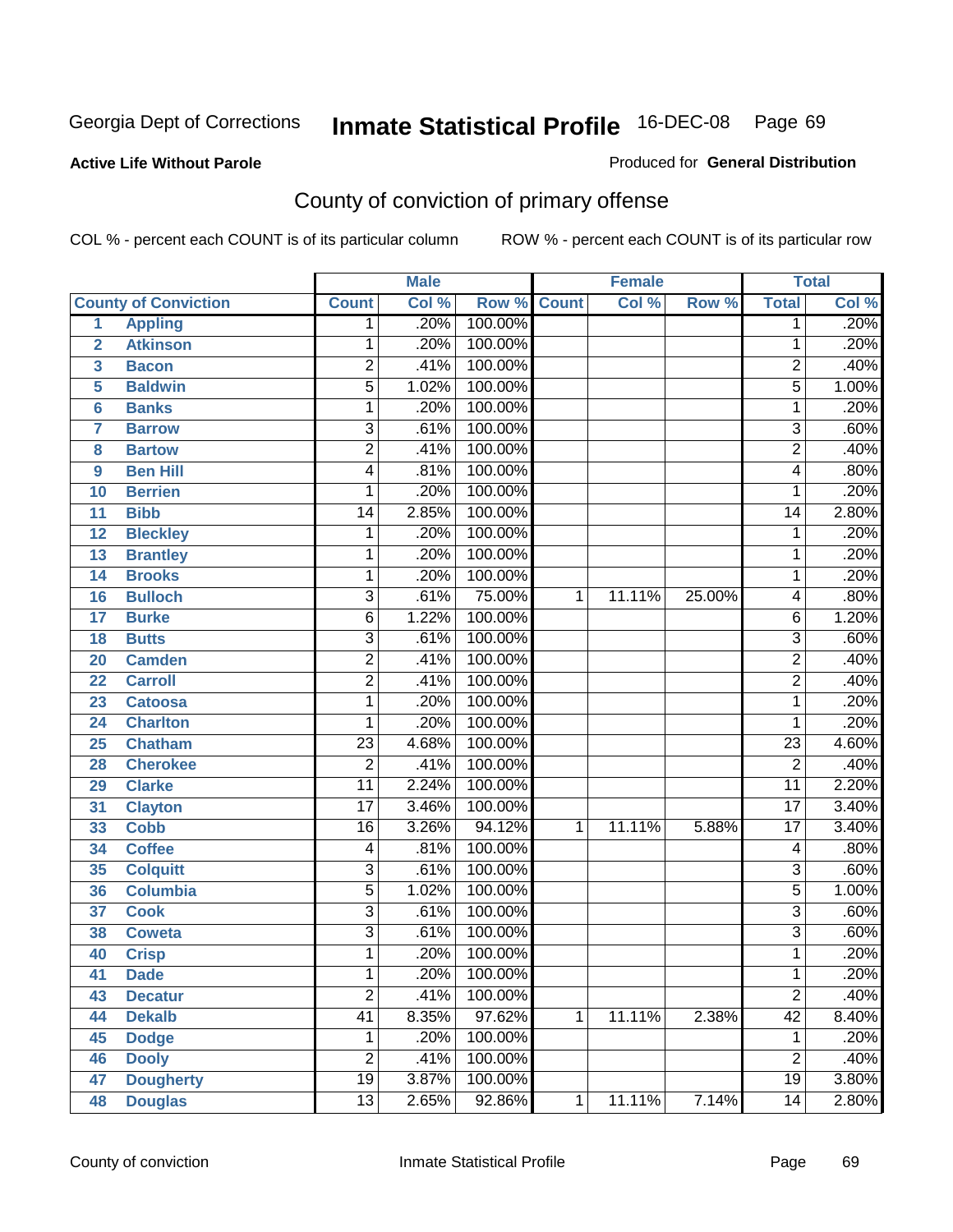**Active Life Without Parole** 

Produced for **General Distribution**

## County of conviction of primary offense

|     |                             |                         | <b>Male</b> |                    |   | <b>Female</b> |        |                 | <b>Total</b> |
|-----|-----------------------------|-------------------------|-------------|--------------------|---|---------------|--------|-----------------|--------------|
|     | <b>County of Conviction</b> | <b>Count</b>            | Col %       | <b>Row % Count</b> |   | Col %         | Row %  | <b>Total</b>    | Col %        |
| 49  | <b>Early</b>                | 1                       | .20%        | 100.00%            |   |               |        | 1               | .20%         |
| 51  | <b>Effingham</b>            | 2                       | .41%        | 100.00%            |   |               |        | $\overline{2}$  | .40%         |
| 52  | <b>Elbert</b>               | $\overline{2}$          | .41%        | 100.00%            |   |               |        | $\overline{2}$  | .40%         |
| 53  | <b>Emanuel</b>              | 1                       | .20%        | 100.00%            |   |               |        | 1               | .20%         |
| 56  | <b>Fayette</b>              | $\overline{3}$          | .61%        | 100.00%            |   |               |        | $\overline{3}$  | .60%         |
| 57  | <b>Floyd</b>                | 4                       | .81%        | 100.00%            |   |               |        | 4               | .80%         |
| 59  | <b>Franklin</b>             | $\overline{2}$          | .41%        | 100.00%            |   |               |        | $\overline{2}$  | .40%         |
| 60  | <b>Fulton</b>               | 49                      | 9.98%       | 100.00%            |   |               |        | 49              | 9.80%        |
| 61  | <b>Gilmer</b>               | 1                       | .20%        | 100.00%            |   |               |        | 1               | .20%         |
| 63  | <b>Glynn</b>                | $\overline{12}$         | 2.44%       | 100.00%            |   |               |        | $\overline{12}$ | 2.40%        |
| 66  | Greene                      | 1                       | .20%        | 100.00%            |   |               |        | 1               | .20%         |
| 67  | <b>Gwinnett</b>             | 7                       | 1.43%       | 87.50%             | 1 | 11.11%        | 12.50% | 8               | 1.60%        |
| 68  | <b>Habersham</b>            | $\overline{3}$          | .61%        | 100.00%            |   |               |        | $\overline{3}$  | .60%         |
| 69  | <b>Hall</b>                 | 7                       | 1.43%       | 100.00%            |   |               |        | $\overline{7}$  | 1.40%        |
| 71  | <b>Haralson</b>             | 1                       | .20%        | 100.00%            |   |               |        | 1               | .20%         |
| 72  | <b>Harris</b>               | 1                       | .20%        | 100.00%            |   |               |        | 1               | .20%         |
| 73  | <b>Hart</b>                 | 4                       | .81%        | 100.00%            |   |               |        | 4               | .80%         |
| 75  | <b>Henry</b>                | $\overline{10}$         | 2.04%       | 100.00%            |   |               |        | 10              | 2.00%        |
| 76  | <b>Houston</b>              | $\overline{6}$          | 1.22%       | 100.00%            |   |               |        | 6               | 1.20%        |
| 78  | <b>Jackson</b>              | 8                       | 1.63%       | 100.00%            |   |               |        | 8               | 1.60%        |
| 79  | <b>Jasper</b>               | 1                       | .20%        | 100.00%            |   |               |        | 1               | .20%         |
| 80  | <b>Jeff Davis</b>           | 1                       | .20%        | 100.00%            |   |               |        | 1               | .20%         |
| 81  | <b>Jefferson</b>            | 1                       | .20%        | 100.00%            |   |               |        | 1               | .20%         |
| 82  | <b>Jenkins</b>              | 1                       | .20%        | 100.00%            |   |               |        | 1               | .20%         |
| 84  | <b>Jones</b>                | 1                       | .20%        | 100.00%            |   |               |        | 1               | .20%         |
| 87  | <b>Laurens</b>              | $\overline{3}$          | .61%        | 100.00%            |   |               |        | $\overline{3}$  | .60%         |
| 88  | Lee                         | 1                       | .20%        | 100.00%            |   |               |        | 1               | .20%         |
| 89  | <b>Liberty</b>              | 5                       | 1.02%       | 100.00%            |   |               |        | $\overline{5}$  | 1.00%        |
| 91  | Long                        | $\overline{3}$          | .61%        | 100.00%            |   |               |        | $\overline{3}$  | .60%         |
| 92  | <b>Lowndes</b>              | 4                       | .81%        | 100.00%            |   |               |        | 4               | .80%         |
| 95  | <b>Madison</b>              | 1                       | .20%        | 100.00%            |   |               |        | 1               | .20%         |
| 96  | <b>Marion</b>               | 1                       | .20%        | 100.00%            |   |               |        | 1               | .20%         |
| 98  | <b>Mcintosh</b>             | 1                       | .20%        | 100.00%            |   |               |        | 1               | .20%         |
| 100 | <b>Miller</b>               | 1                       | .20%        | 100.00%            |   |               |        | 1               | .20%         |
| 102 | <b>Monroe</b>               | $\overline{2}$          | .41%        | 100.00%            |   |               |        | $\overline{2}$  | .40%         |
| 106 | <b>Muscogee</b>             | $\overline{17}$         | 3.46%       | 100.00%            |   |               |        | $\overline{17}$ | 3.40%        |
| 107 | <b>Newton</b>               | $\overline{\mathbf{4}}$ | .81%        | 80.00%             | 1 | 11.11%        | 20.00% | $\overline{5}$  | 1.00%        |
| 109 | <b>Oglethorpe</b>           | 1                       | .20%        | 100.00%            |   |               |        | 1               | .20%         |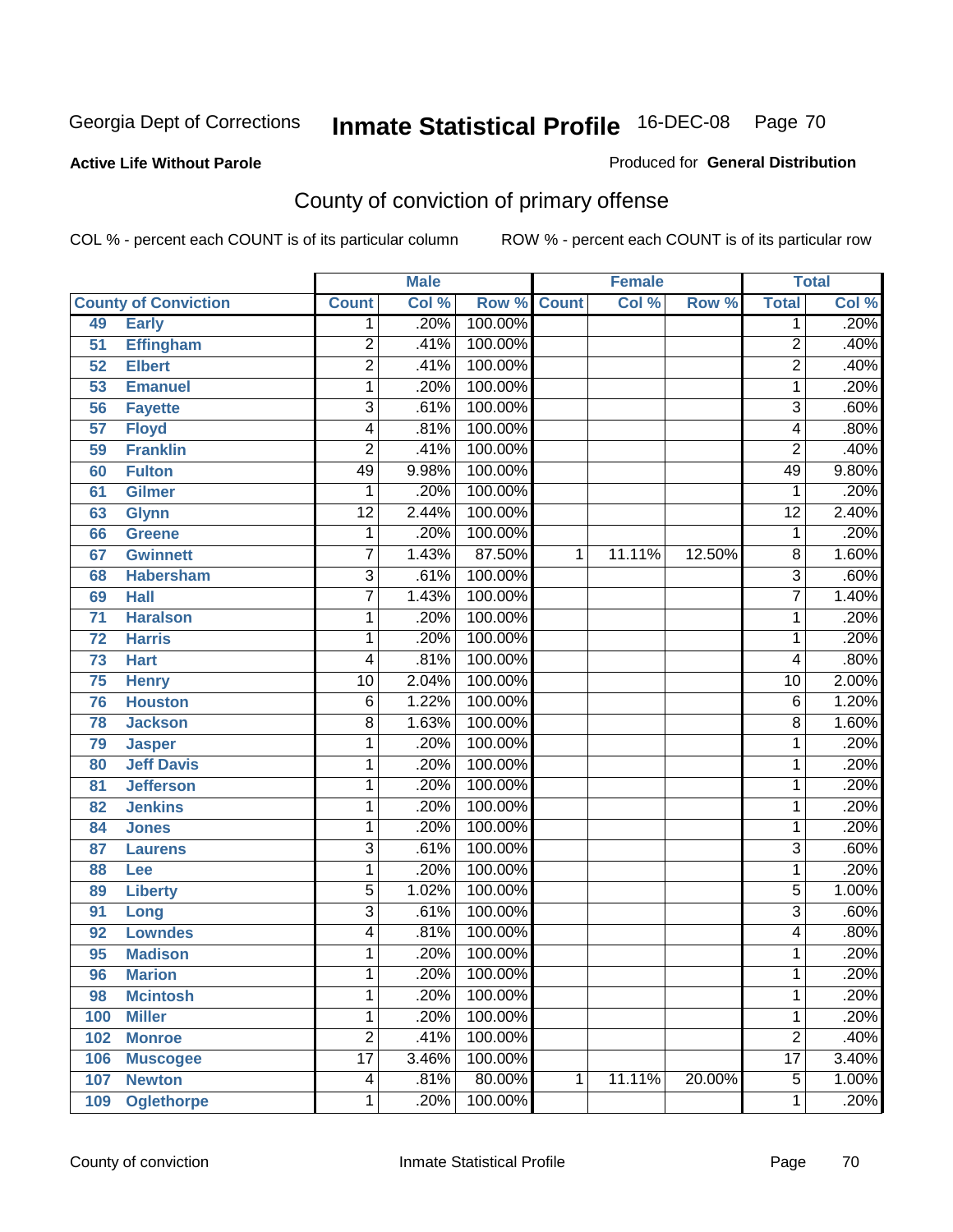### **Active Life Without Parole**

### Produced for **General Distribution**

## County of conviction of primary offense

|                                 |                           | <b>Male</b> |         | <b>Female</b> |        | <b>Total</b> |                 |       |
|---------------------------------|---------------------------|-------------|---------|---------------|--------|--------------|-----------------|-------|
| <b>County of Conviction</b>     | <b>Count</b>              | Col %       | Row %   | <b>Count</b>  | Col %  | Row %        | <b>Total</b>    | Col % |
| <b>Paulding</b><br>110          | 1                         | .20%        | 100.00% |               |        |              | 1               | .20%  |
| 113<br><b>Pierce</b>            | $\overline{3}$            | .61%        | 100.00% |               |        |              | $\overline{3}$  | .60%  |
| <b>Pike</b><br>114              | $\overline{3}$            | .61%        | 75.00%  | 1             | 11.11% | 25.00%       | 4               | .80%  |
| $\overline{115}$<br><b>Polk</b> | $\overline{1}$            | .20%        | 100.00% |               |        |              | $\mathbf{1}$    | .20%  |
| 116<br><b>Pulaski</b>           | 1                         | .20%        | 100.00% |               |        |              | 1               | .20%  |
| 117<br>Putnam                   | 4                         | .81%        | 100.00% |               |        |              | 4               | .80%  |
| 119<br><b>Rabun</b>             | 1                         | .20%        | 100.00% |               |        |              | 1               | .20%  |
| 120<br><b>Randolph</b>          | 1                         | .20%        | 100.00% |               |        |              | 1               | .20%  |
| <b>Richmond</b><br>121          | $\overline{22}$           | 4.48%       | 95.65%  | 1             | 11.11% | 4.35%        | $\overline{23}$ | 4.60% |
| <b>Rockdale</b><br>122          | 4                         | .81%        | 100.00% |               |        |              | 4               | .80%  |
| <b>Spalding</b><br>126          | $\overline{5}$            | 1.02%       | 100.00% |               |        |              | 5               | 1.00% |
| <b>Stephens</b><br>127          | $\overline{2}$            | .41%        | 100.00% |               |        |              | $\overline{2}$  | .40%  |
| 129<br><b>Sumter</b>            | 1                         | .20%        | 100.00% |               |        |              | $\mathbf{1}$    | .20%  |
| <b>Tattnall</b><br>132          | 1                         | .20%        | 100.00% |               |        |              | $\mathbf{1}$    | .20%  |
| <b>Terrell</b><br>135           | 1                         | .20%        | 100.00% |               |        |              | $\mathbf{1}$    | .20%  |
| 136<br><b>Thomas</b>            | $\overline{3}$            | .61%        | 100.00% |               |        |              | 3               | .60%  |
| <b>Tift</b><br>137              | 4                         | .81%        | 100.00% |               |        |              | 4               | .80%  |
| <b>Toombs</b><br>138            | 4                         | .81%        | 100.00% |               |        |              | 4               | .80%  |
| 139<br><b>Towns</b>             | 1                         | .20%        | 100.00% |               |        |              | 1               | .20%  |
| 141<br><b>Troup</b>             | 1                         | .20%        | 100.00% |               |        |              | 1               | .20%  |
| 142<br><b>Turner</b>            | 1                         | .20%        | 100.00% |               |        |              | 1               | .20%  |
| 144<br><b>Union</b>             | 1                         | .20%        | 100.00% |               |        |              | 1               | .20%  |
| 145<br><b>Upson</b>             | $\overline{2}$            | .41%        | 100.00% |               |        |              | $\overline{2}$  | .40%  |
| <b>Walker</b><br>146            | $\overline{\overline{3}}$ | .61%        | 75.00%  | 1             | 11.11% | 25.00%       | 4               | .80%  |
| 147<br><b>Walton</b>            | $\overline{3}$            | .61%        | 100.00% |               |        |              | $\overline{3}$  | .60%  |
| 148<br><b>Ware</b>              | 9                         | 1.83%       | 100.00% |               |        |              | 9               | 1.80% |
| <b>Washington</b><br>150        | $\overline{3}$            | .61%        | 100.00% |               |        |              | $\overline{3}$  | .60%  |
| 151<br><b>Wayne</b>             | $\overline{2}$            | .41%        | 100.00% |               |        |              | $\overline{2}$  | .40%  |
| <b>Whitfield</b><br>155         | $\overline{6}$            | 1.22%       | 100.00% |               |        |              | $\overline{6}$  | 1.20% |
| <b>Wilkes</b><br>157            | 1                         | .20%        | 100.00% |               |        |              | 1               | .20%  |
| <b>Total Rported</b>            | 491                       | 100%        | 98.2%   | 9             | 100%   | 1.8%         | 500             | 100%  |

| Reported<br>NOT. |     |     |
|------------------|-----|-----|
| <b>Total</b>     | 491 | 500 |

| _____ |  | Мe | τοη<br>ur. | <b>Walker</b> | ultor |
|-------|--|----|------------|---------------|-------|
|-------|--|----|------------|---------------|-------|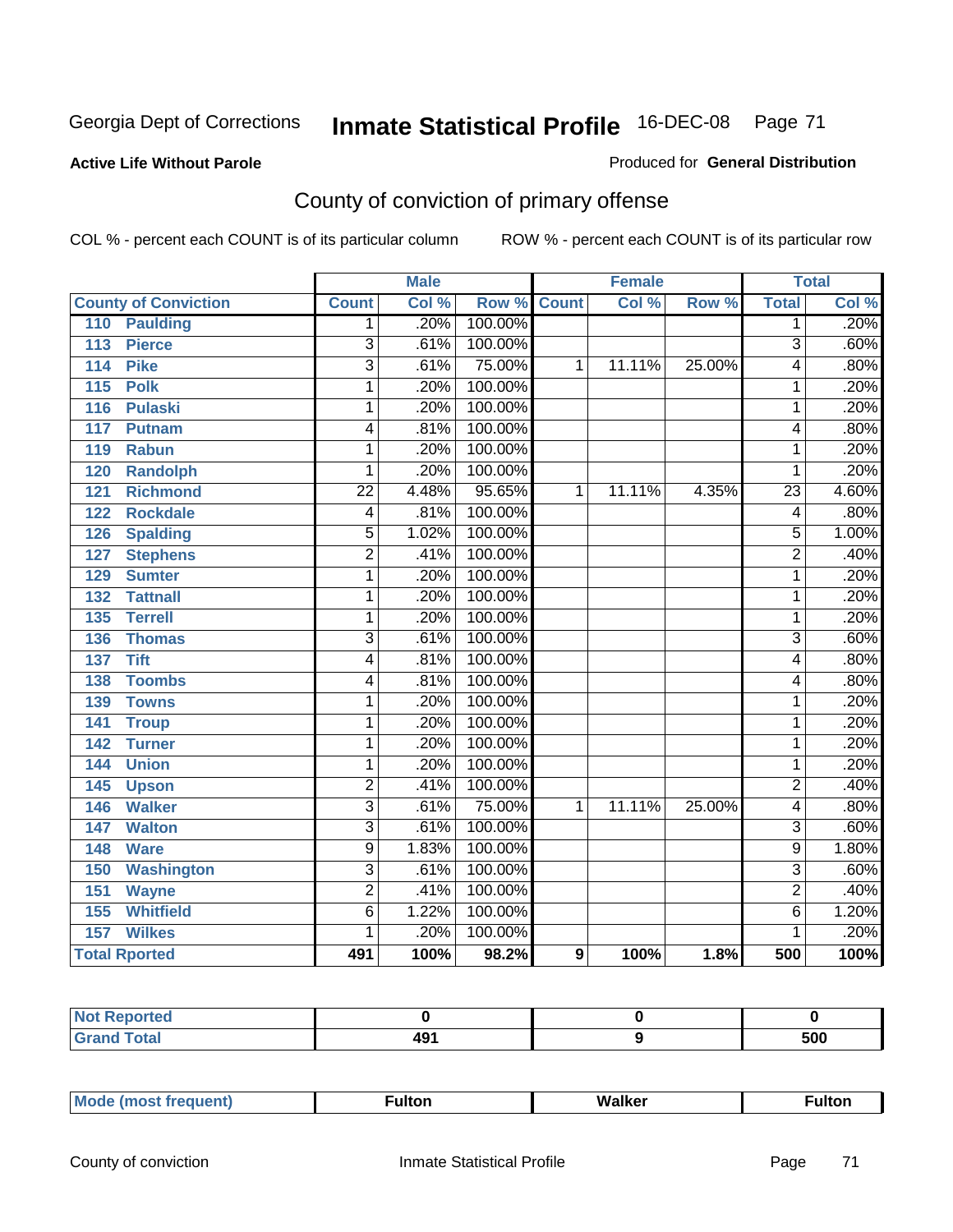### **Active Life Without Parole**

### Produced for **General Distribution**

## Circuit of conviction of primary offense

|                         |                                 |                 | <b>Male</b> |         |              | <b>Female</b> |        |                 | <b>Total</b> |
|-------------------------|---------------------------------|-----------------|-------------|---------|--------------|---------------|--------|-----------------|--------------|
|                         | <b>Circuit of Conviction</b>    | <b>Count</b>    | Col %       | Row %   | <b>Count</b> | Col %         | Row %  | <b>Total</b>    | Col %        |
| 1                       | <b>Alapaha Circuit</b>          | $\overline{5}$  | 1.02%       | 100.00% |              |               |        | 5               | 1.00%        |
| $\overline{2}$          | <b>Alcovy Circuit</b>           | 7               | 1.43%       | 87.50%  | 1            | 11.11%        | 12.50% | $\overline{8}$  | 1.60%        |
| $\overline{\mathbf{3}}$ | <b>Atlanta Circuit</b>          | 49              | 9.98%       | 100.00% |              |               |        | 49              | 9.80%        |
| 4                       | <b>Atlantic Circuit</b>         | $\overline{10}$ | 2.04%       | 100.00% |              |               |        | 10              | 2.00%        |
| 5                       | <b>Augusta Circuit</b>          | $\overline{33}$ | 6.72%       | 97.06%  | 1            | 11.11%        | 2.94%  | 34              | 6.80%        |
| $6\phantom{a}$          | <b>Blue Ridge Circuit</b>       | $\overline{2}$  | .41%        | 100.00% |              |               |        | $\overline{2}$  | .40%         |
| $\overline{\mathbf{7}}$ | <b>Brunswick Circuit</b>        | $\overline{18}$ | 3.67%       | 100.00% |              |               |        | $\overline{18}$ | 3.60%        |
| 8                       | <b>Chattahoochee Circuit</b>    | $\overline{19}$ | 3.87%       | 100.00% |              |               |        | $\overline{19}$ | 3.80%        |
| 9                       | <b>Cherokee Circuit</b>         | $\overline{2}$  | .41%        | 100.00% |              |               |        | $\overline{2}$  | .40%         |
| 10                      | <b>Clayton Circuit</b>          | $\overline{17}$ | 3.46%       | 100.00% |              |               |        | $\overline{17}$ | 3.40%        |
| 11                      | <b>Cobb Circuit</b>             | 16              | 3.26%       | 94.12%  | 1            | 11.11%        | 5.88%  | $\overline{17}$ | 3.40%        |
| 12                      | <b>Conasauga Circuit</b>        | 6               | 1.22%       | 100.00% |              |               |        | 6               | 1.20%        |
| 13                      | <b>Cordele Circuit</b>          | 7               | 1.43%       | 100.00% |              |               |        | $\overline{7}$  | 1.40%        |
| 14                      | <b>Coweta Circuit</b>           | 6               | 1.22%       | 100.00% |              |               |        | $\overline{6}$  | 1.20%        |
| 15                      | <b>Dougherty Circuit</b>        | $\overline{19}$ | 3.87%       | 100.00% |              |               |        | $\overline{19}$ | 3.80%        |
| 16                      | <b>Dublin Circuit</b>           | $\overline{3}$  | .61%        | 100.00% |              |               |        | $\overline{3}$  | .60%         |
| 17                      | <b>Eastern Circuit</b>          | $\overline{23}$ | 4.68%       | 100.00% |              |               |        | $\overline{23}$ | 4.60%        |
| 18                      | <b>Flint Circuit</b>            | $\overline{10}$ | 2.04%       | 100.00% |              |               |        | 10              | 2.00%        |
| 19                      | <b>Griffin Circuit</b>          | $\overline{13}$ | 2.65%       | 92.86%  | $\mathbf{1}$ | 11.11%        | 7.14%  | 14              | 2.80%        |
| 20                      | <b>Gwinnett Circuit</b>         | $\overline{7}$  | 1.43%       | 87.50%  | 1            | 11.11%        | 12.50% | 8               | 1.60%        |
| 21                      | <b>Houston Circuit</b>          | 6               | 1.22%       | 100.00% |              |               |        | $\overline{6}$  | 1.20%        |
| 22                      | <b>Lookout Mountain Circuit</b> | $\overline{5}$  | 1.02%       | 83.33%  | 1            | 11.11%        | 16.67% | 6               | 1.20%        |
| 23                      | <b>Macon Circuit</b>            | 14              | 2.85%       | 100.00% |              |               |        | 14              | 2.80%        |
| 24                      | <b>Middle Circuit</b>           | $\overline{9}$  | 1.83%       | 100.00% |              |               |        | $\overline{9}$  | 1.80%        |
| 25                      | <b>Mountain Circuit</b>         | 6               | 1.22%       | 100.00% |              |               |        | 6               | 1.20%        |
| 26                      | <b>Northeastern Circuit</b>     | $\overline{7}$  | 1.43%       | 100.00% |              |               |        | $\overline{7}$  | 1.40%        |
| 27                      | <b>Northern Circuit</b>         | $\overline{10}$ | 2.04%       | 100.00% |              |               |        | 10              | 2.00%        |
| 28                      | <b>Ocmulgee Circuit</b>         | $\overline{12}$ | 2.44%       | 100.00% |              |               |        | $\overline{12}$ | 2.40%        |
| 29                      | <b>Oconee Circuit</b>           | $\overline{3}$  | .61%        | 100.00% |              |               |        | $\overline{3}$  | .60%         |
| 30                      | <b>Ogeechee Circuit</b>         | $\overline{6}$  | 1.22%       | 85.71%  | 1            | 11.11%        | 14.29% | $\overline{7}$  | 1.40%        |
| $\overline{31}$         | <b>Pataula Circuit</b>          | 4               | .81%        | 100.00% |              |               |        | 4               | .80%         |
| 32                      | <b>Piedmont Circuit</b>         | 12              | 2.44%       | 100.00% |              |               |        | 12              | 2.40%        |
| 33                      | <b>Rome Circuit</b>             | 4               | .81%        | 100.00% |              |               |        | 4               | .80%         |
| 34                      | <b>South Georgia Circuit</b>    | $\overline{2}$  | .41%        | 100.00% |              |               |        | $\overline{2}$  | .40%         |
| 35                      | <b>Southern Circuit</b>         | $\overline{11}$ | 2.24%       | 100.00% |              |               |        | $\overline{11}$ | 2.20%        |
| 36                      | <b>Southwestern Circuit</b>     | $\overline{2}$  | .41%        | 100.00% |              |               |        | $\overline{2}$  | .40%         |
| 37                      | <b>Stone Mountain Circuit</b>   | 41              | 8.35%       | 97.62%  | 1            | 11.11%        | 2.38%  | $\overline{42}$ | 8.40%        |
| 38                      | <b>Tallapoosa Circuit</b>       | $\overline{2}$  | .41%        | 100.00% |              |               |        | $\overline{2}$  | .40%         |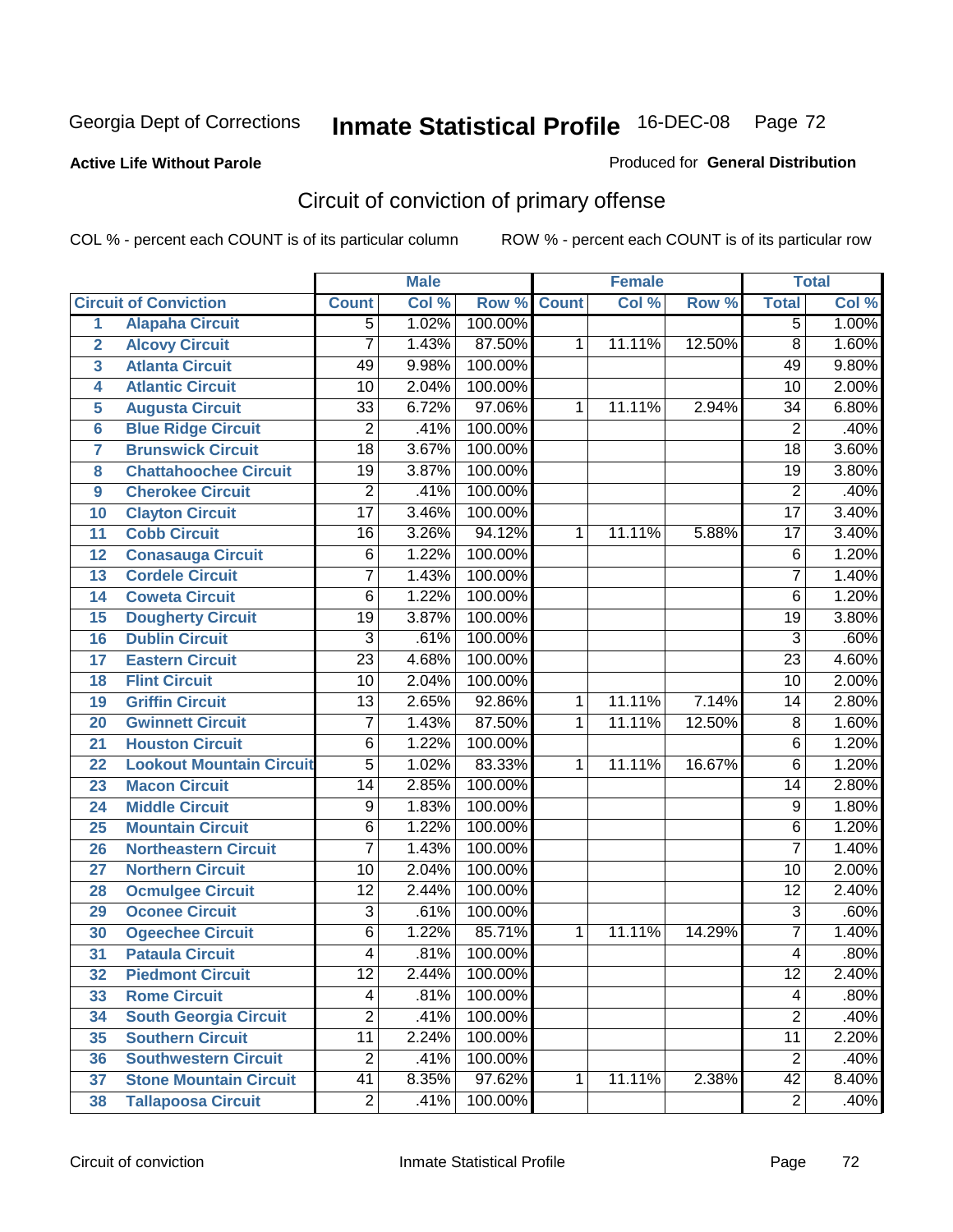**Active Life Without Parole** 

#### Produced for **General Distribution**

# Circuit of conviction of primary offense

|    |                              |              | <b>Male</b> |         |              | <b>Female</b> |       |              | <b>Total</b> |
|----|------------------------------|--------------|-------------|---------|--------------|---------------|-------|--------------|--------------|
|    | <b>Circuit of Conviction</b> | <b>Count</b> | Col %       | Row %   | <b>Count</b> | Col %         | Row % | <b>Total</b> | Col %        |
| 39 | <b>Tifton Circuit</b>        | 5            | $1.02\%$    | 100.00% |              |               |       | 5            | $1.00\%$     |
| 40 | <b>Toombs Circuit</b>        |              | $.20\%$     | 100.00% |              |               |       |              | .20%         |
| 41 | <b>Waycross Circuit</b>      | 20           | 4.07%       | 100.00% |              |               |       | 20           | 4.00%        |
| 42 | <b>Western Circuit</b>       | 11           | 2.24%       | 100.00% |              |               |       | 11           | 2.20%        |
| 43 | <b>Rockdale Circuit</b>      | 4            | .81%        | 100.00% |              |               |       | 4            | .80%         |
| 44 | <b>Douglas Circuit</b>       | 13           | 2.65%       | 92.86%  |              | 11.11%        | 7.14% | 14           | 2.80%        |
| 45 | <b>Appalachian Circuit</b>   |              | .20%        | 100.00% |              |               |       |              | .20%         |
| 46 | <b>Enotah Circuit</b>        | 2            | .41%        | 100.00% |              |               |       | 2            | .40%         |
| 48 | <b>Towaliga Circuit</b>      | 5            | 1.02%       | 100.00% |              |               |       | 5            | 1.00%        |
| 49 | <b>Paulding Circuit</b>      |              | .20%        | 100.00% |              |               |       |              | .20%         |
|    | <b>Total Rported</b>         | 491          | 100%        | 98.2%   | 9            | 100%          | 1.8%  | 500          | 100%         |

| . Reported<br>' NOT     |     |     |
|-------------------------|-----|-----|
| <b>c</b> otal<br>______ | 491 | 500 |

| Mod<br>lante<br>frequent)<br>Jaeechee<br><b>IMOST</b> T | \tlanta |
|---------------------------------------------------------|---------|
|---------------------------------------------------------|---------|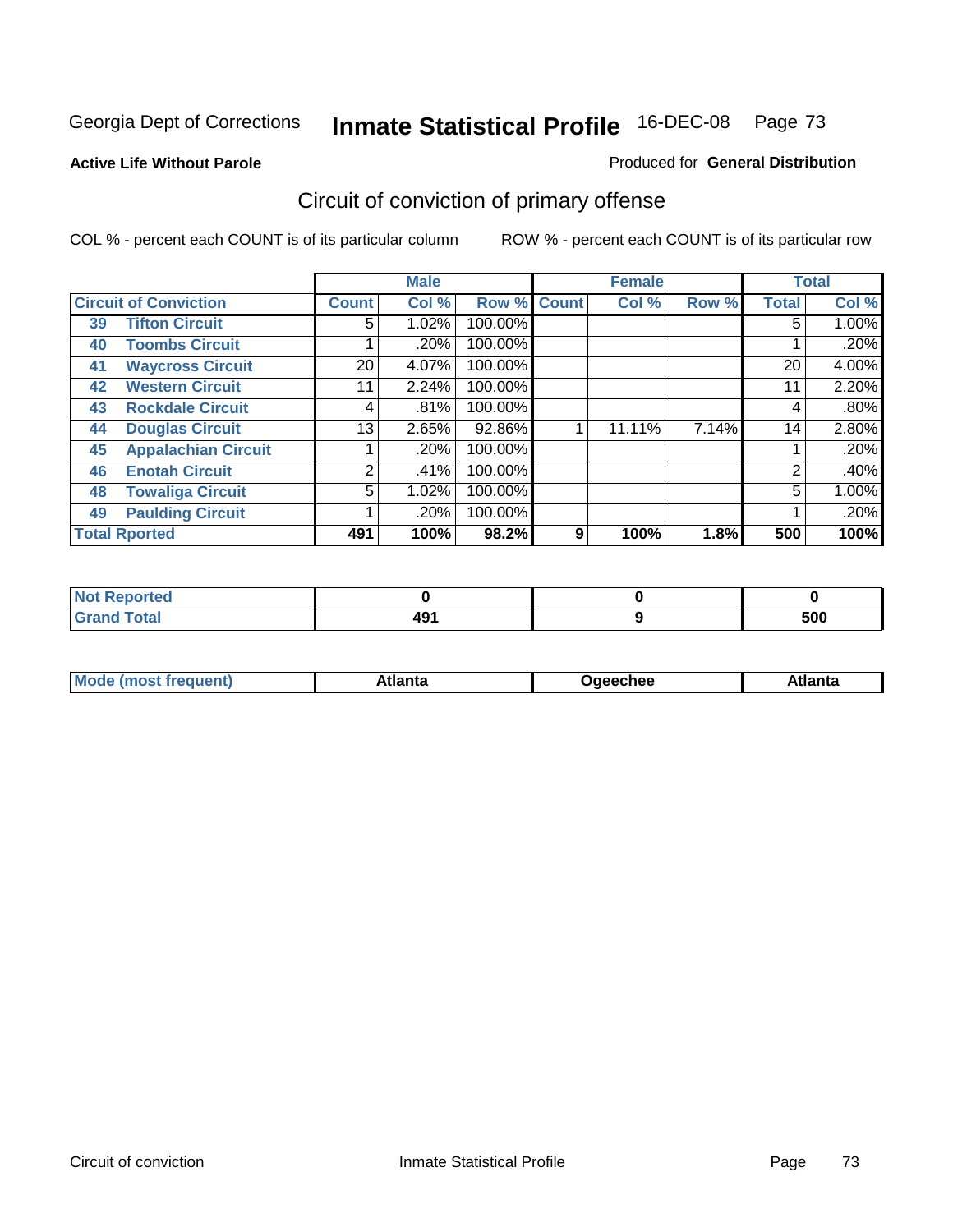### **Active Life Without Parole**

#### Produced for **General Distribution**

## Years served (jail + prison) in this incarceration

|                       |                 | <b>Male</b> |         |                | <b>Female</b> |       |                 | <b>Total</b> |
|-----------------------|-----------------|-------------|---------|----------------|---------------|-------|-----------------|--------------|
| <b>Years Served</b>   | <b>Count</b>    | Col %       | Row %   | <b>Count</b>   | Col %         | Row % | <b>Total</b>    | Col %        |
| Less than one year    | 4               | 0.82%       | 100.00% |                |               |       | 4               | 0.80%        |
| 1 to 1.99 years       | $\overline{16}$ | 3.28%       | 100.00% |                |               |       | $\overline{16}$ | 3.22%        |
| 2 to 2.99 years       | $\overline{16}$ | 3.28%       | 94.12%  | 1              | 11.11%        | 5.88% | $\overline{17}$ | 3.42%        |
| 3 to 3.99 years       | 21              | 4.30%       | 95.45%  | $\mathbf{1}$   | 11.11%        | 4.55% | 22              | 4.43%        |
| 4 to 4.99 years       | $\overline{32}$ | 6.56%       | 96.97%  | $\mathbf{1}$   | 11.11%        | 3.03% | $\overline{33}$ | 6.64%        |
| 5 to 5.99 years       | $\overline{23}$ | 4.71%       | 95.83%  | 1              | 11.11%        | 4.17% | $\overline{24}$ | 4.83%        |
| 6 to 6.99 years       | $\overline{38}$ | 7.79%       | 92.68%  | $\overline{3}$ | 33.33%        | 7.32% | $\overline{41}$ | 8.25%        |
| 7 to 7.99 years       | 44              | 9.02%       | 100.00% |                |               |       | 44              | 8.85%        |
| 8 to 8.99 years       | 47              | 9.63%       | 100.00% |                |               |       | $\overline{47}$ | 9.46%        |
| 9 to 9.99 years       | $\overline{31}$ | 6.35%       | 100.00% |                |               |       | $\overline{31}$ | 6.24%        |
| 10 to 10.99 years     | 44              | 9.02%       | 97.78%  | $\overline{1}$ | 11.11%        | 2.22% | $\overline{45}$ | 9.05%        |
| 11 to 11.99 years     | 46              | 9.43%       | 97.87%  | $\mathbf{1}$   | 11.11%        | 2.13% | 47              | 9.46%        |
| 12 to 12.99 years     | 42              | 8.61%       | 100.00% |                |               |       | 42              | 8.45%        |
| 13 to 13.99 years     | $\overline{23}$ | 4.71%       | 100.00% |                |               |       | $\overline{23}$ | 4.63%        |
| 14 to 14.99 years     | $\overline{22}$ | 4.51%       | 100.00% |                |               |       | $\overline{22}$ | 4.43%        |
| 15 to 15.99 years     | $\overline{15}$ | 3.07%       | 100.00% |                |               |       | $\overline{15}$ | 3.02%        |
| 16 to 16.99 years     | 3               | 0.61%       | 100.00% |                |               |       | $\overline{3}$  | 0.60%        |
| 17 to 17.99 years     | $\overline{6}$  | 1.23%       | 100.00% |                |               |       | $\overline{6}$  | 1.21%        |
| 18 to 18.99 years     | $\overline{1}$  | 0.20%       | 100.00% |                |               |       | $\overline{1}$  | 0.20%        |
| 19 to 19.99 years     | $\overline{4}$  | 0.82%       | 100.00% |                |               |       | 4               | 0.80%        |
| 20 to 20.99 years     | 1               | 0.20%       | 100.00% |                |               |       | 1               | 0.20%        |
| 21 to 21.99 years     | $\overline{2}$  | 0.41%       | 100.00% |                |               |       | $\overline{2}$  | 0.40%        |
| 22 to 22.99 years     | 1               | 0.20%       | 100.00% |                |               |       | 1               | 0.20%        |
| 24 to 24.99 years     | $\mathbf{1}$    | 0.20%       | 100.00% |                |               |       | $\overline{1}$  | 0.20%        |
| 28 to 28.99 years     | 1               | 0.20%       | 100.00% |                |               |       | 1               | 0.20%        |
| Thirty + years        | 4               | 0.82%       | 100.00% |                |               |       | $\overline{4}$  | 0.80%        |
| <b>Total Reported</b> | 488             | 100%        | 98.19%  | 9              | 100%          | 1.81% | 497             | 100%         |

| <b>Not Reported</b>            |                   |                 |                 |
|--------------------------------|-------------------|-----------------|-----------------|
| <b>Grand Total</b>             | 491               |                 | 500             |
|                                |                   |                 |                 |
| <b>Mean</b><br>(average)       | 9.37              | 6.29            | 9.31            |
| <b>Median (middle)</b>         | 9.075             | 6.21            | 9.01            |
| <b>Mode</b><br>(most frequent) | 12 to 12.99 years | 2 to 2.99 years | 6 to 6.99 years |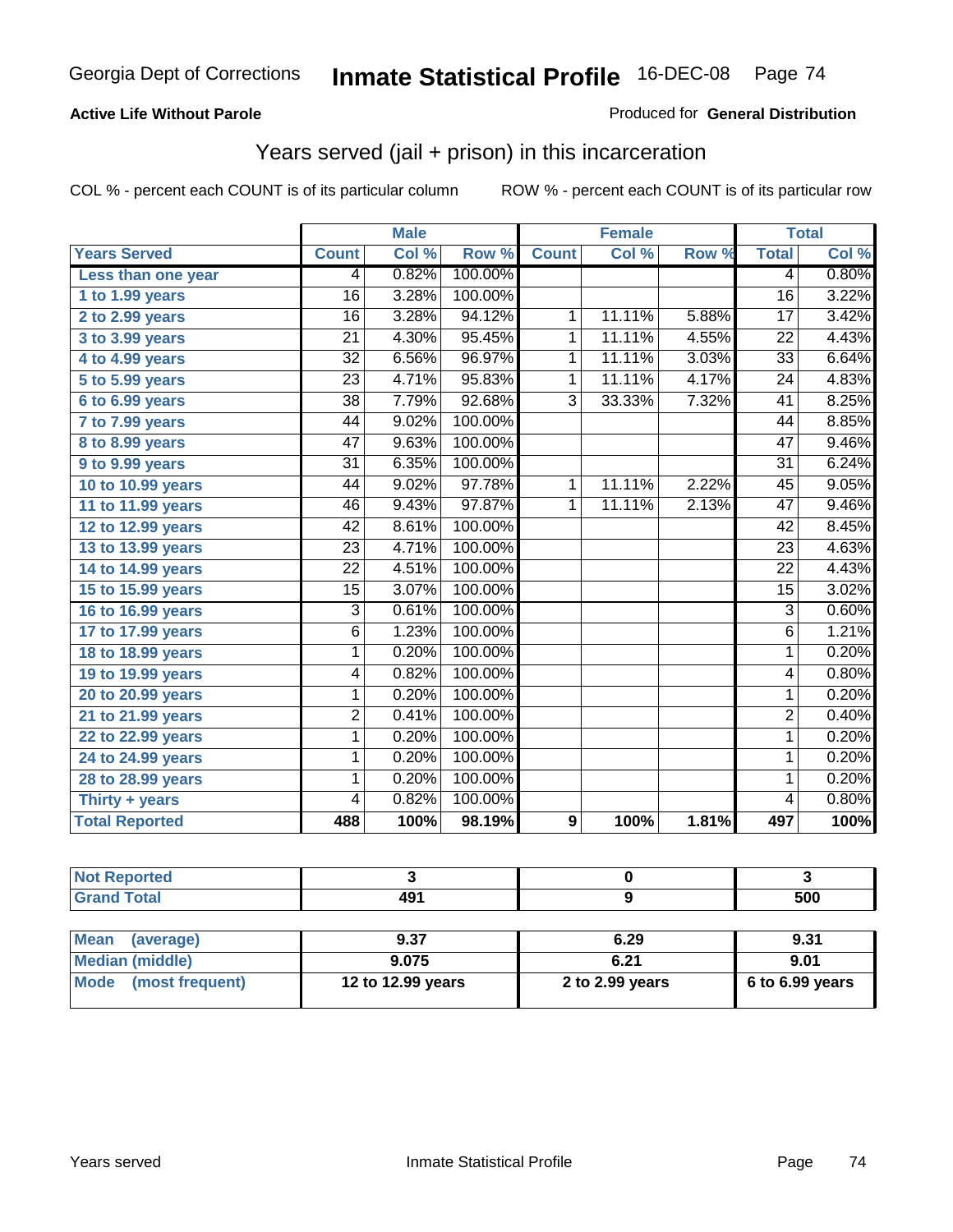### **Active Life Without Parole**

Produced for **General Distribution**

## Results of most recent HIV tests

|                         | <b>Male</b>  |        | <b>Female</b> |              |        | Total    |       |          |
|-------------------------|--------------|--------|---------------|--------------|--------|----------|-------|----------|
| <b>HIV Test Results</b> | <b>Count</b> | Col %  | Row %         | <b>Count</b> | Col %  | Row %    | Total | Col %    |
| <b>Positive</b>         |              | 0.82%  | 80.00%        |              | 11.11% | 20.00%   |       | $1.01\%$ |
| <b>Negative</b>         | 484          | 99.18% | 98.37%        |              | 88.89% | $1.63\%$ | 492   | 98.99%   |
| <b>Total Reported</b>   | 488          | 100%   | 98.19%        |              | 100%   | $1.81\%$ | 497   | 100%     |

| <b>Not Reported</b> |  |     |
|---------------------|--|-----|
| <b>Grand Total</b>  |  | 500 |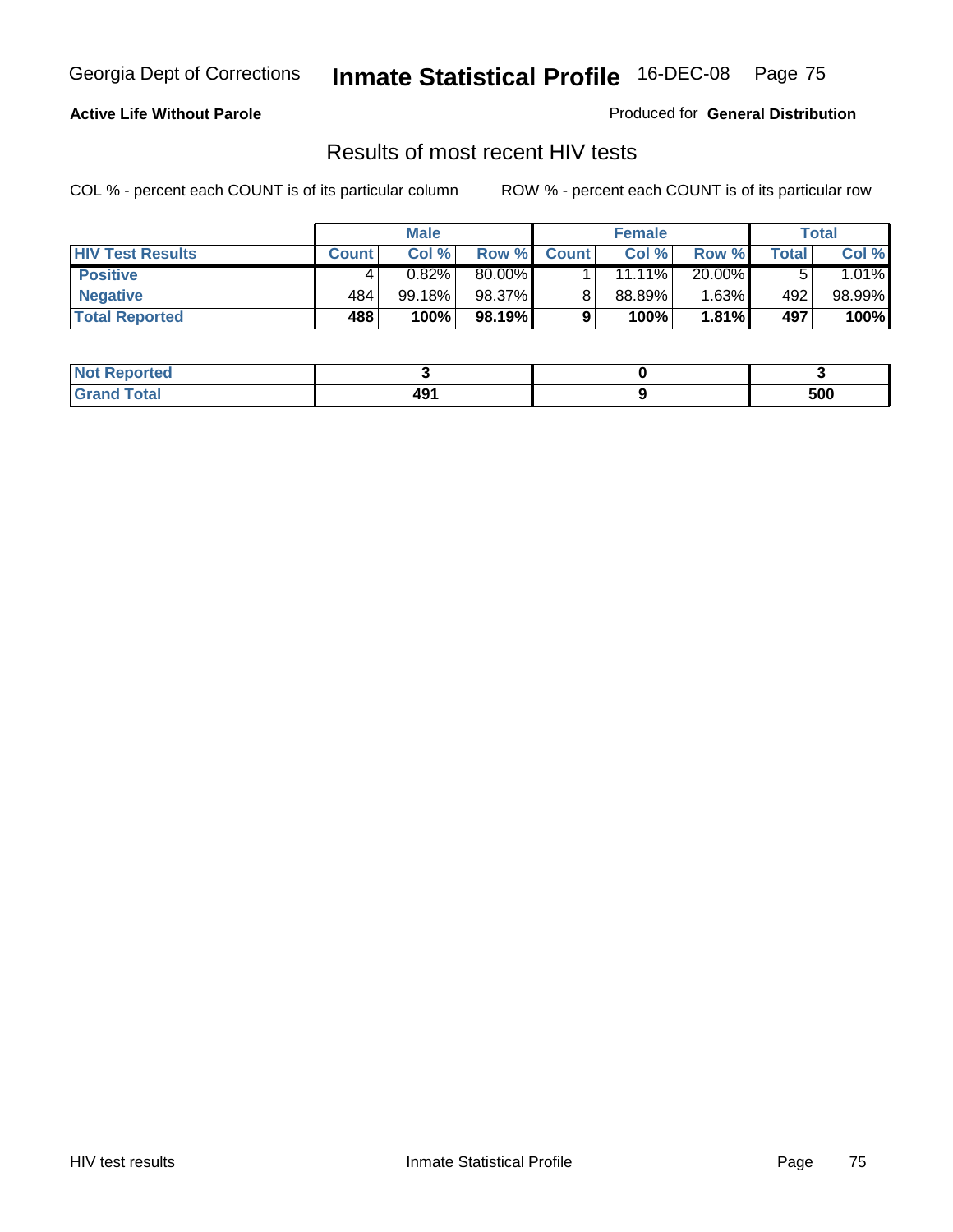### **Active Life Without Parole**

#### Produced for **General Distribution**

## Results of most recent tuberculosis test

|                                  | <b>Male</b>     |           | <b>Female</b> |              |         | Total |       |        |
|----------------------------------|-----------------|-----------|---------------|--------------|---------|-------|-------|--------|
| <b>Tuberculosis Test Results</b> | <b>Count</b>    | Col%      | Row %         | <b>Count</b> | Col%    | Row % | Total | Col %  |
| <b>Positive on current test</b>  | 30 <sup>1</sup> | $6.16\%$  | 100.00%       |              |         |       | 30    | 6.05%  |
| <b>Positive on previous test</b> | 80              | $16.43\%$ | 100.00%       |              |         |       | 80    | 16.13% |
| <b>Negative</b>                  | 377             | 77.41%    | 97.67%        | 9            | 100.00% | 2.33% | 386   | 77.82% |
| <b>Total Reported</b>            | 487             | 100%      | $98.19\%$     |              | 100%    | 1.81% | 496   | 100%   |

| <b>Not Reported</b> |     |     |
|---------------------|-----|-----|
| <b>Total</b>        | 491 | 500 |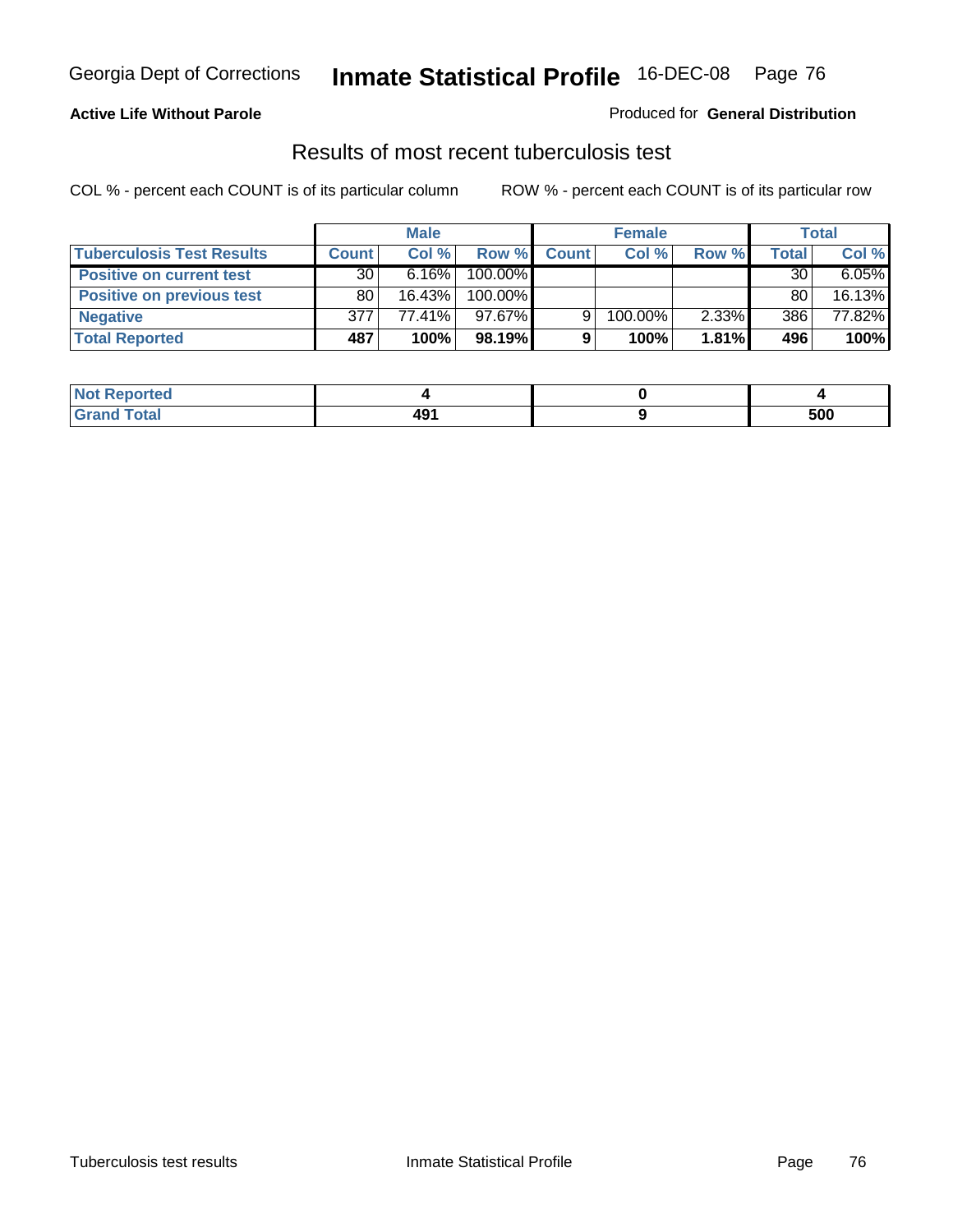### **Active Life Without Parole**

Produced for **General Distribution**

## Results of most recent syphilis test

|                                 | <b>Male</b>     |        | <b>Female</b> |              |           | Total    |                 |           |
|---------------------------------|-----------------|--------|---------------|--------------|-----------|----------|-----------------|-----------|
| <b>Syphilis Test Results</b>    | <b>Count</b>    | Col %  | Row %         | <b>Count</b> | Col %     | Row %    | Total           | Col %     |
| <b>Positive on current test</b> | 13 <sub>1</sub> | 2.69%  | 92.86%        |              | $11.11\%$ | $7.14\%$ | 14 <sub>1</sub> | $2.85\%$  |
| <b>Negative</b>                 | 470             | 97.31% | 98.33%        |              | 88.89%    | $1.67\%$ | 478             | $97.15\%$ |
| <b>Total Reported</b>           | 483             | 100%   | 98.17%        |              | 100%      | 1.83%    | 492             | 100%      |

| <b>Not Reported</b> |                        |     |
|---------------------|------------------------|-----|
| <b>Grand Total</b>  | 49 <sup>4</sup><br>___ | 500 |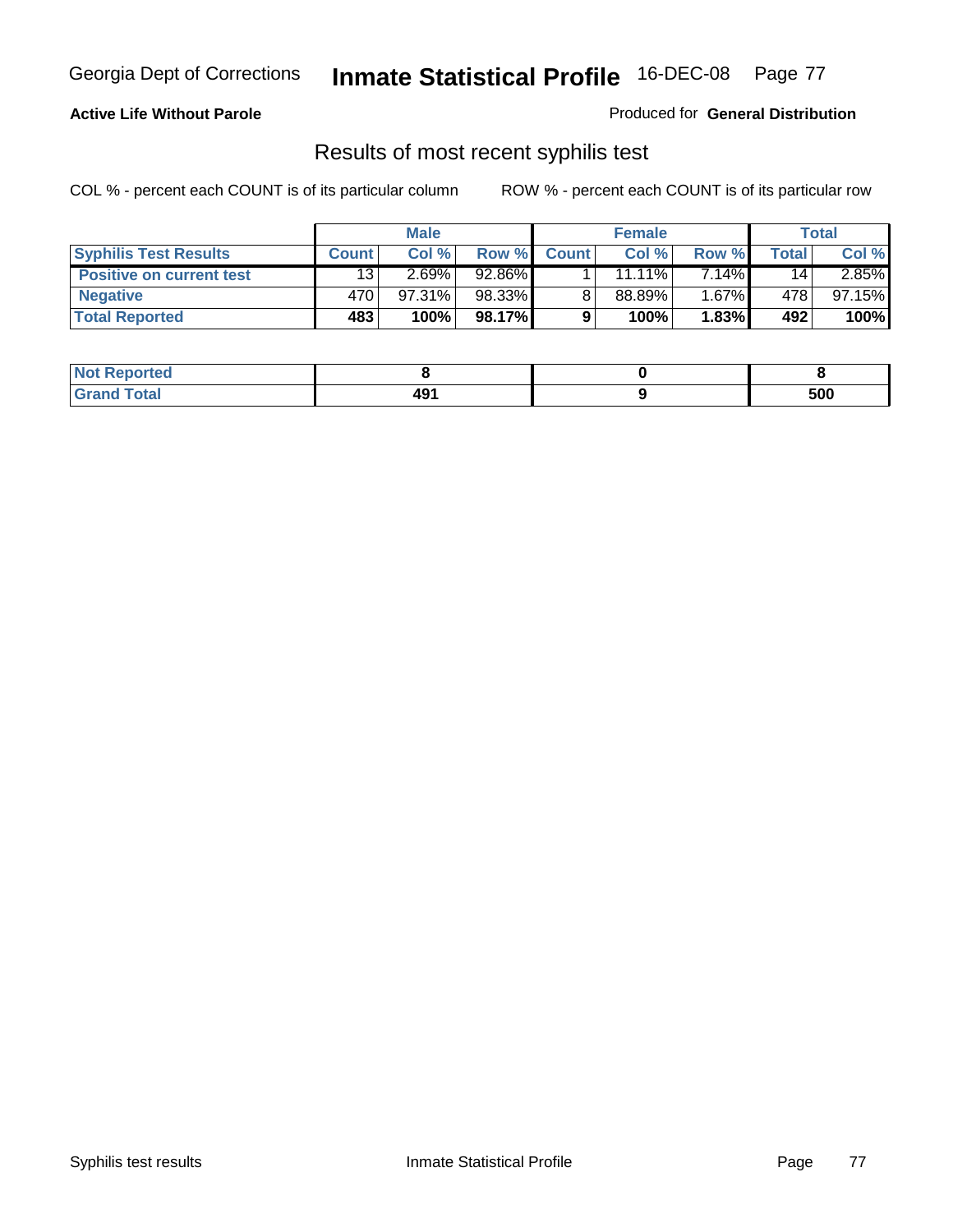### **Active Life Without Parole**

Produced for **General Distribution**

## Results of most recent Hepatitis-C test

|                                 |              | <b>Male</b> |           | <b>Female</b> |         |          | Total |        |
|---------------------------------|--------------|-------------|-----------|---------------|---------|----------|-------|--------|
| <b>Hepatitis-C Test Results</b> | <b>Count</b> | Col %       | Row %     | <b>Count</b>  | Col %   | Row %    | Total | Col %  |
| <b>Positive on current test</b> |              | $40.00\%$   | 100.00%   |               |         |          |       | 36.36% |
| <b>Negative</b>                 |              | $60.00\%$   | 85.71%    |               | 100.00% | 14.29%   |       | 63.64% |
| <b>Total Reported</b>           | 10           | 100%        | $90.91\%$ |               | 100%    | $9.09\%$ | 11    | 100%   |

| <b>Not Reported</b> | 481 | 489 |
|---------------------|-----|-----|
| <b>Grand Total</b>  | 491 | 500 |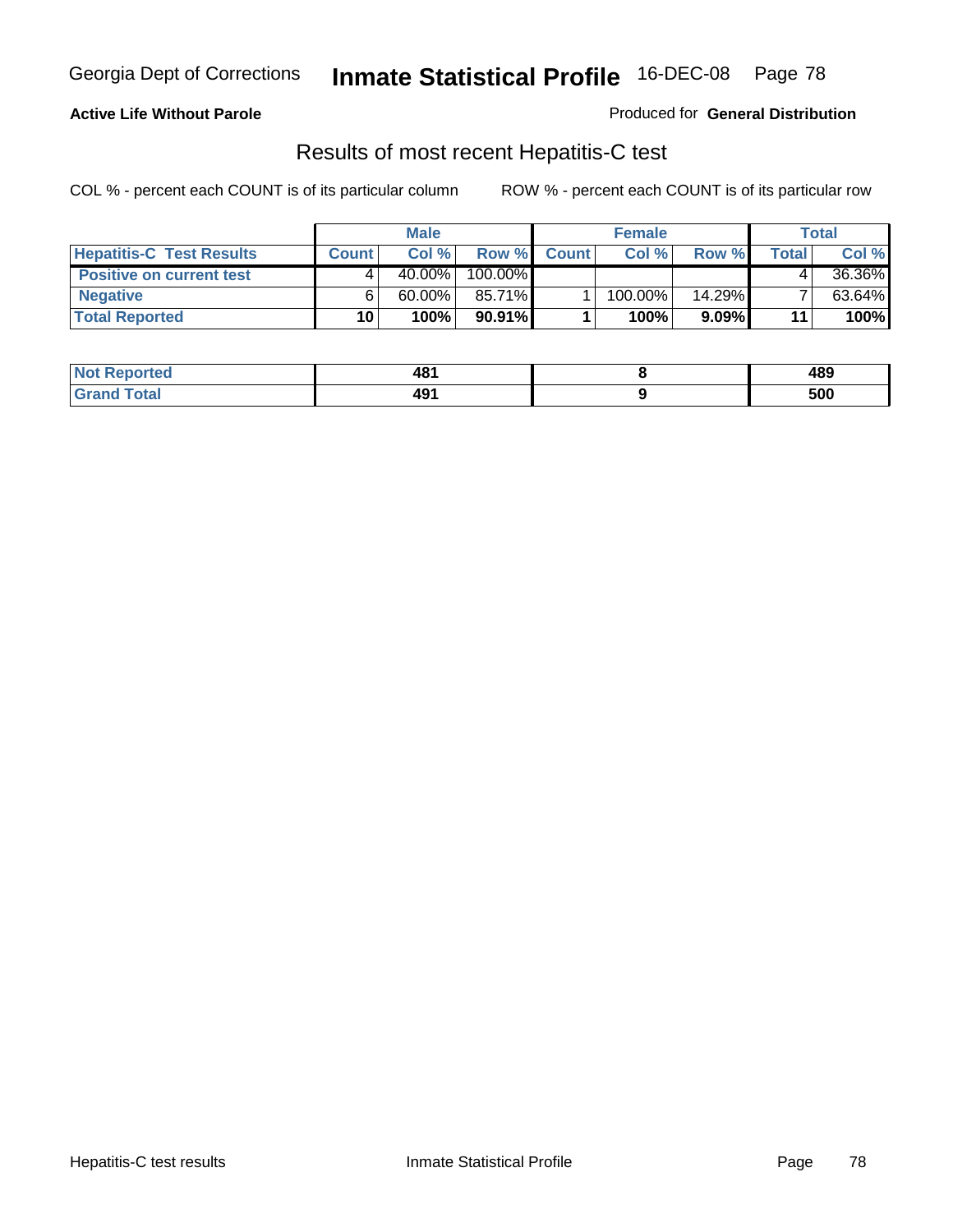### **Active Life Without Parole**

Produced for **General Distribution**

### Results of most recent pregnancy test

|                               | <b>Male</b>  |      |          | <b>Female</b>  |            |         | <b>Total</b>   |         |
|-------------------------------|--------------|------|----------|----------------|------------|---------|----------------|---------|
| <b>Pregnancy Test Results</b> | <b>Count</b> | Col% | Row %    | <b>Count</b> Ⅰ | Col %      | Row %   | <b>Total</b> I | Col %   |
| <b>Negative</b>               |              |      |          |                | $100.00\%$ | 100.00% |                | 100.00% |
| <b>Total Reported</b>         |              | %    | $0.00\%$ |                | 100%       | 100.00% |                | 100%    |

| <b>Not Reported</b> | 491 | 493 |
|---------------------|-----|-----|
| <b>Grand Total</b>  | 491 | 500 |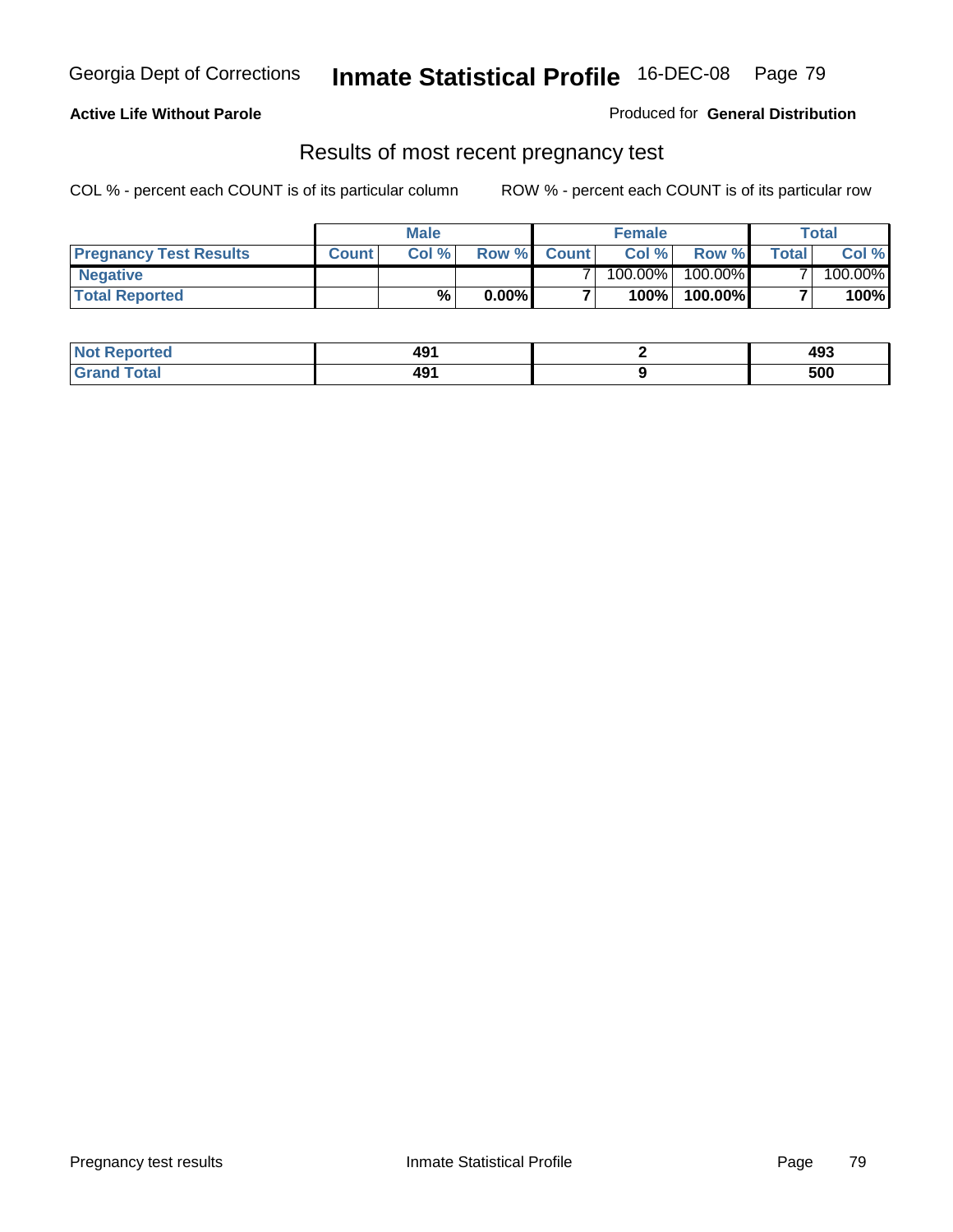### **Active Life Without Parole**

#### Produced for **General Distribution**

## Results of most recent diabetes test

|                                 |              | <b>Male</b> |            |             | <b>Female</b> |          |        | Total   |
|---------------------------------|--------------|-------------|------------|-------------|---------------|----------|--------|---------|
| <b>Diabetes Test Results</b>    | <b>Count</b> | Col %       |            | Row % Count | Col%          | Row %    | Totall | Col %   |
| <b>Positive on current test</b> |              | 100.00%     | $100.00\%$ |             |               |          |        | 100.00% |
| <b>Total Reported</b>           |              | 100%        | 100.00%    |             | %.            | $0.00\%$ |        | 100%    |

| <b>Reported</b> | 489<br>__ | 10 Q<br>490 |
|-----------------|-----------|-------------|
| <b>Total</b>    | 491       | 500         |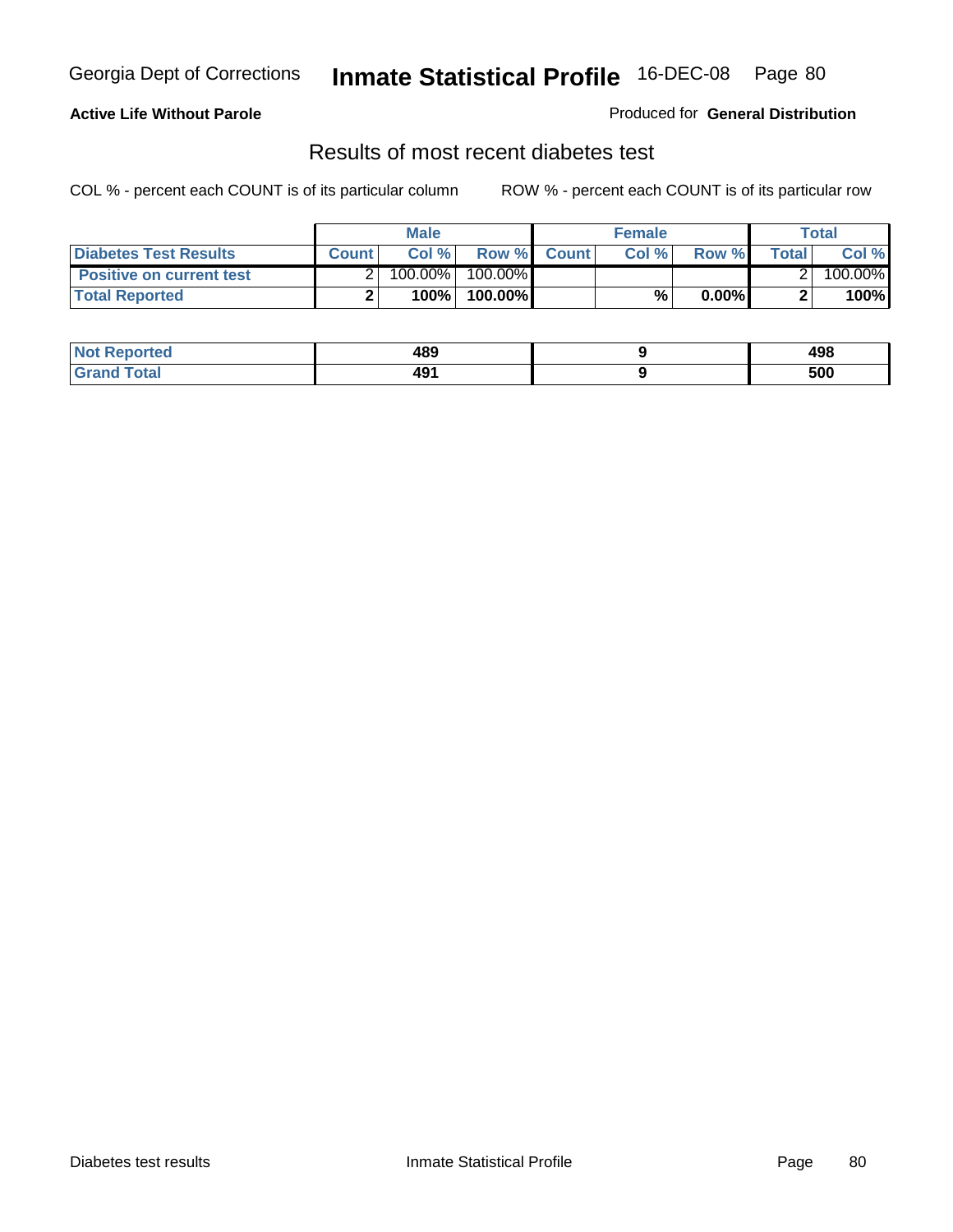### **Active Life Without Parole**

#### Produced for **General Distribution**

### Results of most recent hypertension test

|                                  |              | <b>Male</b> |            |             | <b>Female</b> |          |        | Total   |
|----------------------------------|--------------|-------------|------------|-------------|---------------|----------|--------|---------|
| <b>Hypertension Test Results</b> | <b>Count</b> | Col %       |            | Row % Count | Col%          | Row %    | Totall | Col %   |
| <b>Positive on current test</b>  |              | 100.00%     | $100.00\%$ |             |               |          |        | 100.00% |
| <b>Total Reported</b>            |              | 100%        | 100.00%    |             | %             | $0.00\%$ |        | 100%    |

| <b>Reported</b> | 484<br>__ | 493 |
|-----------------|-----------|-----|
| <b>Total</b>    | 491       | 500 |